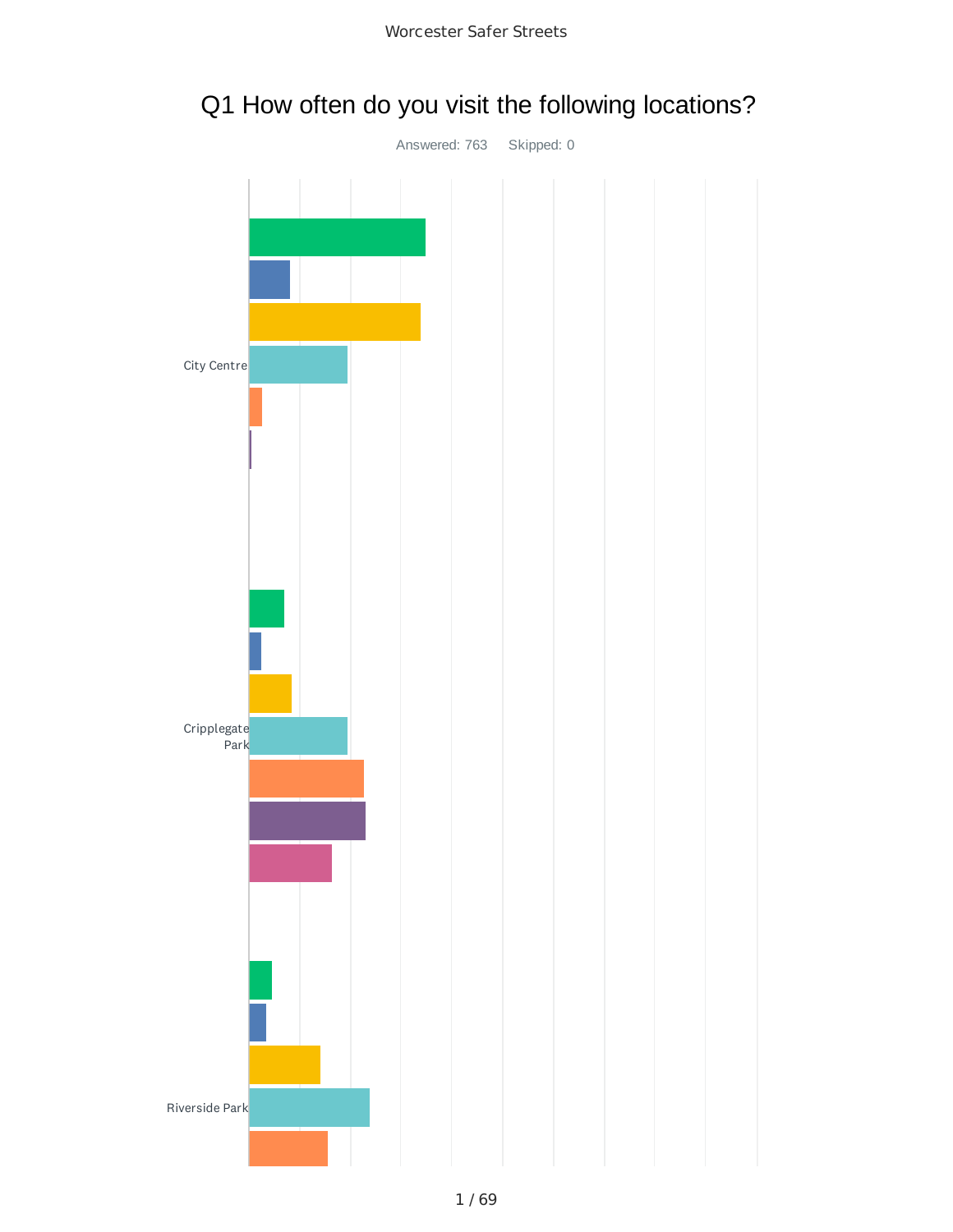

I live/work in/near the location.  $\Box$  Almost every day  $\Box$  At least once a week About once a month **Roughly twice a year** About once a year Never visited this area

|                                | <b>I LIVE/WORK</b><br><b>IN/NEAR THE</b><br><b>LOCATION.</b> | <b>ALMOST</b><br><b>EVERY</b><br><b>DAY</b> | <b>AT LEAST</b><br><b>ONCE A</b><br><b>WEEK</b> | <b>ABOUT</b><br><b>ONCE A</b><br><b>MONTH</b> | <b>ROUGHLY</b><br><b>TWICE A</b><br><b>YEAR</b> | <b>ABOUT ONCE</b><br>A YEAR | <b>NEVER</b><br><b>VISITED</b><br><b>THIS</b><br><b>AREA</b> | <b>TOTAL</b> |
|--------------------------------|--------------------------------------------------------------|---------------------------------------------|-------------------------------------------------|-----------------------------------------------|-------------------------------------------------|-----------------------------|--------------------------------------------------------------|--------------|
| <b>City Centre</b>             | 35.01%<br>265                                                | 8.06%<br>61                                 | 33.95%<br>257                                   | 19.55%<br>148                                 | 2.77%<br>21                                     | 0.66%<br>5                  | $0.00\%$<br>0                                                | 757          |
| Cripplegate<br>Park            | 7.09%<br>53                                                  | 2.54%<br>19                                 | 8.56%<br>64                                     | 19.52%<br>146                                 | 22.73%<br>170                                   | 22.99%<br>172               | 16.58%<br>124                                                | 748          |
| Riverside<br>Park              | 4.62%<br>34                                                  | 3.53%<br>26                                 | 14.13%<br>104                                   | 23.78%<br>175                                 | 15.63%<br>115                                   | 12.09%<br>89                | 26.22%<br>193                                                | 736          |
| Worcester<br>Royal<br>Hospital | 10.17%<br>76                                                 | 1.07%<br>8                                  | 2.54%<br>19                                     | 11.11%<br>83                                  | 27.18%<br>203                                   | 36.55%<br>273               | 11.38%<br>85                                                 | 747          |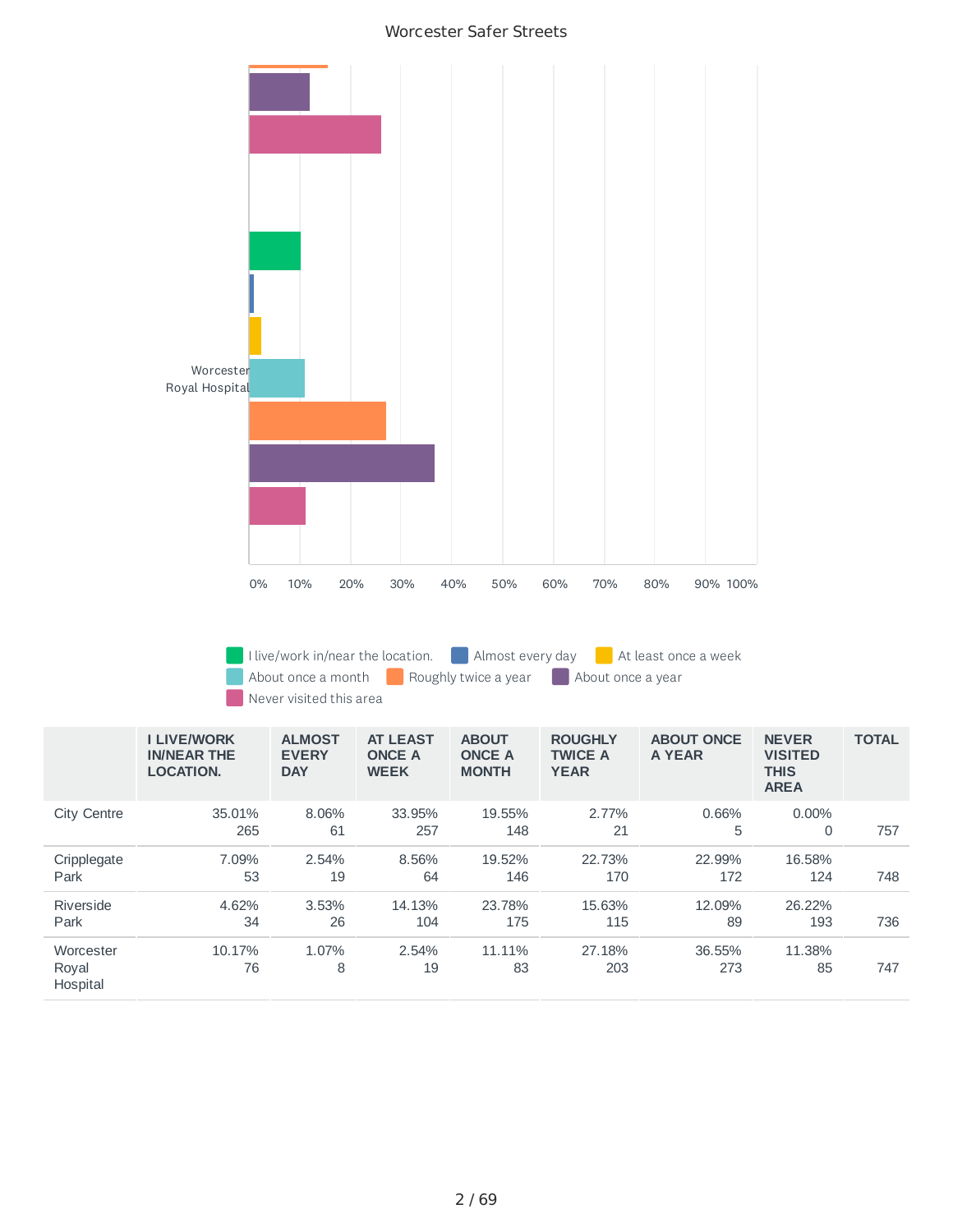## Q2 What locations make you feel unsafe/vulnerable? select all that apply and please rate between 1 and 5 - 1 being uncomfortable, 5 being extremely unsafe

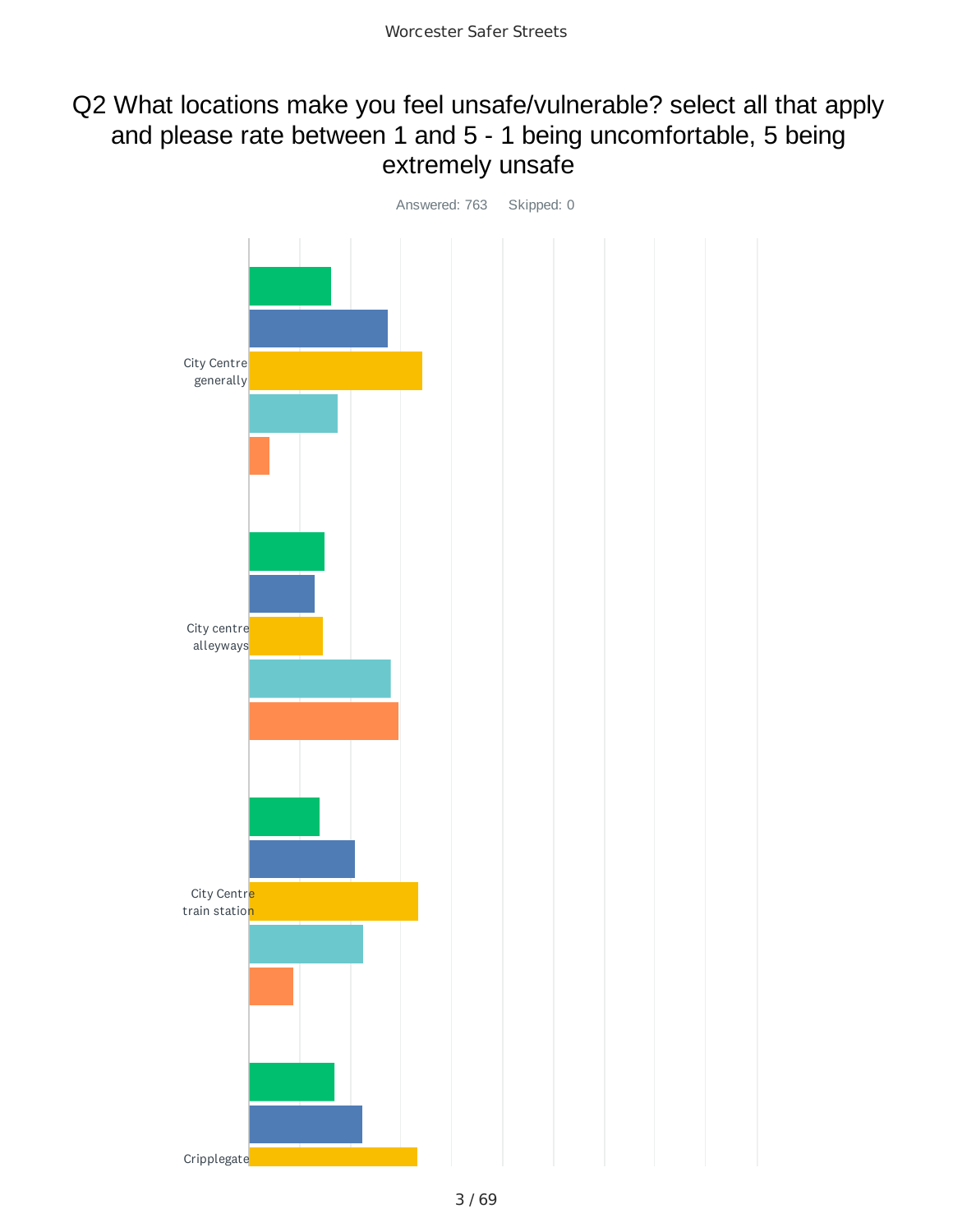





|                           | $\mathbf{1}$  | $\overline{2}$ | 3             | 4             | 5             | <b>TOTAL</b> |
|---------------------------|---------------|----------------|---------------|---------------|---------------|--------------|
| City Centre generally     | 16.38%<br>116 | 27.40%<br>194  | 34.32%<br>243 | 17.66%<br>125 | 4.24%<br>30   | 708          |
| City centre alleyways     | 15.05%<br>113 | 12.92%<br>97   | 14.65%<br>110 | 27.96%<br>210 | 29.43%<br>221 | 751          |
| City Centre train station | 14.01%<br>102 | 21.02%<br>153  | 33.52%<br>244 | 22.66%<br>165 | 8.79%<br>64   | 728          |
| Cripplegate Park          | 16.95%<br>111 | 22.44%<br>147  | 33.28%<br>218 | 17.71%<br>116 | 9.62%<br>63   | 655          |
| Worcester Royal Hospital  | 32.02%<br>211 | 24.43%<br>161  | 22.91%<br>151 | 14.26%<br>94  | 6.37%<br>42   | 659          |
| Riverside Park            | 18.25%<br>115 | 24.92%<br>157  | 33.49%<br>211 | 17.46%<br>110 | 5.87%<br>37   | 630          |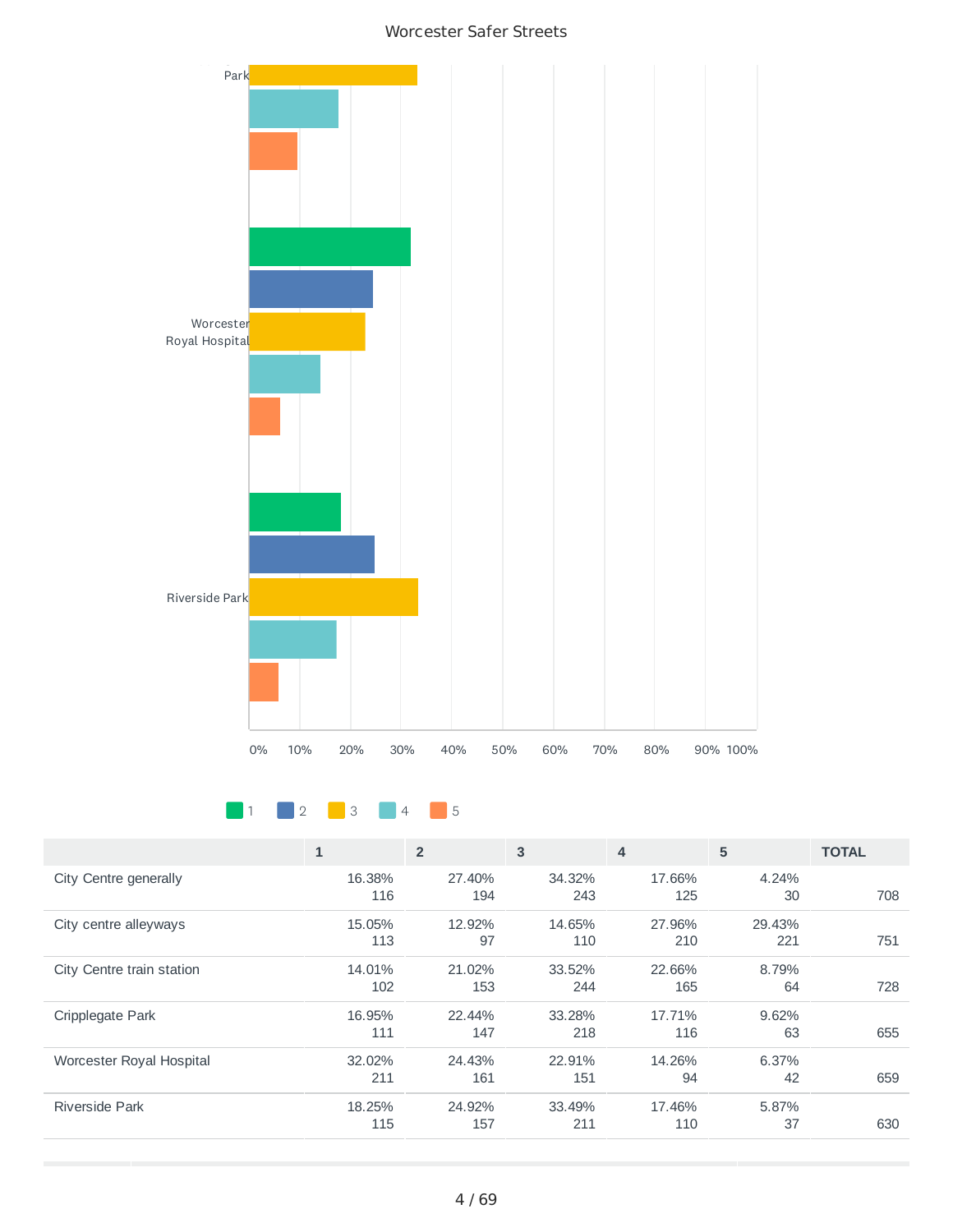| #              | ARE THERE ANY OTHER LOCATIONS NOT MENTIONED THAT YOU THINK SHOULD BE<br><b>CONSIDERED?</b>                                                                                                                                                                                                                                                                                                                                                                                                                                                                                                                                                                                                                                                                                                                                                                          | <b>DATE</b>        |
|----------------|---------------------------------------------------------------------------------------------------------------------------------------------------------------------------------------------------------------------------------------------------------------------------------------------------------------------------------------------------------------------------------------------------------------------------------------------------------------------------------------------------------------------------------------------------------------------------------------------------------------------------------------------------------------------------------------------------------------------------------------------------------------------------------------------------------------------------------------------------------------------|--------------------|
| 1              | I am assuming Riverside Park is Ghulevult Park                                                                                                                                                                                                                                                                                                                                                                                                                                                                                                                                                                                                                                                                                                                                                                                                                      | 6/6/2021 9:20 AM   |
| 2              | Warndon.                                                                                                                                                                                                                                                                                                                                                                                                                                                                                                                                                                                                                                                                                                                                                                                                                                                            | 6/5/2021 10:55 AM  |
| 3              | Worcester to Birmingham canal towpath from Worcester basin until you leave the city.<br>Particularly near to Blackpole trading estate and the gipsy camp site - the towpath is real<br>dodgy here. I tend to avoid and I'm a guy! Angel Street & Foregate Street - Personally, these<br>areas by far are dirty, looking very dated, poor pavements, bad road structure (A38 road!! The<br>A38 should be diverted to the upper link road between M5 junction 6 and 7) no pedestrian area<br>- similar to the High Street- the place is a mess and encourages trouble and makes this area<br>very vulnerable and unsafe for people (worst part of the city) I travel to other Cathedral towns<br>being part of my job in teaching and when I get off the train at foregate Street Station, my<br>heart sinks, this is a really bad first impression for our visitors! | 6/2/2021 12:01 PM  |
| 4              | Shrubhill Station in the evenings/nightime.                                                                                                                                                                                                                                                                                                                                                                                                                                                                                                                                                                                                                                                                                                                                                                                                                         | 6/1/2021 5:29 AM   |
| 5              | Lowesmoor. Lots of leering men, especially by the strip club. Broad Street can be like running<br>a gauntlet if men are there in groups. Obviously all main road pavements, because men shout<br>at us from cars.                                                                                                                                                                                                                                                                                                                                                                                                                                                                                                                                                                                                                                                   | 5/30/2021 5:47 PM  |
| 6              | <b>Worcester Canal</b>                                                                                                                                                                                                                                                                                                                                                                                                                                                                                                                                                                                                                                                                                                                                                                                                                                              | 5/30/2021 4:20 PM  |
| $\overline{7}$ | Canals routes,                                                                                                                                                                                                                                                                                                                                                                                                                                                                                                                                                                                                                                                                                                                                                                                                                                                      | 5/29/2021 10:42 PM |
| 8              | Astwood cemetery, even though gates are closed at 8PM the boundary is so so low along<br>astwood road most people can jump over.                                                                                                                                                                                                                                                                                                                                                                                                                                                                                                                                                                                                                                                                                                                                    | 5/29/2021 8:41 PM  |
| 9              | Cathedral                                                                                                                                                                                                                                                                                                                                                                                                                                                                                                                                                                                                                                                                                                                                                                                                                                                           | 5/29/2021 7:44 PM  |
| 10             | Railway Walk and Nunnery Wood - all the places listed above I feel perfectly safe in<br>Worcester.                                                                                                                                                                                                                                                                                                                                                                                                                                                                                                                                                                                                                                                                                                                                                                  | 5/29/2021 6:18 PM  |
| 11             | Sabrina Bridge                                                                                                                                                                                                                                                                                                                                                                                                                                                                                                                                                                                                                                                                                                                                                                                                                                                      | 5/29/2021 12:16 PM |
| 12             | Avon road and teme road                                                                                                                                                                                                                                                                                                                                                                                                                                                                                                                                                                                                                                                                                                                                                                                                                                             | 5/29/2021 11:36 AM |
| 13             | Cattlemarket, bus station, the butts, st martins gate car park, all carparks at night to be honest                                                                                                                                                                                                                                                                                                                                                                                                                                                                                                                                                                                                                                                                                                                                                                  | 5/29/2021 10:01 AM |
| 14             | Around schools to protect children walking home alone                                                                                                                                                                                                                                                                                                                                                                                                                                                                                                                                                                                                                                                                                                                                                                                                               | 5/29/2021 9:23 AM  |
| 15             | Crowngate bus station                                                                                                                                                                                                                                                                                                                                                                                                                                                                                                                                                                                                                                                                                                                                                                                                                                               | 5/29/2021 12:40 AM |
| 16             | Shrub Hill Station and Tallow Hill area                                                                                                                                                                                                                                                                                                                                                                                                                                                                                                                                                                                                                                                                                                                                                                                                                             | 5/28/2021 9:57 PM  |
| 17             | Perdiswell park                                                                                                                                                                                                                                                                                                                                                                                                                                                                                                                                                                                                                                                                                                                                                                                                                                                     | 5/28/2021 8:53 PM  |
| 18             | Country side centre and woods                                                                                                                                                                                                                                                                                                                                                                                                                                                                                                                                                                                                                                                                                                                                                                                                                                       | 5/28/2021 7:38 PM  |
| 19             | Yes, pretty much everywhere. Worcester has become a dirty, unsafe City                                                                                                                                                                                                                                                                                                                                                                                                                                                                                                                                                                                                                                                                                                                                                                                              | 5/28/2021 7:10 PM  |
| 20             | the Butts                                                                                                                                                                                                                                                                                                                                                                                                                                                                                                                                                                                                                                                                                                                                                                                                                                                           | 5/28/2021 4:53 PM  |
| 21             | THE CANAL, NO LIGHTS                                                                                                                                                                                                                                                                                                                                                                                                                                                                                                                                                                                                                                                                                                                                                                                                                                                | 5/28/2021 4:49 PM  |
| 22             | Canal paths                                                                                                                                                                                                                                                                                                                                                                                                                                                                                                                                                                                                                                                                                                                                                                                                                                                         | 5/28/2021 10:45 AM |
| 23             | Lowesmoor                                                                                                                                                                                                                                                                                                                                                                                                                                                                                                                                                                                                                                                                                                                                                                                                                                                           | 5/28/2021 8:14 AM  |
| 24             | Brickfeilds, warndon, Tolly                                                                                                                                                                                                                                                                                                                                                                                                                                                                                                                                                                                                                                                                                                                                                                                                                                         | 5/28/2021 7:55 AM  |
| 25             | Warndon villages                                                                                                                                                                                                                                                                                                                                                                                                                                                                                                                                                                                                                                                                                                                                                                                                                                                    | 5/27/2021 9:23 PM  |
| 26             | Shrub Hill Area/Wickes Car Park Area                                                                                                                                                                                                                                                                                                                                                                                                                                                                                                                                                                                                                                                                                                                                                                                                                                | 5/27/2021 8:24 PM  |
| 27             | path/cycle track in upper Ronkswood - pitch black at night                                                                                                                                                                                                                                                                                                                                                                                                                                                                                                                                                                                                                                                                                                                                                                                                          | 5/27/2021 7:47 PM  |
| 28             | Alleyways near/ around the cathedral                                                                                                                                                                                                                                                                                                                                                                                                                                                                                                                                                                                                                                                                                                                                                                                                                                | 5/27/2021 7:44 PM  |
| 29             | America                                                                                                                                                                                                                                                                                                                                                                                                                                                                                                                                                                                                                                                                                                                                                                                                                                                             | 5/27/2021 4:33 PM  |
| 30             | Mecco alley dines green, at johns sainsburys area, Christopher whitehead school area                                                                                                                                                                                                                                                                                                                                                                                                                                                                                                                                                                                                                                                                                                                                                                                | 5/27/2021 4:27 PM  |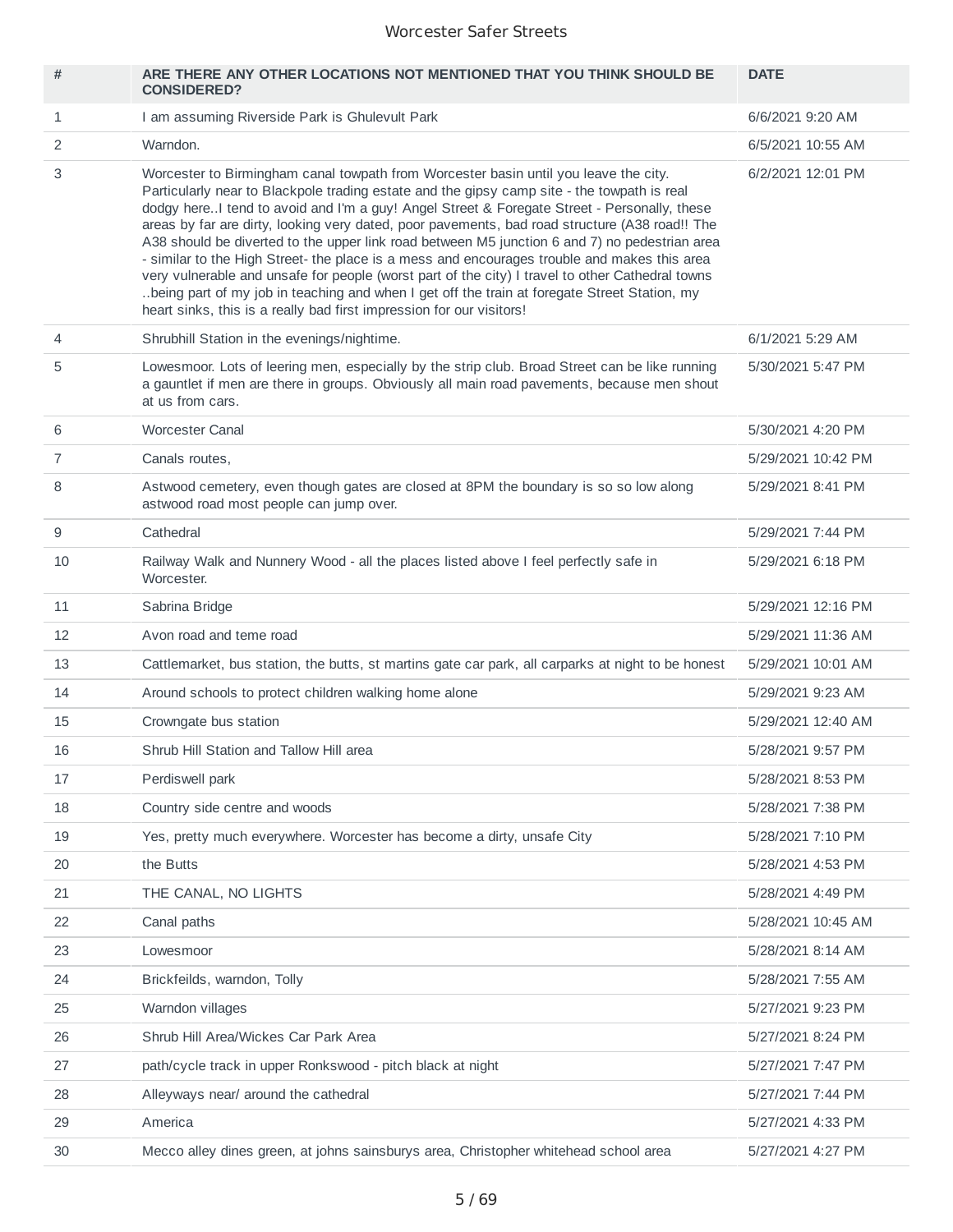| 31 | Mecco alleyway in Dines Green and all other alleyways in Dines Green                                                                                                                                                                                                                                                                                                                                                                                                                                                                                                                                                                                                                                                         | 5/27/2021 1:51 PM  |
|----|------------------------------------------------------------------------------------------------------------------------------------------------------------------------------------------------------------------------------------------------------------------------------------------------------------------------------------------------------------------------------------------------------------------------------------------------------------------------------------------------------------------------------------------------------------------------------------------------------------------------------------------------------------------------------------------------------------------------------|--------------------|
| 32 | The Tything                                                                                                                                                                                                                                                                                                                                                                                                                                                                                                                                                                                                                                                                                                                  | 5/27/2021 10:13 AM |
| 33 | River towpath                                                                                                                                                                                                                                                                                                                                                                                                                                                                                                                                                                                                                                                                                                                | 5/27/2021 9:40 AM  |
| 34 | Yes, by Shrub Hill train station                                                                                                                                                                                                                                                                                                                                                                                                                                                                                                                                                                                                                                                                                             | 5/27/2021 9:37 AM  |
| 35 | <b>High Street</b>                                                                                                                                                                                                                                                                                                                                                                                                                                                                                                                                                                                                                                                                                                           | 5/27/2021 9:32 AM  |
| 36 | residential streets in general                                                                                                                                                                                                                                                                                                                                                                                                                                                                                                                                                                                                                                                                                               | 5/27/2021 9:04 AM  |
| 37 | Warndon (e.g- the community centre area)                                                                                                                                                                                                                                                                                                                                                                                                                                                                                                                                                                                                                                                                                     | 5/27/2021 9:01 AM  |
| 38 | Walking route from Sabrina bridge to St Johns (past old Worcester news building)                                                                                                                                                                                                                                                                                                                                                                                                                                                                                                                                                                                                                                             | 5/27/2021 8:28 AM  |
| 39 | The car parks by the Hive, Race Course and Moors.                                                                                                                                                                                                                                                                                                                                                                                                                                                                                                                                                                                                                                                                            | 5/27/2021 8:18 AM  |
| 40 | shrub hill station                                                                                                                                                                                                                                                                                                                                                                                                                                                                                                                                                                                                                                                                                                           | 5/27/2021 7:03 AM  |
| 41 | Not sure where Riverside park is so can't comment on this. But would say the canal area near<br>shrub hill and the Pizza Hut and wickes shops. Also along the St. John's river side in the<br>evenings/early morning.                                                                                                                                                                                                                                                                                                                                                                                                                                                                                                        | 5/26/2021 11:54 PM |
| 42 | Pitch Croft                                                                                                                                                                                                                                                                                                                                                                                                                                                                                                                                                                                                                                                                                                                  | 5/26/2021 11:25 PM |
| 43 | Nunnery wood high school. The alley way between Trent road and Liverpool road.                                                                                                                                                                                                                                                                                                                                                                                                                                                                                                                                                                                                                                               | 5/26/2021 11:23 PM |
| 44 | Bus station, hive and all Gyms                                                                                                                                                                                                                                                                                                                                                                                                                                                                                                                                                                                                                                                                                               | 5/26/2021 10:54 PM |
| 45 | places near dines green                                                                                                                                                                                                                                                                                                                                                                                                                                                                                                                                                                                                                                                                                                      | 5/26/2021 10:29 PM |
| 46 | Lowesmoor Ronskwood Canal area                                                                                                                                                                                                                                                                                                                                                                                                                                                                                                                                                                                                                                                                                               | 5/26/2021 8:36 PM  |
| 47 | St johns and all Other university buildings.                                                                                                                                                                                                                                                                                                                                                                                                                                                                                                                                                                                                                                                                                 | 5/26/2021 7:55 PM  |
| 48 | Bars and restaurants and bus station                                                                                                                                                                                                                                                                                                                                                                                                                                                                                                                                                                                                                                                                                         | 5/26/2021 6:55 PM  |
| 49 | I get harassed a lot walking down the tything                                                                                                                                                                                                                                                                                                                                                                                                                                                                                                                                                                                                                                                                                | 5/26/2021 6:46 PM  |
| 50 | <b>Diglis</b>                                                                                                                                                                                                                                                                                                                                                                                                                                                                                                                                                                                                                                                                                                                | 5/26/2021 6:38 PM  |
| 51 | Fore gate train station                                                                                                                                                                                                                                                                                                                                                                                                                                                                                                                                                                                                                                                                                                      | 5/26/2021 5:58 PM  |
| 52 | Tolladine road // lowesmoor at night                                                                                                                                                                                                                                                                                                                                                                                                                                                                                                                                                                                                                                                                                         | 5/26/2021 4:31 PM  |
| 53 | Canal pathway. I generally feel OK during daytime hours (when other people are about) but<br>more uncomfortable/wary in the evenings. Applies to most of the places above.                                                                                                                                                                                                                                                                                                                                                                                                                                                                                                                                                   | 5/26/2021 4:07 PM  |
| 54 | Along London Road and Bath Road                                                                                                                                                                                                                                                                                                                                                                                                                                                                                                                                                                                                                                                                                              | 5/26/2021 3:27 PM  |
| 55 | People are most at risk of sexual violence in their own or others homesthese instances are<br>underreported by those affected due to fear of not being believed due to the high % of reports<br>which are NFA'd (No Further Action) by Police or rejected by Crown Prosecution Service and<br>the misconceptions in society about sexual violence due to rape myths and stereotypes going<br>unchallenged by those in power. They are also underreported by the media. Decision makers<br>therefore prioritise crimes which make headlines such as Sarah Everard and respond to those<br>appalling but rarer crimes leaving other crimes undetected and allowed to continue being<br>perpetrated without fear of conviction. | 5/26/2021 10:36 AM |
| 56 | Cherry Orchard Duck Brook foot path                                                                                                                                                                                                                                                                                                                                                                                                                                                                                                                                                                                                                                                                                          | 5/26/2021 10:04 AM |
| 57 | It is a bit specific, but on the Odeon Steps and by Natwest I often feel quite uncomfortable<br>because of people that can congregate there.                                                                                                                                                                                                                                                                                                                                                                                                                                                                                                                                                                                 | 5/26/2021 9:44 AM  |
| 58 | This question needs an answer option that you can indicate that you don't feel usafe, it seems<br>to be looking to create a problem/issue to gain funding.                                                                                                                                                                                                                                                                                                                                                                                                                                                                                                                                                                   | 5/26/2021 9:17 AM  |
| 59 | Uni classrooms since those are were the most sexist comments and threats happen                                                                                                                                                                                                                                                                                                                                                                                                                                                                                                                                                                                                                                              | 5/25/2021 10:30 PM |
| 60 | Lowesmoor By the Odeon cinema Footbridge from St Martins gate to town                                                                                                                                                                                                                                                                                                                                                                                                                                                                                                                                                                                                                                                        | 5/25/2021 9:51 PM  |
| 61 | By the river at night                                                                                                                                                                                                                                                                                                                                                                                                                                                                                                                                                                                                                                                                                                        | 5/25/2021 9:27 PM  |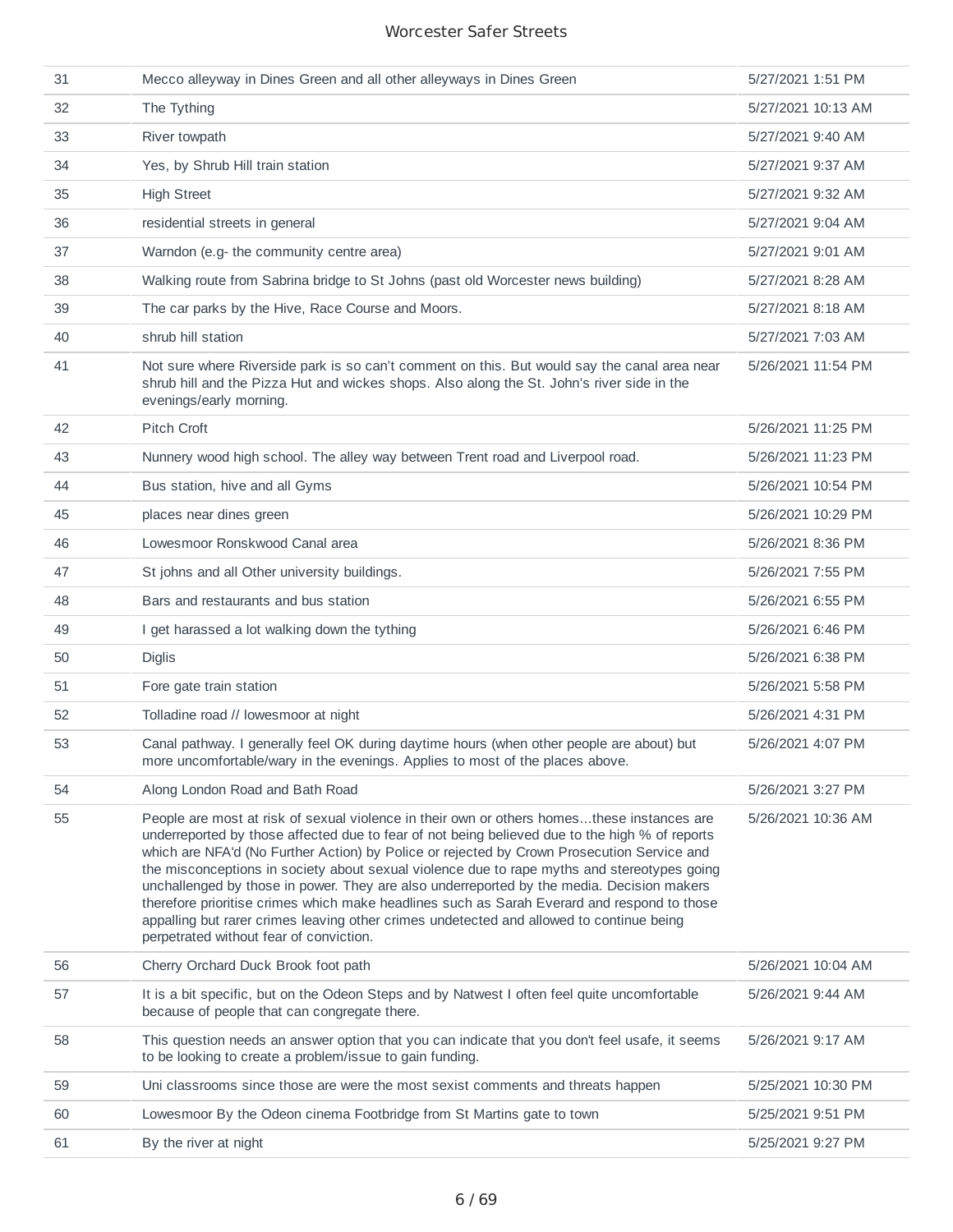| 62 | The walk from St. John's campus through Severn campus to get to city campus, especially<br>those steep pathways                                                                                                                                                                                                                                                           | 5/25/2021 8:17 PM  |
|----|---------------------------------------------------------------------------------------------------------------------------------------------------------------------------------------------------------------------------------------------------------------------------------------------------------------------------------------------------------------------------|--------------------|
| 63 | The area surrounding the hive                                                                                                                                                                                                                                                                                                                                             | 5/25/2021 6:30 PM  |
| 64 | all multi storey carparks.                                                                                                                                                                                                                                                                                                                                                | 5/25/2021 4:33 PM  |
| 65 | I enjoy walking along the canal but often feel vulnerable here so I generally avoid it if alone.                                                                                                                                                                                                                                                                          | 5/25/2021 3:32 PM  |
| 66 | Area surrounding perdiswell sports centreand canal bridge                                                                                                                                                                                                                                                                                                                 | 5/25/2021 2:49 PM  |
| 67 | Walkways from the train station to the university campuses e.g. around the racecourse should<br>have more lights or something. Also often times drunk men hang out around the hive and try to<br>follow girls home which is super scary and considering it's a frequented walking route from<br>town to university campuses/ residential areas this should be considered. | 5/25/2021 1:52 PM  |
| 68 | Crown gate bus station - the hive - racecourse                                                                                                                                                                                                                                                                                                                            | 5/25/2021 1:27 PM  |
| 69 | Ronkswood Rainbow hill                                                                                                                                                                                                                                                                                                                                                    | 5/25/2021 12:58 PM |
| 70 | Worcester Woods Country Park and the canal as at times I feel extremely unsafe walking my<br>dog along the canal near Warndon Villages.                                                                                                                                                                                                                                   | 5/25/2021 12:54 PM |
| 71 | The nightclubs in general. Especially Bushwackers. The university campus when people who<br>are known sexual assaulters are walking around. The bus station. Taxis.                                                                                                                                                                                                       | 5/25/2021 11:40 AM |
| 72 | The various residential estates. There are certain areas I expect trouble that are not classified<br>as city centre or any of the other areas mentioned.                                                                                                                                                                                                                  | 5/25/2021 11:17 AM |
| 73 | Shrub Hill train station in the evening.                                                                                                                                                                                                                                                                                                                                  | 5/25/2021 11:15 AM |
| 74 | Lowsmoor area. Racecourse road/ Sabrina bridge.                                                                                                                                                                                                                                                                                                                           | 5/25/2021 9:22 AM  |
| 75 | Severn Walkway from town round past Diglis over the bridge past the sewer works/ fish gate<br>and past chapter meadows down to the cricket ground, the loop round the river basically                                                                                                                                                                                     | 5/25/2021 9:15 AM  |
| 76 | Hollywell Hill.                                                                                                                                                                                                                                                                                                                                                           | 5/25/2021 9:14 AM  |
| 77 | Perdiswell - the recreation area and canal area                                                                                                                                                                                                                                                                                                                           | 5/25/2021 9:14 AM  |
| 78 | <b>Gheluvelt Park</b>                                                                                                                                                                                                                                                                                                                                                     | 5/25/2021 9:08 AM  |
| 79 | Sabrina                                                                                                                                                                                                                                                                                                                                                                   | 5/24/2021 8:56 PM  |
| 80 | alleyways near the university of Worcester                                                                                                                                                                                                                                                                                                                                | 5/24/2021 4:57 PM  |
| 81 | St John's.                                                                                                                                                                                                                                                                                                                                                                | 5/24/2021 4:39 PM  |
| 82 | Along the canal as many people use it as a commute route                                                                                                                                                                                                                                                                                                                  | 5/24/2021 4:37 PM  |
| 83 | Forgate street at night can feel very rowdy and overwhelming                                                                                                                                                                                                                                                                                                              | 5/24/2021 3:41 PM  |
| 84 | Lowesmoor, bottom of broad street                                                                                                                                                                                                                                                                                                                                         | 5/24/2021 3:32 PM  |
| 85 | 6pm to 6am                                                                                                                                                                                                                                                                                                                                                                | 5/24/2021 11:22 AM |
| 86 | Sabrina Bridge                                                                                                                                                                                                                                                                                                                                                            | 5/24/2021 10:25 AM |
| 87 | Canal banks                                                                                                                                                                                                                                                                                                                                                               | 5/24/2021 10:10 AM |
| 88 | The walkway between the Countryside Centre and Worcestershire Royal Hospital Between<br>Midland Road and Newtown   Road                                                                                                                                                                                                                                                   | 5/24/2021 9:45 AM  |
| 89 | Around spring gardens, and multi storey car parks                                                                                                                                                                                                                                                                                                                         | 5/23/2021 11:09 PM |
| 90 | Monarchs way from diglis bridge to old bridge at the chattery. I was followed from the<br>confluence of the Severn and Teme towards the tunnel under the road. Saved by a couple with<br>a dog coming under the tunnel towards me                                                                                                                                         | 5/23/2021 7:44 PM  |
| 91 | Canal side                                                                                                                                                                                                                                                                                                                                                                | 5/23/2021 7:37 PM  |
| 92 | Barbourne Park/Guelivelt                                                                                                                                                                                                                                                                                                                                                  | 5/23/2021 7:21 PM  |
| 93 | Outside odeon theatre                                                                                                                                                                                                                                                                                                                                                     | 5/23/2021 5:08 PM  |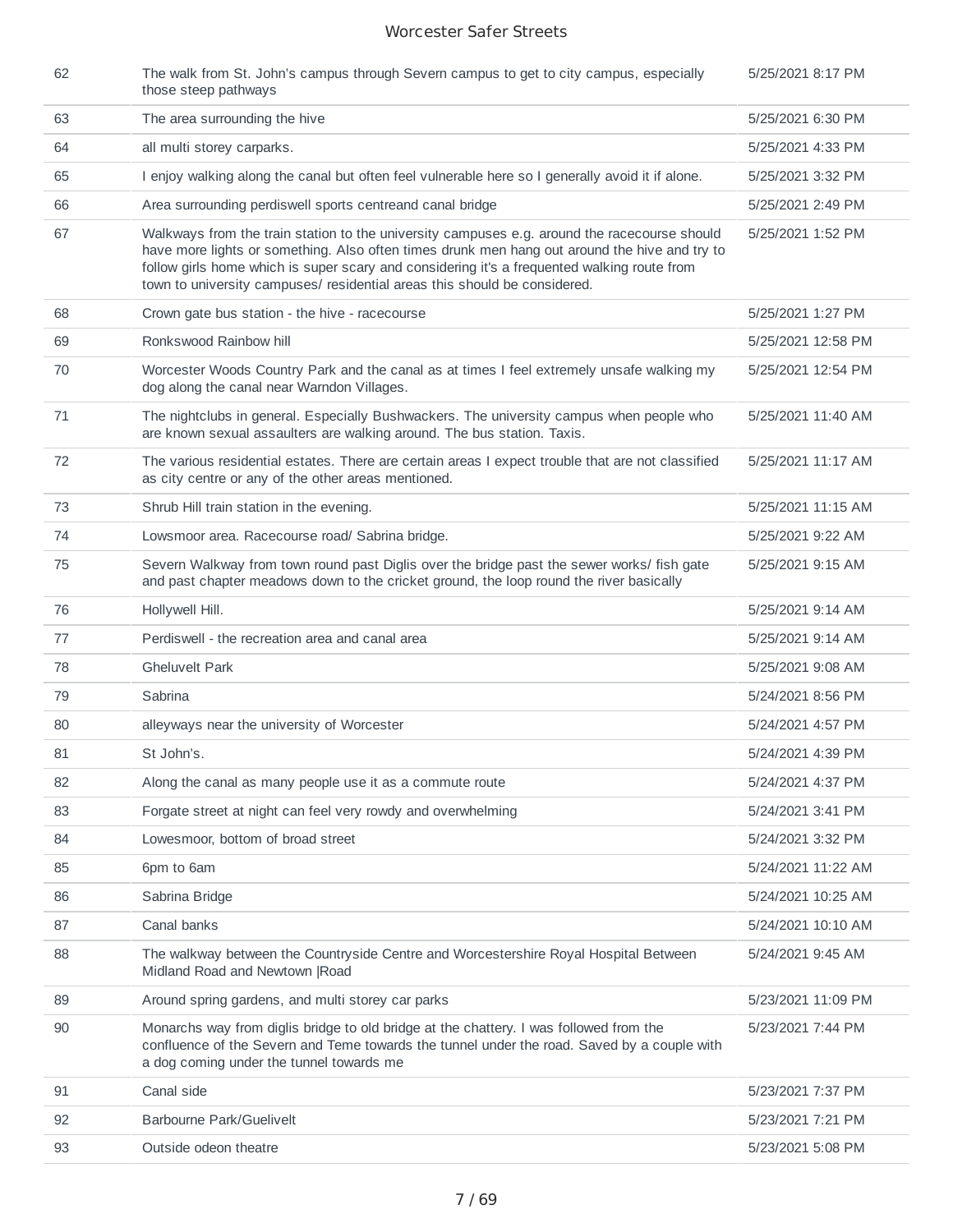| 94  | Lowesmoor Gueluvelt park                                                                                                                                                                                                                                                                        | 5/23/2021 12:44 PM |
|-----|-------------------------------------------------------------------------------------------------------------------------------------------------------------------------------------------------------------------------------------------------------------------------------------------------|--------------------|
| 95  | Bus depo                                                                                                                                                                                                                                                                                        | 5/23/2021 9:50 AM  |
| 96  | Angel place                                                                                                                                                                                                                                                                                     | 5/23/2021 8:56 AM  |
| 97  | New Road                                                                                                                                                                                                                                                                                        | 5/22/2021 10:04 PM |
| 98  | Pitchcroft                                                                                                                                                                                                                                                                                      | 5/22/2021 10:03 PM |
| 99  | Places where men go. Honestly. MEN. PLEASE STOP HURTING WOMEN.                                                                                                                                                                                                                                  | 5/22/2021 8:50 PM  |
| 100 | Cathedral Square                                                                                                                                                                                                                                                                                | 5/22/2021 4:46 PM  |
| 101 | Lowesmoor, Worcester                                                                                                                                                                                                                                                                            | 5/22/2021 4:28 PM  |
| 102 | Tolladine Road Worcester woods Cranham Drive area Brickfields park Ghulevelt Park                                                                                                                                                                                                               | 5/22/2021 3:38 PM  |
| 103 | Vine House Farrier street                                                                                                                                                                                                                                                                       | 5/22/2021 3:04 PM  |
| 104 | Along the canal                                                                                                                                                                                                                                                                                 | 5/22/2021 10:38 AM |
| 105 | Lowesmoor. Should have targeted the street drinkers and criminal instead of putting up ugly<br>and offensive signage.                                                                                                                                                                           | 5/22/2021 9:29 AM  |
| 106 | Barbourne area                                                                                                                                                                                                                                                                                  | 5/22/2021 7:40 AM  |
| 107 | Lowesmoor                                                                                                                                                                                                                                                                                       | 5/22/2021 7:01 AM  |
| 108 | Tything                                                                                                                                                                                                                                                                                         | 5/22/2021 6:19 AM  |
| 109 | Walking along the canal path towards town and also the racecourse (when dog walking)                                                                                                                                                                                                            | 5/22/2021 12:57 AM |
| 110 | Gheulvelt park Barbourne after dark                                                                                                                                                                                                                                                             | 5/21/2021 11:14 PM |
| 111 | Lowesmoor                                                                                                                                                                                                                                                                                       | 5/21/2021 11:04 PM |
| 112 | Canal                                                                                                                                                                                                                                                                                           | 5/21/2021 10:27 PM |
| 113 | Wylds lane and St Martins gate bridge and alley way                                                                                                                                                                                                                                             | 5/21/2021 9:51 PM  |
| 114 | Barbourne park and Lowesmoor canel                                                                                                                                                                                                                                                              | 5/21/2021 8:06 PM  |
| 115 | Canal pathways, there have been attacks reported along there for years.                                                                                                                                                                                                                         | 5/21/2021 7:26 PM  |
| 116 | The canal areas. So much goes on along them. Theft, drugs, all manners of crime.                                                                                                                                                                                                                | 5/21/2021 7:17 PM  |
| 117 | University of Worcester                                                                                                                                                                                                                                                                         | 5/21/2021 5:46 PM  |
| 118 | <b>Chevulete Park</b>                                                                                                                                                                                                                                                                           | 5/21/2021 5:45 PM  |
| 119 | <b>Gheluvelt Park Perdiswell Park</b>                                                                                                                                                                                                                                                           | 5/21/2021 3:57 PM  |
| 120 | Around the Hive area such as Cattlemarket Car park, The Butts, Rack Alley (up to Crowngate<br>car park),. Also Croft road car park & Pitchcroft area.                                                                                                                                           | 5/21/2021 2:49 PM  |
| 121 | The City centre bus station The area outside of the Hive library                                                                                                                                                                                                                                | 5/21/2021 2:37 PM  |
| 122 | Bars and nightclubs in Worcester city centre such as Bushwackers and Alexanders are very<br>unsafe places to visit as women. I know of many women (friends) who have had their drinks<br>spiked at both places, and seen this in the news too. Not enough is done to prevent this<br>occurring. | 5/21/2021 2:14 PM  |
| 123 | Bus station. St John's area                                                                                                                                                                                                                                                                     | 5/21/2021 12:57 PM |
| 124 | Worcester shrub hill station                                                                                                                                                                                                                                                                    | 5/21/2021 12:54 PM |
| 125 | Cathedral area                                                                                                                                                                                                                                                                                  | 5/21/2021 12:53 PM |
| 126 | Fort Royal Hill Park, Arboretum area, Walk ways alongside the river to the Diglis area.                                                                                                                                                                                                         | 5/21/2021 11:59 AM |
| 127 | Lansdowne Road, St. George's Lane I have been verbally abused and driven at by young men<br>in cars                                                                                                                                                                                             | 5/21/2021 11:12 AM |
| 128 | Walking along the river and the pedestrian bridges.                                                                                                                                                                                                                                             | 5/21/2021 10:59 AM |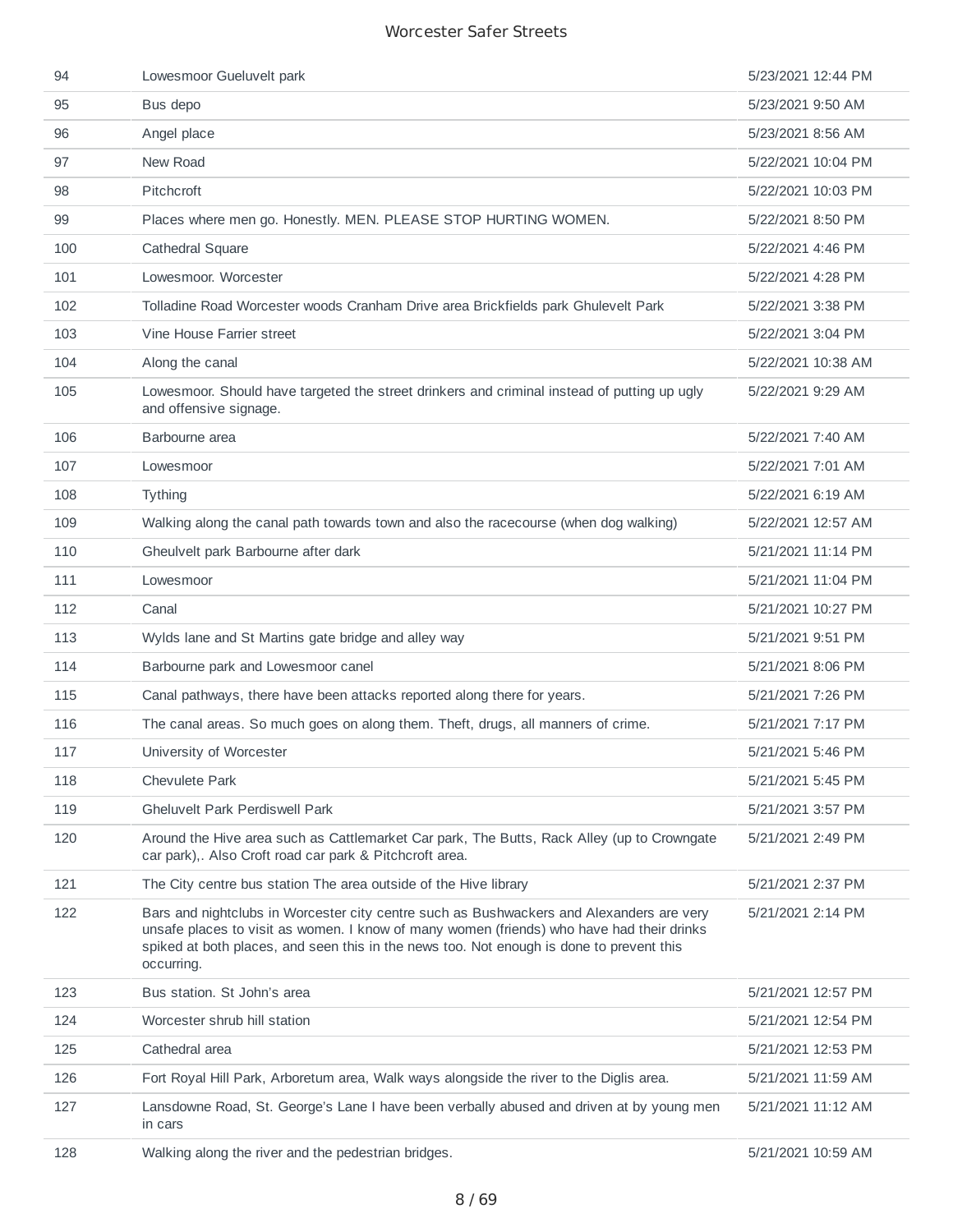| 129 | Lowesmoor and surrounding areas near asda. Lots of homeless and those under influence<br>congregate in these areas and I feel unsafe when alone with my young child so I try to avoid<br>these areas which means that I don't shop and in the shops that i would like to look in.<br>Generally asda, the cash points by asda, b and m bargains and the betting shop that is there<br>are surrounded by groups of mainly men as before mention under the influence. I have seen<br>many arguements in these areas which is massively Intimidating. | 5/21/2021 10:30 AM |
|-----|---------------------------------------------------------------------------------------------------------------------------------------------------------------------------------------------------------------------------------------------------------------------------------------------------------------------------------------------------------------------------------------------------------------------------------------------------------------------------------------------------------------------------------------------------|--------------------|
| 130 | Moor Street, some of the Arboretum.                                                                                                                                                                                                                                                                                                                                                                                                                                                                                                               | 5/21/2021 8:50 AM  |
| 131 | Powell row/Swanpool walk has no lighting. The only lights are from the Sainsburys sign and<br>carpark. CCTV & lighting would majorly improve safety.                                                                                                                                                                                                                                                                                                                                                                                              | 5/21/2021 8:30 AM  |
| 132 | Bus Station, Foregate street                                                                                                                                                                                                                                                                                                                                                                                                                                                                                                                      | 5/21/2021 8:02 AM  |
| 133 | Angel Place                                                                                                                                                                                                                                                                                                                                                                                                                                                                                                                                       | 5/21/2021 7:36 AM  |
| 134 | Arterial roads in and out of the centre                                                                                                                                                                                                                                                                                                                                                                                                                                                                                                           | 5/20/2021 9:59 PM  |
| 135 | Shrubhill train station Canal walk                                                                                                                                                                                                                                                                                                                                                                                                                                                                                                                | 5/20/2021 9:24 PM  |
| 136 | Fort Royal Park                                                                                                                                                                                                                                                                                                                                                                                                                                                                                                                                   | 5/20/2021 8:19 PM  |
| 137 | N/a                                                                                                                                                                                                                                                                                                                                                                                                                                                                                                                                               | 5/20/2021 6:59 PM  |
| 138 | <b>Bus station</b>                                                                                                                                                                                                                                                                                                                                                                                                                                                                                                                                | 5/20/2021 4:41 PM  |
| 139 | nunnery woods                                                                                                                                                                                                                                                                                                                                                                                                                                                                                                                                     | 5/20/2021 12:30 PM |
| 140 | Canal walk way                                                                                                                                                                                                                                                                                                                                                                                                                                                                                                                                    | 5/20/2021 9:00 AM  |
| 141 | Walking from town across Sabrina and up Holywell feels unsafe. There's a lot of drunks about<br>at all hours. Weds nights are especially bad.                                                                                                                                                                                                                                                                                                                                                                                                     | 5/20/2021 12:16 AM |
| 142 | Bus station and Angel row alleyway to Hive library by butts.                                                                                                                                                                                                                                                                                                                                                                                                                                                                                      | 5/19/2021 11:19 PM |
| 143 | Newtown Road, Tolland Road, Rainbow Hill.                                                                                                                                                                                                                                                                                                                                                                                                                                                                                                         | 5/19/2021 11:16 PM |
| 144 | Bridge from town to ronkswood, not sure what it's called. That whole area is very dark!                                                                                                                                                                                                                                                                                                                                                                                                                                                           | 5/19/2021 10:33 PM |
| 145 | The area in front of and behind the Hive building                                                                                                                                                                                                                                                                                                                                                                                                                                                                                                 | 5/19/2021 10:05 PM |
| 146 | Canal and other parks. Most car parks particularly multistorey                                                                                                                                                                                                                                                                                                                                                                                                                                                                                    | 5/19/2021 9:19 PM  |
| 147 | Lowesmoore street                                                                                                                                                                                                                                                                                                                                                                                                                                                                                                                                 | 5/19/2021 8:10 PM  |
| 148 | Gheluvelt Park Car parks                                                                                                                                                                                                                                                                                                                                                                                                                                                                                                                          | 5/19/2021 7:05 PM  |
| 149 | Ghulevelt park and surrounded dung areas                                                                                                                                                                                                                                                                                                                                                                                                                                                                                                          | 5/19/2021 5:59 PM  |
| 150 | Warndon villages tesco and surrounding areas                                                                                                                                                                                                                                                                                                                                                                                                                                                                                                      | 5/19/2021 5:19 PM  |
| 151 | Barbourne road/omberaley toad heading out from town. Lots of pubs on that road with men<br>hanging about. The toilets in Gheluvelt park are the same. Just people going on and out and<br>clearly not to use the loo.                                                                                                                                                                                                                                                                                                                             | 5/19/2021 3:49 PM  |
| 152 | Rainbow Hill Lowesmoore                                                                                                                                                                                                                                                                                                                                                                                                                                                                                                                           | 5/19/2021 2:49 PM  |
| 153 | St Martin's Gate car park                                                                                                                                                                                                                                                                                                                                                                                                                                                                                                                         | 5/19/2021 1:35 PM  |
| 154 | Wylds Lane between the Commandery Wall and Fort Royal Park                                                                                                                                                                                                                                                                                                                                                                                                                                                                                        | 5/19/2021 12:46 PM |
| 155 | Any alleyways or badly lit areas                                                                                                                                                                                                                                                                                                                                                                                                                                                                                                                  | 5/19/2021 11:40 AM |
| 156 | Bushwackers nightclub o don't Go there anymore but there's loads of girls That get Spiked<br>there and nothing gets done !!!                                                                                                                                                                                                                                                                                                                                                                                                                      | 5/19/2021 8:55 AM  |
| 157 | The canal side from Diglis out towards the suburbs Area around the Hive and Farrier<br>Street/Angel Place Car parks (I avoid multi storeys after dark unless it's the Christmas fair<br>when it's very busy)                                                                                                                                                                                                                                                                                                                                      | 5/19/2021 6:56 AM  |
| 158 | Train underpass on Midland/Newton road and Tolladine road.                                                                                                                                                                                                                                                                                                                                                                                                                                                                                        | 5/19/2021 6:34 AM  |
| 159 | Snakey alley (the alley/woods which runs through from the hospital to Tesco Warndon area) it                                                                                                                                                                                                                                                                                                                                                                                                                                                      | 5/19/2021 5:56 AM  |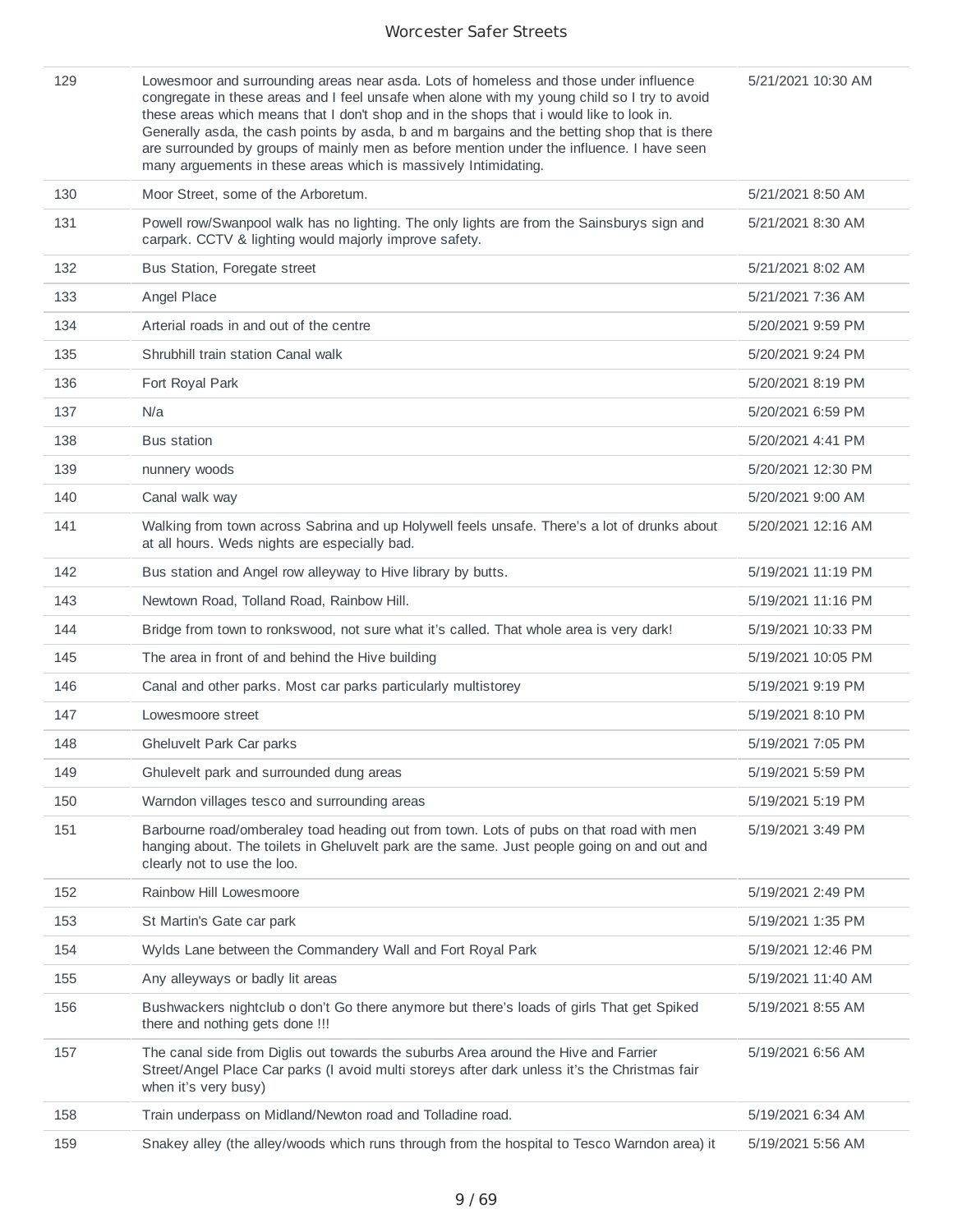|     | needs much more lighting.                                                                                                                                                                                                                             |                    |
|-----|-------------------------------------------------------------------------------------------------------------------------------------------------------------------------------------------------------------------------------------------------------|--------------------|
| 160 | The bus station+ deans way opposite the entrance to HOF                                                                                                                                                                                               | 5/19/2021 5:02 AM  |
| 161 | Pitchcroft area. So the field and the surrounding streets leading to Sabrina bridge and around<br>the river. Also the butts where all the buses go.                                                                                                   | 5/18/2021 9:55 PM  |
| 162 | Racecourse and Sabrina bridge at night                                                                                                                                                                                                                | 5/18/2021 9:54 PM  |
| 163 | New street after dark.                                                                                                                                                                                                                                | 5/18/2021 9:25 PM  |
| 164 | Canal area by worcester warriors / behind warndon                                                                                                                                                                                                     | 5/18/2021 9:24 PM  |
| 165 | The canal paths                                                                                                                                                                                                                                       | 5/18/2021 8:12 PM  |
| 166 | Lowesmoor, Brickfields park                                                                                                                                                                                                                           | 5/18/2021 7:48 PM  |
| 167 | The Worcester Canal from the river through to Perdiswel. So much of it is unlit with roving<br>gangs of racist and disrespectful youths                                                                                                               | 5/18/2021 6:41 PM  |
| 168 | Diglis playing fields, Fort royal park/wylds lane                                                                                                                                                                                                     | 5/18/2021 6:23 PM  |
| 169 | Cornmarket                                                                                                                                                                                                                                            | 5/18/2021 2:08 PM  |
| 170 | Racecourse Gheluvelt Park Diglis Park Nunnery Woods                                                                                                                                                                                                   | 5/18/2021 12:52 PM |
| 171 | St martins gate area - the car park and bridge and underneath bridge                                                                                                                                                                                  | 5/18/2021 11:51 AM |
| 172 | Shrub Hill area / Lowesmoor                                                                                                                                                                                                                           | 5/18/2021 11:42 AM |
| 173 | Infirmary walk at the back of The Paul pry I have been followed down there.                                                                                                                                                                           | 5/18/2021 11:16 AM |
| 174 | Diglis and promenades - esp near Diglis Island. we had a woman being murdered there i mean<br>few lamps around the bridge would not hurt                                                                                                              | 5/18/2021 10:59 AM |
| 175 | Residential streets adjacent to city centre                                                                                                                                                                                                           | 5/18/2021 10:40 AM |
| 176 | Lowesmoor and Tallow Hill areas                                                                                                                                                                                                                       | 5/18/2021 10:34 AM |
| 177 | No but the Odeon cinema is a hot spot for anti social Behaviour and drinking, alwayd avoiding<br>it                                                                                                                                                   | 5/18/2021 9:45 AM  |
| 178 | The Hive                                                                                                                                                                                                                                              | 5/18/2021 9:42 AM  |
| 179 | Worcester generally feels pretty safe during the day, from 8pm onwards i would be more<br>alert/wary                                                                                                                                                  | 5/18/2021 9:35 AM  |
| 180 | all alleyways in and outside the city centre                                                                                                                                                                                                          | 5/18/2021 9:16 AM  |
| 181 | Walk from Worcestershire Royal Hospital past the Countryside Centre and County Hall to<br>Spetchley Road. This is my route home from work and I feel very unsafe when walking to and<br>from work (7am and 8pm)                                       | 5/18/2021 9:04 AM  |
| 182 | Warndon                                                                                                                                                                                                                                               | 5/18/2021 8:58 AM  |
| 183 | Survey forces respondents to state they feel at least uncomfortable in all given locations (I<br>don't) which will lead to falsely skewed results.                                                                                                    | 5/18/2021 8:57 AM  |
| 184 | Lowesmoor                                                                                                                                                                                                                                             | 5/18/2021 8:36 AM  |
| 185 | Oldbury Road near the Uni. The street lighting is very dim. The area near St Andrew's Spire<br>and the fountains.                                                                                                                                     | 5/18/2021 8:36 AM  |
| 186 | Pitchcroft area. Brickfields park ghulevelt park. Perdiswell                                                                                                                                                                                          | 5/18/2021 8:33 AM  |
| 187 | The Cross and streets off it, by the old Cricketers pub too never like it down there. Also places<br>out of town, Warndon Villages lots of lovely trees and pathways but I'd never use them in the<br>dark and often don't like them alone in the day | 5/18/2021 8:31 AM  |
| 188 | Along the canal paths                                                                                                                                                                                                                                 | 5/18/2021 8:13 AM  |
| 189 | Lowesmoor                                                                                                                                                                                                                                             | 5/18/2021 7:54 AM  |
| 190 | Canal and river walks. Incidents have been reported in the media. I prefer to go running in a                                                                                                                                                         | 5/18/2021 7:48 AM  |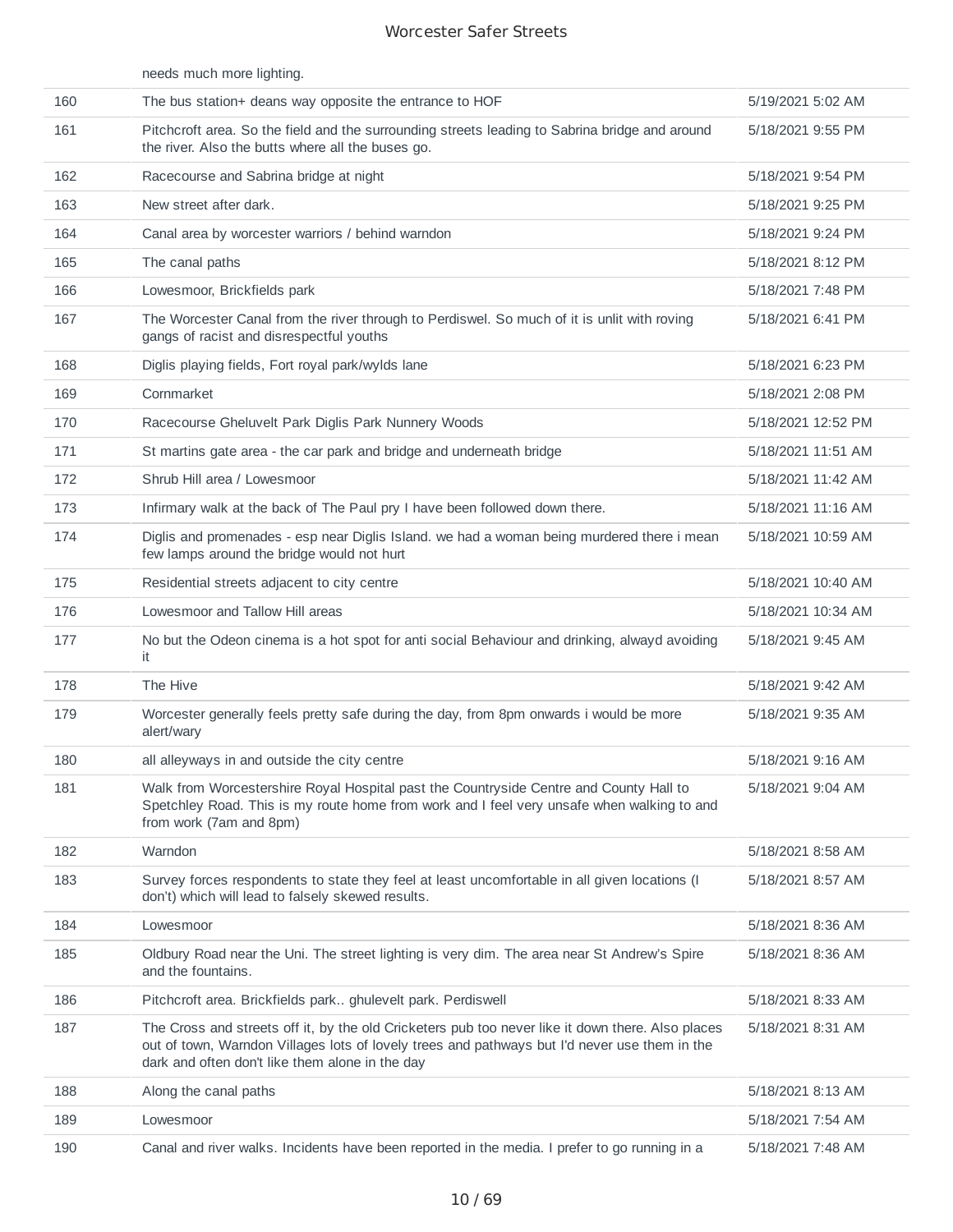|     | group rather than individually and don't walk along the canal alone.                                                                                                                                                                                                                     |                    |
|-----|------------------------------------------------------------------------------------------------------------------------------------------------------------------------------------------------------------------------------------------------------------------------------------------|--------------------|
| 191 | Ronkswood meadow cut through by perry wood primary school steps                                                                                                                                                                                                                          | 5/18/2021 7:46 AM  |
| 192 | St Martin's Quarter by the Asda. And the st Martin's carpark and the bridge leading up to it.                                                                                                                                                                                            | 5/18/2021 7:41 AM  |
| 193 | Bushwackers Bar, where there have been constant very dangerous spiking of young women's<br>drinks for over 10 years by the staff who work there and nothing has been done about it.                                                                                                      | 5/18/2021 7:39 AM  |
| 194 | Pathways/alleyways Warndon villages at night                                                                                                                                                                                                                                             | 5/18/2021 7:36 AM  |
| 195 | The railway bridge on Newtown Road, between Sherriff Street & Midland Road. Improved /<br>more regular lighting and the general condition. The railway bridge on Tolladine Road. The<br>hidden walkways from Shrub hill station out to Tolladine Road. Improved / more regular lighting. | 5/18/2021 7:34 AM  |
| 196 | Local housing/alleyways close to centre                                                                                                                                                                                                                                                  | 5/18/2021 7:32 AM  |
| 197 | Riverside (by the fountains and browns)                                                                                                                                                                                                                                                  | 5/18/2021 7:16 AM  |
| 198 | The bridge between Newtown road and midland road. Main route into town but dangerous under<br>tunnel and then dangerous road to cross. Stops parents letting their kids walk into town from<br>ronkswood and Warndon Villages.                                                           | 5/18/2021 7:15 AM  |
| 199 | Lowesmoor where men are always hanging out on the pavement outside pubs, and sansome<br>walk where I used to live and someone followed me once                                                                                                                                           | 5/18/2021 7:12 AM  |
| 200 | County Hall                                                                                                                                                                                                                                                                              | 5/18/2021 6:54 AM  |
| 201 | All alleyways, why is there always so much tall foliage and bad lighting in them?                                                                                                                                                                                                        | 5/18/2021 6:48 AM  |
| 202 | Broad street/angel place                                                                                                                                                                                                                                                                 | 5/18/2021 5:06 AM  |
| 203 | canal side into town by Lowesmoore and Pound Alley                                                                                                                                                                                                                                       | 5/17/2021 11:32 PM |
| 204 | Laugherne Brook, especially the more wooded areas. Everywhere along the canal.                                                                                                                                                                                                           | 5/17/2021 11:11 PM |
| 205 | Lowesmore Rainbow Hill Canal paths                                                                                                                                                                                                                                                       | 5/17/2021 10:54 PM |
| 206 | Walkways around the river/ diglis area                                                                                                                                                                                                                                                   | 5/17/2021 10:51 PM |
| 207 | Along the race course and round the river                                                                                                                                                                                                                                                | 5/17/2021 10:36 PM |
| 208 | Canal footpaths                                                                                                                                                                                                                                                                          | 5/17/2021 10:19 PM |
| 209 | Lowesmoor                                                                                                                                                                                                                                                                                | 5/17/2021 10:16 PM |
| 210 | area around Asda and the gym. Stopped going to the gym in the evening.                                                                                                                                                                                                                   | 5/17/2021 10:13 PM |
| 211 | In general open spaces like Worcester countryside centre. As a single woman it would be nice<br>to feel safe walking on my own locally.                                                                                                                                                  | 5/17/2021 10:08 PM |
| 212 | Shrub hill train station                                                                                                                                                                                                                                                                 | 5/17/2021 10:01 PM |
| 213 | The pathway around the river. Pitmaston park                                                                                                                                                                                                                                             | 5/17/2021 9:54 PM  |
| 214 | By the river. Racecourse. Lowesmoor                                                                                                                                                                                                                                                      | 5/17/2021 9:52 PM  |
| 215 | The canal especially when you are walking along it to get up to Tallow Hill and then Shrub Hill<br>Station early in the morning or coming home at night.                                                                                                                                 | 5/17/2021 9:52 PM  |
| 216 | Perdiswell park                                                                                                                                                                                                                                                                          | 5/17/2021 9:47 PM  |
| 217 | Lowesmoor and Rainbow Hill Going from town to Clare street and Providence street car parks<br>off city walls road.                                                                                                                                                                       | 5/17/2021 9:39 PM  |
| 218 | Wyld's Lane at foot of Fort Royal Hill. Lighting is bad there                                                                                                                                                                                                                            | 5/17/2021 9:22 PM  |
| 219 | Shrub Hill station Fort Royal Park                                                                                                                                                                                                                                                       | 5/17/2021 9:16 PM  |
| 220 | The canal paths                                                                                                                                                                                                                                                                          | 5/17/2021 9:14 PM  |
| 221 | Around bars on friar street at night The Tything Shrub hill station Multi storey car parks Canal<br>paths Old warndon/tolladine                                                                                                                                                          | 5/17/2021 9:09 PM  |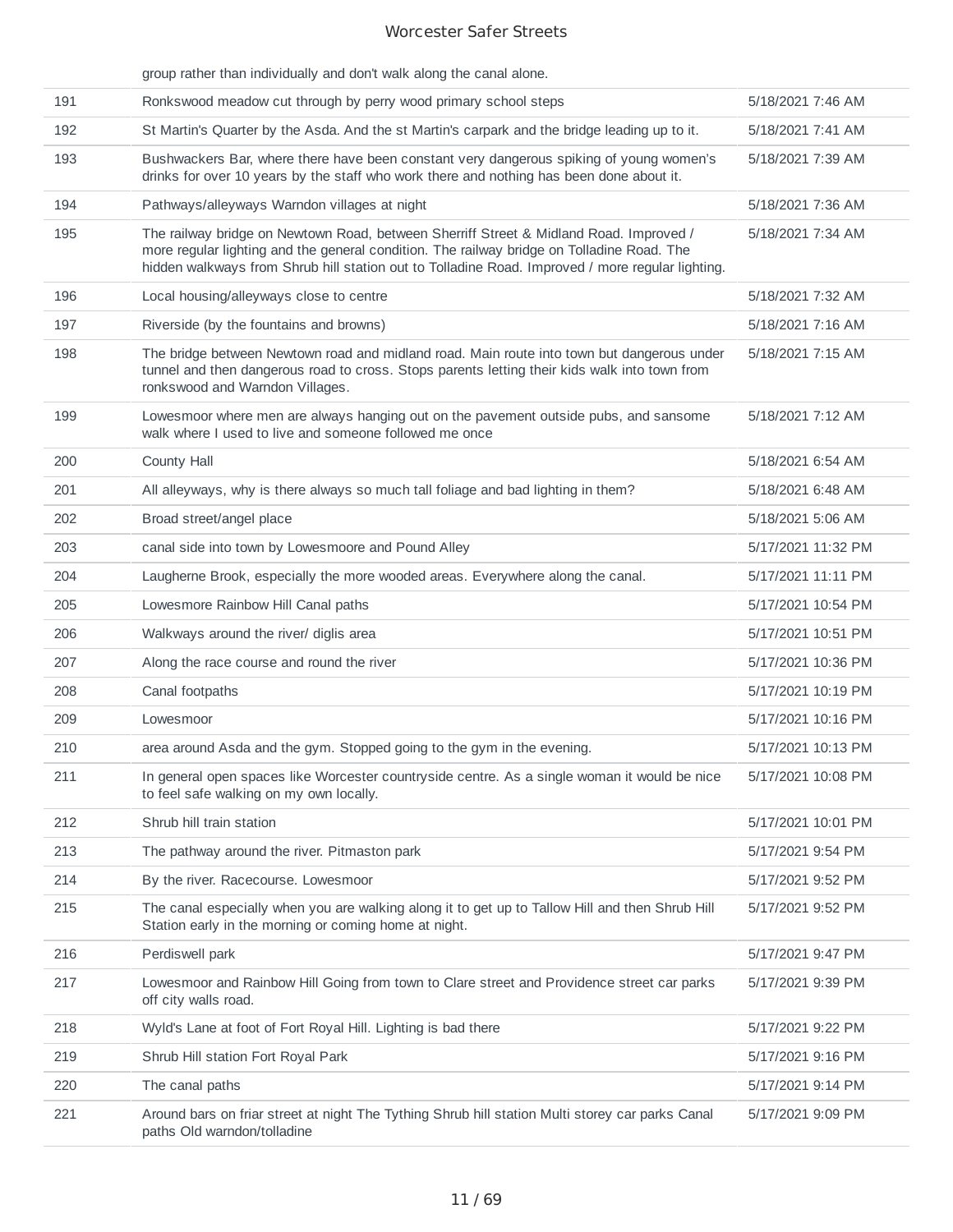| 222 | Warndon Villages, several attacks on women. Some of the walkways are poorly lit with<br>overgrown shrubbery.                                                                                                                                                    | 5/17/2021 8:56 PM |
|-----|-----------------------------------------------------------------------------------------------------------------------------------------------------------------------------------------------------------------------------------------------------------------|-------------------|
| 223 | Canal towpaths                                                                                                                                                                                                                                                  | 5/17/2021 8:41 PM |
| 224 | Canal walks                                                                                                                                                                                                                                                     | 5/17/2021 8:35 PM |
| 225 | Walking around the river, Pitchcroft. countryside woods.                                                                                                                                                                                                        | 5/17/2021 8:22 PM |
| 226 | Arboretum and rainbow hill area can feel unsafe, particularly at night                                                                                                                                                                                          | 5/17/2021 8:18 PM |
| 227 | Car parks especially Copenhagen Street                                                                                                                                                                                                                          | 5/17/2021 8:17 PM |
| 228 | high street and side street north of foregate street station. probably the areas i feel least safe.<br>Some areas of the canals I have been approached and catcalled but I feel safer there than e.g.<br>Sansome walk                                           | 5/17/2021 8:09 PM |
| 229 | Riverside path                                                                                                                                                                                                                                                  | 5/17/2021 8:09 PM |
| 230 | Angel place Park street                                                                                                                                                                                                                                         | 5/17/2021 8:07 PM |
| 231 | Bath road                                                                                                                                                                                                                                                       | 5/17/2021 8:06 PM |
| 232 | The Hive area, The bus station, Lowesmoor, Pitchcroft, Countryside Centre, Local Woodlands.                                                                                                                                                                     | 5/17/2021 7:59 PM |
| 233 | Crowngate bus station area Odeon area                                                                                                                                                                                                                           | 5/17/2021 7:59 PM |
| 234 | Fort Royal                                                                                                                                                                                                                                                      | 5/17/2021 7:55 PM |
| 235 | The canal towpaths                                                                                                                                                                                                                                              | 5/17/2021 7:53 PM |
| 236 | angel place, lowsemoor                                                                                                                                                                                                                                          | 5/17/2021 7:48 PM |
| 237 | Sidbury and the streets nearby                                                                                                                                                                                                                                  | 5/17/2021 7:44 PM |
| 238 | In normal times I would walk for a bus on Millward Drive via the back paths from the end of<br>Topham Avenue and along the back paths. We still have no bus shelter on the Millward Drive<br>stop.                                                              | 5/17/2021 7:22 PM |
| 239 | St Martin's Quarter and Tallow Hill Retail park                                                                                                                                                                                                                 | 5/17/2021 7:13 PM |
| 240 | Cranham drive shops                                                                                                                                                                                                                                             | 5/17/2021 7:07 PM |
| 241 | St Martins gate car park and walkover                                                                                                                                                                                                                           | 5/17/2021 6:47 PM |
| 242 | Countryside centre                                                                                                                                                                                                                                              | 5/17/2021 6:44 PM |
| 243 | Lowesmoor                                                                                                                                                                                                                                                       | 5/17/2021 6:43 PM |
| 244 | Lowsmore                                                                                                                                                                                                                                                        | 5/17/2021 6:42 PM |
| 245 | Canal paths, multibstroey car parks,                                                                                                                                                                                                                            | 5/17/2021 6:41 PM |
| 246 | <b>Forgate Street</b>                                                                                                                                                                                                                                           | 5/17/2021 6:40 PM |
| 247 | Lowesmoor                                                                                                                                                                                                                                                       | 5/17/2021 6:15 PM |
| 248 | <b>Bus station St Martins Square</b>                                                                                                                                                                                                                            | 5/17/2021 6:13 PM |
| 249 | Local fields like Diglis field. I'm too scared to use it in Autumn/Winter as it's dark. It<br>encourages drug use as it's so hidden in the dark but it also means a lovely, public area is<br>useless after 4PM for half the year.                              | 5/17/2021 6:10 PM |
| 250 | Generally as a woman walking by myself, in areas not built up. Much of this reflects the era I<br>was bought up in 1960s, the time of The Moors Murders, parents always made aware of<br>possible danger in any situation including never talking to strangers. | 5/17/2021 5:55 PM |
| 251 | Cannal paths, Perdiswell.                                                                                                                                                                                                                                       | 5/17/2021 5:42 PM |
| 252 | Lowesmoore, Abberton                                                                                                                                                                                                                                            | 5/17/2021 5:41 PM |
| 253 | Union Street, at the car park exit                                                                                                                                                                                                                              | 5/17/2021 5:38 PM |
| 254 | Ronkswood bank. The route you girls walk from city centre to the estate. Also the countryside                                                                                                                                                                   | 5/17/2021 5:35 PM |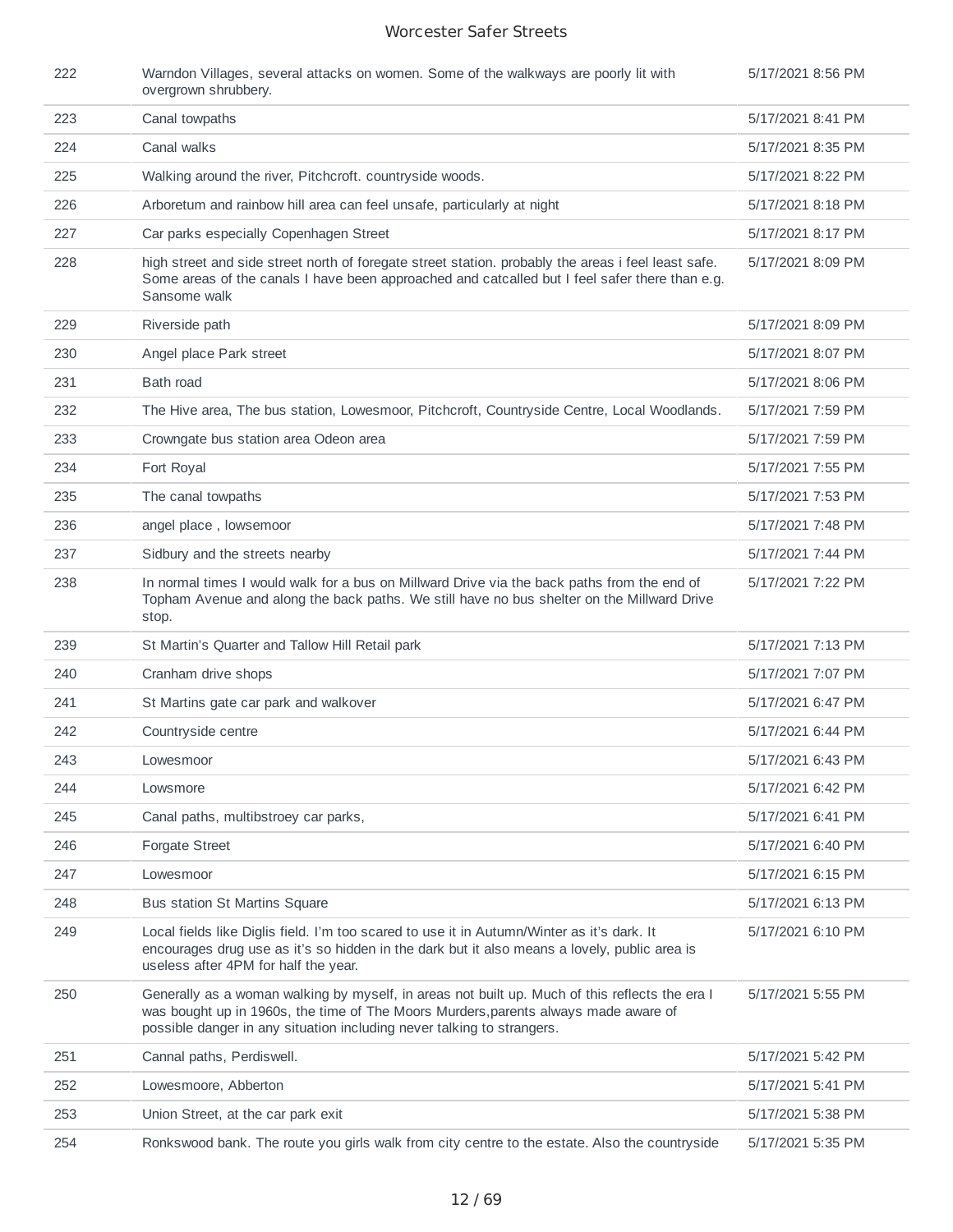| centre woods I know a lot of young people feel safe in and around the woods |  |  |  |  |  |
|-----------------------------------------------------------------------------|--|--|--|--|--|
|                                                                             |  |  |  |  |  |
|                                                                             |  |  |  |  |  |

| 255 | Lowesmore                                                                                                                                                                                                                                                                                | 5/17/2021 5:25 PM |
|-----|------------------------------------------------------------------------------------------------------------------------------------------------------------------------------------------------------------------------------------------------------------------------------------------|-------------------|
| 256 | Neighborhoods around city center, ex: Arboretum                                                                                                                                                                                                                                          | 5/17/2021 5:19 PM |
| 257 | River sides inc racecourse, lowesmore especially asda at night                                                                                                                                                                                                                           | 5/17/2021 5:19 PM |
| 258 | By the canals Walking down any street                                                                                                                                                                                                                                                    | 5/17/2021 4:50 PM |
| 259 | Worcester Woods/Countryside Centre                                                                                                                                                                                                                                                       | 5/17/2021 4:41 PM |
| 260 | The path on the West side of the River approaching Diglis bridge - the tree tunnel can make it<br>very dark early and I often feel unsafe walking there                                                                                                                                  | 5/17/2021 4:40 PM |
| 261 | <b>Gheluvelt Park</b>                                                                                                                                                                                                                                                                    | 5/17/2021 4:33 PM |
| 262 | by the river                                                                                                                                                                                                                                                                             | 5/17/2021 4:29 PM |
| 263 | Not sure what you mean by Riverside Park (I'm assuming Gheluvelt Park). I would never<br>consider walking along the canal on my own. Shrub Hill can be quite intimidating when arriving<br>back on a late train as people congregate with cans of strong drink under the cover of trees. | 5/17/2021 4:17 PM |
| 264 | Lowesmoor Canal between viaduct and commandry                                                                                                                                                                                                                                            | 5/17/2021 4:16 PM |
| 265 | Alleyway between Angel Place and the Old Images Nightclub                                                                                                                                                                                                                                | 5/17/2021 3:59 PM |
| 266 | Asda end of town / Lowesmoor / Tallow Hill makes me feel unsafe                                                                                                                                                                                                                          | 5/17/2021 3:58 PM |
| 267 | Canal paths                                                                                                                                                                                                                                                                              | 5/17/2021 3:52 PM |
| 268 | Angel place and bus station area                                                                                                                                                                                                                                                         | 5/17/2021 3:45 PM |
| 269 | Walk between river and city centre                                                                                                                                                                                                                                                       | 5/17/2021 3:39 PM |
| 270 | Perdiswell park - by the old golf course.                                                                                                                                                                                                                                                | 5/17/2021 3:38 PM |
| 271 | Warndon community centre                                                                                                                                                                                                                                                                 | 5/17/2021 3:38 PM |
| 272 | Car parks, particularly Croft road. The Hive and the Butts. Guelevelt park. The bus station in<br>crown gate.                                                                                                                                                                            | 5/17/2021 3:30 PM |
| 273 | Meco ally near dines Green                                                                                                                                                                                                                                                               | 5/17/2021 3:29 PM |
| 274 | Shrub Hill area, particularly the route between Shrub Hill and the city centre through<br>Lowesmoor                                                                                                                                                                                      | 5/17/2021 3:25 PM |
| 275 | Lowesmoor and the alleyway between the high street and shambles, angel street                                                                                                                                                                                                            | 5/17/2021 3:21 PM |
| 276 | Under the arches. Behind the Crowngate building on the way to the hive.                                                                                                                                                                                                                  | 5/17/2021 3:11 PM |
| 277 | Sabrina Bridge                                                                                                                                                                                                                                                                           | 5/17/2021 3:10 PM |
| 278 | Racecourse                                                                                                                                                                                                                                                                               | 5/17/2021 3:07 PM |
| 279 | Angel Street, Lowesmoor, canal                                                                                                                                                                                                                                                           | 5/17/2021 2:59 PM |
| 280 | Tallow Hill/Shrub Hill                                                                                                                                                                                                                                                                   | 5/17/2021 2:56 PM |
| 281 | Bushwackers, Browns & Sin                                                                                                                                                                                                                                                                | 5/17/2021 2:46 PM |
| 282 | The canal paths                                                                                                                                                                                                                                                                          | 5/17/2021 2:43 PM |
| 283 | The Arboretum                                                                                                                                                                                                                                                                            | 5/17/2021 2:39 PM |
| 284 | Worcester Canal and Lowesmoor                                                                                                                                                                                                                                                            | 5/17/2021 2:36 PM |
| 285 | Areas around the river and outer skirts of town                                                                                                                                                                                                                                          | 5/17/2021 2:32 PM |
| 286 | River side walk ways (East and West sides)                                                                                                                                                                                                                                               | 5/17/2021 2:31 PM |
| 287 | Lowesmoor area                                                                                                                                                                                                                                                                           | 5/17/2021 2:27 PM |
| 288 | Westbury Street / canal towpath                                                                                                                                                                                                                                                          | 5/17/2021 2:14 PM |
|     |                                                                                                                                                                                                                                                                                          |                   |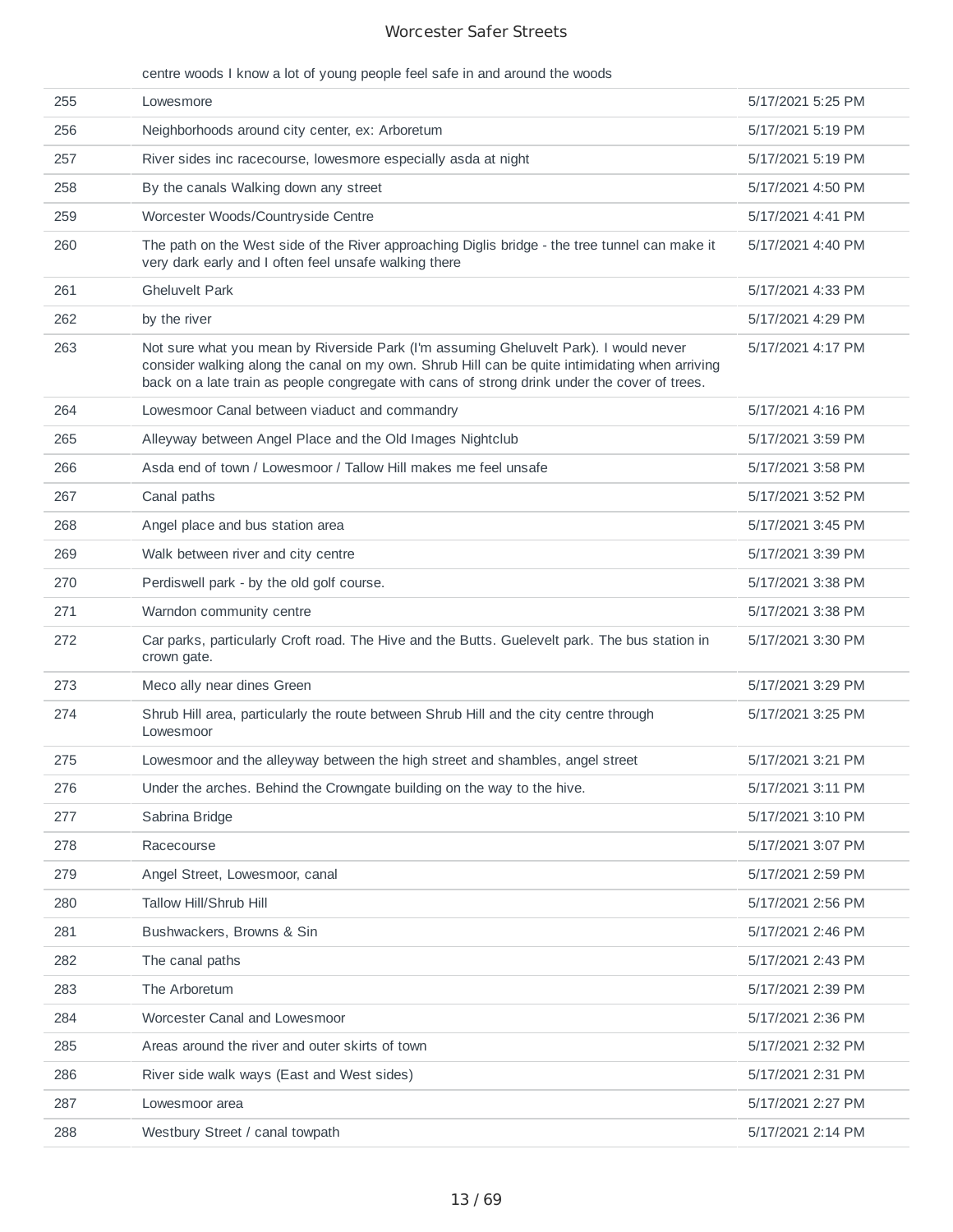| 289 | Red Hill Lane area (at night) Path by dual carraigeway between St Peters and Whittington (at<br>night)                                                                                                    | 5/17/2021 2:11 PM |
|-----|-----------------------------------------------------------------------------------------------------------------------------------------------------------------------------------------------------------|-------------------|
| 290 | Wyld's Lane and surrounding streets                                                                                                                                                                       | 5/17/2021 2:10 PM |
| 291 | By the River sides in the evenings.                                                                                                                                                                       | 5/17/2021 2:08 PM |
| 292 | Lowesmoor is one of my routes home and I avoid late at night.                                                                                                                                             | 5/17/2021 2:06 PM |
| 293 | The canal                                                                                                                                                                                                 | 5/17/2021 2:05 PM |
| 294 | Pitchcroft race course, although privately owned a lot of the public use it, and Gheluvelt park.                                                                                                          | 5/17/2021 1:56 PM |
| 295 | The alleyway at the side of m and s is very intimidating, I walk through m and s to avoid it<br>when it's open. St Martin's Gate car park is intimidating in the evening with people gathered in<br>cars. | 5/17/2021 1:55 PM |
| 296 | Alleyways from Shrub Hill Station, Rainbow Hill                                                                                                                                                           | 5/17/2021 1:55 PM |
| 297 | Fort royal/wylds lane approach                                                                                                                                                                            | 5/17/2021 1:52 PM |
| 298 | Pitchcroft. Where is Riverside Park? Why can't I pick a 'feel safe' option for the city centre and<br>hospital                                                                                            | 5/17/2021 1:50 PM |
| 299 | Route around Pitchcroft as this will link to Kepax Bridge and form part of river loop and for<br>many it will be an alternative route in to the city                                                      | 5/17/2021 1:48 PM |
| 300 | St Martin's Gate Carpark                                                                                                                                                                                  | 5/17/2021 1:43 PM |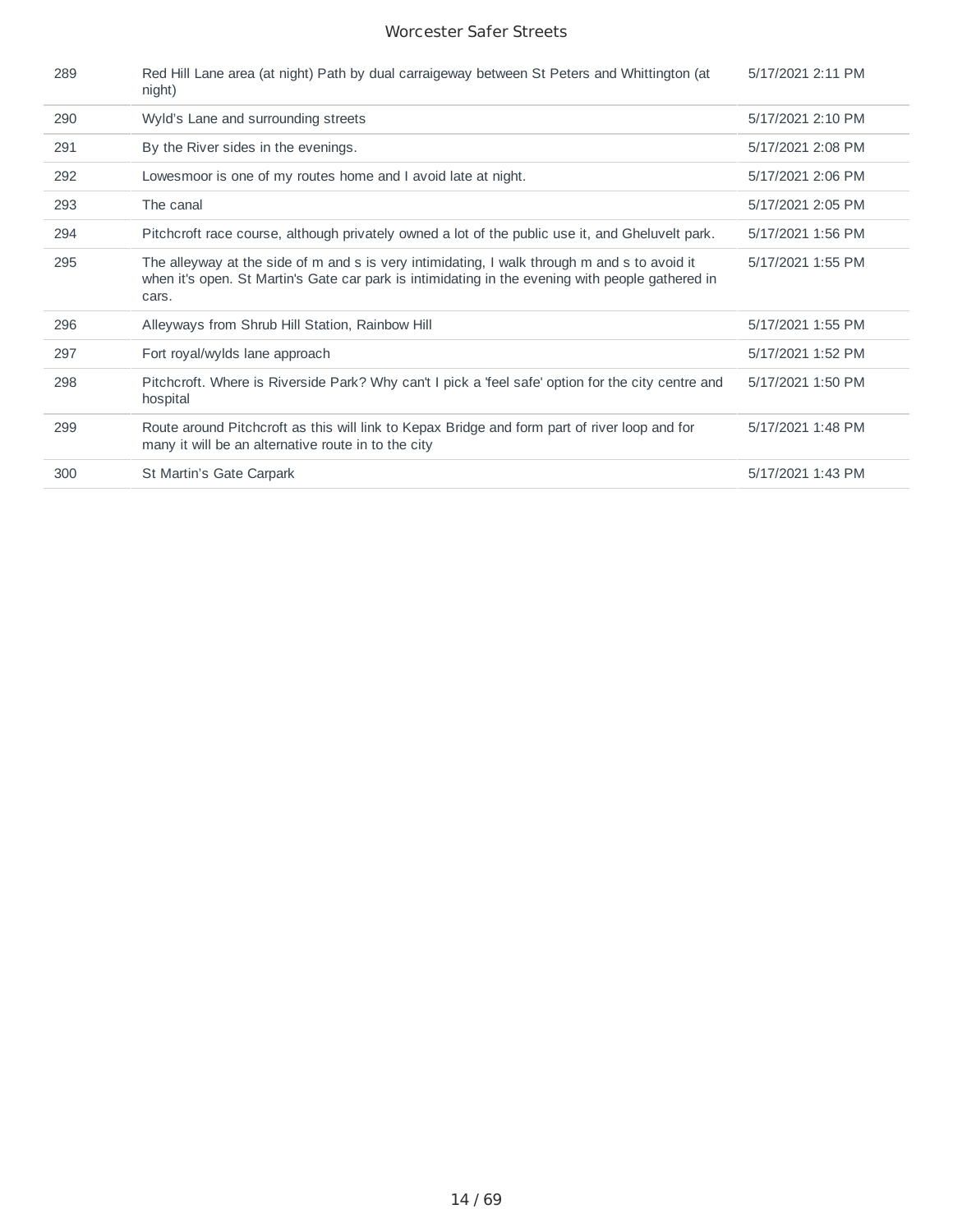## Q3 What time of day do you feel most unsafe/vulnerable in these locations?

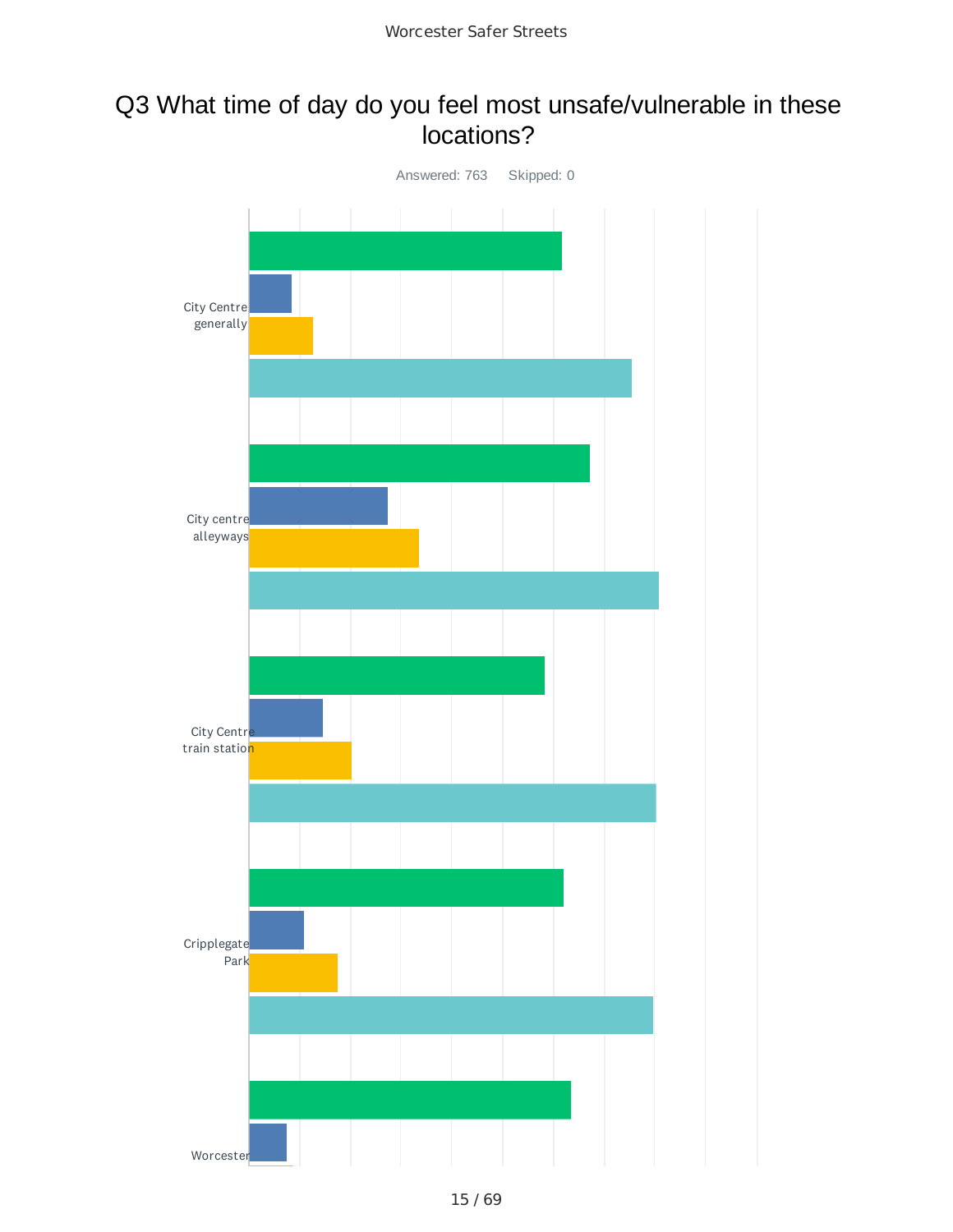

|                             | <b>12 MIDNIGHT -</b><br>6AM | 6AM - 12<br><b>NOON</b> | <b>12 NOON -</b><br>6PM | $6PM - 12$<br><b>MIDNIGHT</b> | <b>TOTAL</b><br><b>RESPONDENTS</b> |     |
|-----------------------------|-----------------------------|-------------------------|-------------------------|-------------------------------|------------------------------------|-----|
| City Centre generally       | 61.79%<br>456               | 8.54%<br>63             | 12.74%<br>94            | 75.61%<br>558                 |                                    | 738 |
| City centre alleyways       | 67.34%<br>499               | 27.40%<br>203           | 33.60%<br>249           | 80.97%<br>600                 |                                    | 741 |
| City Centre train station   | 58.32%<br>410               | 14.65%<br>103           | 20.34%<br>143           | 80.37%<br>565                 |                                    | 703 |
| Cripplegate Park            | 62.19%<br>380               | 10.97%<br>67            | 17.51%<br>107           | 79.71%<br>487                 |                                    | 611 |
| Worcester Royal<br>Hospital | 63.51%<br>329               | 7.53%<br>39             | 8.69%<br>45             | 70.46%<br>365                 |                                    | 518 |
| Riverside Park              | 64.03%<br>356               | 10.07%<br>56            | 13.49%<br>75            | 76.62%<br>426                 |                                    | 556 |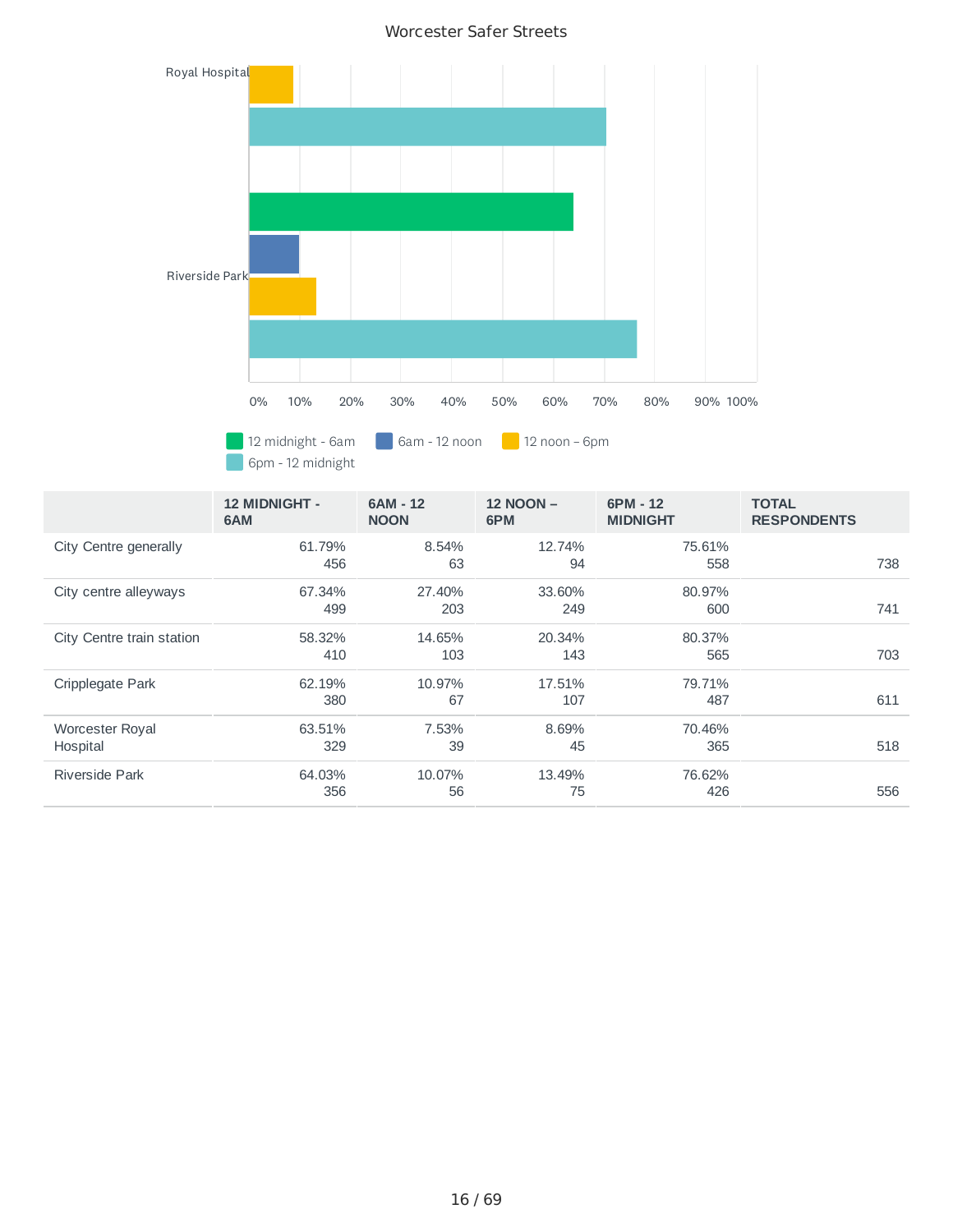

## Q4 Why do you feel unsafe/vulnerable in these locations?

| <b>ANSWER CHOICES</b>                                | <b>RESPONSES</b> |     |
|------------------------------------------------------|------------------|-----|
| Poorly lit                                           | 73.79%           | 563 |
| Media exposure of the location                       | 8.39%            | 64  |
| Previous traumatic experience (first or second-hand) | 20.71%           | 158 |
| Remote location                                      | 38.53%           | 294 |
| No CCTV                                              | 48.10%           | 367 |
| Personal perception of the location                  | 53.21%           | 406 |
| No visible policing                                  | 62.52%           | 477 |
| Other (please specify and give an explanation)       | 20.31%           | 155 |
| Total Respondents: 763                               |                  |     |

| $\sim$ | Duklin anyunal haraanaanaan in sifa anal tha palinalana dapli talee it aasiayahy aa thasa in pa                                                                                                                                                                                                                          | F/00/0001 F.00 FM |
|--------|--------------------------------------------------------------------------------------------------------------------------------------------------------------------------------------------------------------------------------------------------------------------------------------------------------------------------|-------------------|
| 2      | Lack of public transport means I either get a taxi (which isn't always safe, and the taxi drivers<br>need to stop making advances to passengers—he knows where I live, and he can lock the<br>door from the inside, so that's always frightening) or walk, and if I walk then men sometimes<br>shout at me or follow me. | 5/30/2021 5:47 PM |
|        | Better CCTV along the riverside would be great                                                                                                                                                                                                                                                                           | 6/2/2021 8:24 AM  |
| #      | OTHER (PLEASE SPECIFY AND GIVE AN EXPLANATION)                                                                                                                                                                                                                                                                           | <b>DATE</b>       |
|        |                                                                                                                                                                                                                                                                                                                          |                   |

3 Public sexual harassment is rife and the police/cps don't take it seriously so there is no 5/29/2021 5:36 PM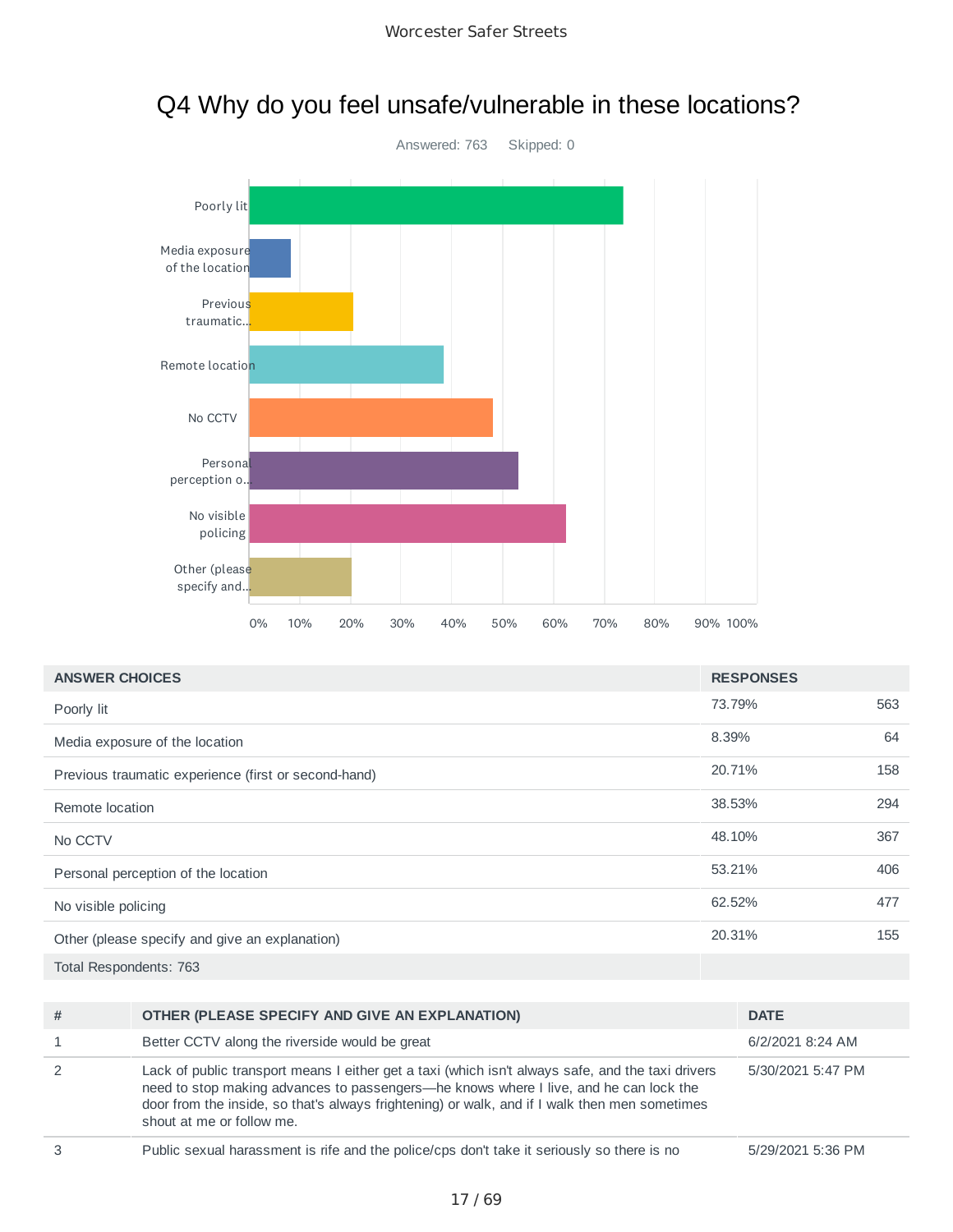deterrent. Women don't feel unsafe because of a lack of streetlights!! They feel unsafe because they are unsafe because sexual harassment and violence is a gendered crime and girls are taught to be afraid from an early age

| 31 | Timing                                                                                                                                                                                                                                                                                                                                               | 5/26/2021 8:11 AM  |
|----|------------------------------------------------------------------------------------------------------------------------------------------------------------------------------------------------------------------------------------------------------------------------------------------------------------------------------------------------------|--------------------|
| 30 | I was attacked in a car park going to my car it was 9pm. The police were very understanding<br>and now I carry a personal alarm and have learnt some self defence techniques.                                                                                                                                                                        | 5/26/2021 9:03 AM  |
| 29 | I don't feel unsafe in these locations. It is not about target hardening these locations it is about<br>making them accessible and used by a variety of groups to encourage use and natural<br>surveillance. It is also about information and education for all and not perperuating stereotypes<br>about women's lives and places they should fear. | 5/26/2021 9:17 AM  |
| 28 | Mainly just the people that hang around the areas.                                                                                                                                                                                                                                                                                                   | 5/26/2021 9:44 AM  |
| 27 | Prosecution rate for rapes being only 1.6% of those which reach courtrape has basically<br>been decriminalised in England and Wales so regardless of what measures are put in place<br>those who CHOOSE to rape, sexually assault or sexually harass others are shown they can do<br>so without fear of prosecution.                                 | 5/26/2021 10:36 AM |
| 26 | Close to the walkthrough to the county park                                                                                                                                                                                                                                                                                                          | 5/26/2021 11:11 AM |
| 25 | Non-residential areas so feel as if there's no general public around                                                                                                                                                                                                                                                                                 | 5/26/2021 3:27 PM  |
| 24 | In general as a female I feel more vulnerable after 6pm once daylight hours start reducing. I<br>would be comfortable in the City Centre and the hospital locations, up to 7pm, however some<br>of the other locations I would think twice about using once darkness falls and would not visit a<br>park /riverside on my own.                       | 5/26/2021 3:56 PM  |
| 23 | Dodgy people in area                                                                                                                                                                                                                                                                                                                                 | 5/26/2021 6:55 PM  |
| 22 | Feels exposed                                                                                                                                                                                                                                                                                                                                        | 5/26/2021 7:55 PM  |
| 21 | Hang out spots for groups of males                                                                                                                                                                                                                                                                                                                   | 5/26/2021 10:54 PM |
| 20 | Remote areas                                                                                                                                                                                                                                                                                                                                         | 5/26/2021 11:02 PM |
| 19 | It depends if I am on my own and if there are groups of men there                                                                                                                                                                                                                                                                                    | 5/27/2021 8:28 AM  |
| 18 | Groups of drunk men                                                                                                                                                                                                                                                                                                                                  | 5/27/2021 8:56 AM  |
| 17 | It's more the time of day than location for me. Any time there are likely to be groups of drunk<br>people about.                                                                                                                                                                                                                                     | 5/27/2021 9:04 AM  |
| 16 | poor conviction rates for sexual assaults/violence                                                                                                                                                                                                                                                                                                   | 5/27/2021 9:12 AM  |
| 15 | Women are warned not to enter places that are lonely and where you may be vulnerable so I<br>tend to avoid these places and take a safer route                                                                                                                                                                                                       | 5/27/2021 9:44 AM  |
| 14 | Presence of people under the influence of drink/drugs. I would avoid most of the above<br>locations after dark.                                                                                                                                                                                                                                      | 5/27/2021 10:13 AM |
| 13 | As i am a single female                                                                                                                                                                                                                                                                                                                              | 5/27/2021 1:10 PM  |
| 12 | Plenty of bad things have happened in all locations                                                                                                                                                                                                                                                                                                  | 5/27/2021 1:51 PM  |
| 11 | Feeling cornered/ alleyways with only one route out                                                                                                                                                                                                                                                                                                  | 5/27/2021 8:22 PM  |
| 10 | So many cars have pulled up next to girls harassing them even in daylight.                                                                                                                                                                                                                                                                           | 5/27/2021 9:23 PM  |
| 9  | some of the locations are very narrow and you can't see anyone coming towards you etc                                                                                                                                                                                                                                                                | 5/28/2021 12:02 PM |
| 8  | Workers in the area.                                                                                                                                                                                                                                                                                                                                 | 5/28/2021 4:53 PM  |
| 7  | Stilling areas, dangerous places, unsafe,                                                                                                                                                                                                                                                                                                            | 5/29/2021 12:40 AM |
| 6  | No one around so no one to call out to for help                                                                                                                                                                                                                                                                                                      | 5/29/2021 10:01 AM |
| 5  | I think it is more a perceived unsafety rather than based on any reality.                                                                                                                                                                                                                                                                            | 5/29/2021 10:21 AM |
| 4  | More policeman out and about. Able to help the homeless off the streets and the drinkers                                                                                                                                                                                                                                                             | 5/29/2021 1:25 PM  |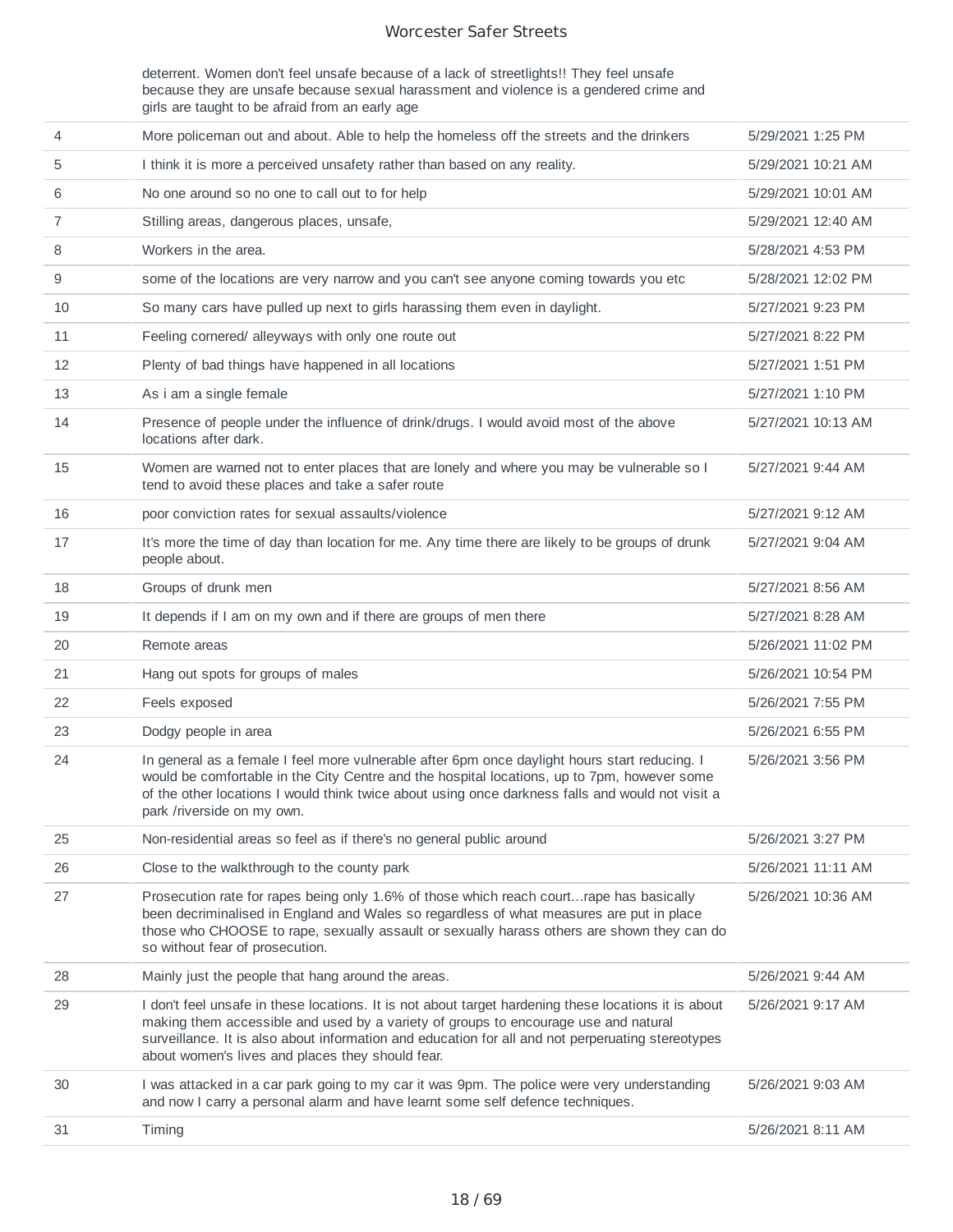| 32 | People loitering                                                                                                                                                                                                                                                                                                                                                                                                                                                                                                                                                             | 5/25/2021 11:32 PM |
|----|------------------------------------------------------------------------------------------------------------------------------------------------------------------------------------------------------------------------------------------------------------------------------------------------------------------------------------------------------------------------------------------------------------------------------------------------------------------------------------------------------------------------------------------------------------------------------|--------------------|
| 33 | The people that hang around these areas                                                                                                                                                                                                                                                                                                                                                                                                                                                                                                                                      | 5/25/2021 9:51 PM  |
| 34 | city centre alleyways cannot be seen from either end, have hidden corners and few other<br>pedestrians                                                                                                                                                                                                                                                                                                                                                                                                                                                                       | 5/25/2021 7:08 PM  |
| 35 | I think it's an automatic response tbh. Dark, alleys, after regular hours, I'm conditioned to feel<br>unsafe from years of being told it's unsafe.                                                                                                                                                                                                                                                                                                                                                                                                                           | 5/25/2021 4:33 PM  |
| 36 | When people come up to you when walking through town. It makes me feel singled out and<br>targeted.                                                                                                                                                                                                                                                                                                                                                                                                                                                                          | 5/25/2021 3:46 PM  |
| 37 | Very tight and enclosed spaces.                                                                                                                                                                                                                                                                                                                                                                                                                                                                                                                                              | 5/25/2021 3:34 PM  |
| 38 | For alleyways and the canal the lack of escape route is always threatening.                                                                                                                                                                                                                                                                                                                                                                                                                                                                                                  | 5/25/2021 3:32 PM  |
| 39 | Less people around that time of night, dark, therefore you feel more vulnerable.                                                                                                                                                                                                                                                                                                                                                                                                                                                                                             | 5/25/2021 2:40 PM  |
| 40 | I don't feel unsafe or vulnerable                                                                                                                                                                                                                                                                                                                                                                                                                                                                                                                                            | 5/25/2021 1:55 PM  |
| 41 | On the whole I feel safe in all these locations but it definitely drops when it is dark so I tend to<br>avoid these spaces then (except the city centre, as there are plenty of other people around<br>there).                                                                                                                                                                                                                                                                                                                                                               | 5/25/2021 1:52 PM  |
| 42 | A lot of homeless people in the city centre, some drunk/after drugs                                                                                                                                                                                                                                                                                                                                                                                                                                                                                                          | 5/25/2021 11:21 AM |
| 43 | I am never comfortable around areas there are people drunk. I have been involved in or<br>witnessed too many incidents involving drunken aggressors, both male and female.                                                                                                                                                                                                                                                                                                                                                                                                   | 5/25/2021 11:17 AM |
| 44 | generally feel less safe when fewer people are around, in areas that are poorly lit, with reduced<br>visibility around you. I can's specifically link feelings of safety with these areas. I tend to avoid<br>the areas i feel unsafe at times when i feel more vulnerable. i wouldn't feel safe walking<br>through cripplegate park when it's dark as there is reduced visibility of the surrounding area,<br>but i don't feel worried during the day                                                                                                                       | 5/25/2021 9:57 AM  |
|    |                                                                                                                                                                                                                                                                                                                                                                                                                                                                                                                                                                              |                    |
| 45 | I feel unsafe in areas where there are fewer people and that are less well-lit.                                                                                                                                                                                                                                                                                                                                                                                                                                                                                              | 5/25/2021 9:41 AM  |
| 46 | Large numbers of teenager gather at location, verbal abuse given people avoid areas                                                                                                                                                                                                                                                                                                                                                                                                                                                                                          | 5/25/2021 9:22 AM  |
| 47 | If I am honest, I wouldn't even consider going to most of these venues after 7 or 8 just<br>because its ingrained in me that I will be more at risk. I work my time/day so I am not around<br>at that time. Sometimes I walk home from the train city centre late at night and I still feel as<br>though I need to keep my wits about me through town and towards diglis just because late at<br>night its remote. I know I could get a taxi but I like to walk, so I just walk quick!                                                                                       | 5/25/2021 9:15 AM  |
| 48 | Groups of people purposefully trying to be intimidating especially around train station                                                                                                                                                                                                                                                                                                                                                                                                                                                                                      | 5/25/2021 9:14 AM  |
| 49 | The city centre at night has always been a threatening place due to large numbers of drinkers<br>around. I don't think we want more lighting, there's so much light polution in Worcester already.<br>outside of the city centre it's to do with being in places with few people around. I live on the<br>west side of the city and will not walk into town in the dark unless I really have to and then I'll<br>take the long way round sticking to main roads. CCTV isn't much use because it's not<br>monitored so only comes in to play after someone has been attacked. | 5/25/2021 9:14 AM  |
| 50 | The groups that hang around/type of people                                                                                                                                                                                                                                                                                                                                                                                                                                                                                                                                   | 5/25/2021 9:14 AM  |
| 51 | Student experience of spiking and cat calling                                                                                                                                                                                                                                                                                                                                                                                                                                                                                                                                | 5/24/2021 3:41 PM  |
| 52 | Congregation of homeless/ drug users . People under the influence.                                                                                                                                                                                                                                                                                                                                                                                                                                                                                                           | 5/24/2021 3:32 PM  |
| 53 | These are well used areas but they still make you really vulnerable                                                                                                                                                                                                                                                                                                                                                                                                                                                                                                          | 5/24/2021 9:45 AM  |
| 54 | Homeless/street people intoxicated or asking for money                                                                                                                                                                                                                                                                                                                                                                                                                                                                                                                       | 5/23/2021 8:37 PM  |
| 55 | Anti social behaviour when drink involved                                                                                                                                                                                                                                                                                                                                                                                                                                                                                                                                    | 5/23/2021 7:47 PM  |
| 56 | As a lone walker                                                                                                                                                                                                                                                                                                                                                                                                                                                                                                                                                             | 5/23/2021 7:44 PM  |
| 57 | Drug users lurking, or just unsavoury people                                                                                                                                                                                                                                                                                                                                                                                                                                                                                                                                 | 5/23/2021 7:21 PM  |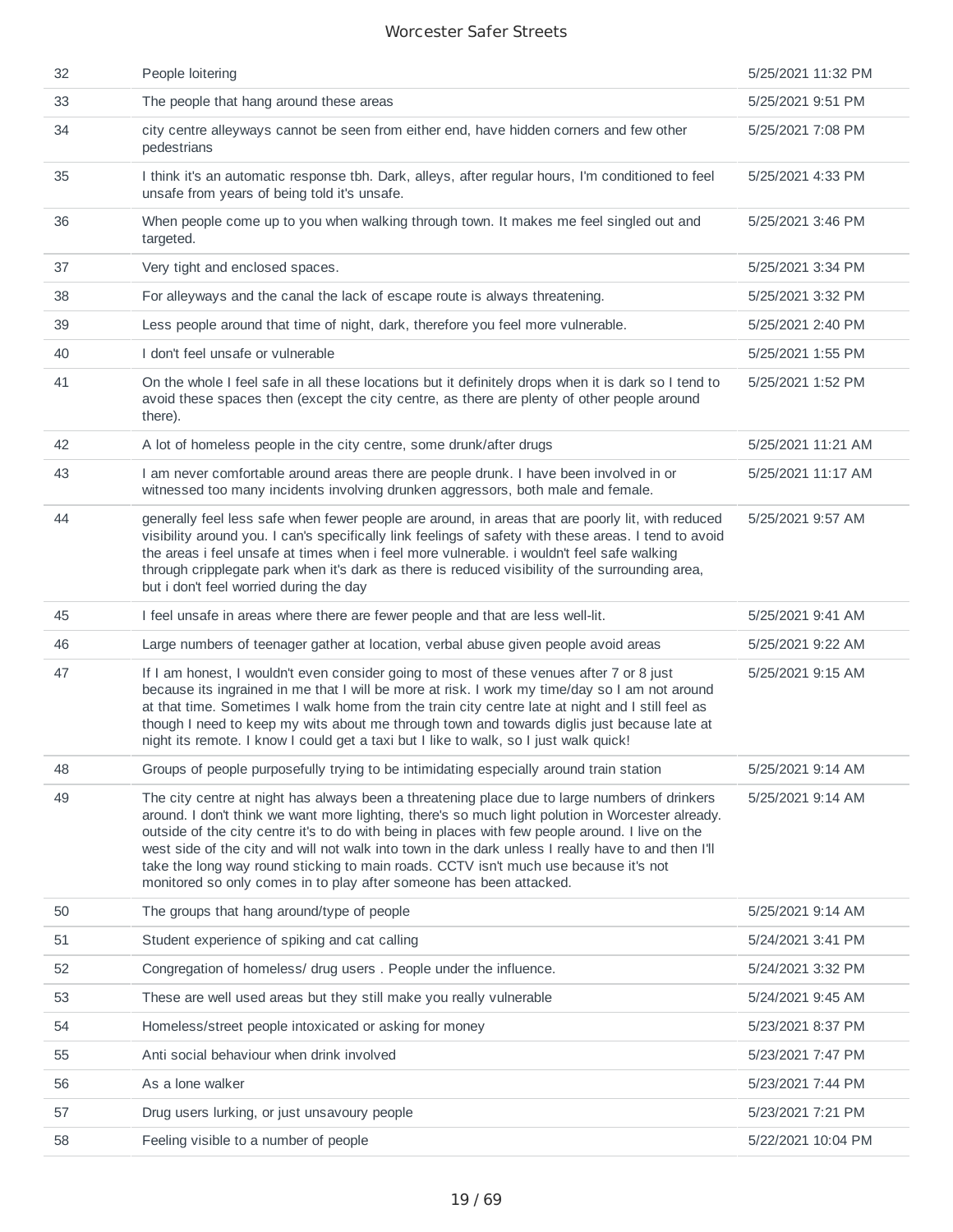| 59 | Because women are still being assaulted even in public places                                                                                                                                                                                                                                                                                                                                                  | 5/22/2021 8:50 PM  |
|----|----------------------------------------------------------------------------------------------------------------------------------------------------------------------------------------------------------------------------------------------------------------------------------------------------------------------------------------------------------------------------------------------------------------|--------------------|
| 60 | I have lived in bigger cities and when you go to Worcester City Center there is a lot of<br>homeless people and some not all getting up to no good and taking drugs, drinking publicly.<br>When my children where younger I avoided taking them in to Worcester city center so they<br>didn't have to see such sights.                                                                                         | 5/22/2021 5:03 PM  |
| 61 | No CCTV never see Police.                                                                                                                                                                                                                                                                                                                                                                                      | 5/22/2021 4:46 PM  |
| 62 | Constant cycling and increasingly the use of e scooters through pedestrian areas of the town<br>centre. Although already banned it is totally ignored by authorities.                                                                                                                                                                                                                                          | 5/22/2021 4:36 PM  |
| 63 | Lots of drunks/rough sleepers/begging                                                                                                                                                                                                                                                                                                                                                                          | 5/22/2021 2:56 PM  |
| 64 | Although I don't frequent some of the areas at all/regularly, I think a few things combined add<br>to my fear such as knowing that these places can be remote/quiet, such as the racecourse,<br>that there isn't any CCTV and also hearing of people's previous experiences.                                                                                                                                   | 5/22/2021 12:57 AM |
| 65 | loud gangs of youths around blocking the way                                                                                                                                                                                                                                                                                                                                                                   | 5/21/2021 10:57 PM |
| 66 | Lots of homeless people and men                                                                                                                                                                                                                                                                                                                                                                                | 5/21/2021 10:27 PM |
| 67 | Some men hanging around looking mischievous                                                                                                                                                                                                                                                                                                                                                                    | 5/21/2021 8:24 PM  |
| 68 | Due to being sexually abused when I was in my teens I always feel very worried in places that<br>aren't lit which also having daughters I'm extremely worried                                                                                                                                                                                                                                                  | 5/21/2021 8:06 PM  |
| 69 | H                                                                                                                                                                                                                                                                                                                                                                                                              | 5/21/2021 6:49 PM  |
| 70 | A variety of people in an open area in which many hover around                                                                                                                                                                                                                                                                                                                                                 | 5/21/2021 4:29 PM  |
| 71 | I have not felt safe in and around Worcester for a long time and refuse to go unless I have<br>someone with me.                                                                                                                                                                                                                                                                                                | 5/21/2021 3:57 PM  |
| 72 | Often drunk/rowdy people at Worcester Foregate street and usually no members of staff<br>around if late at night. Feels lonely and unsafe.                                                                                                                                                                                                                                                                     | 5/21/2021 2:14 PM  |
| 73 | People publically part taking in drugs and alcohol in these places.                                                                                                                                                                                                                                                                                                                                            | 5/21/2021 11:59 AM |
| 74 | An older woman out on her own seems to attract unwanted, uncalled for abuse from some<br>groups of young men                                                                                                                                                                                                                                                                                                   | 5/21/2021 11:12 AM |
| 75 | I feel unsafe at all times in the city centre. Groups of men drinking and staggering around                                                                                                                                                                                                                                                                                                                    | 5/21/2021 10:59 AM |
| 76 | Have been approached by a drunk man in the daytime who was sat on a bench drinking<br>alcohol by the Riverside and started I I follow me  now avoid these areas. Lack of CCTV                                                                                                                                                                                                                                  | 5/21/2021 10:30 AM |
| 77 | As a woman i per se feel nervous in any city location where there are not lots of people about<br>and good daylight                                                                                                                                                                                                                                                                                            | 5/20/2021 10:43 PM |
| 78 | Other often alcohol fuelled people around                                                                                                                                                                                                                                                                                                                                                                      | 5/20/2021 4:22 PM  |
| 79 | just being a girl and being overly cautious all the time alone in town and other areas in the dark                                                                                                                                                                                                                                                                                                             | 5/20/2021 12:30 PM |
| 80 | type of people who hang around this area                                                                                                                                                                                                                                                                                                                                                                       | 5/20/2021 9:53 AM  |
| 81 | Living near the river, I see large groups of drunk men almost every night. We've even seen<br>fireworks being thrown.                                                                                                                                                                                                                                                                                          | 5/20/2021 12:16 AM |
| 82 | Secluded                                                                                                                                                                                                                                                                                                                                                                                                       | 5/19/2021 11:16 PM |
| 83 | We live in a society where rape culture is prevalent and girls are raised to feel vulnerable in<br>public spaces at particular times of day - so we're learn to be wary and hyper vigilant. Public<br>spaces are not designed through a feminist lens. There's a prevalent idea that women shouldn't<br>move freely through public spaces - check out town planning developments in Barcelona, for<br>example. | 5/19/2021 9:19 PM  |
| 84 | In some of the areas listed, especially the Riverside and Cripplegate, you have groups, mainly<br>of men drinking, I have never had a bad experience but the perception of the areas safety is<br>different.                                                                                                                                                                                                   | 5/19/2021 2:49 PM  |
| 85 | Circular issue - not always busy in later evening so you can feel vulnerable. I've walked                                                                                                                                                                                                                                                                                                                      | 5/19/2021 6:56 AM  |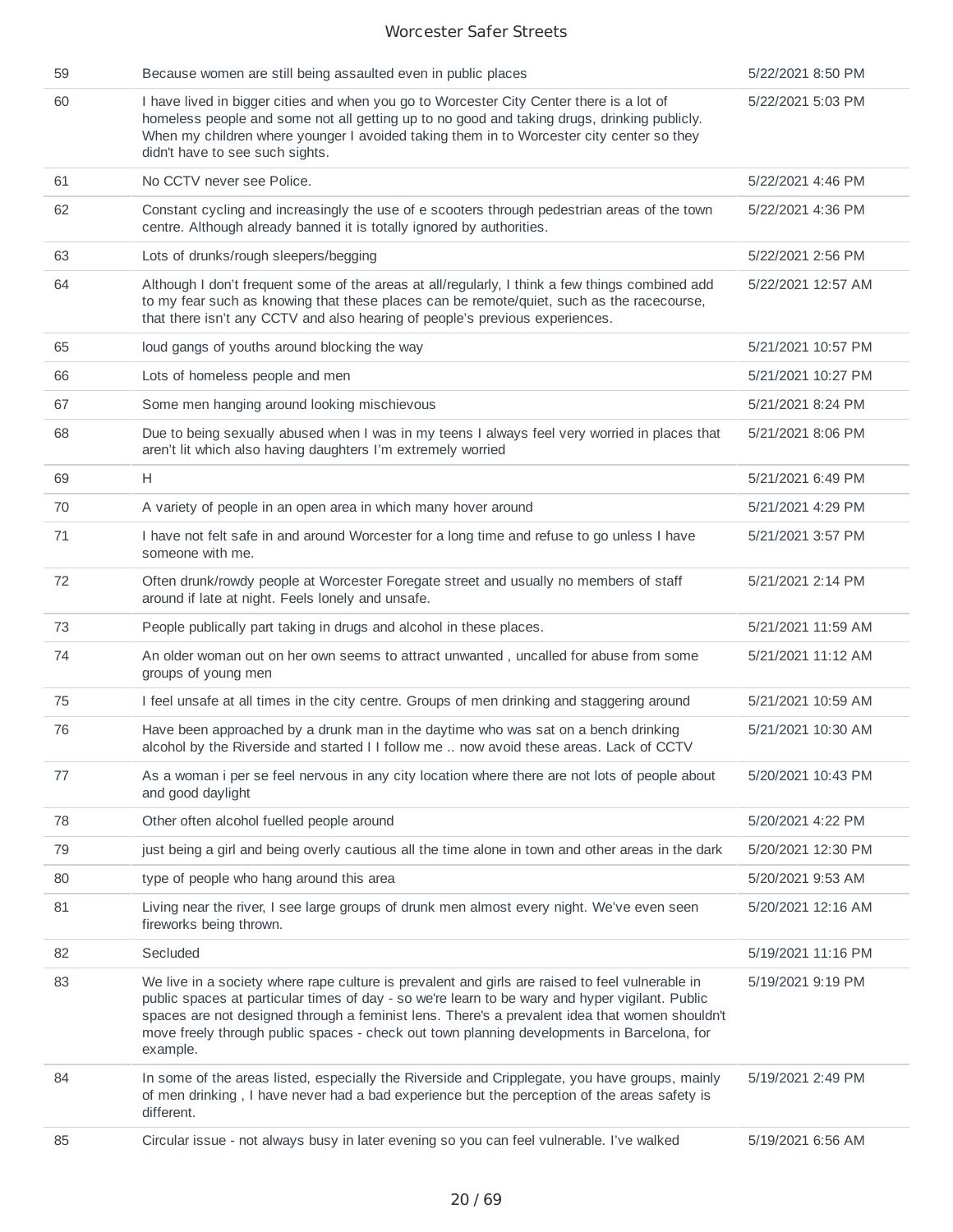into/out of town a few times via London road and felt very obvious on my own as I was at times the only person walking. Walking out of town up London road at 9.30/10pm I ended up in the middle of the road - no traffic and away from shadowy side roads. Felt really silly, it's my home city and statistically I'm not likely to be attacked, my late teenage sons at the time were more likely to get into trouble.

| 86  | General feeling that a location such as that could be dangerous                                                                                                                                                                                                                                                                                                                                  | 5/19/2021 6:31 AM  |
|-----|--------------------------------------------------------------------------------------------------------------------------------------------------------------------------------------------------------------------------------------------------------------------------------------------------------------------------------------------------------------------------------------------------|--------------------|
| 87  | Often men around at night on their own looking drunk                                                                                                                                                                                                                                                                                                                                             | 5/19/2021 5:56 AM  |
| 88  | A lot of loitering from men and away from housing / main shops where witnesses could deter<br>bad things from happening                                                                                                                                                                                                                                                                          | 5/18/2021 9:55 PM  |
| 89  | Cycle paths and along canal - poor lighting, awful paths, dark bridge                                                                                                                                                                                                                                                                                                                            | 5/18/2021 9:24 PM  |
| 90  | catcalling and general harassment is frequent                                                                                                                                                                                                                                                                                                                                                    | 5/18/2021 8:38 PM  |
| 91  | People that are about homeless druggys etc                                                                                                                                                                                                                                                                                                                                                       | 5/18/2021 6:40 PM  |
| 92  | $\mathsf{I}$                                                                                                                                                                                                                                                                                                                                                                                     | 5/18/2021 3:54 PM  |
| 93  | Beggars. Drinking, swearing, shouting, getting aggressive with each other and passers by who<br>don't pay them attention.                                                                                                                                                                                                                                                                        | 5/18/2021 2:08 PM  |
| 94  | Worcester's alleyways are filthy with lots of evidence of drug use, alcohol consumption as well<br>as being used as public toilets - urination / vomiting etc. They are poorly lit, smell and lots of<br>litter etc - really not great places to transit through.                                                                                                                                | 5/18/2021 1:11 PM  |
| 95  | unclean, over crowded at times                                                                                                                                                                                                                                                                                                                                                                   | 5/18/2021 11:46 AM |
| 96  | General caution being out alone. This applies more at night than daytime, however this is<br>general safety. Near pubs and clubs between 10pm & 1am                                                                                                                                                                                                                                              | 5/18/2021 11:42 AM |
| 97  | Drunk people, people fighting, kids on bikes                                                                                                                                                                                                                                                                                                                                                     | 5/18/2021 10:06 AM |
| 98  | I feel safe in all the locations, all the time. Late at night there's usually no one around, so I still<br>feel safe but understand others feeling less safe.                                                                                                                                                                                                                                    | 5/18/2021 9:49 AM  |
| 99  | A lot of men or strange people hanging about especially around 6pmish.                                                                                                                                                                                                                                                                                                                           | 5/18/2021 9:45 AM  |
| 100 | Frequently see large groups of youths Drinking alcohol listening to loud music smashing glass<br>and being a noxious. Very intimidating and scary.                                                                                                                                                                                                                                               | 5/18/2021 9:42 AM  |
| 101 | Just too many rapists out there, anywhere in the UK When theres less people around, thats<br>when ive been approached in the past                                                                                                                                                                                                                                                                | 5/18/2021 9:35 AM  |
| 102 | Times I'm most likely to be there AND alcohol be a factor amongst other people.                                                                                                                                                                                                                                                                                                                  | 5/18/2021 8:57 AM  |
| 103 | I don't feel unsafe or vulnerable. This survey has questions just loaded one way                                                                                                                                                                                                                                                                                                                 | 5/18/2021 8:37 AM  |
| 104 | Not many people about if any. So if something happened, no one would be able to help.                                                                                                                                                                                                                                                                                                            | 5/18/2021 8:34 AM  |
| 105 | No one around, feel threatened and vulnerable                                                                                                                                                                                                                                                                                                                                                    | 5/18/2021 8:31 AM  |
| 106 | Regards                                                                                                                                                                                                                                                                                                                                                                                          | 5/18/2021 8:12 AM  |
| 107 | Too much foliage/                                                                                                                                                                                                                                                                                                                                                                                | 5/18/2021 6:48 AM  |
| 108 | Human behaviours                                                                                                                                                                                                                                                                                                                                                                                 | 5/18/2021 6:40 AM  |
| 109 | Drunk people shouting, under the influence of alcohol and possibly drugs                                                                                                                                                                                                                                                                                                                         | 5/18/2021 5:06 AM  |
| 110 | drug users and drinkers hanging around                                                                                                                                                                                                                                                                                                                                                           | 5/17/2021 11:32 PM |
| 111 | Doesn't promote safety - creates stress and anxiety                                                                                                                                                                                                                                                                                                                                              | 5/17/2021 11:11 PM |
| 112 | Alleyways and the canal: difficult to have an overview to see who's coming. And not enough<br>routes to flee if necessary, since there is really only two ways to go: forward or back. Plus on<br>the canal the routes to get away from the canal back into the city are often through vegetation<br>or an alleyway where you can't see who's coming (or lurking) and which don't have that many | 5/17/2021 11:11 PM |

people using them. Parks: At night you have no idea who is in there and doing what. You can't see who's coming. Station: the bike rack at Foregate Street is a prime location for an attack,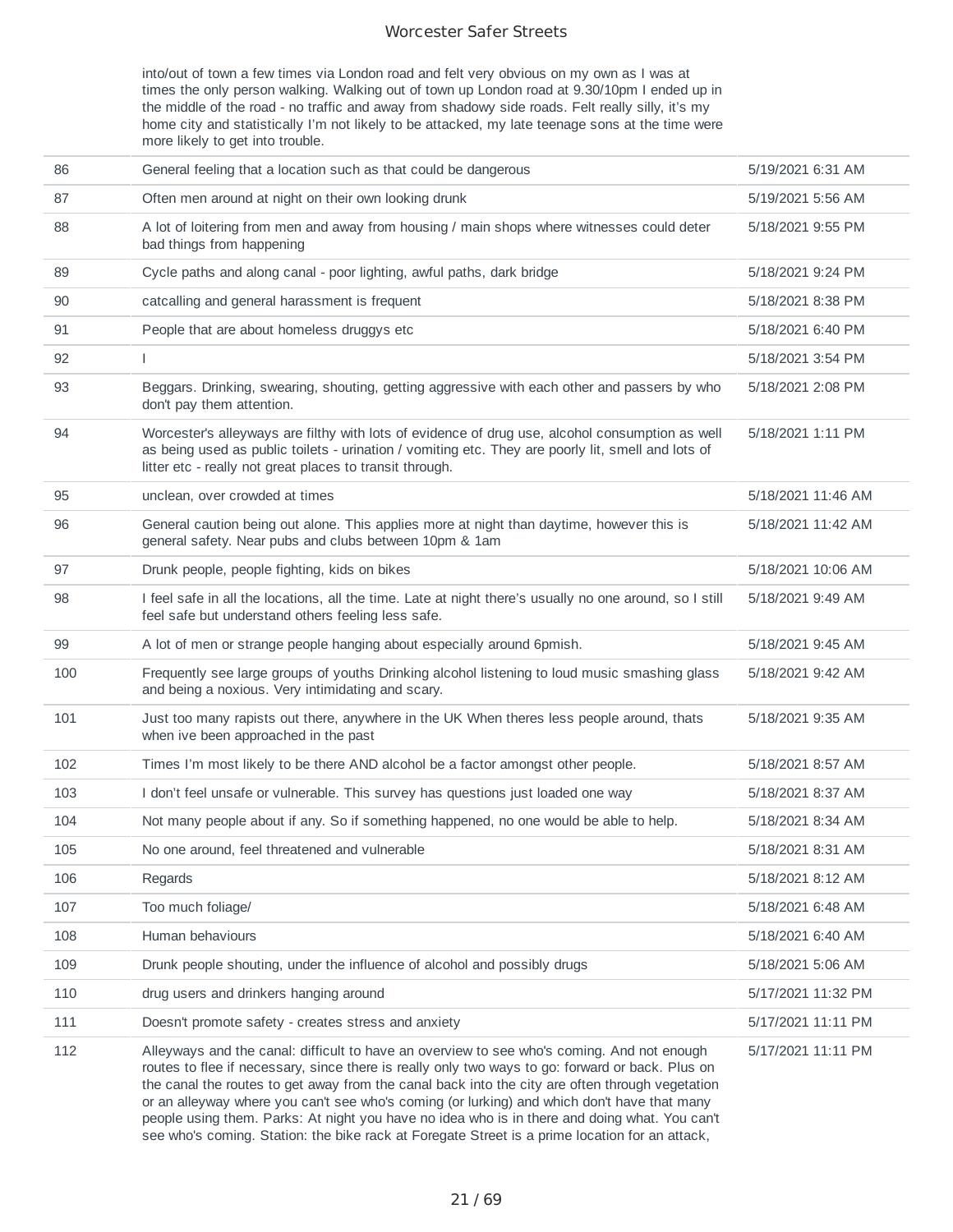because it is out of the way of the public eye and there is only one way in and out. Plus the lighting isn't that good there and there are always vague people hanging about that area.

| 113 | Rogues don't seem bothered by security systems in place.                                                                                                                                                                                                                                                                                                                                                                                                                                                                             | 5/17/2021 11:09 PM |
|-----|--------------------------------------------------------------------------------------------------------------------------------------------------------------------------------------------------------------------------------------------------------------------------------------------------------------------------------------------------------------------------------------------------------------------------------------------------------------------------------------------------------------------------------------|--------------------|
| 114 | Beggars and nuisance behaviour from rowdy drunks                                                                                                                                                                                                                                                                                                                                                                                                                                                                                     | 5/17/2021 10:56 PM |
| 115 | I've seen first hand someone being verbally abused in Cripplegate park. I stepped in to help. I<br>was with my husband and it was day time so I felt confident to do so, I simply wouldn't be<br>there after dark as it really doesn't feel safe which hugely impacts on my wanting to take my<br>children during the day too. Their is usually lots of broken glass/bottles and dog poo around the<br>play areas also which is dreadful when your trying to enjoy time with your children.                                          | 5/17/2021 10:19 PM |
| 116 | Recently on a Sunday walked from Lowesmoor Marina and some people were shouting and<br>swigging from cans.                                                                                                                                                                                                                                                                                                                                                                                                                           | 5/17/2021 10:16 PM |
| 117 | Open spaces don't feel safe for a single woman even with a dog                                                                                                                                                                                                                                                                                                                                                                                                                                                                       | 5/17/2021 10:08 PM |
| 118 | Men making me feel uncomfortable                                                                                                                                                                                                                                                                                                                                                                                                                                                                                                     | 5/17/2021 10:01 PM |
| 119 | Cripplegate Park is horrible at night as it has no lighting. In Riverside park (I assume this is the<br>park by Browns?) there are lots of drinkers/druggies and always lots of litter.                                                                                                                                                                                                                                                                                                                                              | 5/17/2021 9:57 PM  |
| 120 | Feel vulnerable when alone always extra vigilant and very tense early morning or dusk onwards<br>in any location where may be restricted escape routes or where there are dark or concealed<br>areas with no cctv. Cripple gate park I feel vulnerable due to media coverage of recent attacks<br>there and lots of intimidating groups hanging around makes me feel wary even during the day<br>with my children in the park.                                                                                                       | 5/17/2021 9:54 PM  |
| 121 | Blind corners. Doorways in alleyways                                                                                                                                                                                                                                                                                                                                                                                                                                                                                                 | 5/17/2021 9:10 PM  |
| 122 | All the ticked above                                                                                                                                                                                                                                                                                                                                                                                                                                                                                                                 | 5/17/2021 8:55 PM  |
| 123 | People harassing me for charity sign ups, people on bicycles.                                                                                                                                                                                                                                                                                                                                                                                                                                                                        | 5/17/2021 8:41 PM  |
| 124 | Groups of young people. You cant see. Smell of drugs and loud music because they have<br>nowhere to go                                                                                                                                                                                                                                                                                                                                                                                                                               | 5/17/2021 8:34 PM  |
| 125 | Type of people around the area                                                                                                                                                                                                                                                                                                                                                                                                                                                                                                       | 5/17/2021 8:07 PM  |
| 126 | Secluded, people hanging around, groups gathering, litter, no escape/exit if approached, no one<br>around to help.                                                                                                                                                                                                                                                                                                                                                                                                                   | 5/17/2021 7:59 PM  |
| 127 | I feel if I was to run away it would take some time to find safety. Also, with the alleyways and<br>city centre, I feel there are lots of spaces people with bad intent could hide. When walking<br>down the main high street in the winter months the accumulation of homeless men on the<br>benches scared me. There seemed to be an acceptance of openly vomiting and shouting and<br>clear intoxication/drug use. I don't know what the answer is as I also believe homelessness is<br>a very challenging and difficult problem. | 5/17/2021 7:44 PM  |
| 128 | A bus shelter on Millward Drive would make a big difference. The stop was moved from the<br>Tesco stop.                                                                                                                                                                                                                                                                                                                                                                                                                              | 5/17/2021 7:22 PM  |
| 129 | Large number of homeless / drink / drug users gathered in the area                                                                                                                                                                                                                                                                                                                                                                                                                                                                   | 5/17/2021 7:13 PM  |
| 130 | Groups of drinkers on canal paths                                                                                                                                                                                                                                                                                                                                                                                                                                                                                                    | 5/17/2021 6:41 PM  |
| 131 | Catcalling, type of people around these areas                                                                                                                                                                                                                                                                                                                                                                                                                                                                                        | 5/17/2021 6:23 PM  |
| 132 | See previous comment.                                                                                                                                                                                                                                                                                                                                                                                                                                                                                                                | 5/17/2021 5:55 PM  |
| 133 | Often frequented by drunks and or the homeless. The latter shouldn't be a matter for concern,<br>but it is. You feel very closed in in the alleyways and walking alone it would be very easy to be<br>blocked in                                                                                                                                                                                                                                                                                                                     | 5/17/2021 5:38 PM  |
| 134 | Erry quiet or solo men acting oddlybeen approached before                                                                                                                                                                                                                                                                                                                                                                                                                                                                            | 5/17/2021 5:19 PM  |
| 135 | Because I feel unsafe in most places, unfortunately. That's the reality for women. There will<br>always be a physical disparity and until we change attitudes and behaviour towards women, at<br>a societal level, our safety will be an issue.                                                                                                                                                                                                                                                                                      | 5/17/2021 4:41 PM  |
| 136 | overcrowding, smell of weed and youth hanging around in large groups                                                                                                                                                                                                                                                                                                                                                                                                                                                                 | 5/17/2021 4:29 PM  |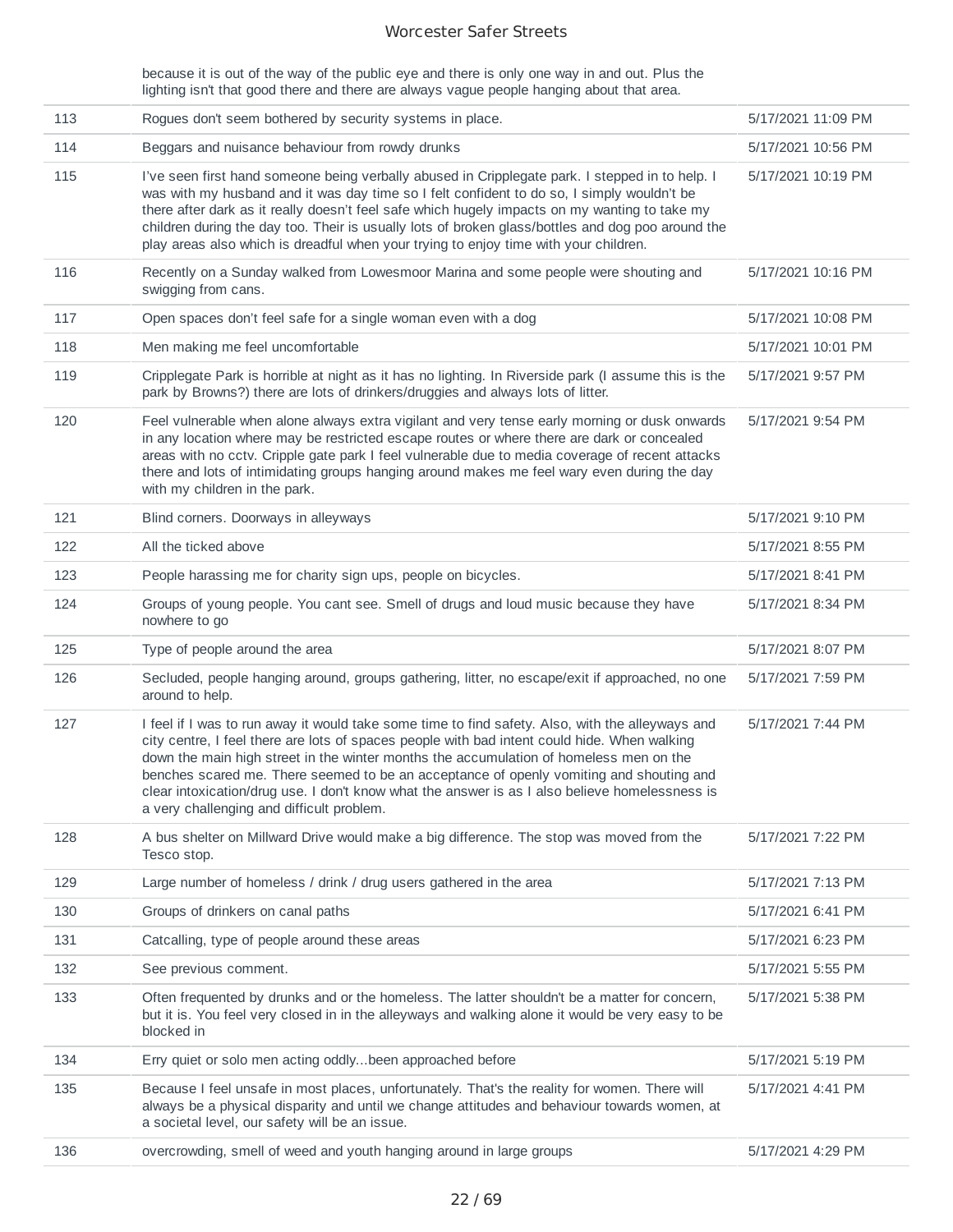| 137 | I don't really feel unsafe or uncomfortable anywhere.                                                                                                                                                                                                                                                                                                                                                                                                                                                 | 5/17/2021 4:18 PM |
|-----|-------------------------------------------------------------------------------------------------------------------------------------------------------------------------------------------------------------------------------------------------------------------------------------------------------------------------------------------------------------------------------------------------------------------------------------------------------------------------------------------------------|-------------------|
| 138 | Imposing buildings either side of alleyway makes for a secluded and intimidating experience                                                                                                                                                                                                                                                                                                                                                                                                           | 5/17/2021 3:59 PM |
| 139 | Presence of people clearly on drugs                                                                                                                                                                                                                                                                                                                                                                                                                                                                   | 5/17/2021 3:58 PM |
| 140 | Groups of young people making comments, shouting. Dirty areas.                                                                                                                                                                                                                                                                                                                                                                                                                                        | 5/17/2021 3:39 PM |
| 141 | Groups of kids drinking. Not many people passing by on foot or pushbike to act as a deterrent.                                                                                                                                                                                                                                                                                                                                                                                                        | 5/17/2021 3:38 PM |
| 142 | Cctv not monitored. Walking through town at night, it is on automated movement and not<br>checking on people.                                                                                                                                                                                                                                                                                                                                                                                         | 5/17/2021 3:37 PM |
| 143 | People hanging around in the area e.g. people drinking/ drug users.                                                                                                                                                                                                                                                                                                                                                                                                                                   | 5/17/2021 3:30 PM |
| 144 | There seems to be sex attacks in Worcester but no convictions                                                                                                                                                                                                                                                                                                                                                                                                                                         | 5/17/2021 3:29 PM |
| 145 | This question is very generic. Different reasons apply to different locations.                                                                                                                                                                                                                                                                                                                                                                                                                        | 5/17/2021 3:27 PM |
| 146 | Knowledge of previous attacks/ youths hanging around in groups.                                                                                                                                                                                                                                                                                                                                                                                                                                       | 5/17/2021 3:11 PM |
| 147 | Unfortunately due to experience I am wary of being alone in any location due to assaults by<br>men. I welcome all measures to start making women feel that bit safer. I do think that it isn't<br>just public areas that need addressing but the haunts and vicinity where men can sit/wait and<br>observe vulnerable people                                                                                                                                                                          | 5/17/2021 2:46 PM |
| 148 | Needs bollards on entrances to paved areas to stop traffic movement during daytime hours                                                                                                                                                                                                                                                                                                                                                                                                              | 5/17/2021 2:41 PM |
| 149 | I don't feel too vulnerable in these locations as I feel there is somewhere I can go if necessary<br>also I'm usually accompanied by one other person.                                                                                                                                                                                                                                                                                                                                                | 5/17/2021 2:37 PM |
| 150 | type of people there                                                                                                                                                                                                                                                                                                                                                                                                                                                                                  | 5/17/2021 2:16 PM |
| 151 | Loud cars speeding/revving all around Worcester. Drivers are usually very intimidating. I have<br>experienced aggressive behaviour on one occcasion, which is very scary for a women walking<br>alone.                                                                                                                                                                                                                                                                                                | 5/17/2021 2:10 PM |
| 152 | Canal tow path - groups of people hanging around. Fear of being followed or pushed of my<br>bike.                                                                                                                                                                                                                                                                                                                                                                                                     | 5/17/2021 2:05 PM |
| 153 | Q3 depends on the season. I feel safer in daylight. It is always risky by Foregate and the<br>Odeon due to the unpredictable behaviour of the people that spend time there.                                                                                                                                                                                                                                                                                                                           | 5/17/2021 2:02 PM |
| 154 | Some alleys have little areas off to the side (the one opposite foregate station) where someone<br>could hide. I've never used the alleyway beside the Weatherspoon by Crowngate as there have<br>been strange characters and it smells of urine. As a female you feel safer in open spaces that<br>are not only well lit but that have CCTV and have other people around. People around isn't<br>always possible but putting in every other measure possible would help make a person feel<br>safer. | 5/17/2021 1:56 PM |
| 155 | Poor visibility and concealed doorways                                                                                                                                                                                                                                                                                                                                                                                                                                                                | 5/17/2021 1:55 PM |
|     |                                                                                                                                                                                                                                                                                                                                                                                                                                                                                                       |                   |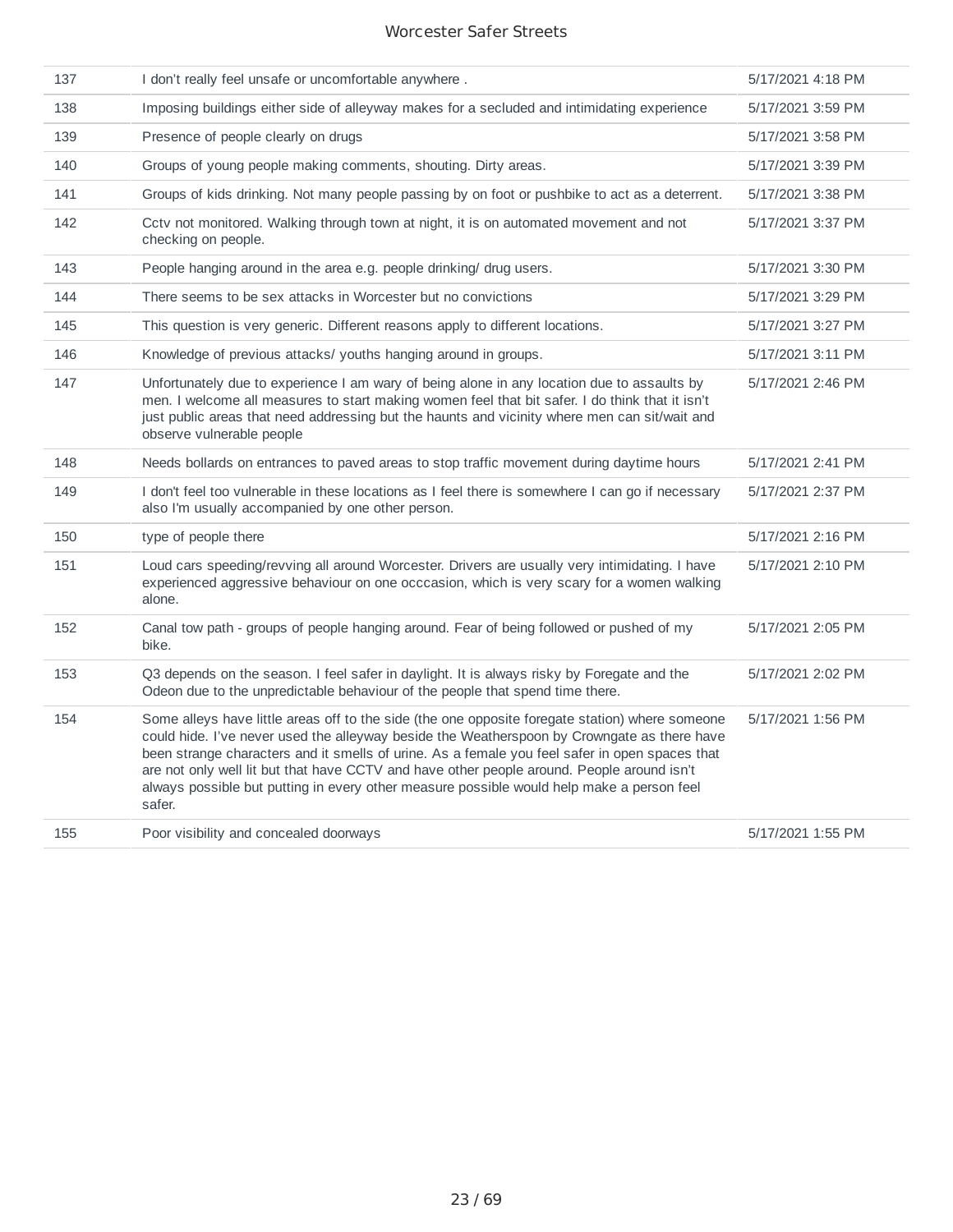## Q5 Please describe what could be done to increase your safety in these locations

Answered: 474 Skipped: 289

| #  | <b>RESPONSES</b>                                                                                                                                                                                                                                                                                                                                                                                                                                                                                                                                                                                           | <b>DATE</b>        |
|----|------------------------------------------------------------------------------------------------------------------------------------------------------------------------------------------------------------------------------------------------------------------------------------------------------------------------------------------------------------------------------------------------------------------------------------------------------------------------------------------------------------------------------------------------------------------------------------------------------------|--------------------|
| 1  | CCTV and more lighting                                                                                                                                                                                                                                                                                                                                                                                                                                                                                                                                                                                     | 6/6/2021 9:20 AM   |
| 2  | Because I suffer from anxiety and depression, I prefer to go out when it is quiet so tend to go<br>out in the evening however I sometimes don't for fear I could be attacked or someone may<br>take my dog.                                                                                                                                                                                                                                                                                                                                                                                                | 6/5/2021 10:55 AM  |
| 3  | More lights and police                                                                                                                                                                                                                                                                                                                                                                                                                                                                                                                                                                                     | 6/3/2021 2:49 PM   |
| 4  | More police presence. Better management of alcohol sales. Keep areas cleaner - litter free,<br>pressure wash away spilt residue off pavements. Create an anti-drug programme to deter<br>users. Proper punishments to fit crimes - (Create a new form of mandatory 'National Guard' for<br>repeating offenders)                                                                                                                                                                                                                                                                                            | 6/2/2021 12:01 PM  |
| 5  | I feel perfectly safe in Worcester                                                                                                                                                                                                                                                                                                                                                                                                                                                                                                                                                                         | 6/2/2021 9:19 AM   |
| 6  | better patrols in the city centre.                                                                                                                                                                                                                                                                                                                                                                                                                                                                                                                                                                         | 6/1/2021 12:48 PM  |
| 7  | Regular police/community officer patrols. I work with the Worcester Street Cafe as a volunteer<br>and feel safer on the street giving out food than walking through some areas of town after<br>dusk!                                                                                                                                                                                                                                                                                                                                                                                                      | 6/1/2021 7:06 AM   |
| 8  | Shrubhill station, more evening/nightime trains terminating at Foregate St station would help +<br><b>CCTV</b>                                                                                                                                                                                                                                                                                                                                                                                                                                                                                             | 6/1/2021 5:29 AM   |
| 9  | I have decided just not to use them                                                                                                                                                                                                                                                                                                                                                                                                                                                                                                                                                                        | 5/31/2021 8:52 PM  |
| 10 | fewer problems                                                                                                                                                                                                                                                                                                                                                                                                                                                                                                                                                                                             | 5/30/2021 10:17 PM |
| 11 | More public transport, or at least reverse the cuts. It's good when bus stops are near pubs or<br>other places where there are lots of people. They should always be lit, and the timetables<br>should be correct. Close the strip club. Men are more likely to behave poorly to women in<br>general when in the proximity of strip clubs, plus everyone knows the women there are being<br>abused. Why does a reputable establishment need that many condoms?! More police patrolling<br>near the racecourse, because it's a thoroughfare for young women at the university, and it's<br>dangerous there. | 5/30/2021 5:47 PM  |
| 12 | better lighting, access to support centres - NOT more police                                                                                                                                                                                                                                                                                                                                                                                                                                                                                                                                               | 5/30/2021 4:20 PM  |
| 13 | Increased CCTV                                                                                                                                                                                                                                                                                                                                                                                                                                                                                                                                                                                             | 5/30/2021 10:38 AM |
| 14 | Lighting, cameras, police                                                                                                                                                                                                                                                                                                                                                                                                                                                                                                                                                                                  | 5/29/2021 10:44 PM |
| 15 | Better lighting, police presence, cctv                                                                                                                                                                                                                                                                                                                                                                                                                                                                                                                                                                     | 5/29/2021 10:42 PM |
| 16 | More police visibility, more funding to local government departments in order to allow staff to<br>work different shifts. E.g cemetery, parks department                                                                                                                                                                                                                                                                                                                                                                                                                                                   | 5/29/2021 8:41 PM  |
| 17 | Police presence Lighting Training on how to defend myself from an attacker                                                                                                                                                                                                                                                                                                                                                                                                                                                                                                                                 | 5/29/2021 7:44 PM  |
| 18 | Railway Walk would benefit from regular litter picking and more lighting. It's also time it was re-<br>surfaced as it can be a real ankle twister at times which is harder to avoid in the dark. A few<br>years ago I encountered fishing wire laced across the path in one place which was very<br>dangerous and I took it down and reported it to the police at the time.                                                                                                                                                                                                                                | 5/29/2021 6:18 PM  |
| 19 | Review the criminal justice system. Train police, cps and judges about the impact of public<br>public sexual harassment. Actually prosecute sexual offences. Implement a city wide<br>education Programme through schools /radio etc. Educate our sons to protect our daughters.<br>Most of all, stop kidding yourselves that some half cooked sticking plaster approach is good                                                                                                                                                                                                                           | 5/29/2021 5:36 PM  |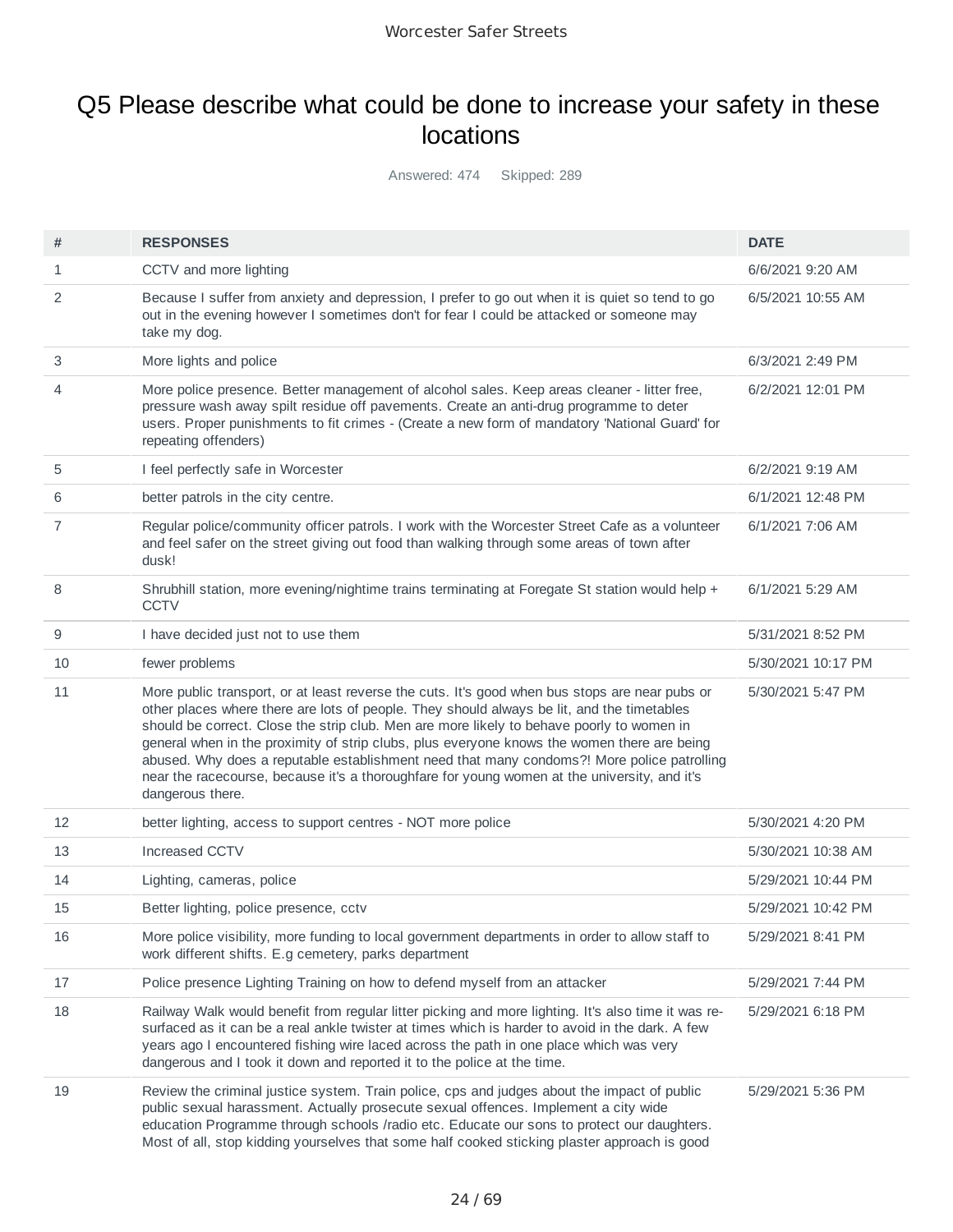enough - it's not. If you want women to be safer in the city, be brave enough to take a stance and genuinely tackle the root causes

| 20 | More police                                                                                                                                                                                                                                                                                                                                     | 5/29/2021 1:25 PM  |
|----|-------------------------------------------------------------------------------------------------------------------------------------------------------------------------------------------------------------------------------------------------------------------------------------------------------------------------------------------------|--------------------|
| 21 | Avoided going to those locations at night or made sure I'm not alone.                                                                                                                                                                                                                                                                           | 5/29/2021 12:16 PM |
| 22 | <b>CCTV</b>                                                                                                                                                                                                                                                                                                                                     | 5/29/2021 11:37 AM |
| 23 | More light and cctv                                                                                                                                                                                                                                                                                                                             | 5/29/2021 11:36 AM |
| 24 | <b>Lighting Staffing</b>                                                                                                                                                                                                                                                                                                                        | 5/29/2021 10:21 AM |
| 25 | Flood lights, security personnel, more obvious cctv, more people around the area                                                                                                                                                                                                                                                                | 5/29/2021 10:01 AM |
| 26 | More lighting, CCTV                                                                                                                                                                                                                                                                                                                             | 5/29/2021 9:23 AM  |
| 27 | CCTV, more lights, police patrols, City Council actions, education                                                                                                                                                                                                                                                                              | 5/29/2021 12:40 AM |
| 28 | Alleys and the St Johns side of the river need better lightinh 24/7                                                                                                                                                                                                                                                                             | 5/28/2021 8:00 PM  |
| 29 | Visible Police presence with zero tolerance to unsocial behaviour                                                                                                                                                                                                                                                                               | 5/28/2021 7:10 PM  |
| 30 | Police patrolling.                                                                                                                                                                                                                                                                                                                              | 5/28/2021 4:53 PM  |
| 31 | maybe add some mirrors in the alleyways & have more lights around these areas and security<br>guards                                                                                                                                                                                                                                            | 5/28/2021 12:02 PM |
| 32 | Increase lighting, open up enclosed spaces and areas, police patrol/presence on canal paths                                                                                                                                                                                                                                                     | 5/28/2021 10:45 AM |
| 33 | <b>CCTV LIGHTING</b>                                                                                                                                                                                                                                                                                                                            | 5/28/2021 10:34 AM |
| 34 | A lot of empty buildings near the entrance to the bus station, along the street with McDonald's<br>- it becomes an area for certain people to congregate and make passers by feel unsafe. They<br>need to put money into that area to uplift normal people flow and update the facilities to<br>encourage a better general working environment. | 5/28/2021 10:25 AM |
| 35 | Visual police presense and more cctv                                                                                                                                                                                                                                                                                                            | 5/28/2021 8:14 AM  |
| 36 | Better lighting and more officers out in later times of the day                                                                                                                                                                                                                                                                                 | 5/28/2021 7:55 AM  |
| 37 | Anything to make us feel safe, carry defence items that aren't illegal?                                                                                                                                                                                                                                                                         | 5/27/2021 9:23 PM  |
| 38 | in/ around these areas having more staff policing the area and looking out for women                                                                                                                                                                                                                                                            | 5/27/2021 9:08 PM  |
| 39 | Better lighting, more CCTV                                                                                                                                                                                                                                                                                                                      | 5/27/2021 8:24 PM  |
| 40 | Lighting would help, places feel more threatening in the dark CCTV for a bit of peace of mind                                                                                                                                                                                                                                                   | 5/27/2021 8:22 PM  |
| 41 | lights                                                                                                                                                                                                                                                                                                                                          | 5/27/2021 7:47 PM  |
| 42 | Increase lights. Add cctv, and more pigs                                                                                                                                                                                                                                                                                                        | 5/27/2021 4:33 PM  |
| 43 | Cctv in obvious places, policing and ensuring that police are approachable when feeling unsafe<br>rather than assuming trouble is being caused or appearing uninterested                                                                                                                                                                        | 5/27/2021 4:27 PM  |
| 44 | More lighting and visible policing                                                                                                                                                                                                                                                                                                              | 5/27/2021 3:04 PM  |
| 45 | More cctv                                                                                                                                                                                                                                                                                                                                       | 5/27/2021 1:51 PM  |
| 46 | Education children and young people around health relationships, consent, sexual harassment,<br>gender equalities. Intervention programme to encourage all to challenge negative behaviours<br>around violence, bullying and discrimination. Education not only to women but to men and<br>boys                                                 | 5/27/2021 1:10 PM  |
| 47 | Add more CCTV cameras and make areas more well lit.                                                                                                                                                                                                                                                                                             | 5/27/2021 12:36 PM |
| 48 | Increased cctv monitoring Better lit areas                                                                                                                                                                                                                                                                                                      | 5/27/2021 11:42 AM |
| 49 | Greater presence of a 'friendly face'. Does not have to be police officer. Something similar to<br>the covid marshals would be good. I also think it would help protect young adults out and about<br>in the city in the evenings who become vulnerable due to drinking.                                                                        | 5/27/2021 10:13 AM |
| 50 | More street lights, visible CCTV, policed areas                                                                                                                                                                                                                                                                                                 | 5/27/2021 9:46 AM  |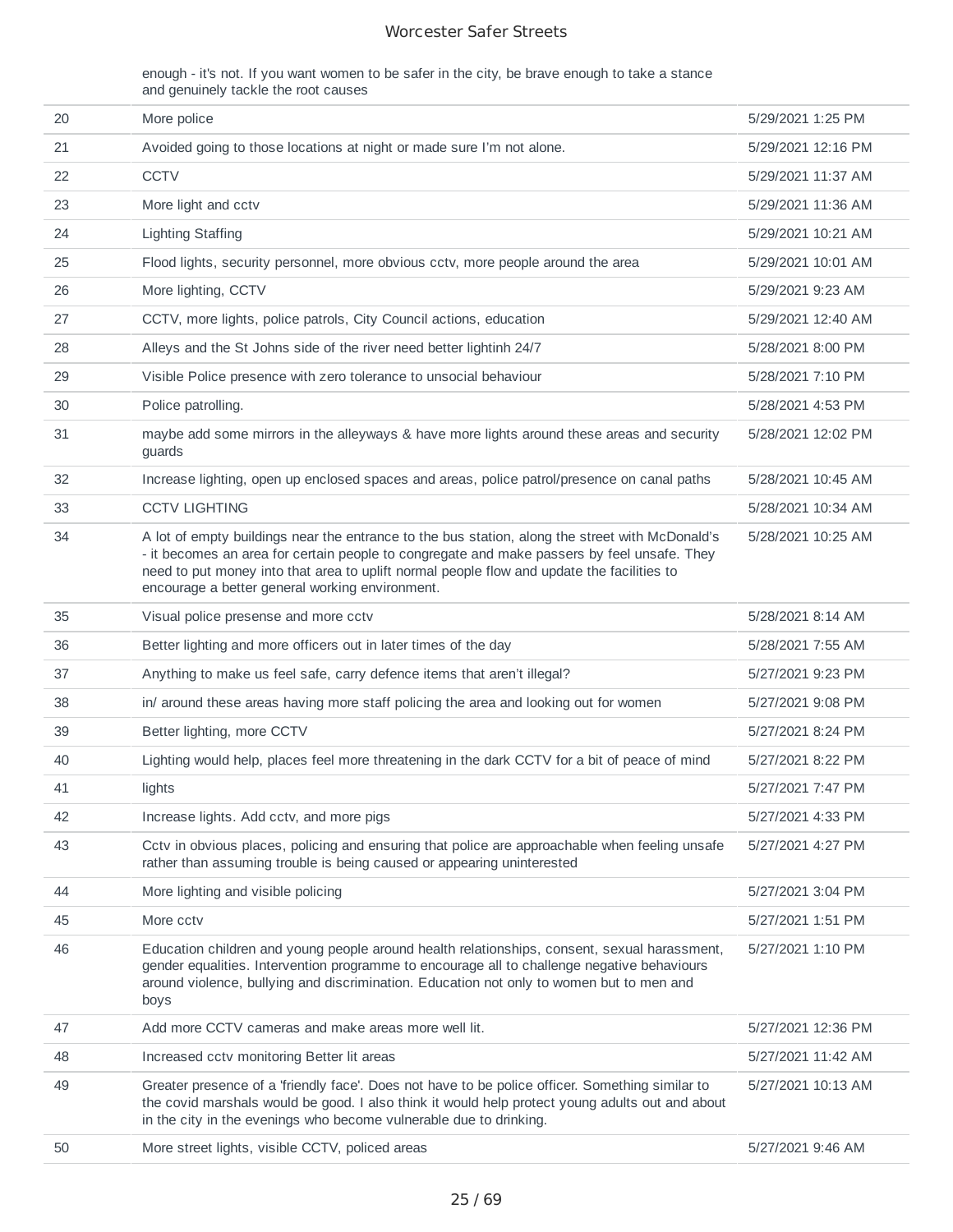5/27/2021 9:44 AM

51 To be honest with the lack of available police it's hard to make them safer. CCTV helps a bit but won't stop a crime taking place unless constantly monitored for any suspicious activity. Thought at the design stage is important to help ensure vulnerable areas aren't created in the first place. CCTV helps to solve crimes. Regular policing on the ground and better conviction rates for rapists. Finally, (and I haven't been in a taxis for ages!!) it always surprises me that taxis don't take cards/apple pay. If they still only take cash this makes women very vulnerable because if they don't have cash on them they can't get a taxi and I'm not aware that you can get cashback if out in town at night without your card. So many people, esp younger people use phones and watches to pay if they get separated from their friends they can end up walking home and therefore more unsage.

| 52 | High street better lit at night with CCTV                                                                                                                                                                                                                                                                                                                                                                                                                                                                                                                        | 5/27/2021 9:40 AM  |
|----|------------------------------------------------------------------------------------------------------------------------------------------------------------------------------------------------------------------------------------------------------------------------------------------------------------------------------------------------------------------------------------------------------------------------------------------------------------------------------------------------------------------------------------------------------------------|--------------------|
| 53 | CCTV, more police presence and better lighting                                                                                                                                                                                                                                                                                                                                                                                                                                                                                                                   | 5/27/2021 9:37 AM  |
| 54 | Access to substance abuse rehabilitation programmes for vulnerable people                                                                                                                                                                                                                                                                                                                                                                                                                                                                                        | 5/27/2021 9:32 AM  |
| 55 | Educate men and boys about gender inequality and sexual violence                                                                                                                                                                                                                                                                                                                                                                                                                                                                                                 | 5/27/2021 9:12 AM  |
| 56 | More policing. Better education of young men that yelling at women and girls shouldn't be<br>accepted as normal behaviour.                                                                                                                                                                                                                                                                                                                                                                                                                                       | 5/27/2021 9:04 AM  |
| 57 | Lighting by the riverside is the main thing especially in winter when it's dark earlier.                                                                                                                                                                                                                                                                                                                                                                                                                                                                         | 5/27/2021 9:02 AM  |
| 58 | Have police in areas like this to manage things if someone feels uncomfortable. Big groups of<br>teenagers hang around there so it's just to make others feel safer and more comfortable and<br>enjoy going out                                                                                                                                                                                                                                                                                                                                                  | 5/27/2021 9:01 AM  |
| 59 | CCTV. More policing. More lighting.                                                                                                                                                                                                                                                                                                                                                                                                                                                                                                                              | 5/27/2021 8:57 AM  |
| 60 | Visible policing, better lighting, more CCTV                                                                                                                                                                                                                                                                                                                                                                                                                                                                                                                     | 5/27/2021 8:56 AM  |
| 61 | men to behave properly                                                                                                                                                                                                                                                                                                                                                                                                                                                                                                                                           | 5/27/2021 8:56 AM  |
| 62 | Awareness training to boys & men eg not to walk closely behind a woman on her own, advice<br>to cross the road away from a woman on her own, awareness that boys/men in groups can<br>seem threatening. This is about EDUCATION and youth training, and public signage/guidance.                                                                                                                                                                                                                                                                                 | 5/27/2021 8:28 AM  |
| 63 | Live CCTV? As the moors car park is in a remote location, I feel nobody would know if<br>something happened.                                                                                                                                                                                                                                                                                                                                                                                                                                                     | 5/27/2021 8:18 AM  |
| 64 | Cctv and lighting                                                                                                                                                                                                                                                                                                                                                                                                                                                                                                                                                | 5/27/2021 7:24 AM  |
| 65 | I guess there could be an improvement of security or at least cameras all around town and<br>dimly lit places such as alley ways, around crowngate etc. Personally because I don't have a<br>car and if I am walking through town in the dark, even if it isn't late I will have to stay away<br>from some places, there are usually men coming up to you or shouting at you and I have to<br>stick to main roads out of fear for my life. I shouldn't have to be scared of that. I shouldn't<br>have to be scared that I might not make it home safely that day | 5/27/2021 6:41 AM  |
| 66 | Cctv in alleyways                                                                                                                                                                                                                                                                                                                                                                                                                                                                                                                                                | 5/27/2021 6:40 AM  |
| 67 | Clean up the area, make it less inviting for people to hang about. Play some opera music I<br>heard that deterred groups to hang around. Make it a community space maybe more than<br>just the obvious of cctv.                                                                                                                                                                                                                                                                                                                                                  | 5/26/2021 11:54 PM |
| 68 | Better lighting, cctv & cctv notice signs, more policing                                                                                                                                                                                                                                                                                                                                                                                                                                                                                                         | 5/26/2021 11:38 PM |
| 69 | more lighting, later running buses, more obvious cameras/cctv                                                                                                                                                                                                                                                                                                                                                                                                                                                                                                    | 5/26/2021 11:29 PM |
| 70 | More police around in these quiet locations, especially after dark! The river side needs better<br>lighting                                                                                                                                                                                                                                                                                                                                                                                                                                                      | 5/26/2021 11:25 PM |
| 71 | CCTVs. Light,                                                                                                                                                                                                                                                                                                                                                                                                                                                                                                                                                    | 5/26/2021 11:23 PM |
| 72 | More lights in cripplegate                                                                                                                                                                                                                                                                                                                                                                                                                                                                                                                                       | 5/26/2021 11:12 PM |
| 73 | On the spot fines                                                                                                                                                                                                                                                                                                                                                                                                                                                                                                                                                | 5/26/2021 11:02 PM |
| 74 | Well lit CCTV REGULAR policing.                                                                                                                                                                                                                                                                                                                                                                                                                                                                                                                                  | 5/26/2021 10:54 PM |
| 75 | Better lighting, cctv. Cripplegate has always had ongoing issues, so I am unsure about what                                                                                                                                                                                                                                                                                                                                                                                                                                                                      | 5/26/2021 10:45 PM |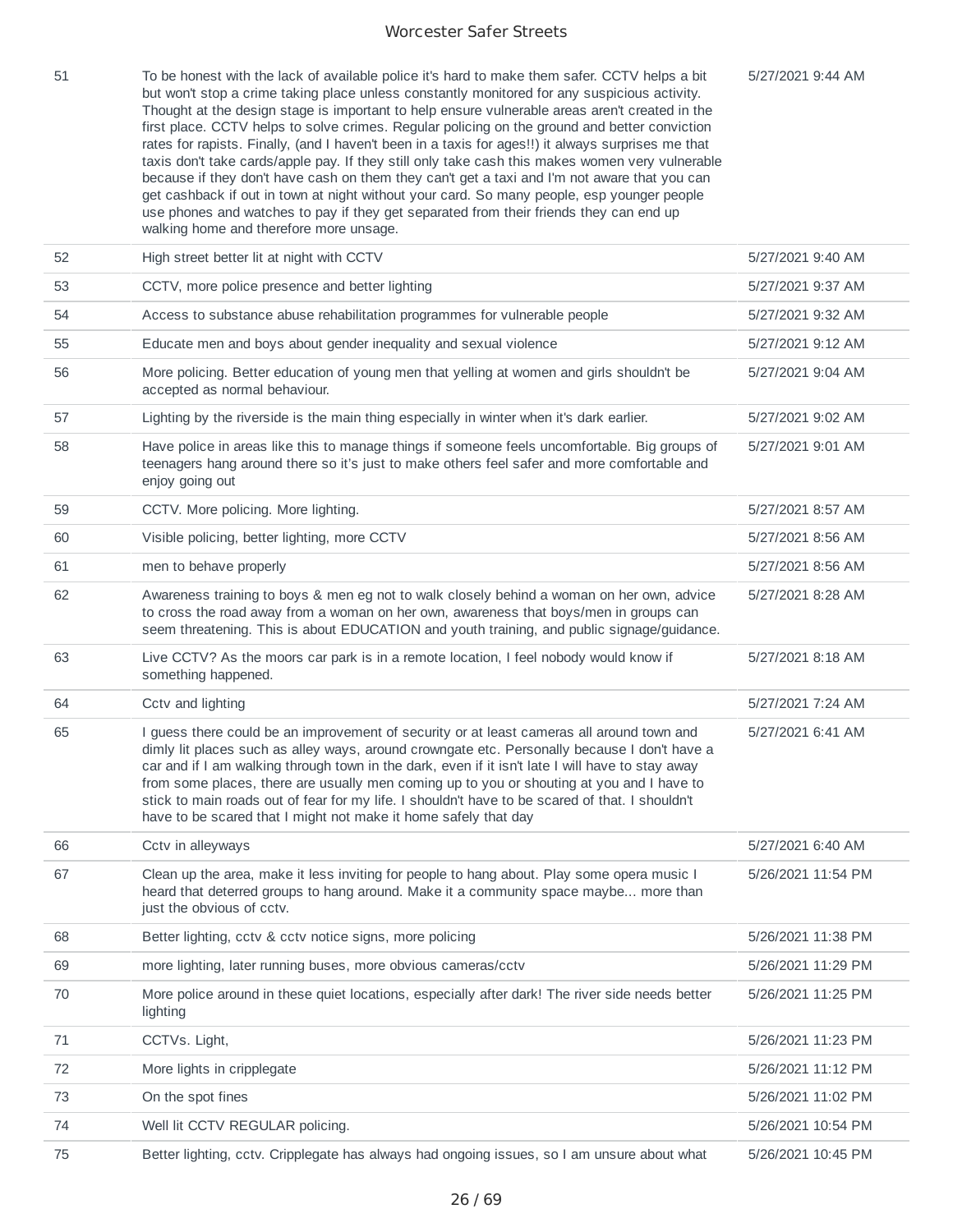|     | would be successful there                                                                                                                                                                                                                                                                                                                                                                                                                                                                           |                    |
|-----|-----------------------------------------------------------------------------------------------------------------------------------------------------------------------------------------------------------------------------------------------------------------------------------------------------------------------------------------------------------------------------------------------------------------------------------------------------------------------------------------------------|--------------------|
| 76  | More cctv in alleyways, and better lights. If there were late night buses or transport as well that<br>would be better                                                                                                                                                                                                                                                                                                                                                                              | 5/26/2021 10:29 PM |
| 77  | CCTV, localised policing within the areas.                                                                                                                                                                                                                                                                                                                                                                                                                                                          | 5/26/2021 8:59 PM  |
| 78  | CCTV and more lighting in darkened areas                                                                                                                                                                                                                                                                                                                                                                                                                                                            | 5/26/2021 8:36 PM  |
| 79  | more police or people who will watch the area to make sure people are safe                                                                                                                                                                                                                                                                                                                                                                                                                          | 5/26/2021 8:19 PM  |
| 80  | Cctv and lights                                                                                                                                                                                                                                                                                                                                                                                                                                                                                     | 5/26/2021 8:05 PM  |
| 81  | Clearly displayed cctv with audio as well as visuals, better lighting, visible policing                                                                                                                                                                                                                                                                                                                                                                                                             | 5/26/2021 7:55 PM  |
| 82  | Police and cameras and lighting and maybe even signs to raise awareness                                                                                                                                                                                                                                                                                                                                                                                                                             | 5/26/2021 6:55 PM  |
| 83  | More visible police and cameras and better lighting.                                                                                                                                                                                                                                                                                                                                                                                                                                                | 5/26/2021 6:38 PM  |
| 84  | <b>Better lighting</b>                                                                                                                                                                                                                                                                                                                                                                                                                                                                              | 5/26/2021 5:49 PM  |
| 85  | More lights and shops open for longer// till later                                                                                                                                                                                                                                                                                                                                                                                                                                                  | 5/26/2021 4:31 PM  |
| 86  | More visible police/security staff. Eg at train station or WRH. Cheaper, well-lit car parking close<br>to venues, such as the Hive, cinemas, theatres and restaurants.                                                                                                                                                                                                                                                                                                                              | 5/26/2021 4:07 PM  |
| 87  | <b>Better CCTV!</b>                                                                                                                                                                                                                                                                                                                                                                                                                                                                                 | 5/26/2021 3:56 PM  |
| 88  | Better lighting, neighbourhood watch patrols etc                                                                                                                                                                                                                                                                                                                                                                                                                                                    | 5/26/2021 3:53 PM  |
| 89  | More of a police or community presence                                                                                                                                                                                                                                                                                                                                                                                                                                                              | 5/26/2021 3:27 PM  |
| 90  | Having police around when day light starts to go                                                                                                                                                                                                                                                                                                                                                                                                                                                    | 5/26/2021 3:05 PM  |
| 91  | Community officer/marshal/wardens present and cctv                                                                                                                                                                                                                                                                                                                                                                                                                                                  | 5/26/2021 2:05 PM  |
| 92  | More lighting and CCTV                                                                                                                                                                                                                                                                                                                                                                                                                                                                              | 5/26/2021 1:18 PM  |
| 93  | Increase the numbers of abusers who are convicted for their actions. Educate the general<br>population using these areas so that they understand what is and isn't acceptable behaviour.<br>What the law requires of them in terms of consent and what the myths and stereotypes are<br>about sexual violence. Replace these with the facts and information on what support is<br>available to those who are affected by sexual violence.                                                           | 5/26/2021 10:36 AM |
| 94  | To not have people who are drinking/taking drugs/shouting/swearing there.                                                                                                                                                                                                                                                                                                                                                                                                                           | 5/26/2021 9:44 AM  |
| 95  | As noted above, it is not about target hardening these locations it is about making them<br>accessible and used by a variety of groups to encourage use and natural surveillance. It is<br>also about information and education for all and not perperuating stereotypes about women's<br>lives and places they should fear.                                                                                                                                                                        | 5/26/2021 9:17 AM  |
| 96  | more CCTV, lighting in poorly lit areas.                                                                                                                                                                                                                                                                                                                                                                                                                                                            | 5/26/2021 9:03 AM  |
| 97  | Better provision for homeless drug users and alcoholics so they're not loitering around<br>intimidatingly. Although I don't actually think they're a threat because they're very vulnerable<br>themselves but they make the city feel horrible - the council should provide proper care and<br>support for them. Other than that quality cctv which works, and public awareness campaign<br>mostly for men to highlight that sexual harassment/abuse/attacks will not be tolerated in<br>Worcester. | 5/26/2021 6:54 AM  |
| 98  | Increased police presence, especially on days where there is not as many people around in the<br>streets in general, such as Sundays when the clubs are shut                                                                                                                                                                                                                                                                                                                                        | 5/26/2021 1:01 AM  |
| 99  | Some parts of river path could be better lit                                                                                                                                                                                                                                                                                                                                                                                                                                                        | 5/25/2021 11:32 PM |
| 100 | Better lighting around the entrances to station and lessdark corners.                                                                                                                                                                                                                                                                                                                                                                                                                               | 5/25/2021 11:26 PM |
| 101 | More lighting and CCTV                                                                                                                                                                                                                                                                                                                                                                                                                                                                              | 5/25/2021 10:30 PM |
| 102 | Greater police presence                                                                                                                                                                                                                                                                                                                                                                                                                                                                             | 5/25/2021 9:51 PM  |
| 103 | Make the areas more lit up at night and have more police presence at the times where women<br>and girls feel most unsafe                                                                                                                                                                                                                                                                                                                                                                            | 5/25/2021 9:38 PM  |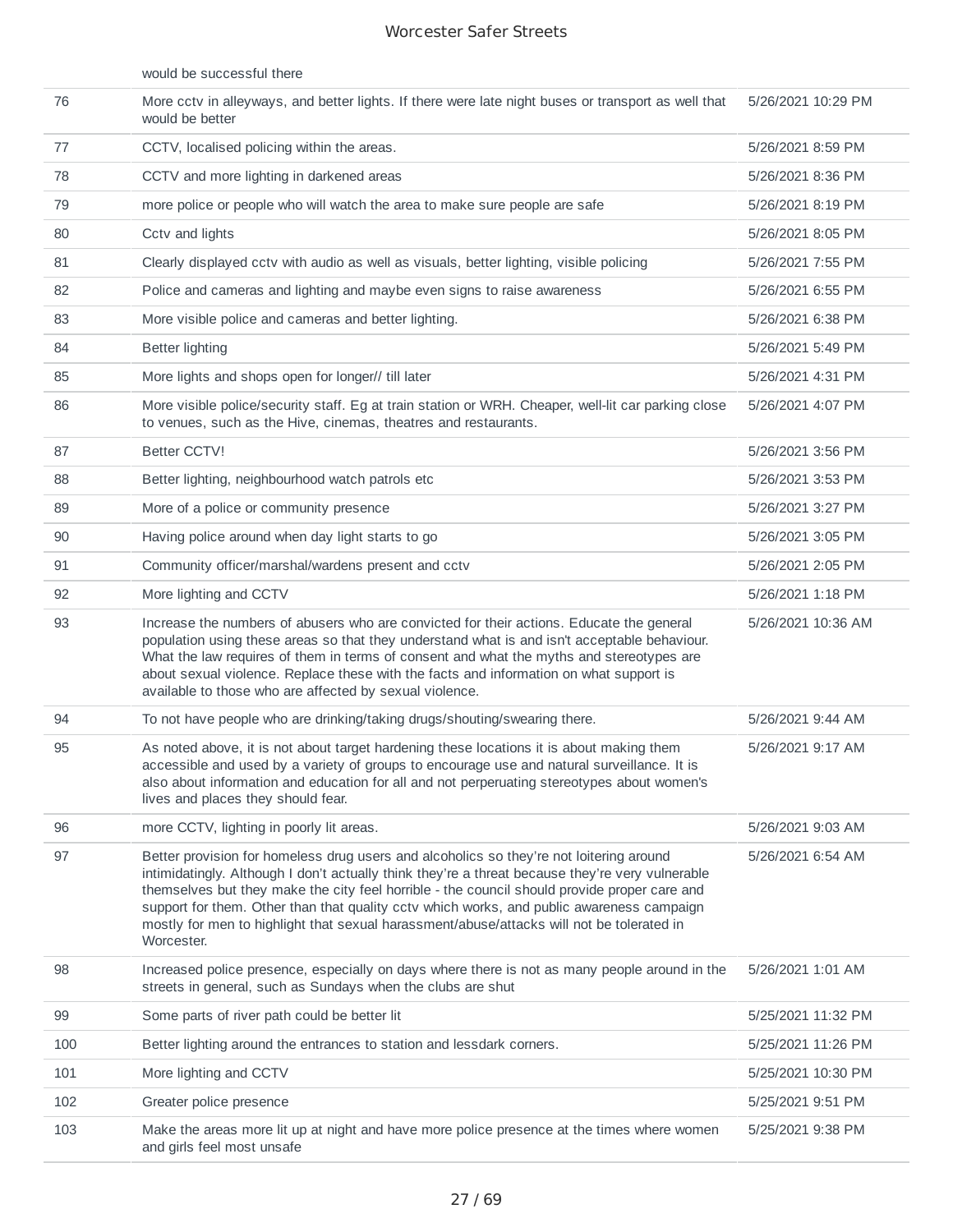| 104 | Better lighting, CCTV, information on how to report an incident and to who                                                                                                                                                                                                                                                                                                                                                                                                                                                                                                                                                                                                                                                                                                                                                                                                   | 5/25/2021 8:17 PM  |
|-----|------------------------------------------------------------------------------------------------------------------------------------------------------------------------------------------------------------------------------------------------------------------------------------------------------------------------------------------------------------------------------------------------------------------------------------------------------------------------------------------------------------------------------------------------------------------------------------------------------------------------------------------------------------------------------------------------------------------------------------------------------------------------------------------------------------------------------------------------------------------------------|--------------------|
| 105 | more well lit                                                                                                                                                                                                                                                                                                                                                                                                                                                                                                                                                                                                                                                                                                                                                                                                                                                                | 5/25/2021 7:50 PM  |
| 106 | Better lighting in dark pedestrian alleys                                                                                                                                                                                                                                                                                                                                                                                                                                                                                                                                                                                                                                                                                                                                                                                                                                    | 5/25/2021 7:08 PM  |
| 107 | If the university is affiliating themselves with tramps then there needs to be a safe route from<br>the night club to the uni halls. We had a man waiting on the bridge by the hive and he followed<br>us until we ran in to city campus and hid. Even jogging to keep up with us running. Then when<br>he lost us walked back to the bridge. This is the main path back to university from tramps at<br>the time night clubs were open and there was no one in sight                                                                                                                                                                                                                                                                                                                                                                                                        | 5/25/2021 6:30 PM  |
| 108 | More lighting in certain areas such as alleyways.                                                                                                                                                                                                                                                                                                                                                                                                                                                                                                                                                                                                                                                                                                                                                                                                                            | 5/25/2021 4:54 PM  |
| 109 | Much better lighting. Obvious CCTV, with warnings that you are on CCTV. (and good quality<br>CCTV at that)                                                                                                                                                                                                                                                                                                                                                                                                                                                                                                                                                                                                                                                                                                                                                                   | 5/25/2021 4:33 PM  |
| 110 | Lights, cctv cameras                                                                                                                                                                                                                                                                                                                                                                                                                                                                                                                                                                                                                                                                                                                                                                                                                                                         | 5/25/2021 4:26 PM  |
| 111 | Better lighting, CCTV coverage in alleyways, policing of groups in city centre who approach the<br>public.                                                                                                                                                                                                                                                                                                                                                                                                                                                                                                                                                                                                                                                                                                                                                                   | 5/25/2021 3:46 PM  |
| 112 | CCTV, police patrolling, better lighting, stopping people from lingering in alleyways, widespread<br>anti harassment campaigns, an app that could immediately alert appropriate officials such as<br>police when women are in danger of harassment / abuse / assault, signposting unsafe areas<br>where women's safety is at an increased risk,                                                                                                                                                                                                                                                                                                                                                                                                                                                                                                                              | 5/25/2021 3:34 PM  |
| 113 | Better lighting, obvious CCTV.                                                                                                                                                                                                                                                                                                                                                                                                                                                                                                                                                                                                                                                                                                                                                                                                                                               | 5/25/2021 2:49 PM  |
| 114 | More police present, walking the streets.                                                                                                                                                                                                                                                                                                                                                                                                                                                                                                                                                                                                                                                                                                                                                                                                                                    | 5/25/2021 2:40 PM  |
| 115 | More lighting and policing                                                                                                                                                                                                                                                                                                                                                                                                                                                                                                                                                                                                                                                                                                                                                                                                                                                   | 5/25/2021 2:38 PM  |
| 116 | Better lighting, more cctv, more police presence                                                                                                                                                                                                                                                                                                                                                                                                                                                                                                                                                                                                                                                                                                                                                                                                                             | 5/25/2021 2:20 PM  |
| 117 | better lighting, increase policing                                                                                                                                                                                                                                                                                                                                                                                                                                                                                                                                                                                                                                                                                                                                                                                                                                           | 5/25/2021 2:20 PM  |
| 118 | Get rid of the PSPO notices. They are ugly and counterproductive. I was unaware of<br>aggressive begging, aggressive cycling, aggressive skateboarding and the intentional feeding<br>of gulls until I saw the notices.                                                                                                                                                                                                                                                                                                                                                                                                                                                                                                                                                                                                                                                      | 5/25/2021 1:55 PM  |
| 119 | Security/ policing. More lights. CCTV. Police need to take women's reports more seriously, as<br>being followed/ approached is extremely traumatic but isn't taken seriously until we are actually<br>hurt. Also there's times in the past where I have reported literal sexual abuse to security<br>members and they've not taken it seriously. More training for those working in security. Maybe<br>walking buses back from town during clubbing hours for those who can't afford taxis etc. Just<br>take people more seriously, provide light, provide CCTV, provide visable policing, provide<br>affordable personal security devices like rape alarms to women                                                                                                                                                                                                         | 5/25/2021 1:52 PM  |
| 120 | Cctv and well lit areas. Visible policing, more women security guards                                                                                                                                                                                                                                                                                                                                                                                                                                                                                                                                                                                                                                                                                                                                                                                                        | 5/25/2021 1:27 PM  |
| 121 | More areas lit and with CCTV.                                                                                                                                                                                                                                                                                                                                                                                                                                                                                                                                                                                                                                                                                                                                                                                                                                                | 5/25/2021 12:54 PM |
| 122 | Much better lighting, visible CCTV of HD quality with signage, more active police or PCOS<br>presence.                                                                                                                                                                                                                                                                                                                                                                                                                                                                                                                                                                                                                                                                                                                                                                       | 5/25/2021 12:54 PM |
| 123 | Consent should be taught at a young age. Making sure men know that rape and sexual assault<br>is a crime and is disgusting. When sexual assault allegations are brought to the university's<br>attention they should act quick, make sure the victim is safe and KICK OUT the sexual<br>assaulter. They SHOULD NOT mask it as the assaulter has left the university of their own<br>volition as this creates false narratives about the victims. This gives the assaulter the chance<br>to say they have been 'bullied out' as the university will do nothing to ensure the victims are<br>safe from people not hearing the correct story. Protect the victims, NOT the assaulter!<br>Bouncers at clubs need to be vigilant. CCTV needs to ALWAYS need to be working - as<br>evidenced by Tom Jones. Female taxi drivers on nights out. Female bouncers. Female<br>policing. | 5/25/2021 11:40 AM |
| 124 | More light, police, CCTV, programs which would connect people so we don't have to walk<br>alone, if we don't have friends.                                                                                                                                                                                                                                                                                                                                                                                                                                                                                                                                                                                                                                                                                                                                                   | 5/25/2021 11:21 AM |
| 125 | More visible policing in more remote areas. I understand why police are allocated to regular                                                                                                                                                                                                                                                                                                                                                                                                                                                                                                                                                                                                                                                                                                                                                                                 | 5/25/2021 11:17 AM |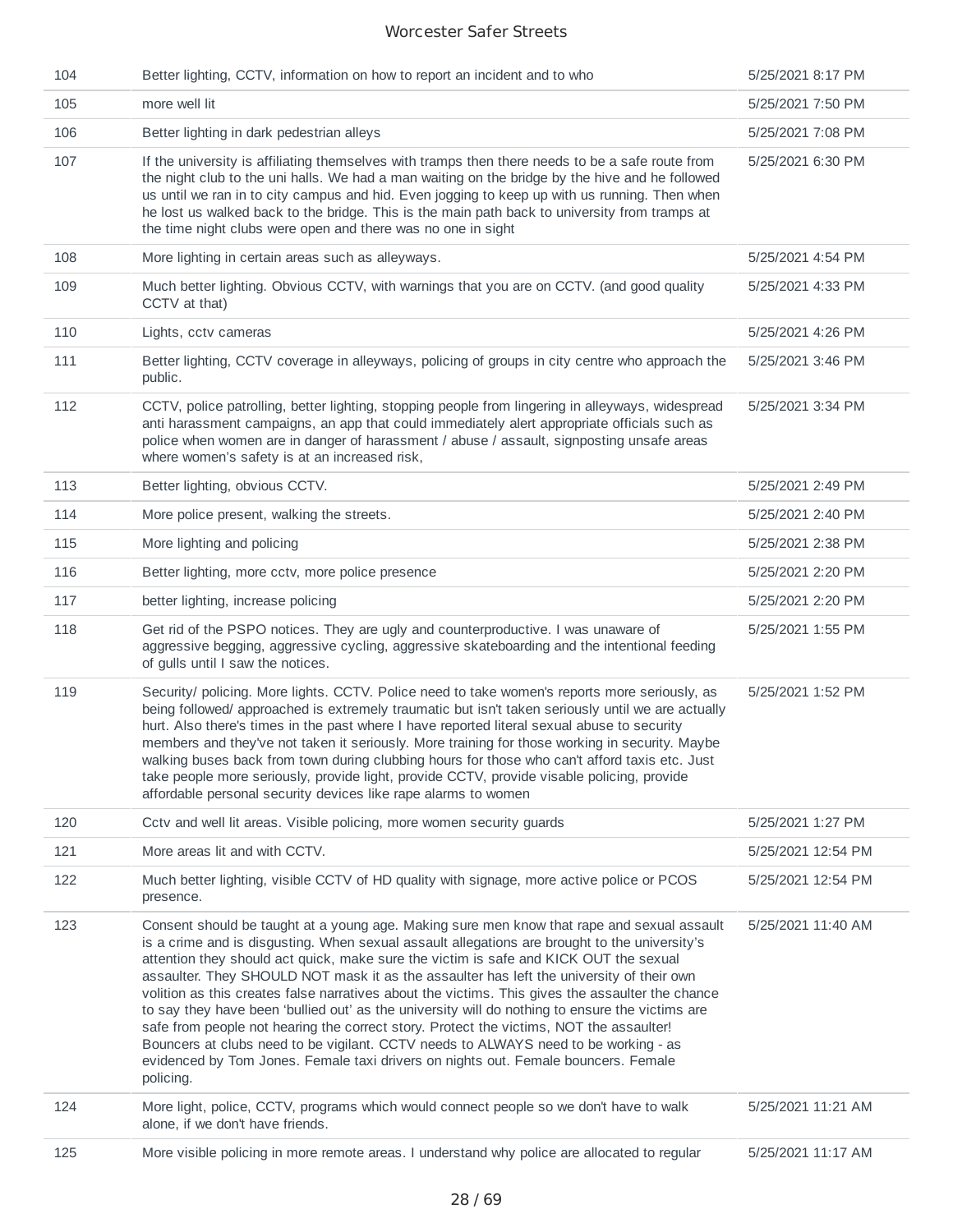trouble spots but I have never walked down an alley way and seen a police officer there. CCTV and lighting can help but it doesn't stop a determined criminal or anti social behaviour completely.

| 126 | Many pedestrianised areas in Worcester, especially in the winter, become deserted after<br>4.30/5.00pm. For instance in the high street, shops and cafes close so there are no 'friendly<br>faces' around, just people using the bars & pubs. This makes me feel vulnerable. I think that<br>an increase in evening usage of that area in terms of restaurants, cafes, community<br>groups/events (with a focus on non-alcohol based facilities) would increase the footfall in this<br>area, making it feel safer. The riverside park is very poorly lit in the winter, both on my morning<br>and evening pedestrian commute. At present in the winter I take a longer route to avoid this<br>area. I understand that there are conservation issues with the bats, but I would appreciate a re-<br>consideration of the issue. This would also lead to more people utilising the space, which in<br>turn would make me safer. In general, I think making active transport and more evening based<br>activities/commerce/alcohol free events a priority would lead to an increase in people, which<br>would make these areas more lively and safe. | 5/25/2021 11:15 AM |
|-----|----------------------------------------------------------------------------------------------------------------------------------------------------------------------------------------------------------------------------------------------------------------------------------------------------------------------------------------------------------------------------------------------------------------------------------------------------------------------------------------------------------------------------------------------------------------------------------------------------------------------------------------------------------------------------------------------------------------------------------------------------------------------------------------------------------------------------------------------------------------------------------------------------------------------------------------------------------------------------------------------------------------------------------------------------------------------------------------------------------------------------------------------------|--------------------|
| 127 | Better lighting at night for the parks and alleyways, CCTV cameras                                                                                                                                                                                                                                                                                                                                                                                                                                                                                                                                                                                                                                                                                                                                                                                                                                                                                                                                                                                                                                                                                 | 5/25/2021 11:06 AM |
| 128 | I am a student at the hospital, where the staff car park is away from the main entrance.<br>Especially in the winter months when it is dark early mornings and evenings, I don't feel safe<br>walking to and from my car, with the big wooded area to the side which has easy access to the<br>car park. The wooded area is poorly lit and I believe no cctv in the car park.                                                                                                                                                                                                                                                                                                                                                                                                                                                                                                                                                                                                                                                                                                                                                                      | 5/25/2021 10:55 AM |
| 129 | increase guardianship, feel safer with more people around using the space.                                                                                                                                                                                                                                                                                                                                                                                                                                                                                                                                                                                                                                                                                                                                                                                                                                                                                                                                                                                                                                                                         | 5/25/2021 9:57 AM  |
| 130 | Better lighting/CCTV                                                                                                                                                                                                                                                                                                                                                                                                                                                                                                                                                                                                                                                                                                                                                                                                                                                                                                                                                                                                                                                                                                                               | 5/25/2021 9:54 AM  |
| 131 | - Increase investment in education of children about gender inequality, transphobia, racism,<br>homophobia, and ableism. - Increase conviction rates of sex offenders and other criminals<br>whose crimes target a group based on their characteristics. - Invest in and reform police<br>training and ensure that women and other marginalised genders/ groups voices are platformed<br>in this process. - Increasing funding/ resources made available to groups and charities that<br>support women and other marginalised genders in Worcestershire. - Increase representation of<br>women and other marginalised genders/ groups within our local political structure - Worcester<br>City Council's leadership and committees demonstrate a lack of diversity and inclusion.                                                                                                                                                                                                                                                                                                                                                                  | 5/25/2021 9:41 AM  |
| 132 | Regular patrols, never see pcso walking the street chatting to people. Other measures private<br>security / park wardens                                                                                                                                                                                                                                                                                                                                                                                                                                                                                                                                                                                                                                                                                                                                                                                                                                                                                                                                                                                                                           | 5/25/2021 9:22 AM  |
| 133 | Cheaper taxi's! More lighting down by Anchor pub (Diglis Basin area). More lighting on river<br>walk as that is my cycle route to/from work and when it is dark nights I cycle through town<br>rather than the cycle route (especially by the sewer area).                                                                                                                                                                                                                                                                                                                                                                                                                                                                                                                                                                                                                                                                                                                                                                                                                                                                                         | 5/25/2021 9:15 AM  |
| 134 | Unfortunately it's a change in male attitudes towards women which isn't an easy fix. However,<br>more visible policing or knowing someone will be an active bystander and intervene if anything<br>happens                                                                                                                                                                                                                                                                                                                                                                                                                                                                                                                                                                                                                                                                                                                                                                                                                                                                                                                                         | 5/25/2021 9:14 AM  |
| 135 | More police patrols, you never see police on foot these days                                                                                                                                                                                                                                                                                                                                                                                                                                                                                                                                                                                                                                                                                                                                                                                                                                                                                                                                                                                                                                                                                       | 5/25/2021 9:14 AM  |
| 136 | More CCTV and awareness of CCTV. More visible policing/PCSO's                                                                                                                                                                                                                                                                                                                                                                                                                                                                                                                                                                                                                                                                                                                                                                                                                                                                                                                                                                                                                                                                                      | 5/25/2021 9:14 AM  |
| 137 | well lit parking and cctv that works, visisble security or police presence                                                                                                                                                                                                                                                                                                                                                                                                                                                                                                                                                                                                                                                                                                                                                                                                                                                                                                                                                                                                                                                                         | 5/25/2021 9:04 AM  |
| 138 | Note lighting and cctv                                                                                                                                                                                                                                                                                                                                                                                                                                                                                                                                                                                                                                                                                                                                                                                                                                                                                                                                                                                                                                                                                                                             | 5/24/2021 8:56 PM  |
| 139 | More cameras along city, more police or officers in the evening, when I was a minor I was<br>physically and verbally harassed by an older man who was clearly very drunk and out of<br>control in the crowngate at about 5pm, so it's not just late nights where this happens, it would<br>be nice to have some officers out in the earlier evenings as well as the later nights as I've<br>seen them before                                                                                                                                                                                                                                                                                                                                                                                                                                                                                                                                                                                                                                                                                                                                       | 5/24/2021 6:31 PM  |
| 140 | More lighting, more police around especially in winter when it's dark so early                                                                                                                                                                                                                                                                                                                                                                                                                                                                                                                                                                                                                                                                                                                                                                                                                                                                                                                                                                                                                                                                     | 5/24/2021 4:37 PM  |
| 141 | Greater presence of policing, more light in the street at night                                                                                                                                                                                                                                                                                                                                                                                                                                                                                                                                                                                                                                                                                                                                                                                                                                                                                                                                                                                                                                                                                    | 5/24/2021 3:41 PM  |
| 142 | Regular patrols, better lighting and CCTV                                                                                                                                                                                                                                                                                                                                                                                                                                                                                                                                                                                                                                                                                                                                                                                                                                                                                                                                                                                                                                                                                                          | 5/24/2021 3:32 PM  |
| 143 | Have CCTV cameras theres and have more lighting in the streets                                                                                                                                                                                                                                                                                                                                                                                                                                                                                                                                                                                                                                                                                                                                                                                                                                                                                                                                                                                                                                                                                     | 5/24/2021 2:58 PM  |
|     |                                                                                                                                                                                                                                                                                                                                                                                                                                                                                                                                                                                                                                                                                                                                                                                                                                                                                                                                                                                                                                                                                                                                                    |                    |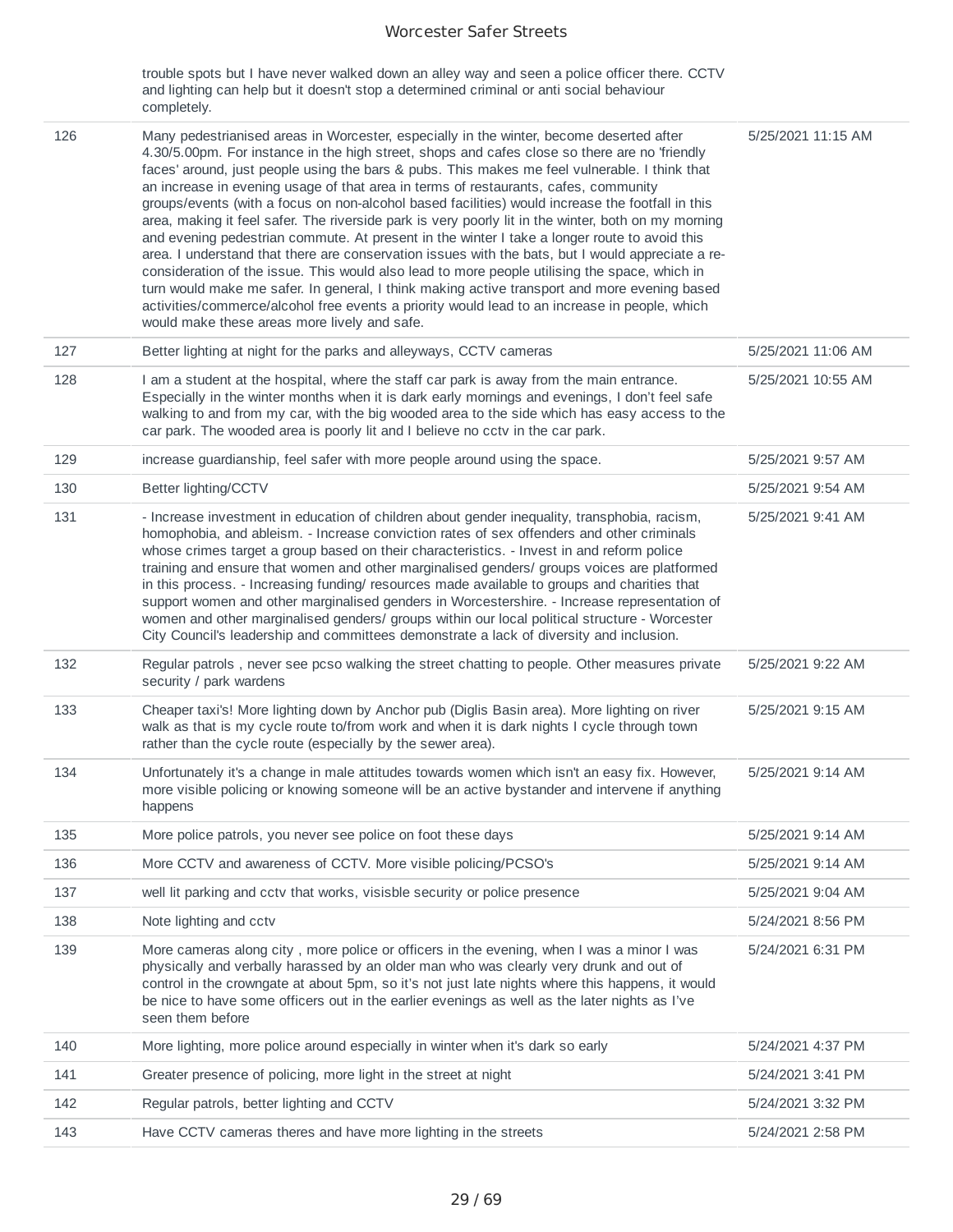| 144 | More CCTV and light in in these areas, especially around Sabrina Bridge.                                                                                                        | 5/24/2021 10:25 AM |
|-----|---------------------------------------------------------------------------------------------------------------------------------------------------------------------------------|--------------------|
| 145 | Police on foot                                                                                                                                                                  | 5/24/2021 10:10 AM |
| 146 | Lighting, CCTV                                                                                                                                                                  | 5/24/2021 9:45 AM  |
| 147 | Increase working CCTV, more visible police on streets, better lighting                                                                                                          | 5/24/2021 9:33 AM  |
| 148 | Visible policing (Light not heavy as that would be just as off putting)                                                                                                         | 5/24/2021 8:02 AM  |
| 149 | To be honest i am wary about a lot of places if I have to walk alone and Would only stick to<br>safe times                                                                      | 5/23/2021 11:09 PM |
| 150 | Better lighting and cctv                                                                                                                                                        | 5/23/2021 10:49 PM |
| 151 | Cctv along designated walkways for lone females. Bright lighting.                                                                                                               | 5/23/2021 8:41 PM  |
| 152 | Improved lighting, cameras, free safety measures in city centre (i.e. drink guards to avoid<br>spiking), increased public transport hours, greater police presence, safe places | 5/23/2021 7:47 PM  |
| 153 | Probably, not going there                                                                                                                                                       | 5/23/2021 7:44 PM  |
| 154 | CCTV, more police                                                                                                                                                               | 5/23/2021 7:37 PM  |
| 155 | More CCTV and better lighting. More staff in places that can like train stations                                                                                                | 5/23/2021 7:21 PM  |
| 156 | Better lighting more cctv                                                                                                                                                       | 5/23/2021 5:08 PM  |
| 157 | Better lighting and a Police or Special Constabulary presence.                                                                                                                  | 5/23/2021 1:20 PM  |
| 158 | Na                                                                                                                                                                              | 5/23/2021 1:19 PM  |
| 159 | Park police cars in this area like you see ambulances waiting in places to go to jobs                                                                                           | 5/23/2021 12:44 PM |
| 160 | Lighting cameras more police/security walking round                                                                                                                             | 5/23/2021 9:50 AM  |
| 161 | More lights, cctv, policing                                                                                                                                                     | 5/22/2021 10:04 PM |
| 162 | Police patrols better lighting                                                                                                                                                  | 5/22/2021 10:03 PM |
| 163 | Men can stop attacking women.                                                                                                                                                   | 5/22/2021 8:50 PM  |
| 164 | more cctv. Working!                                                                                                                                                             | 5/22/2021 6:02 PM  |
| 165 | More policing, more CCTV, well lit walkways, street pastors                                                                                                                     | 5/22/2021 5:54 PM  |
| 166 | More pro-active Policing on the streets not just a presence                                                                                                                     | 5/22/2021 5:03 PM  |
| 167 | Visible policing cameras stop drinking alcohol in streets                                                                                                                       | 5/22/2021 4:48 PM  |
| 168 | Increase CCTV and Police presence                                                                                                                                               | 5/22/2021 4:46 PM  |
| 169 | Better enforcement.                                                                                                                                                             | 5/22/2021 4:36 PM  |
| 170 | Police patrols More lighting Street wardens CCTV Safe spaces Emergency phones                                                                                                   | 5/22/2021 3:38 PM  |
| 171 | CCTV better lighting, more policing                                                                                                                                             | 5/22/2021 3:04 PM  |
| 172 | More visible police presence                                                                                                                                                    | 5/22/2021 2:56 PM  |
| 173 | More police presence CCTV                                                                                                                                                       | 5/22/2021 2:35 PM  |
| 174 | I'm not sure what could be done on west side of river - it just feels remote and should you need<br>help there is nowhere near. In other areas better lighting?                 | 5/22/2021 2:23 PM  |
| 175 | More policing and much more cctv                                                                                                                                                | 5/22/2021 2:01 PM  |
| 176 | Lighting. Regular patrols                                                                                                                                                       | 5/22/2021 12:33 PM |
| 177 | Lighting improvement                                                                                                                                                            | 5/22/2021 12:15 PM |
| 178 | Staff/security or police presence                                                                                                                                               | 5/22/2021 10:38 AM |
| 179 | Improve education on consent and respect for women in schools. Increase lighting eg lighting<br>riverside path                                                                  | 5/22/2021 10:32 AM |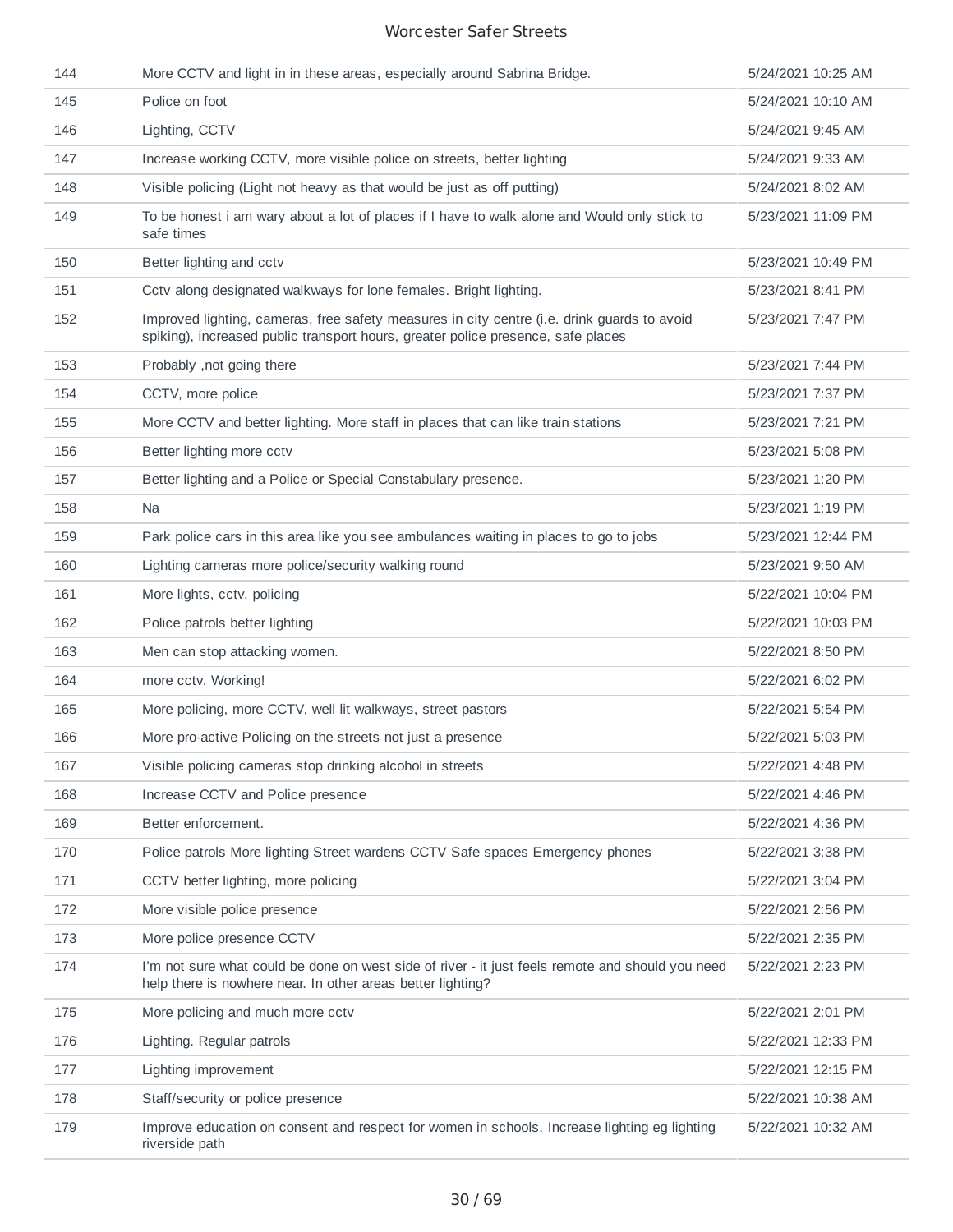| 180 | More visible policing                                                                                                                                                                                                                                                                                                                                                               | 5/22/2021 10:10 AM |
|-----|-------------------------------------------------------------------------------------------------------------------------------------------------------------------------------------------------------------------------------------------------------------------------------------------------------------------------------------------------------------------------------------|--------------------|
| 181 | Lighting, police taking issues more seriously.                                                                                                                                                                                                                                                                                                                                      | 5/22/2021 9:29 AM  |
| 182 | More visual policing and less homeless sleepers                                                                                                                                                                                                                                                                                                                                     | 5/22/2021 7:40 AM  |
| 183 | I don't use them on my own                                                                                                                                                                                                                                                                                                                                                          | 5/22/2021 6:52 AM  |
| 184 | Educate people as to what it can feel like being cat called, harassed, not victim blaming as<br>what happens at the moment.                                                                                                                                                                                                                                                         | 5/22/2021 6:24 AM  |
| 185 | Visible cctv & lighting                                                                                                                                                                                                                                                                                                                                                             | 5/22/2021 6:19 AM  |
| 186 | More police presents, more cctv that actually work, maybe a undercover police routine                                                                                                                                                                                                                                                                                               | 5/22/2021 2:00 AM  |
| 187 | Definitely lighting and CCTV would help                                                                                                                                                                                                                                                                                                                                             | 5/22/2021 12:57 AM |
| 188 | more police presence                                                                                                                                                                                                                                                                                                                                                                | 5/21/2021 11:18 PM |
| 189 | Better lighting, some call boxes/ safety alert boxes. Visible security                                                                                                                                                                                                                                                                                                              | 5/21/2021 11:14 PM |
| 190 | Put in cctv and increase police/cso patrols                                                                                                                                                                                                                                                                                                                                         | 5/21/2021 10:28 PM |
| 191 | Brightening areas up. More police and cctv                                                                                                                                                                                                                                                                                                                                          | 5/21/2021 10:27 PM |
| 192 | More police presence CCTV Better lighting                                                                                                                                                                                                                                                                                                                                           | 5/21/2021 9:09 PM  |
| 193 | Better lighting, police more active especially near club locations and who take women<br>seriously and not as a druno who is easy or rowdy.                                                                                                                                                                                                                                         | 5/21/2021 8:35 PM  |
| 194 | Lighting, CCTV, visible police and men just hanging around challenged                                                                                                                                                                                                                                                                                                               | 5/21/2021 8:24 PM  |
| 195 | Lighting police presence                                                                                                                                                                                                                                                                                                                                                            | 5/21/2021 8:21 PM  |
| 196 | Lit area, cctv a lot more                                                                                                                                                                                                                                                                                                                                                           | 5/21/2021 8:06 PM  |
| 197 | Cctv, police patrol,                                                                                                                                                                                                                                                                                                                                                                | 5/21/2021 7:26 PM  |
| 198 | CCTV and police patrols                                                                                                                                                                                                                                                                                                                                                             | 5/21/2021 7:17 PM  |
| 199 | Lighting, police presence, banning smoking outside of the hospital which can be intimidating as<br>it gives an excuse to lurk.                                                                                                                                                                                                                                                      | 5/21/2021 6:48 PM  |
| 200 | Improved lighting                                                                                                                                                                                                                                                                                                                                                                   | 5/21/2021 6:43 PM  |
| 201 | Better lighting and policing.                                                                                                                                                                                                                                                                                                                                                       | 5/21/2021 5:50 PM  |
| 202 | Feeling under observation from the Police in isolated areas when alone.                                                                                                                                                                                                                                                                                                             | 5/21/2021 5:48 PM  |
| 203 | More foot patrols by west Mercia. For example the University have 2 PCSO's, they are never<br>seen out walking in the community.                                                                                                                                                                                                                                                    | 5/21/2021 5:46 PM  |
| 204 | More often police walking around.                                                                                                                                                                                                                                                                                                                                                   | 5/21/2021 5:45 PM  |
| 205 | More lighting in areas so that you can see around you, and see if anyone else is around you.                                                                                                                                                                                                                                                                                        | 5/21/2021 4:44 PM  |
| 206 | Policing, CCTV, lighting                                                                                                                                                                                                                                                                                                                                                            | 5/21/2021 4:29 PM  |
| 207 | Stop gangs and antisocial behaviour. Usually they hang around entrances waiting for more<br>members. Police deterrent. Actually know where the gangs hang out, large gangs in the<br>wooded area of perdiswell. More cameras and lighting that works!                                                                                                                               | 5/21/2021 3:57 PM  |
| 208 | Better lighting and CTV                                                                                                                                                                                                                                                                                                                                                             | 5/21/2021 2:49 PM  |
| 209 | Better lighting, more presence of authority (not necessarily police), free parking for women at<br>night in central car parks - especially for those who work at night.                                                                                                                                                                                                             | 5/21/2021 2:49 PM  |
| 210 | Increased CCTV. Increased visible police patrols. Increased police presence at weekend night<br>times, when clubs are closing.                                                                                                                                                                                                                                                      | 5/21/2021 2:37 PM  |
| 211 | Knowledge that there will be repercussions if women are harmed in these areas. Adequate<br>CCTV, signs to indicate there is CCTV. Ideally a member of staff around at all times,<br>preferably women! In nightclubs, bouncers and bar staff should receive necessary training to<br>look out for these behaviours involved with drink spiking, how to manage it/prevent it and deal | 5/21/2021 2:14 PM  |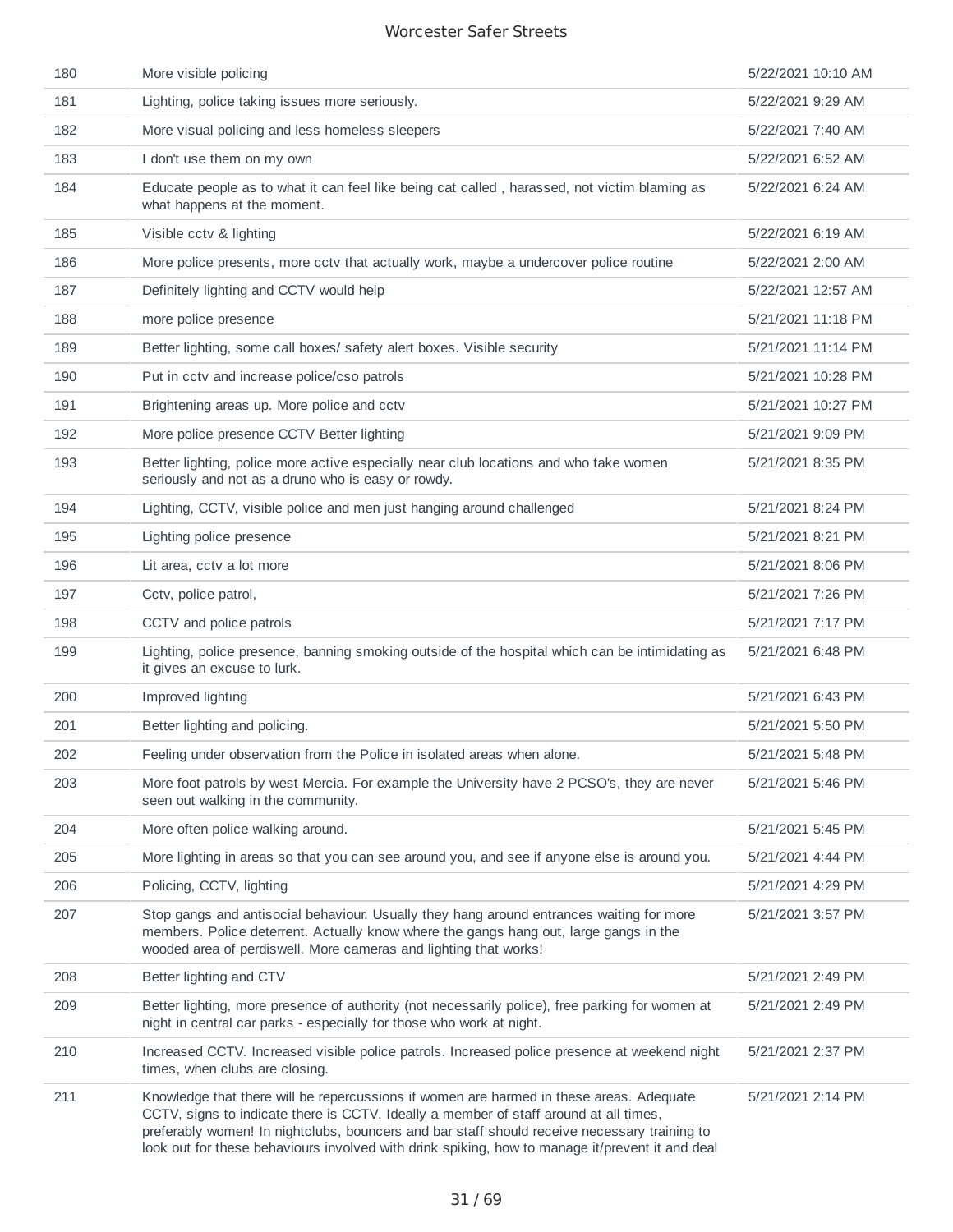with it if it happens. Often women are ignored and viewed as just very drunk, but if their friends tell you differently then it is wise to listen.

| 212 | More police patrol, better lighting, cctv cameras in place                                                                                                                                                                                                                                              | 5/21/2021 1:14 PM  |
|-----|---------------------------------------------------------------------------------------------------------------------------------------------------------------------------------------------------------------------------------------------------------------------------------------------------------|--------------------|
| 213 | Better lighting.                                                                                                                                                                                                                                                                                        | 5/21/2021 12:57 PM |
| 214 | More security, better lighting                                                                                                                                                                                                                                                                          | 5/21/2021 12:54 PM |
| 215 | Improve lighting, more visible and friendly policing, improve provision for the homeless                                                                                                                                                                                                                | 5/21/2021 12:53 PM |
| 216 | More police presents, Alcohol free zone being polices, more CCTV, better lighting, Street<br>pastors, Ask Angela, Park Wardens.                                                                                                                                                                         | 5/21/2021 11:59 AM |
| 217 | Misogynistic remarks, to be criminalised                                                                                                                                                                                                                                                                | 5/21/2021 11:12 AM |
| 218 | More police presence                                                                                                                                                                                                                                                                                    | 5/21/2021 10:59 AM |
| 219 | Increased CCTV and tougher policing on alcohol and drug misuse in public areas                                                                                                                                                                                                                          | 5/21/2021 10:30 AM |
| 220 | More police patrols, cctv that works and lighting                                                                                                                                                                                                                                                       | 5/21/2021 10:20 AM |
| 221 | Better lighting, CCTV systems community policing                                                                                                                                                                                                                                                        | 5/21/2021 10:15 AM |
| 222 | Visible security, better lighting andcctv                                                                                                                                                                                                                                                               | 5/21/2021 8:50 AM  |
| 223 | More police or patrols, CCTV, better lighting, more schemes of where people can go to feel<br>safe. I never feel safe on a train as I've countless times where men have sat next to me and<br>made me feel uncomfortable. I will never get a taxi home because I've been made to feel<br>uncomfortable. | 5/21/2021 8:02 AM  |
| 224 | Improving the look of these locations, better lighting, street cleaning                                                                                                                                                                                                                                 | 5/21/2021 7:36 AM  |
| 225 | Light up the areas more, have more police around. CCTV                                                                                                                                                                                                                                                  | 5/21/2021 7:22 AM  |
| 226 | Better lighting, visible policing                                                                                                                                                                                                                                                                       | 5/21/2021 6:58 AM  |
| 227 | Not sure if anything can be done. It's the way society is.                                                                                                                                                                                                                                              | 5/21/2021 12:13 AM |
| 228 | Ideally as anyone should be safe at any time but re-education especially of men about<br>politeness, keeping their distance and behaving with respect. Failing that prevention of the<br>consumption of alcohol in the streets, parks etc.                                                              | 5/20/2021 10:43 PM |
| 229 | Better policing                                                                                                                                                                                                                                                                                         | 5/20/2021 9:59 PM  |
| 230 | Better lighting along dark alleyways and under bridges of canals.                                                                                                                                                                                                                                       | 5/20/2021 9:24 PM  |
| 231 | Better lighting, cctv, generally more local education and advertisement of women's rights and<br>how men should behave                                                                                                                                                                                  | 5/20/2021 9:10 PM  |
| 232 | Better lighting, obvious working cctv cameras,                                                                                                                                                                                                                                                          | 5/20/2021 8:19 PM  |
| 233 | Better security                                                                                                                                                                                                                                                                                         | 5/20/2021 6:59 PM  |
| 234 | Light, wider alleys                                                                                                                                                                                                                                                                                     | 5/20/2021 4:35 PM  |
| 235 | Enforcement of licensing clauses - not to serve people who are intoxicated. better lighting                                                                                                                                                                                                             | 5/20/2021 4:22 PM  |
| 236 | police presence in these areas                                                                                                                                                                                                                                                                          | 5/20/2021 9:53 AM  |
| 237 | Places need to be well lit with CCTV. I think police need to patrol down alleyways more<br>because I've been jumped at by men lurking in the corners more than once even in broad<br>daylight on a busy days.                                                                                           | 5/20/2021 9:19 AM  |
| 238 | Clear cctv more patrols                                                                                                                                                                                                                                                                                 | 5/20/2021 9:00 AM  |
| 239 | A stronger presence of authority figures                                                                                                                                                                                                                                                                | 5/20/2021 8:56 AM  |
| 240 | CCTV A stronger university security/police presence along riverside and up to the Uni. They<br>need a HQ by the river!                                                                                                                                                                                  | 5/20/2021 12:16 AM |
| 241 | Regular police patrols up Angel row by bus station to combat crime/ more cameras.                                                                                                                                                                                                                       | 5/19/2021 11:19 PM |
|     |                                                                                                                                                                                                                                                                                                         |                    |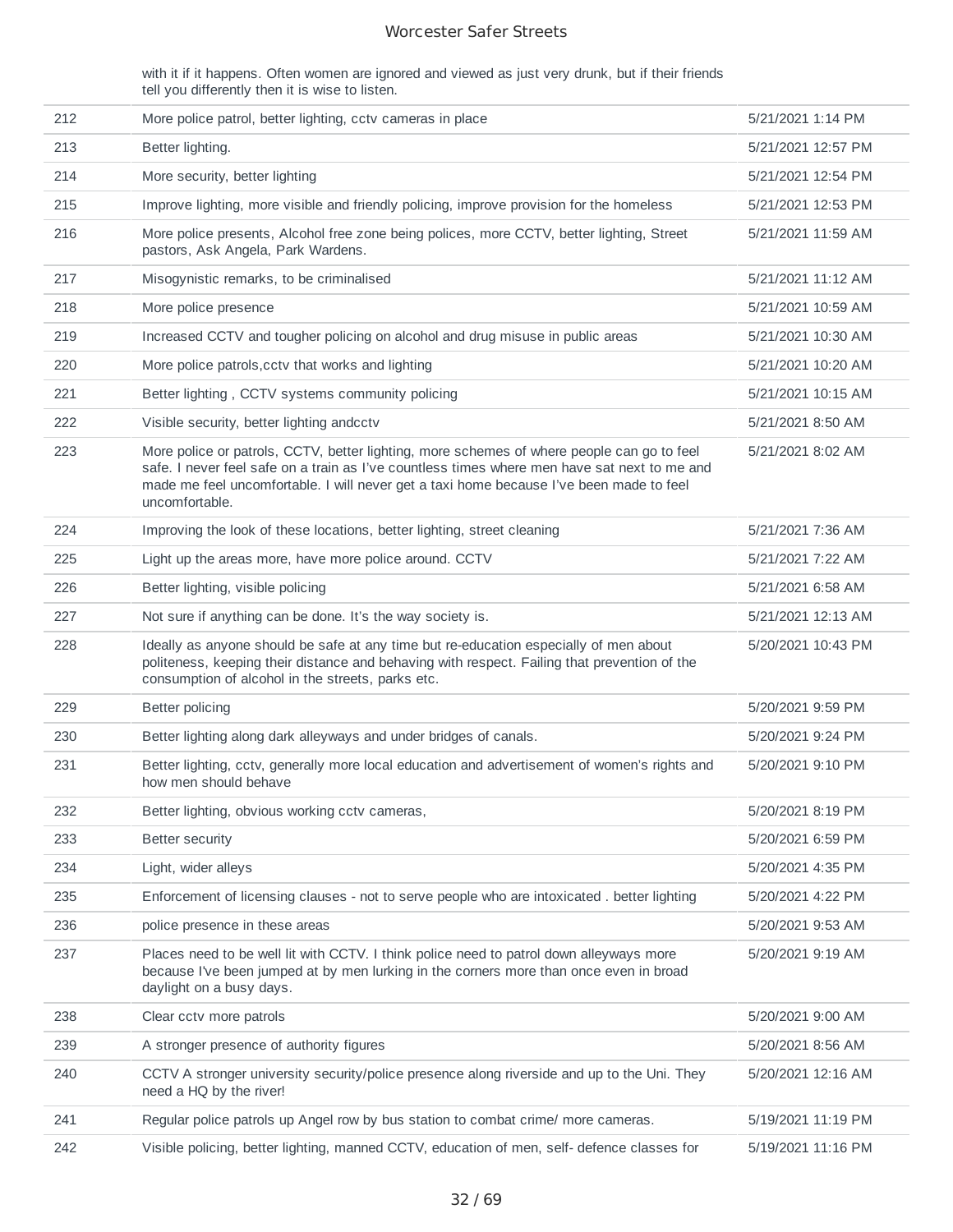|     | females                                                                                                                                                                                                                                                                                                                                                                                                                                                                           |                    |
|-----|-----------------------------------------------------------------------------------------------------------------------------------------------------------------------------------------------------------------------------------------------------------------------------------------------------------------------------------------------------------------------------------------------------------------------------------------------------------------------------------|--------------------|
| 243 | Not much unfortunately, maybe more lights and police officers (especially ones in their 20s)<br>being dicks to women                                                                                                                                                                                                                                                                                                                                                              | 5/19/2021 10:33 PM |
| 244 | Increase street lighting, non intrusive CCTV. Get rid of the run down empty units which creat a<br>bad atmosphere. Improve shelters and services for rough sleepers.                                                                                                                                                                                                                                                                                                              | 5/19/2021 10:05 PM |
| 245 | In city centre alleys definitely cctv that works. Better lighting. In parks it's harder as it depends<br>who is there - if isolated it's easy to feel vulnerable. I dont actually walk in any park alone<br>these days.                                                                                                                                                                                                                                                           | 5/19/2021 9:44 PM  |
| 246 | I think town planners etc. should all refer to Caroline Criado Perez's work on this in Invisible<br>Women as well as Leslie Kern's Feminist City to understand the socialisation of women and<br>their impact that had on perception and look to other cities that are doing this well.                                                                                                                                                                                           | 5/19/2021 9:19 PM  |
| 247 | more police patrols                                                                                                                                                                                                                                                                                                                                                                                                                                                               | 5/19/2021 8:10 PM  |
| 248 | More visible police More lighting                                                                                                                                                                                                                                                                                                                                                                                                                                                 | 5/19/2021 5:19 PM  |
| 249 | Better lighting with CCTV                                                                                                                                                                                                                                                                                                                                                                                                                                                         | 5/19/2021 3:49 PM  |
| 250 | Increased lighting, stricter rules on drinking in these areas and increased visible community /<br>police officer presence                                                                                                                                                                                                                                                                                                                                                        | 5/19/2021 2:49 PM  |
| 251 | Please install lighting from Tybridge Street car park to the new Tennis courts in Cripplegate<br>Park as it's currently very difficult to see where your going during hours of darkness and feels<br>very vulnerable.                                                                                                                                                                                                                                                             | 5/19/2021 2:03 PM  |
| 252 | Better lighting and CCTV                                                                                                                                                                                                                                                                                                                                                                                                                                                          | 5/19/2021 1:47 PM  |
| 253 | Greater police presence; less drunks/druggies on the street; deter large groups of men from<br>drinking and congregating outside the pubs                                                                                                                                                                                                                                                                                                                                         | 5/19/2021 1:35 PM  |
| 254 | cctv and more lighting                                                                                                                                                                                                                                                                                                                                                                                                                                                            | 5/19/2021 1:26 PM  |
| 255 | Increased and effective lighting                                                                                                                                                                                                                                                                                                                                                                                                                                                  | 5/19/2021 12:46 PM |
| 256 | Having things like ask Angela in more places and having more people (ie police/peso around to<br>ask for help)                                                                                                                                                                                                                                                                                                                                                                    | 5/19/2021 12:07 PM |
| 257 | Cctv, police patrols, dispersing groups of people street drinking, increased lighting of areas<br>currently badly lit                                                                                                                                                                                                                                                                                                                                                             | 5/19/2021 11:40 AM |
| 258 | Shut down bushwackers!                                                                                                                                                                                                                                                                                                                                                                                                                                                            | 5/19/2021 8:55 AM  |
| 259 | Somehow reducing low level antisocial behaviour - the alcohol bans help. Review planting to<br>reduce shadows. I now use King street car park after dark as you can see into it from Sidbury<br>for example. Evening events like the Arches festivals get families and people into town and<br>keep it lively after dark, with more housing near the centre some initiatives to reclaim the<br>streets would help reduce fear of being in the centre.                             | 5/19/2021 6:56 AM  |
| 260 | Visible CCTV and visible policing. Police in general is not a presence in town centre or its<br>surrounding areas.                                                                                                                                                                                                                                                                                                                                                                | 5/19/2021 6:34 AM  |
| 261 | Lighting                                                                                                                                                                                                                                                                                                                                                                                                                                                                          | 5/19/2021 6:31 AM  |
| 262 | CCTV, more police, more lighting                                                                                                                                                                                                                                                                                                                                                                                                                                                  | 5/19/2021 5:56 AM  |
| 263 | Maybe more police presence at night time/ early hours. Cctv visible in the high street                                                                                                                                                                                                                                                                                                                                                                                            | 5/19/2021 5:02 AM  |
| 264 | Lighting would be good, CCTV would be fantastic and even patrols from police or<br>neighbourhood watch. Posters as well about how people can protect others e.g. if a women<br>goes up to a stranger and acts like they know them, go along with it as it could be because<br>they feel unsafe. The poster could list signs of how to notice concerning behaviour and also<br>how to not startle women. E.g. don't walk closely behind a women, over take from a distance<br>etc. | 5/18/2021 9:55 PM  |
| 265 | Have CCTV available and security/police presence or panic buttons available if needed                                                                                                                                                                                                                                                                                                                                                                                             | 5/18/2021 9:54 PM  |
| 266 | Lighting, better quality paths as current potholes $++$ are forcing cyclists to slow down being<br>more vulnerable                                                                                                                                                                                                                                                                                                                                                                | 5/18/2021 9:24 PM  |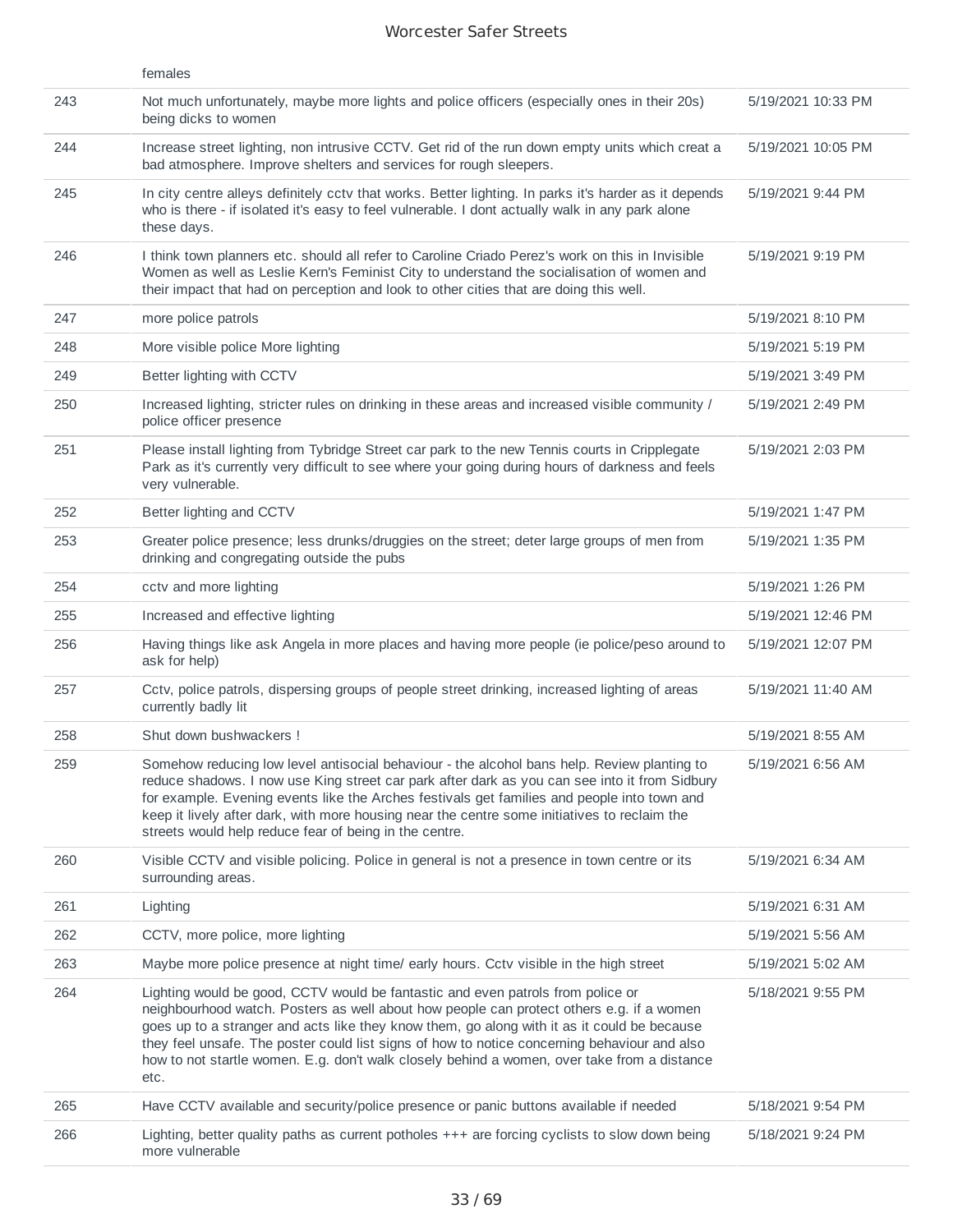| 267 | educating men from school age on the damage of catcalling and harassment                                                                                                                                                                                                                                                                                                                                                                                                                                                                                                                                                                                                                                                                                                                                                                                                                            | 5/18/2021 8:38 PM  |
|-----|-----------------------------------------------------------------------------------------------------------------------------------------------------------------------------------------------------------------------------------------------------------------------------------------------------------------------------------------------------------------------------------------------------------------------------------------------------------------------------------------------------------------------------------------------------------------------------------------------------------------------------------------------------------------------------------------------------------------------------------------------------------------------------------------------------------------------------------------------------------------------------------------------------|--------------------|
| 268 | CCTV and more regular lighting along paths                                                                                                                                                                                                                                                                                                                                                                                                                                                                                                                                                                                                                                                                                                                                                                                                                                                          | 5/18/2021 6:41 PM  |
| 269 | CONVICT PERPERTRATORS WHEN CAUGHT COMMITTING OFFENSE AND GIVE<br>DECENT PUNISHMENT TO DETER!!! Policing 9pm to 3am in town More CCTV coverage<br>More streetlights                                                                                                                                                                                                                                                                                                                                                                                                                                                                                                                                                                                                                                                                                                                                  | 5/18/2021 6:28 PM  |
| 270 | More CCTV, better lighting more patrols                                                                                                                                                                                                                                                                                                                                                                                                                                                                                                                                                                                                                                                                                                                                                                                                                                                             | 5/18/2021 6:23 PM  |
| 271 | More policing to monitor drunk louts, drug users and just general ASB. Your aware there are<br>issues around the town centre as you've put notices all around, but who is monitoring it or<br>policing it.                                                                                                                                                                                                                                                                                                                                                                                                                                                                                                                                                                                                                                                                                          | 5/18/2021 6:17 PM  |
| 272 | CCTV that works                                                                                                                                                                                                                                                                                                                                                                                                                                                                                                                                                                                                                                                                                                                                                                                                                                                                                     | 5/18/2021 6:11 PM  |
| 273 | Better lighting. More awareness from othets                                                                                                                                                                                                                                                                                                                                                                                                                                                                                                                                                                                                                                                                                                                                                                                                                                                         | 5/18/2021 6:01 PM  |
| 274 | Cctv and more police presence                                                                                                                                                                                                                                                                                                                                                                                                                                                                                                                                                                                                                                                                                                                                                                                                                                                                       | 5/18/2021 5:50 PM  |
| 275 | More police presence                                                                                                                                                                                                                                                                                                                                                                                                                                                                                                                                                                                                                                                                                                                                                                                                                                                                                | 5/18/2021 5:14 PM  |
| 276 | clear sightlines, well lit                                                                                                                                                                                                                                                                                                                                                                                                                                                                                                                                                                                                                                                                                                                                                                                                                                                                          | 5/18/2021 5:10 PM  |
| 277 | More lighting. More cctv.                                                                                                                                                                                                                                                                                                                                                                                                                                                                                                                                                                                                                                                                                                                                                                                                                                                                           | 5/18/2021 4:15 PM  |
| 278 | More CCTV More Lighting More Community Police Checking The Areas                                                                                                                                                                                                                                                                                                                                                                                                                                                                                                                                                                                                                                                                                                                                                                                                                                    | 5/18/2021 3:55 PM  |
| 279 | I think more could be done to break up groups of people who tend to hang around in these<br>locations. I feel quite anxious and vulnerable just walking past them                                                                                                                                                                                                                                                                                                                                                                                                                                                                                                                                                                                                                                                                                                                                   | 5/18/2021 3:09 PM  |
| 280 | Better CCTV that works, more patrols, better lighting,                                                                                                                                                                                                                                                                                                                                                                                                                                                                                                                                                                                                                                                                                                                                                                                                                                              | 5/18/2021 3:02 PM  |
| 281 | Education of men to call out bad behaviour towards women when they see it, and not just to<br>walk past.                                                                                                                                                                                                                                                                                                                                                                                                                                                                                                                                                                                                                                                                                                                                                                                            | 5/18/2021 2:41 PM  |
| 282 | Actually do something about the begging situation in town. They sit in full view of cameras and<br>Police even since the new PSPO came into effect and nothing gets done! It's gotten to the<br>point where I'm afraid to even walk into my own home because they're sat outside drinking,<br>begging, feeding seagulls, screaming at each other over who is paying for the drugs. (I am not<br>exaggerating in the slightest, this is almost a nightly occurrence since the pubs reopened.<br>They come down at 7pm and don't leave until the pubs are shut. Considering I finish work after<br>7 I have to call my husband down to escort me home because I'm afraid to walk past them<br>some days. Yes I have reported it many times, the best I got was a personal alarm sent in the<br>post by the council/police with the excuse, if we move them away they will only go somewhere<br>else.) | 5/18/2021 2:08 PM  |
| 283 | Drugs are now being freely traded in broad day light at various locations in the city centre. This<br>needs to be stopped. In addition the sale of alcohol in convenience stores in the city centre<br>should be banned. Worcester also needs to more education on litter - people have absolutely<br>not regard for the city and drop litter everywhere.                                                                                                                                                                                                                                                                                                                                                                                                                                                                                                                                           | 5/18/2021 1:11 PM  |
| 284 | lighting                                                                                                                                                                                                                                                                                                                                                                                                                                                                                                                                                                                                                                                                                                                                                                                                                                                                                            | 5/18/2021 12:55 PM |
| 285 | Visible police or warden patrols Staggered closing times of shops Signs in relevant areas to<br>say "This area is covered by CCTV"                                                                                                                                                                                                                                                                                                                                                                                                                                                                                                                                                                                                                                                                                                                                                                  | 5/18/2021 12:53 PM |
| 286 | Good lighting, clear CCTV (and signage), policing presence, alternative (ideally staffed) venues<br>for young people to socialise appropriately that are actually more attractive to them than<br>hanging around town and parks, more detatched youth workers/mentors to support young<br>people                                                                                                                                                                                                                                                                                                                                                                                                                                                                                                                                                                                                    | 5/18/2021 12:52 PM |
| 287 | The removal of all people loitering, sleeping outdoors and outdoor drinking.                                                                                                                                                                                                                                                                                                                                                                                                                                                                                                                                                                                                                                                                                                                                                                                                                        | 5/18/2021 12:42 PM |
| 288 | I am very worried about someone stealing my dog and no one being there to help or stop it                                                                                                                                                                                                                                                                                                                                                                                                                                                                                                                                                                                                                                                                                                                                                                                                           | 5/18/2021 12:33 PM |
| 289 | More visible policing would improve every area and the feeling of safety for everyone.                                                                                                                                                                                                                                                                                                                                                                                                                                                                                                                                                                                                                                                                                                                                                                                                              | 5/18/2021 11:57 AM |
| 290 | More lit or presence of security or police or someone to help if needed                                                                                                                                                                                                                                                                                                                                                                                                                                                                                                                                                                                                                                                                                                                                                                                                                             | 5/18/2021 11:51 AM |
| 291 | get kids off the streets                                                                                                                                                                                                                                                                                                                                                                                                                                                                                                                                                                                                                                                                                                                                                                                                                                                                            | 5/18/2021 11:46 AM |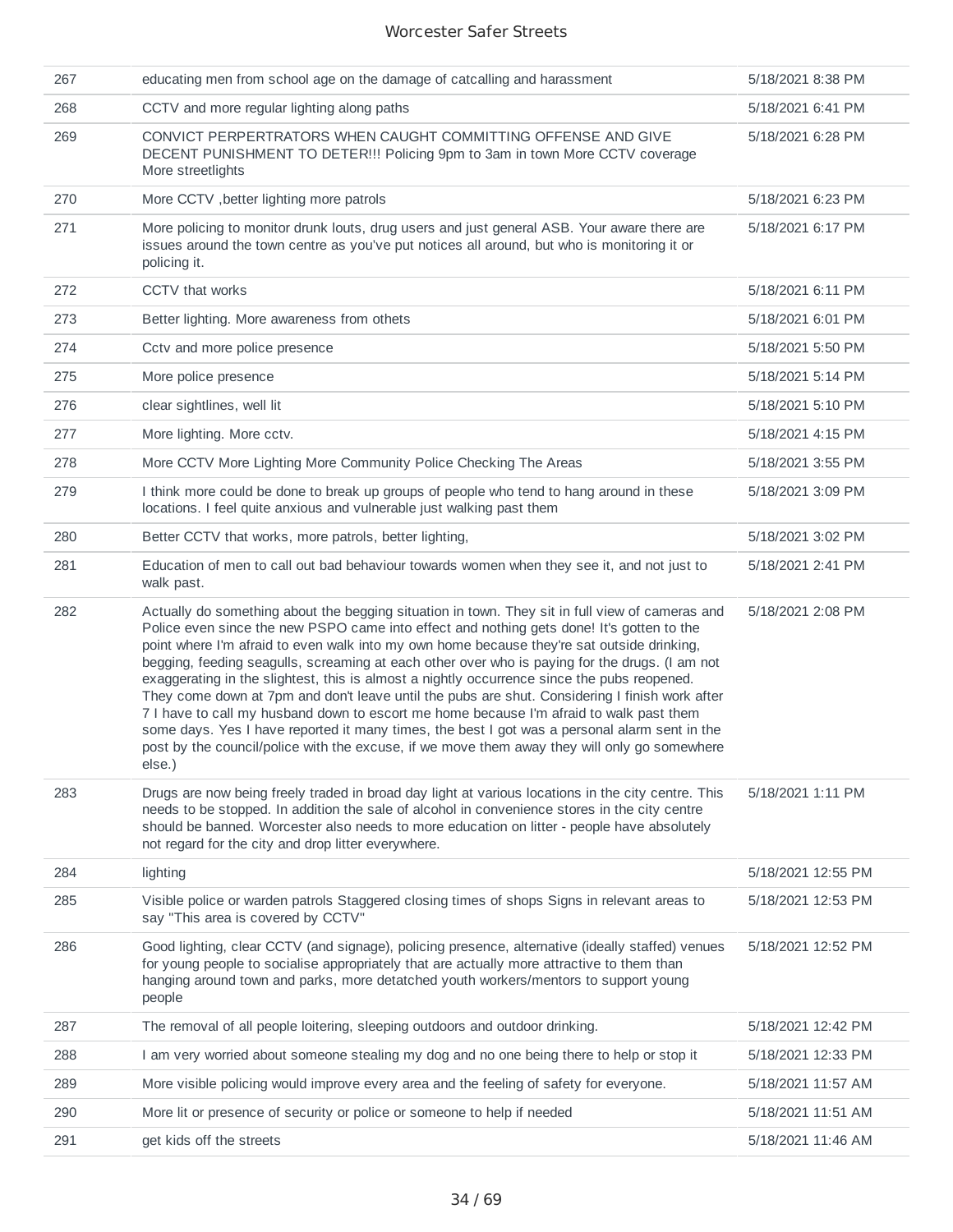| 292 | More lighting and "tidy up" the alleyways as they are very dirty, grimey places that don't instill<br>confidence                                                                                                                                                                                                                                                                                                                                                                                                                                                                                                                                                                                                                                                                                                             | 5/18/2021 11:45 AM |
|-----|------------------------------------------------------------------------------------------------------------------------------------------------------------------------------------------------------------------------------------------------------------------------------------------------------------------------------------------------------------------------------------------------------------------------------------------------------------------------------------------------------------------------------------------------------------------------------------------------------------------------------------------------------------------------------------------------------------------------------------------------------------------------------------------------------------------------------|--------------------|
| 293 | CCTV for things that happen and more police around generally to stop harassment.                                                                                                                                                                                                                                                                                                                                                                                                                                                                                                                                                                                                                                                                                                                                             | 5/18/2021 11:42 AM |
| 294 | MORE VISIBLE POLICE/SAFTEY OFFICER PRESENCE, MANNED & WORKING CCTV                                                                                                                                                                                                                                                                                                                                                                                                                                                                                                                                                                                                                                                                                                                                                           | 5/18/2021 11:27 AM |
| 295 | More lights                                                                                                                                                                                                                                                                                                                                                                                                                                                                                                                                                                                                                                                                                                                                                                                                                  | 5/18/2021 10:59 AM |
| 296 | Better lighting, cctv that captures "hiding places". Reducing any covered places/ hiding places.<br>Evening / night police patrols of these areas.                                                                                                                                                                                                                                                                                                                                                                                                                                                                                                                                                                                                                                                                           | 5/18/2021 10:48 AM |
| 297 | More help presence on the streets -                                                                                                                                                                                                                                                                                                                                                                                                                                                                                                                                                                                                                                                                                                                                                                                          | 5/18/2021 10:40 AM |
| 298 | Visible police/security presence, well advertised CCTV which actually covers all areas, is<br>viewed by a person 24 hours a day and works! Better lighting where possible. Keep places<br>clean and tidy. No little pockets of spaces where people could potentially loiter/hide                                                                                                                                                                                                                                                                                                                                                                                                                                                                                                                                             | 5/18/2021 10:34 AM |
| 299 | More police presence                                                                                                                                                                                                                                                                                                                                                                                                                                                                                                                                                                                                                                                                                                                                                                                                         | 5/18/2021 10:06 AM |
| 300 | Friendly smiling police officers or CSOs chatting to everyone, either on foot or bike (bikes can<br>respond quicker and cover more distance). I find CCTV creepy and sinister, and police in cars<br>less approachable.                                                                                                                                                                                                                                                                                                                                                                                                                                                                                                                                                                                                      | 5/18/2021 9:49 AM  |
| 301 | Seeing an actual patrol officer in town I have never seen one Yet the police station is right<br>round the corner. Security guards at crown gate are never present or when they are they ignore<br>large groups of men with no masks on hanging around the exit doors. I thought I was going to<br>get mugged! There was a man in a dress screaming with his friends running through the<br>shopping centre too and a security guard did walk past oh these occasions but did nothing to<br>disperse them. Also people simply do not social distance at all, maybe keep clear stickers<br>around the entrances to shopping centre, and more of an actual security presence would be<br>good. I feel like if something ever did happen nothing would be done about it there would be no<br>police or security around to help. | 5/18/2021 9:45 AM  |
| 302 | CCTV IN THE AREA AND REGULAR FOOT PATROLS IN THE AFTERNOON.                                                                                                                                                                                                                                                                                                                                                                                                                                                                                                                                                                                                                                                                                                                                                                  | 5/18/2021 9:42 AM  |
| 303 | Efforts to address cultural issues around womens safety eg i dont want to be approached by<br>any men when im out on my own, particularly when theres no one else around. More<br>institutions/employers promoting zero tolerance towards rape/sexual harassment Free rape<br>alarms / self defense classes People who door knock vulnerable people - something to stop<br>that More female police generally - not that it holds baring on ability to police but that most<br>men just dont have first hand experience of feeling at risk and i would feel much safer being<br>approached by a female police officer.                                                                                                                                                                                                        | 5/18/2021 9:35 AM  |
| 304 | In cripple Gate Park more lighting so I can see walking through after work. Policing/ working<br>cctv in the other areas especially after 6pm                                                                                                                                                                                                                                                                                                                                                                                                                                                                                                                                                                                                                                                                                | 5/18/2021 9:26 AM  |
| 305 | lighting, CCTV, staffing/policing                                                                                                                                                                                                                                                                                                                                                                                                                                                                                                                                                                                                                                                                                                                                                                                            | 5/18/2021 9:16 AM  |
| 306 | Better lighting and visible cctv                                                                                                                                                                                                                                                                                                                                                                                                                                                                                                                                                                                                                                                                                                                                                                                             | 5/18/2021 9:04 AM  |
| 307 | Better lighting and police taking more robust action                                                                                                                                                                                                                                                                                                                                                                                                                                                                                                                                                                                                                                                                                                                                                                         | 5/18/2021 8:59 AM  |
| 308 | Educate men                                                                                                                                                                                                                                                                                                                                                                                                                                                                                                                                                                                                                                                                                                                                                                                                                  | 5/18/2021 8:58 AM  |
| 309 | Police patrols particularly in Riverside Park to help dissuade attacks against lone runners /<br>walkers.                                                                                                                                                                                                                                                                                                                                                                                                                                                                                                                                                                                                                                                                                                                    | 5/18/2021 8:57 AM  |
| 310 | More security                                                                                                                                                                                                                                                                                                                                                                                                                                                                                                                                                                                                                                                                                                                                                                                                                | 5/18/2021 8:53 AM  |
| 311 | Everything to be made lighter and brighter with more policing.                                                                                                                                                                                                                                                                                                                                                                                                                                                                                                                                                                                                                                                                                                                                                               | 5/18/2021 8:46 AM  |
| 312 | Better lighting and having more police or people around                                                                                                                                                                                                                                                                                                                                                                                                                                                                                                                                                                                                                                                                                                                                                                      | 5/18/2021 8:46 AM  |
| 313 | An occasional police foot patrol                                                                                                                                                                                                                                                                                                                                                                                                                                                                                                                                                                                                                                                                                                                                                                                             | 5/18/2021 8:37 AM  |
| 314 | More police patrols and criminals actually being sentenced instead of AJ ways being fined<br>when we all know they will never pay the fine as they don't have the money and then you will<br>use tax payers money again to bring the criminal bill k to court as they haven't paid the fine.                                                                                                                                                                                                                                                                                                                                                                                                                                                                                                                                 | 5/18/2021 8:36 AM  |
| 315 | Police patrols moving on gangs of youths. Improved lighting.                                                                                                                                                                                                                                                                                                                                                                                                                                                                                                                                                                                                                                                                                                                                                                 | 5/18/2021 8:36 AM  |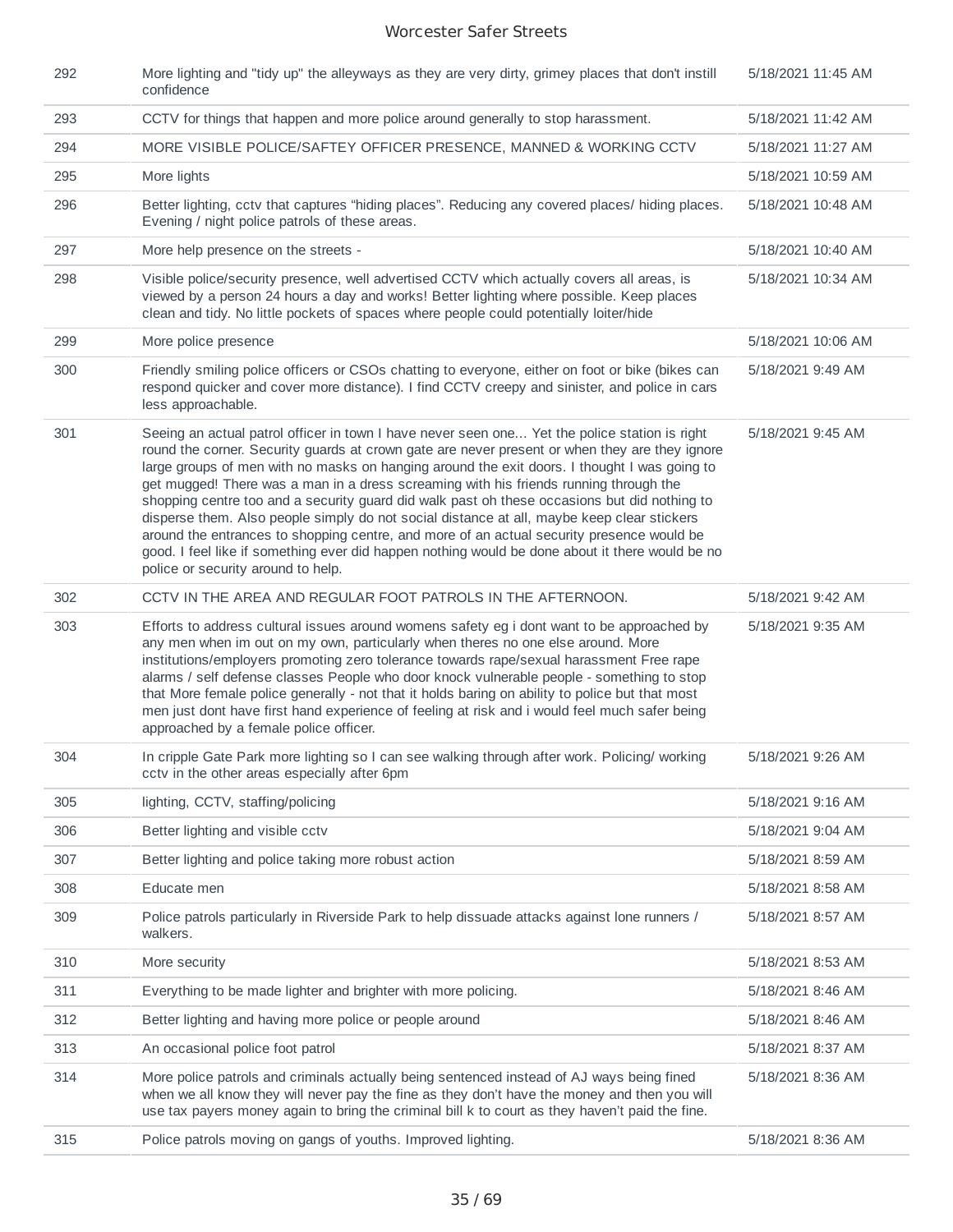| 316 | Increased lighting & CCTV, visible presence of police/street marshals                                                                                                                                                                                                                                                                                                                                                         | 5/18/2021 8:35 AM  |
|-----|-------------------------------------------------------------------------------------------------------------------------------------------------------------------------------------------------------------------------------------------------------------------------------------------------------------------------------------------------------------------------------------------------------------------------------|--------------------|
| 317 | Better lighting  better cctv coverage                                                                                                                                                                                                                                                                                                                                                                                         | 5/18/2021 8:34 AM  |
| 318 | More lights, street pastors/police/security.                                                                                                                                                                                                                                                                                                                                                                                  | 5/18/2021 8:34 AM  |
| 319 | Women and girls could be provided with alarms lighting to be improved even on my street the<br>lighting is poor needs to be fixed. Cctv to be installed especially around river area as we have<br>numerous fatalities more police walking streets not just in day at night also.                                                                                                                                             | 5/18/2021 8:33 AM  |
| 320 | Help points like they have in railway stations. More education about the risks and also<br>educating people how not to behave. Response to threats or situations needs to happen too.                                                                                                                                                                                                                                         | 5/18/2021 8:31 AM  |
| 321 | Better lighting in alleyways Police presence at the train station                                                                                                                                                                                                                                                                                                                                                             | 5/18/2021 8:26 AM  |
| 322 | Better lighting so no hiding areas. And a greater presence in the areas                                                                                                                                                                                                                                                                                                                                                       | 5/18/2021 8:23 AM  |
| 323 | More police                                                                                                                                                                                                                                                                                                                                                                                                                   | 5/18/2021 8:15 AM  |
| 324 | Good lighting knowing there is working and monitored CCTV                                                                                                                                                                                                                                                                                                                                                                     | 5/18/2021 8:09 AM  |
| 325 | <b>Cctv Patrols Lighting</b>                                                                                                                                                                                                                                                                                                                                                                                                  | 5/18/2021 8:03 AM  |
| 326 | I would like to be able to visit places in the city without the fear of gangs of youths and drunks                                                                                                                                                                                                                                                                                                                            | 5/18/2021 7:58 AM  |
| 327 | Cctv police presence                                                                                                                                                                                                                                                                                                                                                                                                          | 5/18/2021 7:54 AM  |
| 328 | A regular police presence. Visible security around the hospital site.                                                                                                                                                                                                                                                                                                                                                         | 5/18/2021 7:48 AM  |
| 329 | Lighting of a night                                                                                                                                                                                                                                                                                                                                                                                                           | 5/18/2021 7:46 AM  |
| 330 | More police on patrol. CCTV is no longer a deterrent. It's easy to cover your face or discard<br>clothing. Betting policing is needed.                                                                                                                                                                                                                                                                                        | 5/18/2021 7:43 AM  |
| 331 | Clean the areas up, like the alleyway by the Odean. CCTV, as someone flashed me on that<br>alleyway but I had no proof to do anything about it. Generally making the anesthetic nicer,<br>supporting local businesses and events in these areas so the public want to go. For example,<br>about 6 years ago the arches under the railway were a no go. Now there's lots of nice<br>independent businesses run by nice people. | 5/18/2021 7:41 AM  |
| 332 | Decent quality CCTV cameras, well lit and made more open                                                                                                                                                                                                                                                                                                                                                                      | 5/18/2021 7:39 AM  |
| 333 | Ensure overgrown hedges are kept trimmed, ensure street lights are maintained. Ensure police<br>presence                                                                                                                                                                                                                                                                                                                      | 5/18/2021 7:36 AM  |
| 334 | Improved lighting. Lighting in/of concealed corners, doorways etc. CCTV linked to a staffed<br>control room, with audio interface to allow communication from the cameras. More walking<br>patrols of police/security.                                                                                                                                                                                                        | 5/18/2021 7:34 AM  |
| 335 | More police                                                                                                                                                                                                                                                                                                                                                                                                                   | 5/18/2021 7:23 AM  |
| 336 | Better lighting, more policing/guardians, more cctv and signage                                                                                                                                                                                                                                                                                                                                                               | 5/18/2021 7:16 AM  |
| 337 | Lighting and bright murals showing positive images                                                                                                                                                                                                                                                                                                                                                                            | 5/18/2021 7:15 AM  |
| 338 | Usually avoid places i feel unsafe or go with friend                                                                                                                                                                                                                                                                                                                                                                          | 5/18/2021 7:12 AM  |
| 339 | Improved lighting More CCTV More police patrols                                                                                                                                                                                                                                                                                                                                                                               | 5/18/2021 7:04 AM  |
| 340 | The walk between Worcester royal and county hall needs more/better lighting. The lights<br>around County Hall car parks are sensor operated to save energy I presume. Sensors not<br>strong enough/don't last long enough. Often one light turns off before you reach the next one<br>so are walking in darkness                                                                                                              | 5/18/2021 6:54 AM  |
| 341 | Cctv that works, brighter lighting, no tall bushes/trees in the middle where visibility is limited!                                                                                                                                                                                                                                                                                                                           | 5/18/2021 6:48 AM  |
| 342 | Better lighting and space planning                                                                                                                                                                                                                                                                                                                                                                                            | 5/18/2021 6:40 AM  |
| 343 | More security guards                                                                                                                                                                                                                                                                                                                                                                                                          | 5/18/2021 5:06 AM  |
| 344 | Men need to be educated how scary then can be, and how this makes a woman feel.                                                                                                                                                                                                                                                                                                                                               | 5/18/2021 12:41 AM |
| 345 | cctv and maybe wardens                                                                                                                                                                                                                                                                                                                                                                                                        | 5/17/2021 11:32 PM |
|     |                                                                                                                                                                                                                                                                                                                                                                                                                               |                    |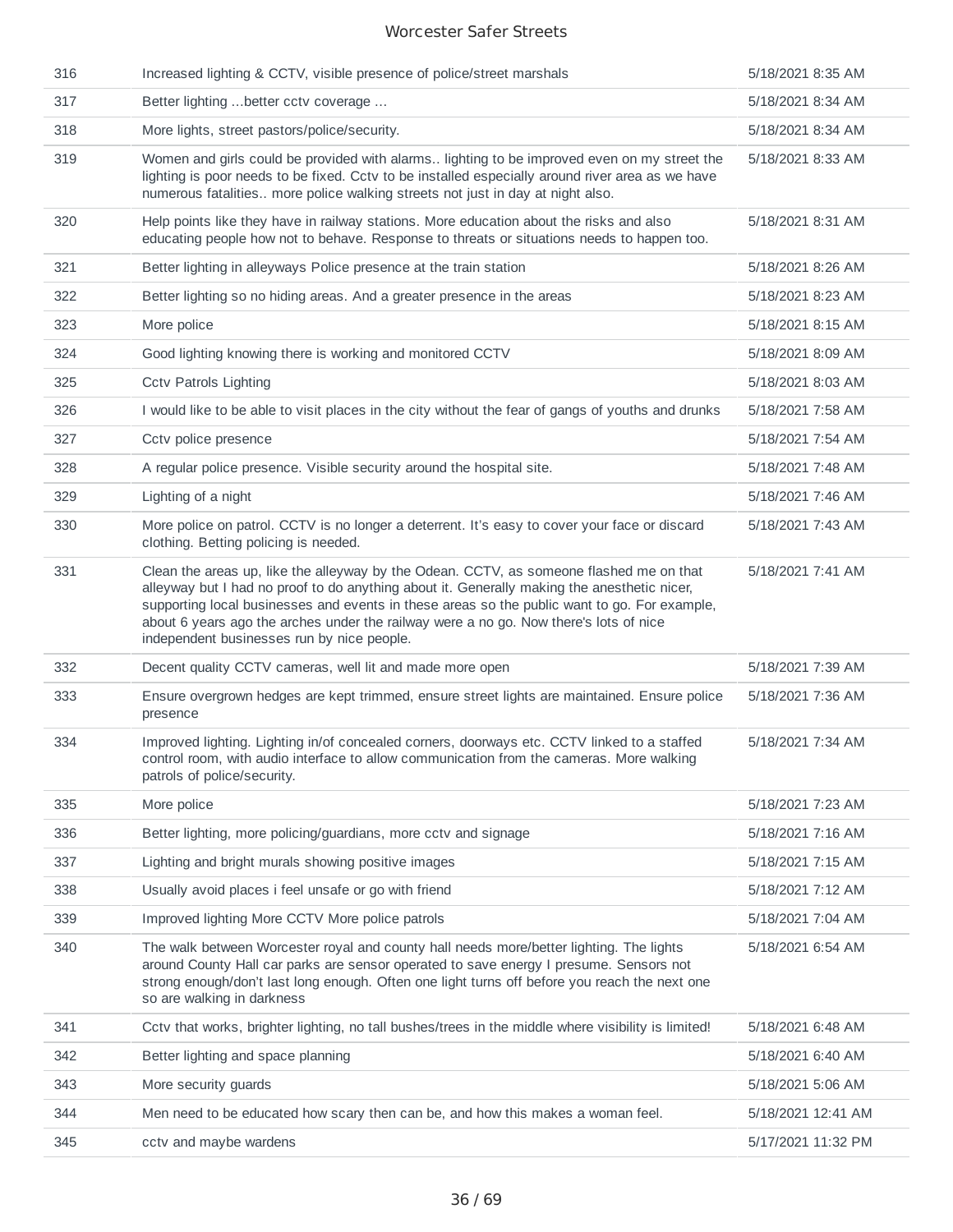| 346 | Street pastors, lights, knowing there are trusted/safe spaces you can go to if needed                                                                                                                                                                                                                                       | 5/17/2021 11:11 PM |
|-----|-----------------------------------------------------------------------------------------------------------------------------------------------------------------------------------------------------------------------------------------------------------------------------------------------------------------------------|--------------------|
| 347 | More presence of security personnel. Better lighting (but please keep light pollution in mind, so<br>perhaps lighting on a sensor?).                                                                                                                                                                                        | 5/17/2021 11:11 PM |
| 348 | More visible security personnel, even if it's to observe and report.                                                                                                                                                                                                                                                        | 5/17/2021 11:09 PM |
| 349 | Improve police presence                                                                                                                                                                                                                                                                                                     | 5/17/2021 10:56 PM |
| 350 | Better cycle lanes through town and bike storage facilities. Cycling feels much safer than<br>walking after dark.                                                                                                                                                                                                           | 5/17/2021 10:54 PM |
| 351 | Increased lighting and police presence                                                                                                                                                                                                                                                                                      | 5/17/2021 10:51 PM |
| 352 | Open up cripple gate park, it's so enclosed so no one can see you from the road. CCTV and<br>lighting down alleyways in city centre.                                                                                                                                                                                        | 5/17/2021 10:36 PM |
| 353 | Better lighting, more cctv and clearer picture, policing more regularly around the area                                                                                                                                                                                                                                     | 5/17/2021 10:30 PM |
| 354 | More lighting, policing and visible cctv. More active Discouraging Of loitering and drinking in<br>parks. Maybe an app that shows you all the areas 'safe spaces' that are open at any given<br>time. A permanent police presence in the city centre, maybe somewhere Central you can go if<br>you're worried or in danger. | 5/17/2021 10:19 PM |
| 355 | A Police presence- Specials.                                                                                                                                                                                                                                                                                                | 5/17/2021 10:16 PM |
| 356 | MAU at Worcester Royal is very poorly lit and close to woods . it feels exposed and more<br>remote. Had to take some clothes up to my brother late at night and felt very uncomfortable                                                                                                                                     | 5/17/2021 10:13 PM |
| 357 | CCTV, occasional police presence or park rangers                                                                                                                                                                                                                                                                            | 5/17/2021 10:08 PM |
| 358 | More police                                                                                                                                                                                                                                                                                                                 | 5/17/2021 10:04 PM |
| 359 | Increased lighting, police presence                                                                                                                                                                                                                                                                                         | 5/17/2021 9:57 PM  |
| 360 | Better lighting. Regular police or community support officer presence. CCTV. Support to break<br>up large intimidating groups and more areas designated for young people so they don't need to<br>hang around children's play areas. More women out together as feels like safety in numbers!                               | 5/17/2021 9:54 PM  |
| 361 | Better lighting along the canal.                                                                                                                                                                                                                                                                                            | 5/17/2021 9:52 PM  |
| 362 | More visible policing/security                                                                                                                                                                                                                                                                                              | 5/17/2021 9:47 PM  |
| 363 | More police around, better lit areas renovations made to make place Nicer                                                                                                                                                                                                                                                   | 5/17/2021 9:45 PM  |
| 364 | More visible police/community support officers or the Worcester bid night welfare staff. Ensure<br>dark areas are lit and any shrubs cut back for better visibility through the parks, path, alley etc.<br>More safety measures around cash points needed too at night time.                                                | 5/17/2021 9:39 PM  |
| 365 | Better lighting, visible policing, cctv. On a wider point, education for boys in school on<br>appropriate behaviour towards girls and women, policing of social media and of mainstream<br>media                                                                                                                            | 5/17/2021 9:22 PM  |
| 366 | More lighting and visible safety measures                                                                                                                                                                                                                                                                                   | 5/17/2021 9:22 PM  |
| 367 | Increase lights and CCTV                                                                                                                                                                                                                                                                                                    | 5/17/2021 9:16 PM  |
| 368 | One way system only????                                                                                                                                                                                                                                                                                                     | 5/17/2021 9:10 PM  |
| 369 | More visible police, better lighting, obvious cctv                                                                                                                                                                                                                                                                          | 5/17/2021 9:09 PM  |
| 370 | Increased police presence is required across the whole city in my opinion. Improved CCTV<br>would be an improvement. Perhaps stronger punishments on men who commit violent attacks<br>on women and/or other men may act as a deterrent too.                                                                                | 5/17/2021 8:56 PM  |
| 371 | Stop people hassling you. Regulation for cyclists to slow down and be more respectful                                                                                                                                                                                                                                       | 5/17/2021 8:41 PM  |
| 372 | More visible policing and more cctv.                                                                                                                                                                                                                                                                                        | 5/17/2021 8:35 PM  |
| 373 | Lights. Automated by people walking on the path? (Cripplegate) the friends meeting house is a<br>key area where kids hang out. Also vagrants. I have been shouted at by meth heads in<br>criplegate before drinking in the daytime. Shouting at my to tie up by zip up shoes to make me<br>look down and laughing.          | 5/17/2021 8:34 PM  |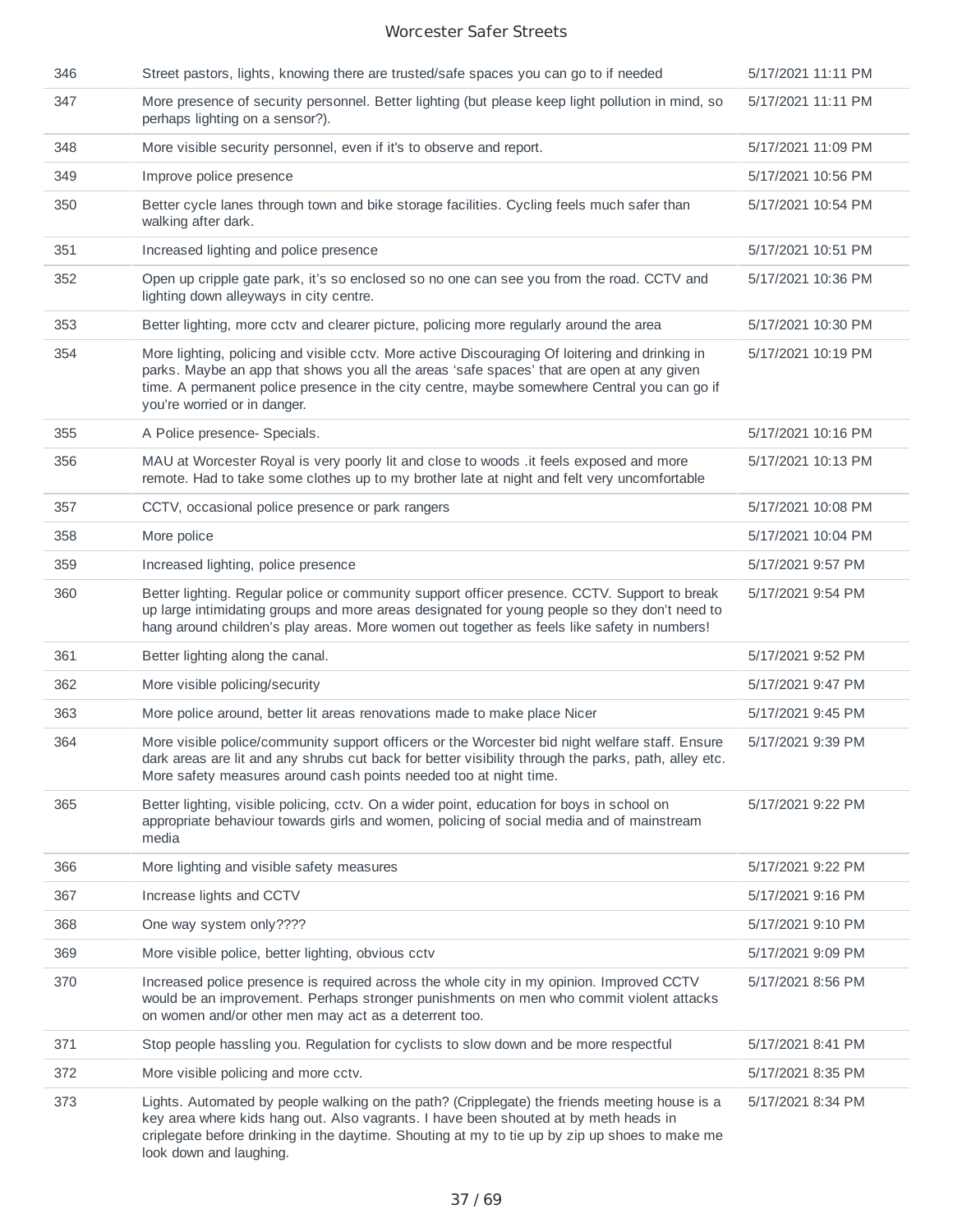| 374 | CCTV to prevent crime. Have been approached in broad daylight when walking my dog. A<br>women with a man tried to take my phone off me in Cripplegate Park, then was expletive when<br>I refused and run away. Trying to sell drugs to me around by the cathedral. I'm always aware of<br>my surroundings and if something doesn't look right change direction. But do feel vulnerable as<br>a single woman walking my dogs. Thank you for looking for ways to improve safety.                                                                                                                                                                                                                                                                                                                                                                                                                                                                                                                                 | 5/17/2021 8:22 PM |
|-----|----------------------------------------------------------------------------------------------------------------------------------------------------------------------------------------------------------------------------------------------------------------------------------------------------------------------------------------------------------------------------------------------------------------------------------------------------------------------------------------------------------------------------------------------------------------------------------------------------------------------------------------------------------------------------------------------------------------------------------------------------------------------------------------------------------------------------------------------------------------------------------------------------------------------------------------------------------------------------------------------------------------|-------------------|
| 375 | Increased police presence, CCTV that is very apparent (e.g. clear and prominent signage),<br>mirror tools on blind alleyways such as the one that runs alongside Marks & Spencer, better<br>lighting in parks in the evenings                                                                                                                                                                                                                                                                                                                                                                                                                                                                                                                                                                                                                                                                                                                                                                                  | 5/17/2021 8:18 PM |
| 376 | Have more lights and police or cctv available in potential vulnerable areas                                                                                                                                                                                                                                                                                                                                                                                                                                                                                                                                                                                                                                                                                                                                                                                                                                                                                                                                    | 5/17/2021 8:18 PM |
| 377 | More police patrols Better lighting in car parks Women's spaces near to car park exits                                                                                                                                                                                                                                                                                                                                                                                                                                                                                                                                                                                                                                                                                                                                                                                                                                                                                                                         | 5/17/2021 8:17 PM |
| 378 | Increase lighting and police presence                                                                                                                                                                                                                                                                                                                                                                                                                                                                                                                                                                                                                                                                                                                                                                                                                                                                                                                                                                          | 5/17/2021 8:09 PM |
| 379 | More footfall and overlooking (not just cctv) improved public realm - both cleaner and buildings<br>etc better maintained. Unsavoury characters given better places to go rather than street<br>corners etc                                                                                                                                                                                                                                                                                                                                                                                                                                                                                                                                                                                                                                                                                                                                                                                                    | 5/17/2021 8:07 PM |
| 380 | More police                                                                                                                                                                                                                                                                                                                                                                                                                                                                                                                                                                                                                                                                                                                                                                                                                                                                                                                                                                                                    | 5/17/2021 8:06 PM |
| 381 | Better accesses (entry/exit), care for the area (clean and tidy), deal with anti-social behaviour<br>(including comments/shouting/whistling at women), points of safety/somewhere to access<br>help, lighting.                                                                                                                                                                                                                                                                                                                                                                                                                                                                                                                                                                                                                                                                                                                                                                                                 | 5/17/2021 7:59 PM |
| 382 | More visible cameras to deter crimes/harassment Better LED type lighting                                                                                                                                                                                                                                                                                                                                                                                                                                                                                                                                                                                                                                                                                                                                                                                                                                                                                                                                       | 5/17/2021 7:59 PM |
| 383 | All of the above                                                                                                                                                                                                                                                                                                                                                                                                                                                                                                                                                                                                                                                                                                                                                                                                                                                                                                                                                                                               | 5/17/2021 7:58 PM |
| 384 | Pro active police presence                                                                                                                                                                                                                                                                                                                                                                                                                                                                                                                                                                                                                                                                                                                                                                                                                                                                                                                                                                                     | 5/17/2021 7:53 PM |
| 385 | It might be old fashioned but more beat bobbies. A physical, reassuring presence. CCTV is all<br>very well and good when looking for evidence for prosecution after the event but CCTV can't be<br>approached for a chat to get yourself out of a nerve wracking situation. Or simply for some<br>reassurance. When previously faced with a drunk and sexually lewd man on a platform station,<br>the rapid response of the British Transport Police was more reassuring than knowing the<br>incident would be on CCTV. Perhaps there could also be taxi rank patrols on busier nights<br>ensuring people get into taxis and taxis don't try to refuse fares unreasonably. I was refused a<br>taxi from Boleros to Diglis one evening (I'd not been drinking at all) because the distance<br>"wasn't worth the fare." It might not have been a big fare but I'd really not wanted to walk from<br>town to Diglis alone that night. Thankfully another taxi agreed otherwise I'd have had no choice<br>to walk. | 5/17/2021 7:44 PM |
| 386 | I shall have to get a taxi in future.                                                                                                                                                                                                                                                                                                                                                                                                                                                                                                                                                                                                                                                                                                                                                                                                                                                                                                                                                                          | 5/17/2021 7:22 PM |
| 387 | Increased lighting                                                                                                                                                                                                                                                                                                                                                                                                                                                                                                                                                                                                                                                                                                                                                                                                                                                                                                                                                                                             | 5/17/2021 7:20 PM |
| 388 | More police                                                                                                                                                                                                                                                                                                                                                                                                                                                                                                                                                                                                                                                                                                                                                                                                                                                                                                                                                                                                    | 5/17/2021 7:14 PM |
| 389 | Free WiFi in these areas so can use phone to contact someone and be tracked. More police /<br>community support patrols                                                                                                                                                                                                                                                                                                                                                                                                                                                                                                                                                                                                                                                                                                                                                                                                                                                                                        | 5/17/2021 7:13 PM |
| 390 | Lights cctv                                                                                                                                                                                                                                                                                                                                                                                                                                                                                                                                                                                                                                                                                                                                                                                                                                                                                                                                                                                                    | 5/17/2021 7:07 PM |
| 391 | More cctv and policing in the areas and go to spots when feeling unsafe                                                                                                                                                                                                                                                                                                                                                                                                                                                                                                                                                                                                                                                                                                                                                                                                                                                                                                                                        | 5/17/2021 7:07 PM |
| 392 | Lighting, checks                                                                                                                                                                                                                                                                                                                                                                                                                                                                                                                                                                                                                                                                                                                                                                                                                                                                                                                                                                                               | 5/17/2021 6:47 PM |
| 393 | More police presence                                                                                                                                                                                                                                                                                                                                                                                                                                                                                                                                                                                                                                                                                                                                                                                                                                                                                                                                                                                           | 5/17/2021 6:44 PM |
| 394 | Better lit areas, more cctv                                                                                                                                                                                                                                                                                                                                                                                                                                                                                                                                                                                                                                                                                                                                                                                                                                                                                                                                                                                    | 5/17/2021 6:43 PM |
| 395 | Police on foot                                                                                                                                                                                                                                                                                                                                                                                                                                                                                                                                                                                                                                                                                                                                                                                                                                                                                                                                                                                                 | 5/17/2021 6:42 PM |
| 396 | Knowing if there is any CCTV in locations. More signs and patrols on canal paths to show they<br>are a walk. Way rather than feeling like an alley you take your chance on.                                                                                                                                                                                                                                                                                                                                                                                                                                                                                                                                                                                                                                                                                                                                                                                                                                    | 5/17/2021 6:41 PM |
| 397 | A police presence especially around the taxi rants and forgate Street station. Better lighting or<br>fix the ones that are broken. Aggressive begging is a big problem                                                                                                                                                                                                                                                                                                                                                                                                                                                                                                                                                                                                                                                                                                                                                                                                                                         | 5/17/2021 6:40 PM |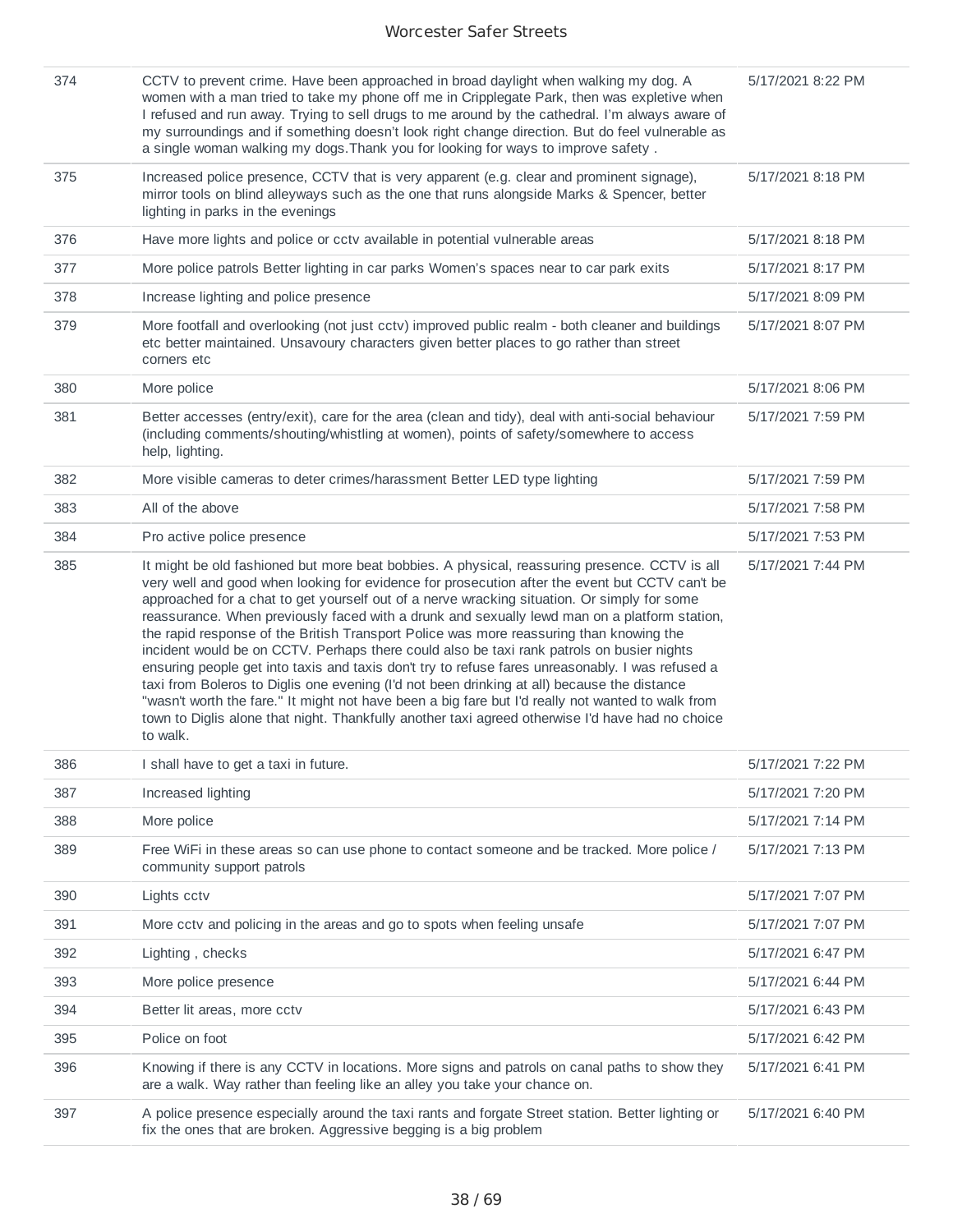| 398 | More lights/ cctv                                                                                                                                                                                                                                                                                                                                                                                                                                                                                                                                                                          | 5/17/2021 6:13 PM |
|-----|--------------------------------------------------------------------------------------------------------------------------------------------------------------------------------------------------------------------------------------------------------------------------------------------------------------------------------------------------------------------------------------------------------------------------------------------------------------------------------------------------------------------------------------------------------------------------------------------|-------------------|
| 399 | No lighting and CCTV in a lot of areas - have signs about CCTV so we know where is actually<br>covered/safe to walk. I feel like the crime isn't always avoidable, but having the evidence to<br>catch the criminals (on camera) is at least something.                                                                                                                                                                                                                                                                                                                                    | 5/17/2021 6:10 PM |
| 400 | More lights cctv if possible                                                                                                                                                                                                                                                                                                                                                                                                                                                                                                                                                               | 5/17/2021 6:07 PM |
| 401 | Put the cctv back up and man it in Worcester and make police officers get out of there cars<br>and actually patrol on foot                                                                                                                                                                                                                                                                                                                                                                                                                                                                 | 5/17/2021 6:01 PM |
| 402 | Better lighting CCTV, knowledge of safeplace. Information about what to do how to react.                                                                                                                                                                                                                                                                                                                                                                                                                                                                                                   | 5/17/2021 5:55 PM |
| 403 | Policing of area, cctv, lighting. Open clear pathways.                                                                                                                                                                                                                                                                                                                                                                                                                                                                                                                                     | 5/17/2021 5:42 PM |
| 404 | More/better lighting, education programmes for men about what women have to go through<br>walking in the evening, regular police patrols around the area.                                                                                                                                                                                                                                                                                                                                                                                                                                  | 5/17/2021 5:41 PM |
| 405 | Better action to assist the homeless, street interventions for drunks whether police or volunteer<br>agency. Policing, and policing that listens. I ran to the end of a street to grab a police (woman!)<br>because there was a girl being held against a building by her partner threatening to hit her. The<br>officer shrugged and said she couldn't leave her post. It was 2am ish on a weekend. I asked<br>her to call for someone else, she said, it's just a domestic. I then put myself at risk hanging<br>around keeping an eye and ended up having to intervene when he hit her. | 5/17/2021 5:38 PM |
| 406 | I am unsure of cctv set up in the city and these areas specifically                                                                                                                                                                                                                                                                                                                                                                                                                                                                                                                        | 5/17/2021 5:35 PM |
| 407 | More CCTV cameras and surveillance from police. Some of these places are checked but not<br>regularly unless there is an issue. The fear is that I could be the victim of one of these issues<br>that couldve been prevented by better safety measures for the public                                                                                                                                                                                                                                                                                                                      | 5/17/2021 5:20 PM |
| 408 | More police                                                                                                                                                                                                                                                                                                                                                                                                                                                                                                                                                                                | 5/17/2021 5:19 PM |
| 409 | More visible police, local safety app which alerts police, training in schools so the next<br>generation grow up more informed                                                                                                                                                                                                                                                                                                                                                                                                                                                             | 5/17/2021 5:19 PM |
| 410 | Knowing that CCTV is operating and recording rather than dummy cameras. Personal<br>awareness.                                                                                                                                                                                                                                                                                                                                                                                                                                                                                             | 5/17/2021 5:16 PM |
| 411 | Well lit, with visible CCTV and staff/police presence.                                                                                                                                                                                                                                                                                                                                                                                                                                                                                                                                     | 5/17/2021 5:06 PM |
| 412 | More lighting                                                                                                                                                                                                                                                                                                                                                                                                                                                                                                                                                                              | 5/17/2021 4:52 PM |
| 413 | Better lighting Police presence More CCTV that you knew was being monitored                                                                                                                                                                                                                                                                                                                                                                                                                                                                                                                | 5/17/2021 4:50 PM |
| 414 | If CCTV was visible, a police or other security presence, better lighting                                                                                                                                                                                                                                                                                                                                                                                                                                                                                                                  | 5/17/2021 4:50 PM |
| 415 | Better lighting, CCTV, police patrol.                                                                                                                                                                                                                                                                                                                                                                                                                                                                                                                                                      | 5/17/2021 4:41 PM |
| 416 | Gheluvelt Park has anti social behaviour at times                                                                                                                                                                                                                                                                                                                                                                                                                                                                                                                                          | 5/17/2021 4:33 PM |
| 417 | better police presence                                                                                                                                                                                                                                                                                                                                                                                                                                                                                                                                                                     | 5/17/2021 4:32 PM |
| 418 | more police                                                                                                                                                                                                                                                                                                                                                                                                                                                                                                                                                                                | 5/17/2021 4:29 PM |
| 419 | Patrol?                                                                                                                                                                                                                                                                                                                                                                                                                                                                                                                                                                                    | 5/17/2021 4:29 PM |
| 420 | More local police, lighting & cctv especially around the river edge & bridges                                                                                                                                                                                                                                                                                                                                                                                                                                                                                                              | 5/17/2021 4:27 PM |
| 421 | visible police presence. solutions for persons with no home and or for persons with addiction<br>issues.                                                                                                                                                                                                                                                                                                                                                                                                                                                                                   | 5/17/2021 4:17 PM |
| 422 | More cctv                                                                                                                                                                                                                                                                                                                                                                                                                                                                                                                                                                                  | 5/17/2021 4:14 PM |
| 423 | Widen alley by issuing a compulsory buying order to old Images Nightclub and bulldoze it,<br>making a pocket park which opens up the alleyway to light and offers better visibility for<br>pedestrians crossing the road.                                                                                                                                                                                                                                                                                                                                                                  | 5/17/2021 3:59 PM |
| 424 | More hostels. Better drug programs. More policing. Better CCTV                                                                                                                                                                                                                                                                                                                                                                                                                                                                                                                             | 5/17/2021 3:58 PM |
| 425 | Massive cultural shift from the "don't get raped" message to the "don't rape" message.                                                                                                                                                                                                                                                                                                                                                                                                                                                                                                     | 5/17/2021 3:54 PM |
| 426 | Better lighting and CCTV but education is also key!                                                                                                                                                                                                                                                                                                                                                                                                                                                                                                                                        | 5/17/2021 3:52 PM |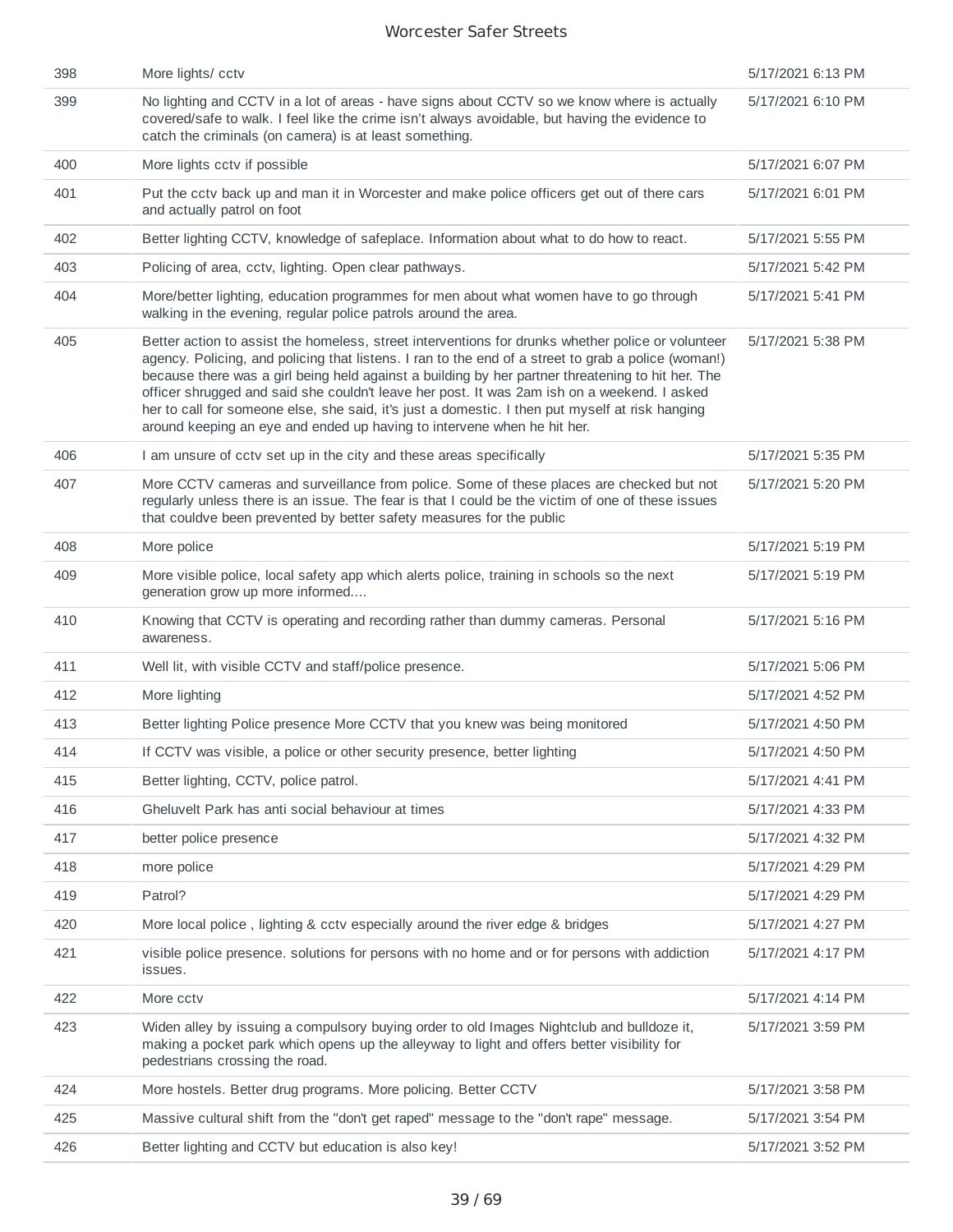| 427 | Visible policing would significantly improve my feeling of safety in these areas as well as<br>better lighting in the area. The main times of concern would be during the night/early hours,<br>particularly on Fridays & Saturdays when more individuals might be out and about drinking.<br>Media coverage of what was being done in specific problematic areas may also help settle the<br>feelings of being unsafe if i were to visit those areas alone. Whilst CCTV would make me feel<br>at ease, it is not something i personally routinely look for when i enter a park or a specific area.<br>However, it would be good to know if there was good lighting and CCTV coverage in an area so<br>that video/photos of an offence could be captured if an incident occurred. | 5/17/2021 3:49 PM |
|-----|-----------------------------------------------------------------------------------------------------------------------------------------------------------------------------------------------------------------------------------------------------------------------------------------------------------------------------------------------------------------------------------------------------------------------------------------------------------------------------------------------------------------------------------------------------------------------------------------------------------------------------------------------------------------------------------------------------------------------------------------------------------------------------------|-------------------|
| 428 | Better policing of the areas - more "safe" people around make it less daunting and scary                                                                                                                                                                                                                                                                                                                                                                                                                                                                                                                                                                                                                                                                                          | 5/17/2021 3:45 PM |
| 429 | Street lamps all working, CCTV in these areas                                                                                                                                                                                                                                                                                                                                                                                                                                                                                                                                                                                                                                                                                                                                     | 5/17/2021 3:45 PM |
| 430 | Well I'd never visit them after dark and the only real way to 100% quarantee your safety is to<br>have constant guards on patrol but that just isn't practical. There are always going to be<br>isolated incidents of people getting harmed so the public just needs to use common sense and<br>be alert.                                                                                                                                                                                                                                                                                                                                                                                                                                                                         | 5/17/2021 3:43 PM |
| 431 | Movement orders more pcso/police patrols moving groups on. More well lit areas, cleaner<br>areas                                                                                                                                                                                                                                                                                                                                                                                                                                                                                                                                                                                                                                                                                  | 5/17/2021 3:39 PM |
| 432 | Make then busier. Move on groups drinking or taking drugs. Make then through routes for<br>walking/cycle commuting around city.                                                                                                                                                                                                                                                                                                                                                                                                                                                                                                                                                                                                                                                   | 5/17/2021 3:38 PM |
| 433 | Visible CCTV. Better lighting. I dont think there should be alleyways as they are unsafe and<br>attract problems.                                                                                                                                                                                                                                                                                                                                                                                                                                                                                                                                                                                                                                                                 | 5/17/2021 3:30 PM |
| 434 | Cctv colour cctv brighter lighting                                                                                                                                                                                                                                                                                                                                                                                                                                                                                                                                                                                                                                                                                                                                                | 5/17/2021 3:29 PM |
| 435 | While an area being well lit & having CCTV does help nothing will really change without<br>educational programs for men that address the roots of toxic masculinity, challenge<br>inappropriate views and provide alternative ways to behave. If the funding allows for this it<br>would be my number one choice.                                                                                                                                                                                                                                                                                                                                                                                                                                                                 | 5/17/2021 3:27 PM |
| 436 | CCTV, on foot policing                                                                                                                                                                                                                                                                                                                                                                                                                                                                                                                                                                                                                                                                                                                                                            | 5/17/2021 3:26 PM |
| 437 | Better lighting, visible police or security presence                                                                                                                                                                                                                                                                                                                                                                                                                                                                                                                                                                                                                                                                                                                              | 5/17/2021 3:25 PM |
| 438 | More lighting. education of young people not to make people feel vulnerable.                                                                                                                                                                                                                                                                                                                                                                                                                                                                                                                                                                                                                                                                                                      | 5/17/2021 3:11 PM |
| 439 | More CCTV, better lighting, easier to see these locations from main/busy roads                                                                                                                                                                                                                                                                                                                                                                                                                                                                                                                                                                                                                                                                                                    | 5/17/2021 3:10 PM |
| 440 | More police on the beat instead of being in cars most of the time. Better lighting in alleyways.                                                                                                                                                                                                                                                                                                                                                                                                                                                                                                                                                                                                                                                                                  | 5/17/2021 3:10 PM |
| 441 | Re-education of society into how to treat women                                                                                                                                                                                                                                                                                                                                                                                                                                                                                                                                                                                                                                                                                                                                   | 5/17/2021 3:01 PM |
| 442 | Increased cctv and patrols                                                                                                                                                                                                                                                                                                                                                                                                                                                                                                                                                                                                                                                                                                                                                        | 5/17/2021 2:59 PM |
| 443 | More lighting, policing                                                                                                                                                                                                                                                                                                                                                                                                                                                                                                                                                                                                                                                                                                                                                           | 5/17/2021 2:56 PM |
| 444 | Brightly painted CCTV camera. Pubs/restaurants etc aware of the ANI scheme or something<br>similar.                                                                                                                                                                                                                                                                                                                                                                                                                                                                                                                                                                                                                                                                               | 5/17/2021 2:55 PM |
| 445 | Lighting and cameras                                                                                                                                                                                                                                                                                                                                                                                                                                                                                                                                                                                                                                                                                                                                                              | 5/17/2021 2:52 PM |
| 446 | Better lighting, increased CCTV and police presence.                                                                                                                                                                                                                                                                                                                                                                                                                                                                                                                                                                                                                                                                                                                              | 5/17/2021 2:51 PM |
| 447 | CPO presence is always a help.                                                                                                                                                                                                                                                                                                                                                                                                                                                                                                                                                                                                                                                                                                                                                    | 5/17/2021 2:49 PM |
| 448 | Increased plain clothes in pubs/nightclubs and city centre                                                                                                                                                                                                                                                                                                                                                                                                                                                                                                                                                                                                                                                                                                                        | 5/17/2021 2:46 PM |
| 449 | This is about people one meets, gatherings of groups who make one feel uncomfortable and<br>aggressive begging.                                                                                                                                                                                                                                                                                                                                                                                                                                                                                                                                                                                                                                                                   | 5/17/2021 2:45 PM |
| 450 | Better lighting, obvious CCTV, signs reminding people of the CCTV.                                                                                                                                                                                                                                                                                                                                                                                                                                                                                                                                                                                                                                                                                                                | 5/17/2021 2:43 PM |
| 451 | Bolards, as above                                                                                                                                                                                                                                                                                                                                                                                                                                                                                                                                                                                                                                                                                                                                                                 | 5/17/2021 2:41 PM |
| 452 | We need more police on the streets and more visible police cars on the roads/motorways. The<br>likelihood of criminal behaviour is vastly reduced if there is a likelihood of the crime being<br>filmed or potential arrest.                                                                                                                                                                                                                                                                                                                                                                                                                                                                                                                                                      | 5/17/2021 2:41 PM |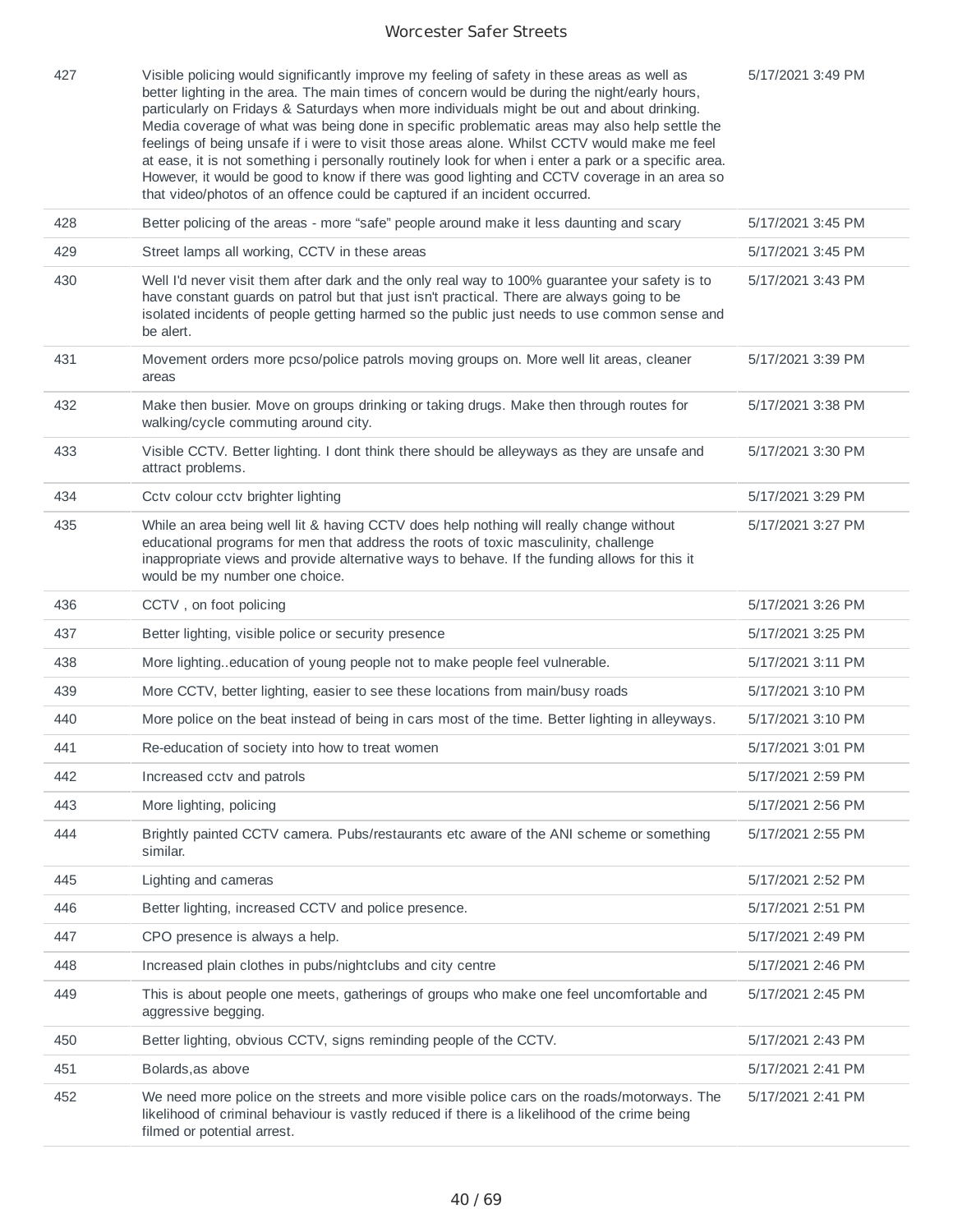| 453 | Better lighting. More visible policing                                                                                                                                                                                                                                                                                                                                                                                                                                                                                                                                                                         | 5/17/2021 2:39 PM |
|-----|----------------------------------------------------------------------------------------------------------------------------------------------------------------------------------------------------------------------------------------------------------------------------------------------------------------------------------------------------------------------------------------------------------------------------------------------------------------------------------------------------------------------------------------------------------------------------------------------------------------|-------------------|
| 454 | More CCTV throughout and a stronger police presence                                                                                                                                                                                                                                                                                                                                                                                                                                                                                                                                                            | 5/17/2021 2:39 PM |
| 455 | More visible policing not just driving round in cars controlling drunk behaviour.                                                                                                                                                                                                                                                                                                                                                                                                                                                                                                                              | 5/17/2021 2:33 PM |
| 456 | Early morning (6.30-7.30) and early evening (6.30-8) public transport. Lighting, CCTV                                                                                                                                                                                                                                                                                                                                                                                                                                                                                                                          | 5/17/2021 2:32 PM |
| 457 | Lighting, CCTV, patrols                                                                                                                                                                                                                                                                                                                                                                                                                                                                                                                                                                                        | 5/17/2021 2:31 PM |
| 458 | Better lighting, some foot patrols, encourage use of space so it is less isolated                                                                                                                                                                                                                                                                                                                                                                                                                                                                                                                              | 5/17/2021 2:27 PM |
| 459 | more police/watchers, increased CCTV, 24/7 chat system incase of emergencies                                                                                                                                                                                                                                                                                                                                                                                                                                                                                                                                   | 5/17/2021 2:16 PM |
| 460 | Better lighting & more visible police presence.                                                                                                                                                                                                                                                                                                                                                                                                                                                                                                                                                                | 5/17/2021 2:14 PM |
| 461 | Buses/public transport later into the evening/night so that women don't have to fork out for an<br>expensive taxi or walk home through unsafe areas. Women may not be able to afford a taxi<br>and are forced to walk alone. The Buses finish really early and are very unreliable so you end<br>up waiting alone in the dark for a bus that never shows up and then having to walk anyway.                                                                                                                                                                                                                    | 5/17/2021 2:13 PM |
| 462 | Every walking/cycle route should be well lit and not have any 'dark spots', for example walking<br>across Battenhall Park used to be generally well lit but there was a bit by the brook and heavy<br>foliage, across to St Peters where it was really dark; in December 2019 I walked down the dual<br>carriageway from Whittington to St Peters at around 6pm - part way along the lights<br>disappeared and there were 'roadworks' on the path - both hazardous and scary! A route which<br>is listed as a cycleway/walkway needs to be tested by someone at night, not just when it is<br>sunny and light! | 5/17/2021 2:11 PM |
| 463 | Speed cameras, speed bumps, police presence, tickets for speeding                                                                                                                                                                                                                                                                                                                                                                                                                                                                                                                                              | 5/17/2021 2:10 PM |
| 464 | Better lighting, more people around, CCTV, better access ways when walking (so an alley or<br>dimly lit path isn't the only option).                                                                                                                                                                                                                                                                                                                                                                                                                                                                           | 5/17/2021 2:08 PM |
| 465 | More CCTV and signage conveying that. Police presence would help too, groups of "hooded<br>youths" have grown in number in the last few years and are incredibly intimidating.                                                                                                                                                                                                                                                                                                                                                                                                                                 | 5/17/2021 2:06 PM |
| 466 | Better lighting, alternative safe (traffic free) cycle route established into the city centre.                                                                                                                                                                                                                                                                                                                                                                                                                                                                                                                 | 5/17/2021 2:05 PM |
| 467 | Places that make me feel safe are places like the Porcelain Museum Square that are open and<br>lit. More pedestrian areas for example Lowesmoor would make me feel safer as I would be<br>able to give more space to people that made me feel unsafe.                                                                                                                                                                                                                                                                                                                                                          | 5/17/2021 2:02 PM |
| 468 | As a person you feel safer in open spaces that are not only well lit but that have CCTV and<br>have other people around. People around isn't always possible but by putting in every other<br>'measure' possible would help make a person feel safer. Having lights up and cctv would be<br>cheaper than policing the streets each night. Perhaps holding an event where females can<br>come and get rape alarms and pepper spray to use only on attackers would be a good idea.<br>Also to show how to deal with an attack.                                                                                   | 5/17/2021 1:56 PM |
| 469 | Cctv, mirrors so you can see round corners, removing places people can hide/lurk                                                                                                                                                                                                                                                                                                                                                                                                                                                                                                                               | 5/17/2021 1:55 PM |
| 470 | Street lighting, CCTV, police patrols, kept clean and tidy                                                                                                                                                                                                                                                                                                                                                                                                                                                                                                                                                     | 5/17/2021 1:55 PM |
| 471 | Lighting is key                                                                                                                                                                                                                                                                                                                                                                                                                                                                                                                                                                                                | 5/17/2021 1:53 PM |
| 472 | Increased use of social presence (whether that be policing or natural social presence due to<br>shops, etc nearby)                                                                                                                                                                                                                                                                                                                                                                                                                                                                                             | 5/17/2021 1:52 PM |
| 473 | Cctv.                                                                                                                                                                                                                                                                                                                                                                                                                                                                                                                                                                                                          | 5/17/2021 1:50 PM |
| 474 | Increase in CCTV and better patrols. For some areas better lighting would help.                                                                                                                                                                                                                                                                                                                                                                                                                                                                                                                                | 5/17/2021 1:48 PM |
|     |                                                                                                                                                                                                                                                                                                                                                                                                                                                                                                                                                                                                                |                   |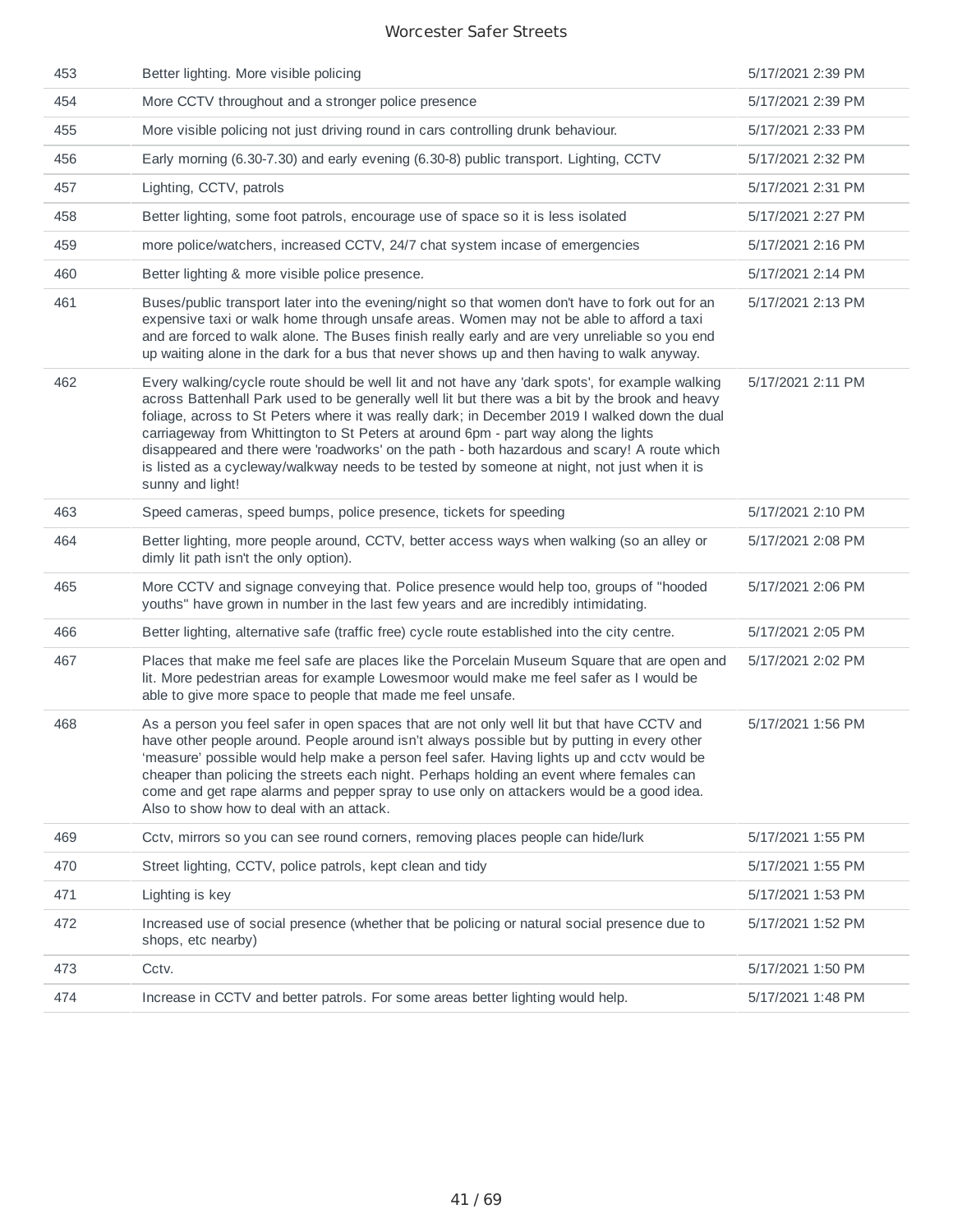## Q6 What is your postcode? This is to understand the distribution of residents by geography and if views differ.

Answered: 538 Skipped: 225

| #              | <b>RESPONSES</b> | <b>DATE</b>        |
|----------------|------------------|--------------------|
| $\mathbf{1}$   | Wr37hz           | 6/6/2021 9:21 AM   |
| 2              | WR4 9HZ          | 6/5/2021 10:55 AM  |
| 3              | wr4 9sa          | 6/4/2021 9:11 AM   |
| 4              | WR5 2PW          | 6/2/2021 12:03 PM  |
| 5              | WR26QL           | 6/2/2021 9:20 AM   |
| 6              | Wr4              | 6/1/2021 7:22 PM   |
| $\overline{7}$ | wr3 7hf          | 6/1/2021 12:49 PM  |
| 8              | Wr25bn           | 6/1/2021 7:06 AM   |
| 9              | wr1              | 6/1/2021 5:30 AM   |
| 10             | Wr12la           | 5/31/2021 9:00 PM  |
| 11             | WR1 2LA          | 5/31/2021 8:52 PM  |
| 12             | wr37nb           | 5/30/2021 10:18 PM |
| 13             | WR1 1PA          | 5/30/2021 5:47 PM  |
| 14             | WR5              | 5/30/2021 4:21 PM  |
| 15             | <b>B61</b>       | 5/30/2021 10:39 AM |
| 16             | Wr5 2er          | 5/29/2021 10:44 PM |
| 17             | Wr3 7nh          | 5/29/2021 10:43 PM |
| 18             | DY5 2EN          | 5/29/2021 8:42 PM  |
| 19             | <b>WR14 1FJ</b>  | 5/29/2021 7:45 PM  |
| 20             | WR3 8NB          | 5/29/2021 6:18 PM  |
| 21             | Wr49pt           | 5/29/2021 1:26 PM  |
| 22             | WR2 6ES          | 5/29/2021 12:16 PM |
| 23             | WR4 9SN          | 5/29/2021 11:38 AM |
| 24             | <b>WR10 1QY</b>  | 5/29/2021 11:12 AM |
| 25             | WR4 0RY          | 5/29/2021 10:22 AM |
| 26             | WR4 0DB          | 5/29/2021 9:23 AM  |
| 27             | WR1 2SF          | 5/29/2021 12:41 AM |
| 28             | Wr5 2fx          | 5/28/2021 11:39 PM |
| 29             | WR4 9ET          | 5/28/2021 9:58 PM  |
| 30             | Wr5 2dx          | 5/28/2021 8:00 PM  |
| 31             | WR4 0ra          | 5/28/2021 7:11 PM  |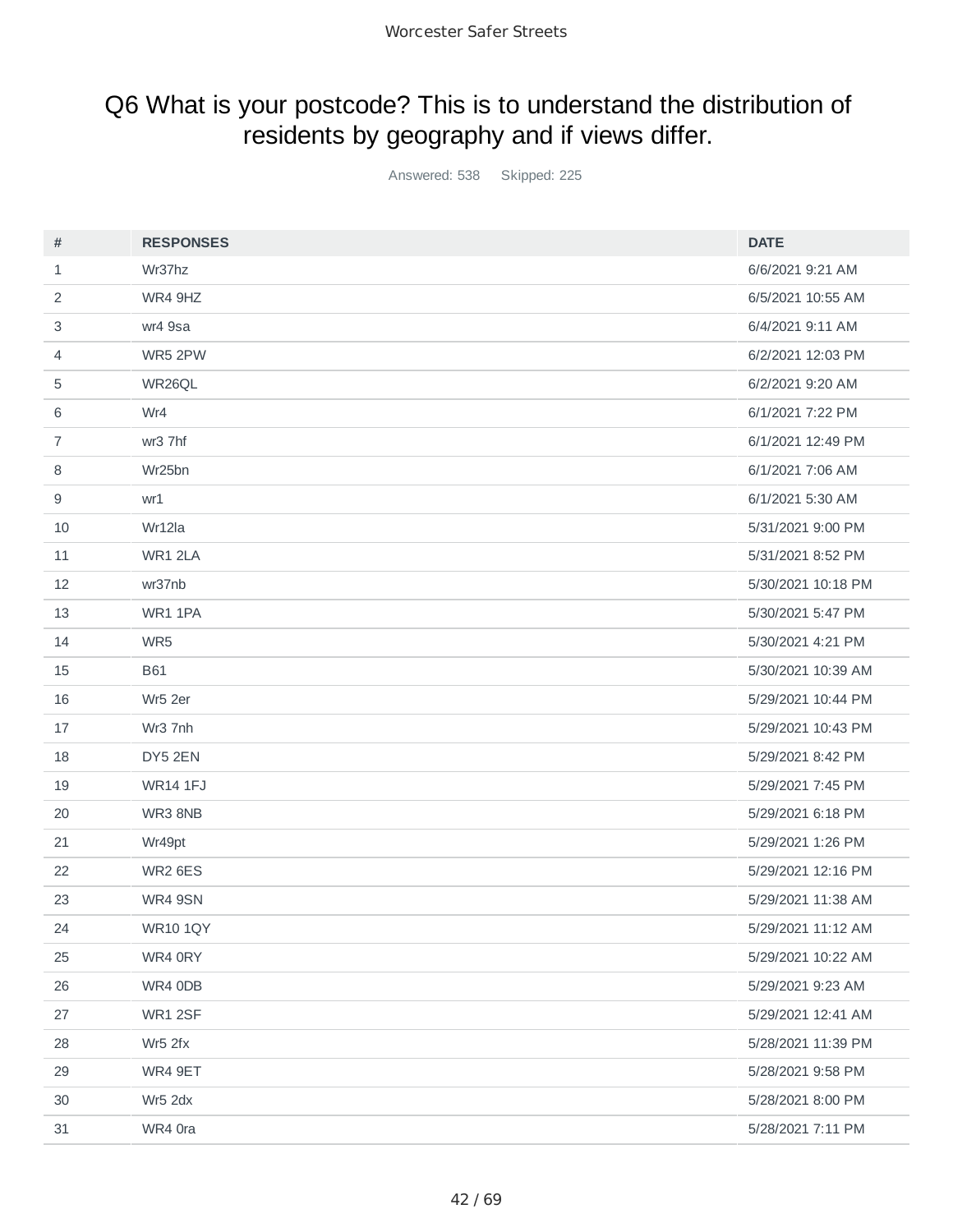| 32 | Dy11 5ru                      | 5/28/2021 4:53 PM  |
|----|-------------------------------|--------------------|
| 33 | WR3                           | 5/28/2021 4:50 PM  |
| 34 | WR2 5LN                       | 5/28/2021 2:02 PM  |
| 35 | WR4 9YH                       | 5/28/2021 12:03 PM |
| 36 | WR3 8HH                       | 5/28/2021 10:46 AM |
| 37 | WR6 5AA                       | 5/28/2021 10:35 AM |
| 38 | WR5 2DE                       | 5/28/2021 10:26 AM |
| 39 | Wr4 9np                       | 5/27/2021 9:24 PM  |
| 40 | <b>WR12</b>                   | 5/27/2021 9:09 PM  |
| 41 | WR25ND                        | 5/27/2021 8:25 PM  |
| 42 | <b>WR2 5JB</b>                | 5/27/2021 8:23 PM  |
| 43 | wr4                           | 5/27/2021 7:48 PM  |
| 44 | Wr1 1db                       | 5/27/2021 7:46 PM  |
| 45 | WR2 4QY                       | 5/27/2021 6:44 PM  |
| 46 | 91706                         | 5/27/2021 4:33 PM  |
| 47 | Wr141ss                       | 5/27/2021 4:27 PM  |
| 48 | WR1 1HL                       | 5/27/2021 3:05 PM  |
| 49 | WT1                           | 5/27/2021 2:16 PM  |
| 50 | <b>WR14</b>                   | 5/27/2021 12:36 PM |
| 51 | Wr2 4hz                       | 5/27/2021 11:43 AM |
| 52 | WR3 8LH                       | 5/27/2021 10:50 AM |
| 53 | <b>WR10</b>                   | 5/27/2021 9:46 AM  |
| 54 | WR2 6AJ (work) WR8 9EL (home) | 5/27/2021 9:46 AM  |
| 55 | Wr2 4pj                       | 5/27/2021 9:40 AM  |
| 56 | WR9 7QB                       | 5/27/2021 9:39 AM  |
| 57 | <b>B60 2TE</b>                | 5/27/2021 9:34 AM  |
| 58 | wr1                           | 5/27/2021 9:13 AM  |
| 59 | WR5                           | 5/27/2021 9:04 AM  |
| 60 | WR4 9JR                       | 5/27/2021 9:02 AM  |
| 61 | WR3 IS                        | 5/27/2021 8:59 AM  |
| 62 | WR5 1BG                       | 5/27/2021 8:56 AM  |
| 63 | WR <sub>2</sub>               | 5/27/2021 8:28 AM  |
| 64 | Wr9                           | 5/27/2021 8:23 AM  |
| 65 | WR9 0bj                       | 5/27/2021 8:18 AM  |
| 66 | WR3 7AZ                       | 5/27/2021 8:11 AM  |
| 67 | WR1 1QU                       | 5/27/2021 8:00 AM  |
| 68 | <b>WR2 5JD</b>                | 5/27/2021 7:59 AM  |
| 69 | Wr2 5ls                       | 5/27/2021 7:46 AM  |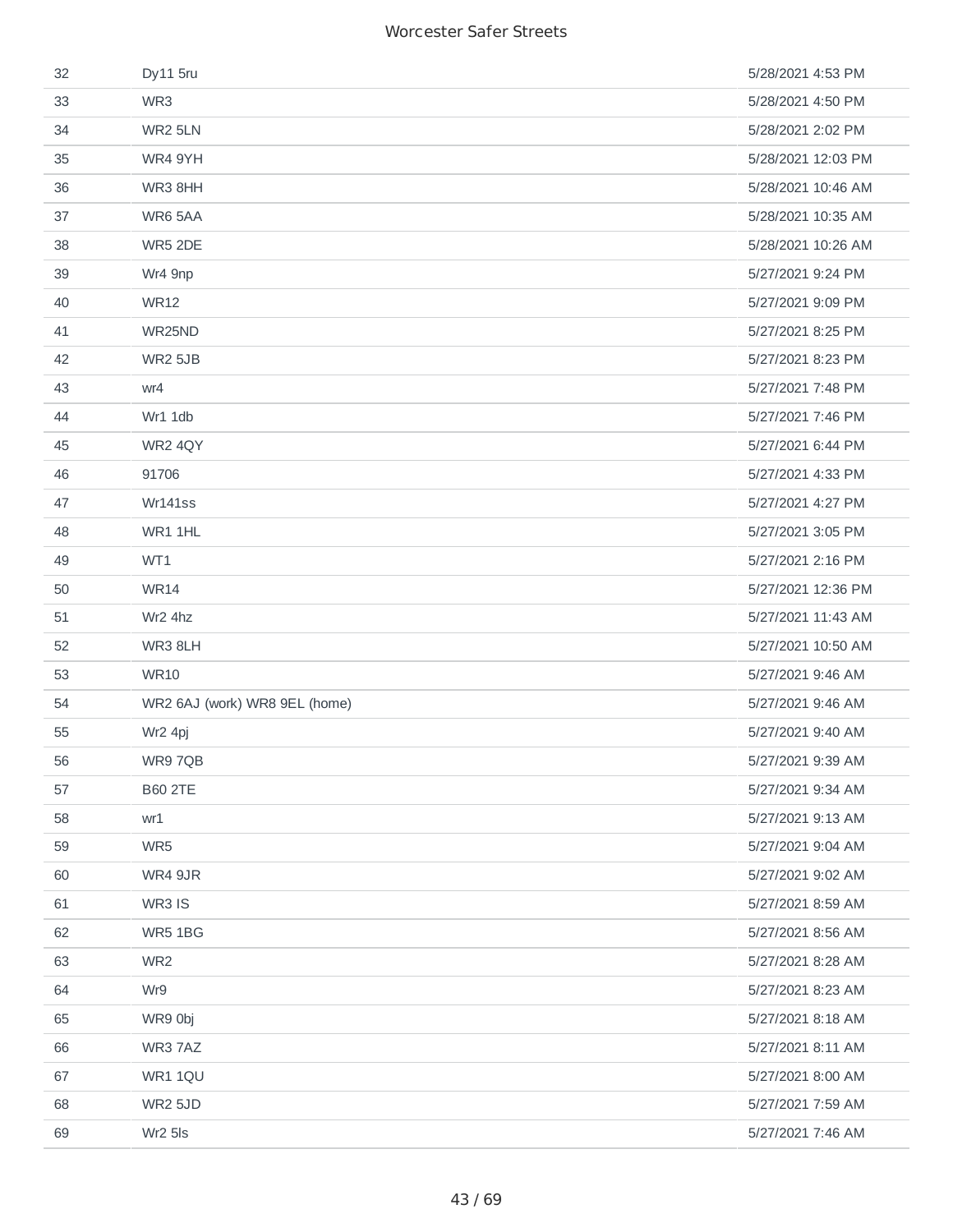| 70  | <b>WR114PU</b>  | 5/27/2021 7:04 AM  |
|-----|-----------------|--------------------|
| 71  | Wr <sub>2</sub> | 5/27/2021 6:42 AM  |
| 72  | Wr13he          | 5/26/2021 11:55 PM |
| 73  | WR2 4lg         | 5/26/2021 11:39 PM |
| 74  | wr2 4eg         | 5/26/2021 11:29 PM |
| 75  | WR2 6AJ         | 5/26/2021 11:28 PM |
| 76  | Wr2 4ly         | 5/26/2021 11:26 PM |
| 77  | Wr <sub>3</sub> | 5/26/2021 11:26 PM |
| 78  | WR4             | 5/26/2021 11:24 PM |
| 79  | Wr26hp          | 5/26/2021 11:13 PM |
| 80  | WR9             | 5/26/2021 11:06 PM |
| 81  | WR3             | 5/26/2021 10:57 PM |
| 82  | Wr1 3as         | 5/26/2021 10:52 PM |
| 83  | WR1 2NH         | 5/26/2021 10:21 PM |
| 84  | <b>WR10 1RH</b> | 5/26/2021 9:00 PM  |
| 85  | <b>WR10 1RH</b> | 5/26/2021 8:55 PM  |
| 86  | <b>WR1 2BG</b>  | 5/26/2021 8:37 PM  |
| 87  | DY13 8AX        | 5/26/2021 7:56 PM  |
| 88  | WR9 0BA         | 5/26/2021 7:53 PM  |
| 89  | Wr97rl          | 5/26/2021 6:56 PM  |
| 90  | wr9 7aa         | 5/26/2021 6:46 PM  |
| 91  | WR3             | 5/26/2021 6:39 PM  |
| 92  | Wr <sub>2</sub> | 5/26/2021 6:04 PM  |
| 93  | Wr9 7qa         | 5/26/2021 5:59 PM  |
| 94  | Wr5             | 5/26/2021 5:50 PM  |
| 95  | Wr49re          | 5/26/2021 4:31 PM  |
| 96  | WR3 8EF         | 5/26/2021 4:08 PM  |
| 97  | WR4 0EU         | 5/26/2021 3:57 PM  |
| 98  | WR1 3PA         | 5/26/2021 3:53 PM  |
| 99  | wr53up          | 5/26/2021 3:28 PM  |
| 100 | <b>WR2 5JB</b>  | 5/26/2021 3:07 PM  |
| 101 | DY13 8PN        | 5/26/2021 2:05 PM  |
| 102 | WR5 1PZ         | 5/26/2021 1:46 PM  |
| 103 | wr1 1ha         | 5/26/2021 1:18 PM  |
| 104 | WR4 9RY         | 5/26/2021 9:52 AM  |
| 105 | WR3 7PG         | 5/26/2021 9:44 AM  |
| 106 | WR3             | 5/26/2021 9:18 AM  |
| 107 | WR4 (XE         | 5/26/2021 9:04 AM  |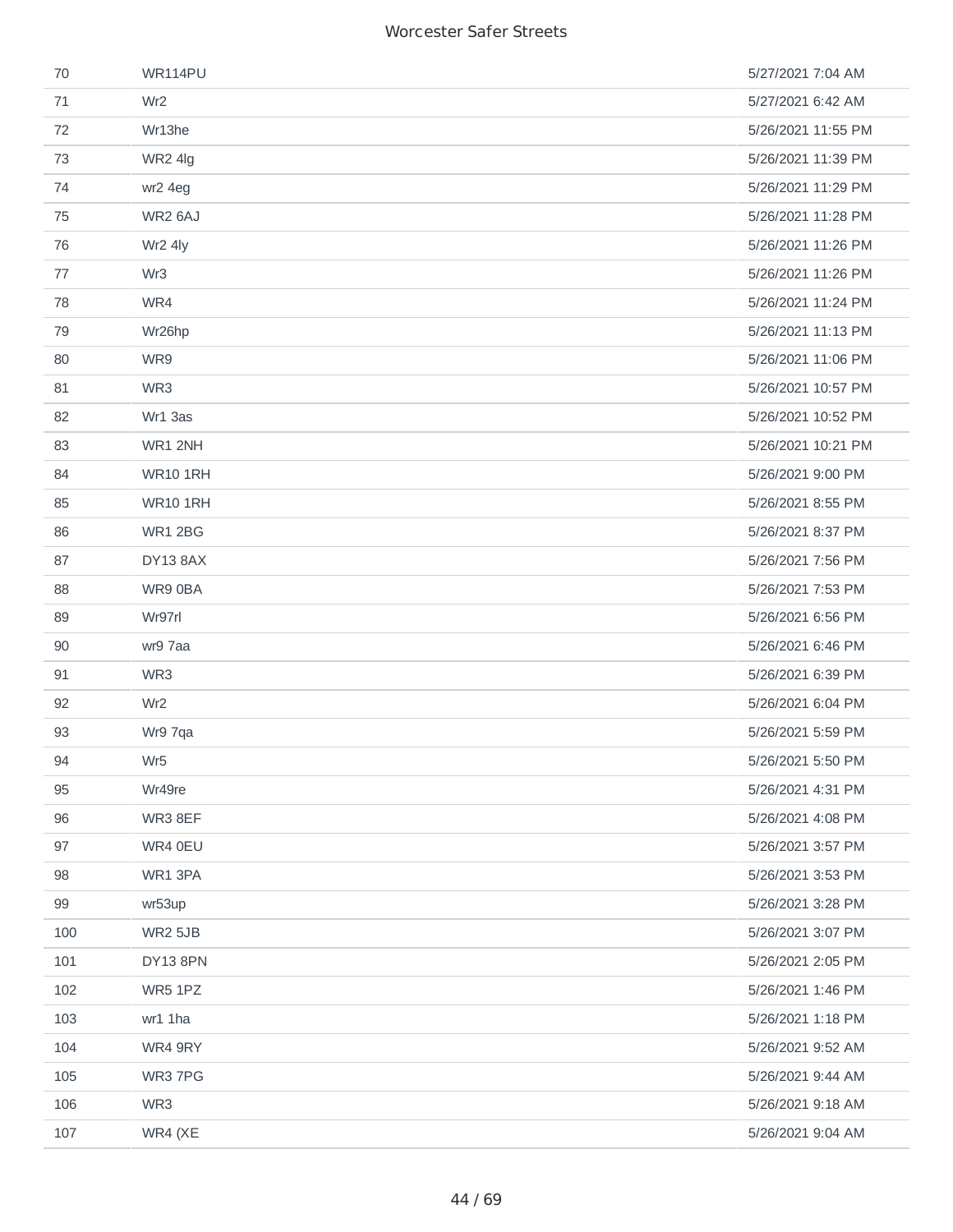| 108 | WR2 6AJ         | 5/26/2021 8:12 AM  |
|-----|-----------------|--------------------|
| 109 | Wr <sub>6</sub> | 5/26/2021 6:55 AM  |
| 110 | Wr26aj          | 5/26/2021 1:33 AM  |
| 111 | <b>WR2 5JB</b>  | 5/26/2021 1:02 AM  |
| 112 | <b>WR11 2RU</b> | 5/26/2021 12:11 AM |
| 113 | Wr2 4bw         | 5/25/2021 11:32 PM |
| 114 | Wr40ll          | 5/25/2021 11:27 PM |
| 115 | Dy11 7jh        | 5/25/2021 10:31 PM |
| 116 | Dy8 5pu         | 5/25/2021 10:26 PM |
| 117 | Wr37dq          | 5/25/2021 9:52 PM  |
| 118 | WR2 6AB         | 5/25/2021 9:28 PM  |
| 119 | DY10 1PZ        | 5/25/2021 8:17 PM  |
| 120 | WR <sub>2</sub> | 5/25/2021 7:51 PM  |
| 121 | WR5 1SL         | 5/25/2021 7:09 PM  |
| 122 | Wr25ja          | 5/25/2021 6:31 PM  |
| 123 | WR2 6AJ         | 5/25/2021 5:07 PM  |
| 124 | WR5 1HS         | 5/25/2021 4:55 PM  |
| 125 | wr14            | 5/25/2021 4:34 PM  |
| 126 | Wr5 3wg         | 5/25/2021 4:31 PM  |
| 127 | Wr25np          | 5/25/2021 4:27 PM  |
| 128 | Wr4 0BD         | 5/25/2021 3:47 PM  |
| 129 | WR1 2BN         | 5/25/2021 3:35 PM  |
| 130 | WR38BG          | 5/25/2021 3:34 PM  |
| 131 | <b>WR102RL</b>  | 5/25/2021 3:19 PM  |
| 132 | WR38QU          | 5/25/2021 3:15 PM  |
| 133 | <b>B95</b>      | 5/25/2021 3:12 PM  |
| 134 | Wr1 1lu         | 5/25/2021 2:50 PM  |
| 135 | <b>WR14</b>     | 5/25/2021 2:40 PM  |
| 136 | WR9 9HX         | 5/25/2021 2:39 PM  |
| 137 | WR2 6aj         | 5/25/2021 2:37 PM  |
| 138 | Wr2 5ja         | 5/25/2021 2:24 PM  |
| 139 | WR5 3GF         | 5/25/2021 2:21 PM  |
| 140 | WR25JA          | 5/25/2021 1:52 PM  |
| 141 | Wr26ar          | 5/25/2021 1:27 PM  |
| 142 | Dy130jq         | 5/25/2021 1:05 PM  |
| 143 | WR2 6SQ         | 5/25/2021 12:59 PM |
| 144 | Wr40se          | 5/25/2021 12:55 PM |
| 145 | WR2 4JH         | 5/25/2021 12:54 PM |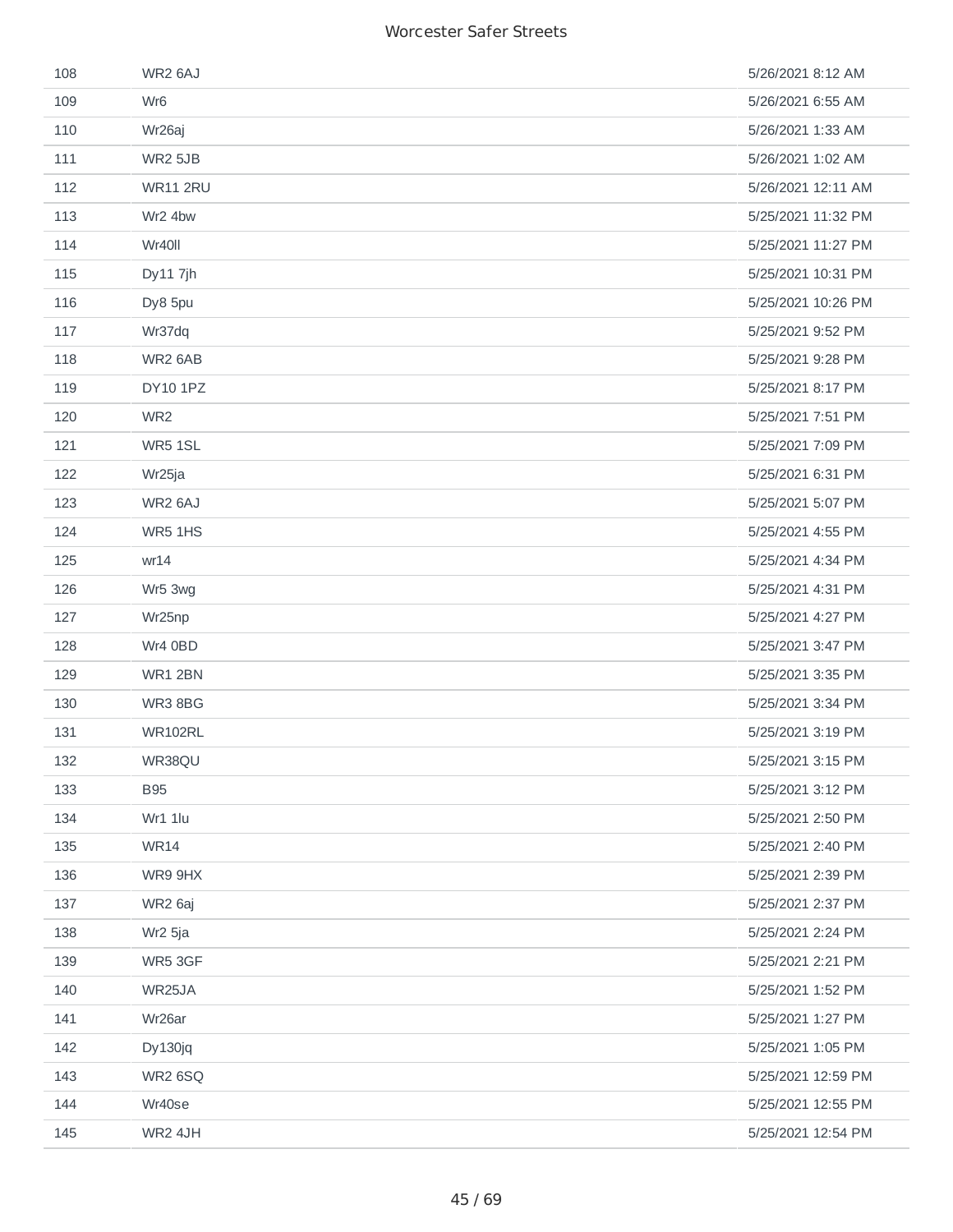| 146 | wr2 5nf             | 5/25/2021 11:48 AM |
|-----|---------------------|--------------------|
| 147 | WR2 5LW             | 5/25/2021 11:45 AM |
| 148 | Wr14 1we            | 5/25/2021 11:36 AM |
| 149 | <b>WR13</b>         | 5/25/2021 11:32 AM |
| 150 | <b>DY10 3NE</b>     | 5/25/2021 11:18 AM |
| 151 | <b>WR5 2JE</b>      | 5/25/2021 11:16 AM |
| 152 | <b>B60 2LE</b>      | 5/25/2021 11:10 AM |
| 153 | <b>WR14 2AU</b>     | 5/25/2021 10:56 AM |
| 154 | WR2 5DB             | 5/25/2021 10:48 AM |
| 155 | wr4 Ote             | 5/25/2021 9:57 AM  |
| 156 | WR1 1QE             | 5/25/2021 9:55 AM  |
| 157 | wr14 4np            | 5/25/2021 9:42 AM  |
| 158 | WR1 3PB             | 5/25/2021 9:15 AM  |
| 159 | WR3 8PB             | 5/25/2021 9:15 AM  |
| 160 | wr2 6al             | 5/25/2021 9:14 AM  |
| 161 | wr5                 | 5/25/2021 9:05 AM  |
| 162 | WR38XA              | 5/25/2021 8:59 AM  |
| 163 | WR1 3AS             | 5/25/2021 4:22 AM  |
| 164 | Wr <sub>2</sub> 6eq | 5/24/2021 8:57 PM  |
| 165 | Wr25nx              | 5/24/2021 8:39 PM  |
| 166 | WR4 0RH             | 5/24/2021 7:38 PM  |
| 167 | <b>WR10 2LL</b>     | 5/24/2021 6:32 PM  |
| 168 | WR <sub>2</sub>     | 5/24/2021 5:03 PM  |
| 169 | WR2 6AJ             | 5/24/2021 4:58 PM  |
| 170 | Wr2 6Aj             | 5/24/2021 4:40 PM  |
| 171 | WR3 8NF             | 5/24/2021 4:38 PM  |
| 172 | WR26AJ              | 5/24/2021 3:42 PM  |
| 173 | WR52RB              | 5/24/2021 3:32 PM  |
| 174 | Wr1 3ad             | 5/24/2021 2:59 PM  |
| 175 | WR5 1qh             | 5/24/2021 1:08 PM  |
| 176 | WR9 8NR             | 5/24/2021 10:26 AM |
| 177 | WR38LU              | 5/24/2021 10:10 AM |
| 178 | WR5 1EE             | 5/24/2021 9:46 AM  |
| 179 | WR38AX              | 5/24/2021 9:34 AM  |
| 180 | WR2 4HE             | 5/24/2021 8:03 AM  |
| 181 | Wr1                 | 5/24/2021 6:28 AM  |
| 182 | Wr3                 | 5/23/2021 11:09 PM |
| 183 | Wr40hb              | 5/23/2021 9:50 PM  |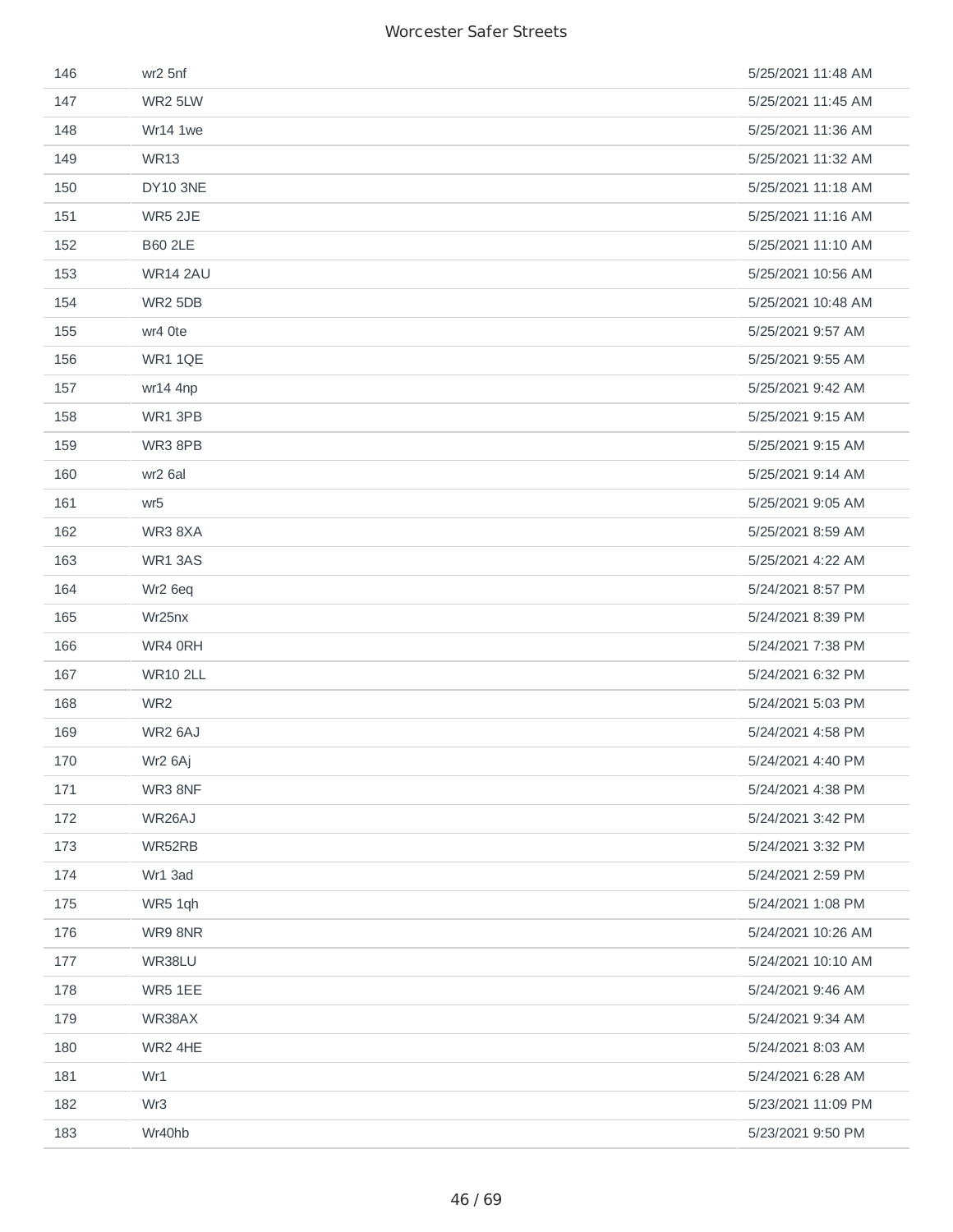| 184 | WR3 8rg         | 5/23/2021 9:10 PM  |
|-----|-----------------|--------------------|
| 185 | wr49ru          | 5/23/2021 9:05 PM  |
| 186 | Wr3 8at         | 5/23/2021 8:40 PM  |
| 187 | WR37AQ          | 5/23/2021 8:38 PM  |
| 188 | Wr38ez          | 5/23/2021 8:13 PM  |
| 189 | WR3 7RB         | 5/23/2021 7:48 PM  |
| 190 | WR2 4EE         | 5/23/2021 7:46 PM  |
| 191 | WR3 7NA         | 5/23/2021 7:37 PM  |
| 192 | Wr3             | 5/23/2021 7:22 PM  |
| 193 | Wr1 1qe         | 5/23/2021 5:12 PM  |
| 194 | Wr1 3dr         | 5/23/2021 5:08 PM  |
| 195 | WR3 7TJ         | 5/23/2021 11:15 AM |
| 196 | WR5 1QB         | 5/23/2021 10:17 AM |
| 197 | Wr3 8dy         | 5/23/2021 9:51 AM  |
| 198 | Wr3             | 5/23/2021 9:41 AM  |
| 199 | Wr <sub>2</sub> | 5/23/2021 8:56 AM  |
| 200 | WR2 4JL         | 5/22/2021 10:05 PM |
| 201 | Wr1             | 5/22/2021 10:04 PM |
| 202 | WR5 2QU         | 5/22/2021 8:57 PM  |
| 203 | Wr4 0           | 5/22/2021 8:51 PM  |
| 204 | Wr5 2pl         | 5/22/2021 8:45 PM  |
| 205 | WR52QF          | 5/22/2021 8:05 PM  |
| 206 | WR3 7ey         | 5/22/2021 6:36 PM  |
| 207 | wr3 7eb         | 5/22/2021 6:03 PM  |
| 208 | WR38RR          | 5/22/2021 5:55 PM  |
| 209 | WR3 7PN         | 5/22/2021 5:04 PM  |
| 210 | Wr3 8jt         | 5/22/2021 4:49 PM  |
| 211 | WR3 7YA         | 5/22/2021 4:37 PM  |
| 212 | WR49UB          | 5/22/2021 3:39 PM  |
| 213 | WR3 8PN         | 5/22/2021 3:06 PM  |
| 214 | Wr38jt          | 5/22/2021 2:57 PM  |
| 215 | Wr3 8hl         | 5/22/2021 2:36 PM  |
| 216 | Wr24jn          | 5/22/2021 2:24 PM  |
| 217 | WR80QQ          | 5/22/2021 2:02 PM  |
| 218 | WR3 7dd         | 5/22/2021 12:34 PM |
| 219 | Wr3 8PN         | 5/22/2021 12:16 PM |
| 220 | Wr38ph          | 5/22/2021 10:42 AM |
| 221 | WR25BZ          | 5/22/2021 10:34 AM |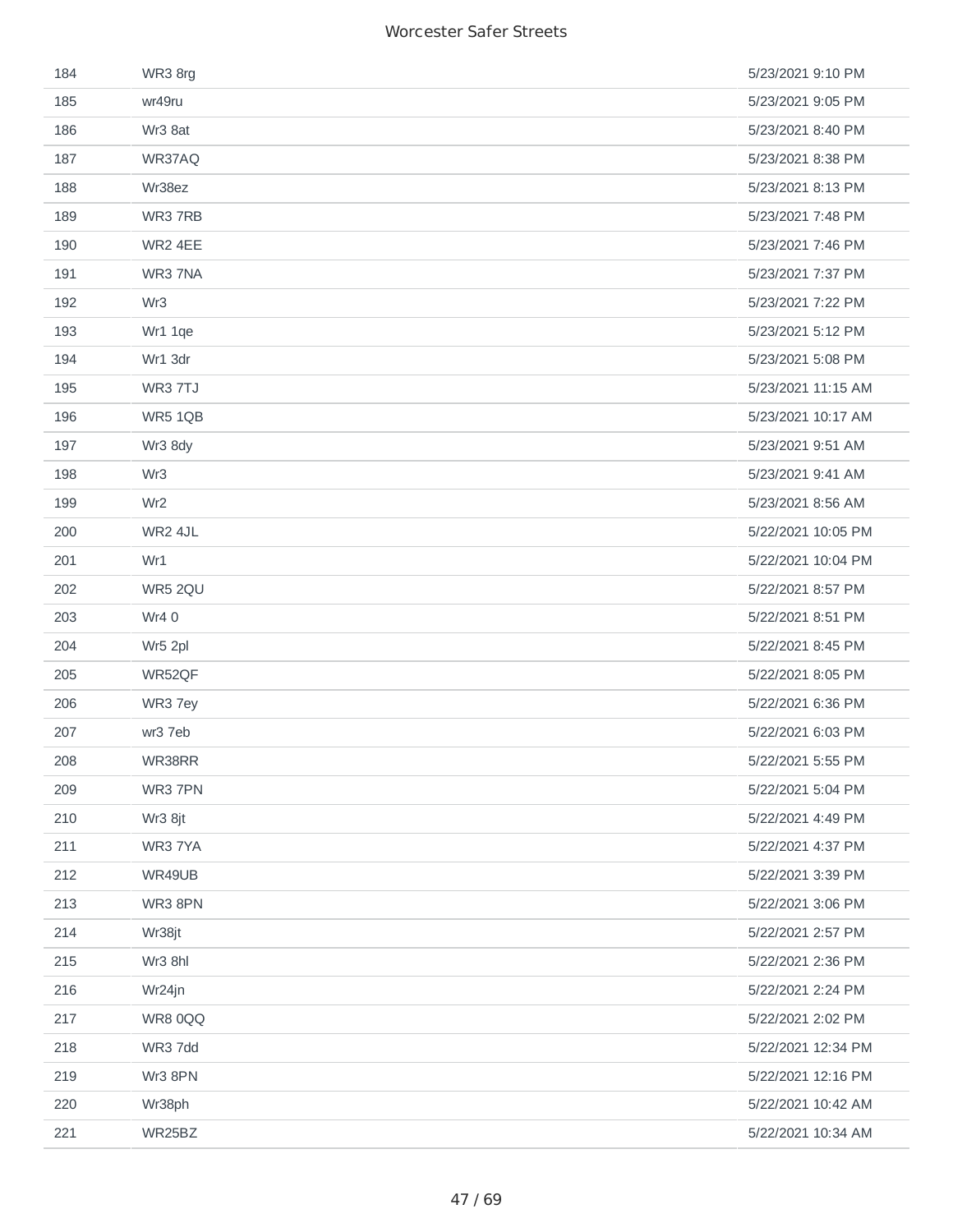| 222 | Wr38an          | 5/22/2021 10:11 AM |
|-----|-----------------|--------------------|
| 223 | Wr <sub>3</sub> | 5/22/2021 9:53 AM  |
| 224 | WR3             | 5/22/2021 9:30 AM  |
| 225 | Wr3             | 5/22/2021 8:25 AM  |
| 226 | Wr <sub>3</sub> | 5/22/2021 7:42 AM  |
| 227 | Wr <sub>3</sub> | 5/22/2021 7:02 AM  |
| 228 | Wr3 8ep         | 5/22/2021 6:53 AM  |
| 229 | Wr3             | 5/22/2021 6:24 AM  |
| 230 | WR37DE          | 5/22/2021 6:20 AM  |
| 231 | Wr38jz          | 5/22/2021 2:02 AM  |
| 232 | WR3             | 5/22/2021 12:59 AM |
| 233 | wr97jt          | 5/21/2021 11:19 PM |
| 234 | WR38BA          | 5/21/2021 11:15 PM |
| 235 | WR3 7RE         | 5/21/2021 11:00 PM |
| 236 | WR3 7PQ         | 5/21/2021 10:29 PM |
| 237 | Wr <sub>3</sub> | 5/21/2021 9:56 PM  |
| 238 | WR24DR          | 5/21/2021 9:52 PM  |
| 239 | WR5             | 5/21/2021 9:11 PM  |
| 240 | WR3 7hr         | 5/21/2021 8:56 PM  |
| 241 | <b>WR25</b>     | 5/21/2021 8:36 PM  |
| 242 | WR3 7LX         | 5/21/2021 8:24 PM  |
| 243 | WR37EB          | 5/21/2021 7:27 PM  |
| 244 | Wr3 8la         | 5/21/2021 6:49 PM  |
| 245 | WR3             | 5/21/2021 6:49 PM  |
| 246 | WR2 5LY         | 5/21/2021 6:44 PM  |
| 247 | WR3             | 5/21/2021 5:51 PM  |
| 248 | Wr3 7jh         | 5/21/2021 5:47 PM  |
| 249 | Wr37hl          | 5/21/2021 5:45 PM  |
| 250 | WR2 5LH         | 5/21/2021 4:45 PM  |
| 251 | WR2 6JN         | 5/21/2021 4:30 PM  |
| 252 | WR2 5NP         | 5/21/2021 4:04 PM  |
| 253 | <b>WR3 7JS</b>  | 5/21/2021 3:58 PM  |
| 254 | WR1 2NW         | 5/21/2021 2:49 PM  |
| 255 | WR2 5DB         | 5/21/2021 2:38 PM  |
| 256 | <b>WR14 1GE</b> | 5/21/2021 2:17 PM  |
| 257 | WR2 5DE         | 5/21/2021 1:15 PM  |
| 258 | WR25ND          | 5/21/2021 12:58 PM |
| 259 | DY84LB          | 5/21/2021 12:54 PM |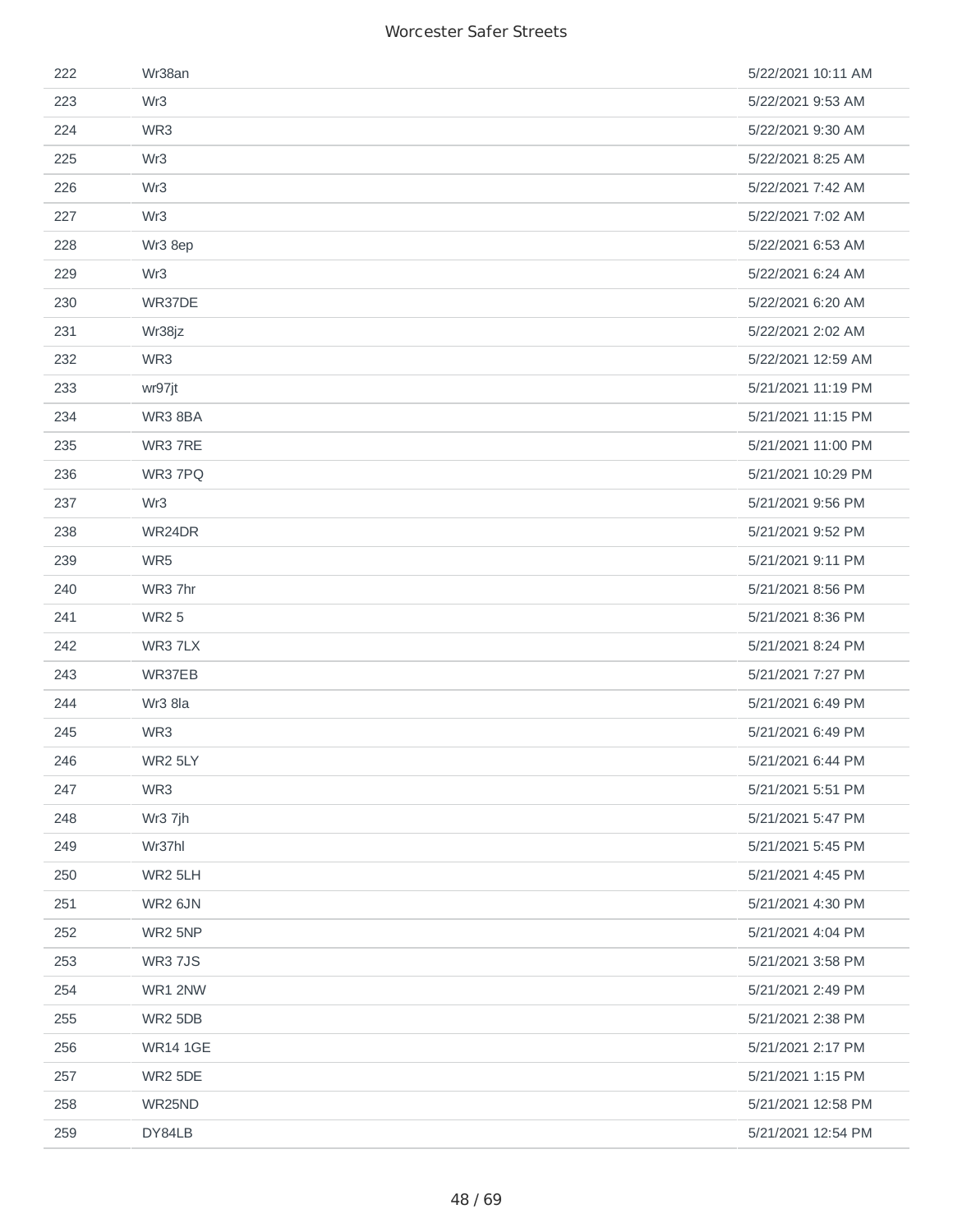| 260 | WR1 1NJ         | 5/21/2021 12:00 PM |
|-----|-----------------|--------------------|
| 261 | Wr13jl          | 5/21/2021 11:13 AM |
| 262 | WR25ND          | 5/21/2021 11:00 AM |
| 263 | Wr24ex          | 5/21/2021 10:30 AM |
| 264 | Wr49es          | 5/21/2021 10:15 AM |
| 265 | WR <sub>2</sub> | 5/21/2021 8:31 AM  |
| 266 | WR <sub>2</sub> | 5/21/2021 8:03 AM  |
| 267 | WR25ND          | 5/21/2021 7:55 AM  |
| 268 | <b>Wr14 2tx</b> | 5/21/2021 7:37 AM  |
| 269 | WR2 4BX         | 5/21/2021 12:14 AM |
| 270 | WR1 1NU         | 5/20/2021 10:01 PM |
| 271 | WR5 1rf         | 5/20/2021 9:24 PM  |
| 272 | Wr40qd          | 5/20/2021 9:10 PM  |
| 273 | WR8 0AG         | 5/20/2021 8:19 PM  |
| 274 | Wr25Dq          | 5/20/2021 7:00 PM  |
| 275 | WR13HX          | 5/20/2021 6:51 PM  |
| 276 | WT5 2SF         | 5/20/2021 4:42 PM  |
| 277 | <b>B60 2 BQ</b> | 5/20/2021 4:23 PM  |
| 278 | WR5 3GF         | 5/20/2021 3:26 PM  |
| 279 | wr52lp          | 5/20/2021 12:30 PM |
| 280 | <b>B60 3GP</b>  | 5/20/2021 11:54 AM |
| 281 | WR3 8JN         | 5/20/2021 9:01 AM  |
| 282 | WR1 2AA         | 5/20/2021 8:57 AM  |
| 283 | Wr3 8dp         | 5/20/2021 7:34 AM  |
| 284 | WR2 5LA         | 5/20/2021 12:17 AM |
| 285 | WR1 3HT         | 5/19/2021 11:26 PM |
| 286 | Wr13pa          | 5/19/2021 11:20 PM |
| 287 | WR4 9Eat        | 5/19/2021 11:16 PM |
| 288 | Dy9 0ua         | 5/19/2021 10:06 PM |
| 289 | Wr53dy          | 5/19/2021 9:45 PM  |
| 290 | WR5 3ER         | 5/19/2021 9:20 PM  |
| 291 | wr40qy          | 5/19/2021 8:11 PM  |
| 292 | wr37az          | 5/19/2021 6:00 PM  |
| 293 | Wr40nu          | 5/19/2021 5:20 PM  |
| 294 | WR1 3JN         | 5/19/2021 3:51 PM  |
| 295 | WR4             | 5/19/2021 1:39 PM  |
| 296 | wr4 9sh         | 5/19/2021 1:26 PM  |
| 297 | Wr5 1pz         | 5/19/2021 12:48 PM |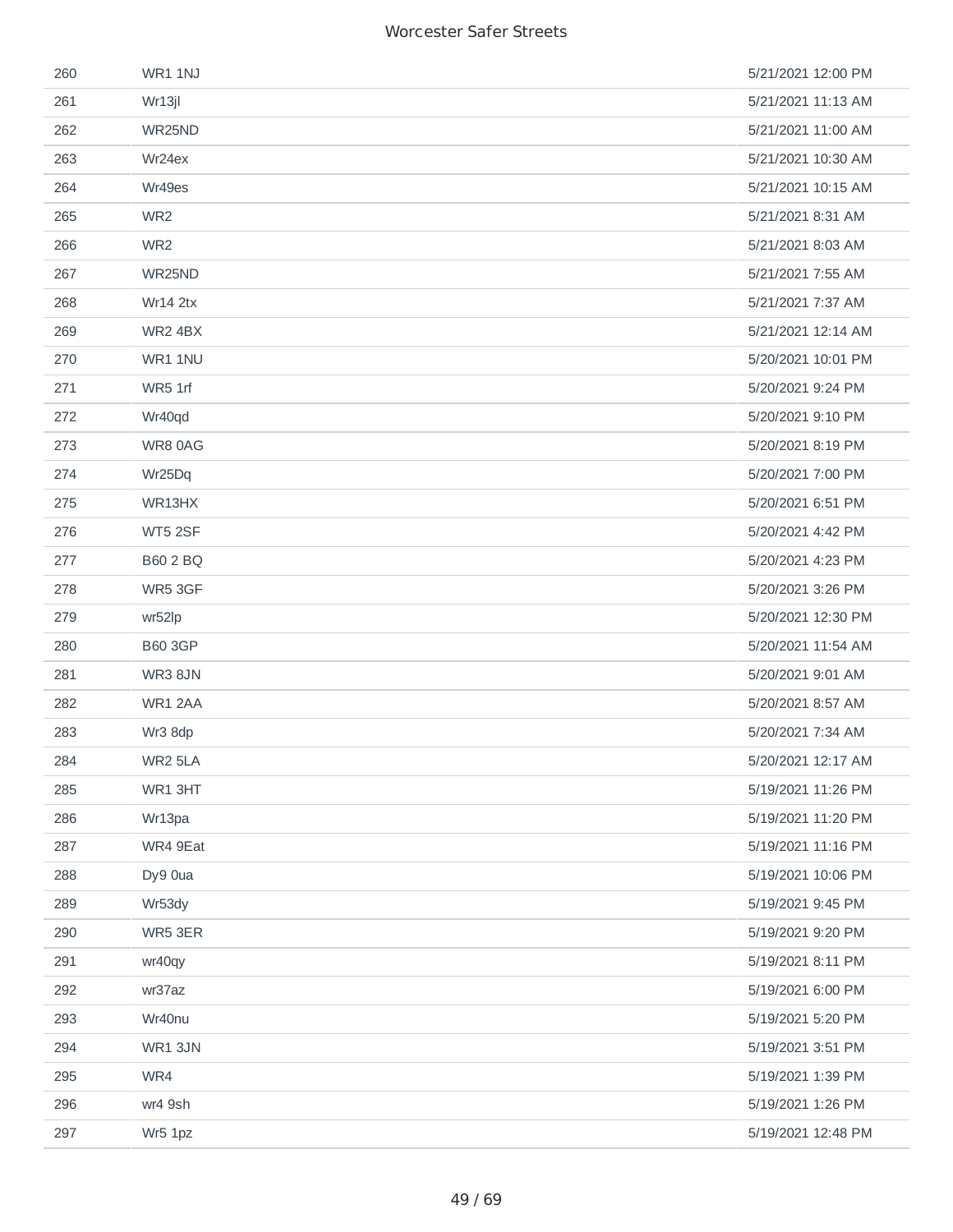| 298 | WR5 1BU            | 5/19/2021 12:47 PM |
|-----|--------------------|--------------------|
| 299 | WR4 9PX            | 5/19/2021 12:15 PM |
| 300 | Wr53fq             | 5/19/2021 11:53 AM |
| 301 | WR49XU             | 5/19/2021 11:40 AM |
| 302 | WR1 2nd            | 5/19/2021 8:55 AM  |
| 303 | WR2 4BD            | 5/19/2021 7:15 AM  |
| 304 | WR5 2LR            | 5/19/2021 6:57 AM  |
| 305 | WR5 1LP            | 5/19/2021 6:35 AM  |
| 306 | Wr9 7de            | 5/19/2021 6:32 AM  |
| 307 | WR4                | 5/19/2021 5:56 AM  |
| 308 | Wr <sub>26eu</sub> | 5/19/2021 5:02 AM  |
| 309 | Wr10 2sa           | 5/19/2021 1:07 AM  |
| 310 | <b>Wr14 2ax</b>    | 5/18/2021 9:56 PM  |
| 311 | Wr14 1yh           | 5/18/2021 9:55 PM  |
| 312 | Wr53tw             | 5/18/2021 9:26 PM  |
| 313 | WR97HY             | 5/18/2021 9:24 PM  |
| 314 | WR3 8PP            | 5/18/2021 8:14 PM  |
| 315 | Wr25dp             | 5/18/2021 8:09 PM  |
| 316 | WR3 8EU            | 5/18/2021 7:49 PM  |
| 317 | Wr <sub>2</sub>    | 5/18/2021 7:04 PM  |
| 318 | WR1                | 5/18/2021 6:42 PM  |
| 319 | Wr2 5rj            | 5/18/2021 6:41 PM  |
| 320 | WR4 9SD            | 5/18/2021 6:29 PM  |
| 321 | Wr <sub>2</sub>    | 5/18/2021 6:11 PM  |
| 322 | Wr5 3NR            | 5/18/2021 6:02 PM  |
| 323 | Wr4 9pz            | 5/18/2021 5:50 PM  |
| 324 | WR4 0PY            | 5/18/2021 5:29 PM  |
| 325 | WR5 1SU            | 5/18/2021 5:14 PM  |
| 326 | wr5                | 5/18/2021 5:11 PM  |
| 327 | <b>WR14 1UB</b>    | 5/18/2021 4:48 PM  |
| 328 | WR49XR             | 5/18/2021 4:46 PM  |
| 329 | WR5 2FW            | 5/18/2021 4:39 PM  |
| 330 | WR4 9eh            | 5/18/2021 4:15 PM  |
| 331 | WR4 9YU            | 5/18/2021 3:55 PM  |
| 332 | WR2 5DW            | 5/18/2021 3:23 PM  |
| 333 | wr53rb             | 5/18/2021 3:10 PM  |
| 334 | WR2 6JT            | 5/18/2021 3:03 PM  |
| 335 | WR1 2DR            | 5/18/2021 2:09 PM  |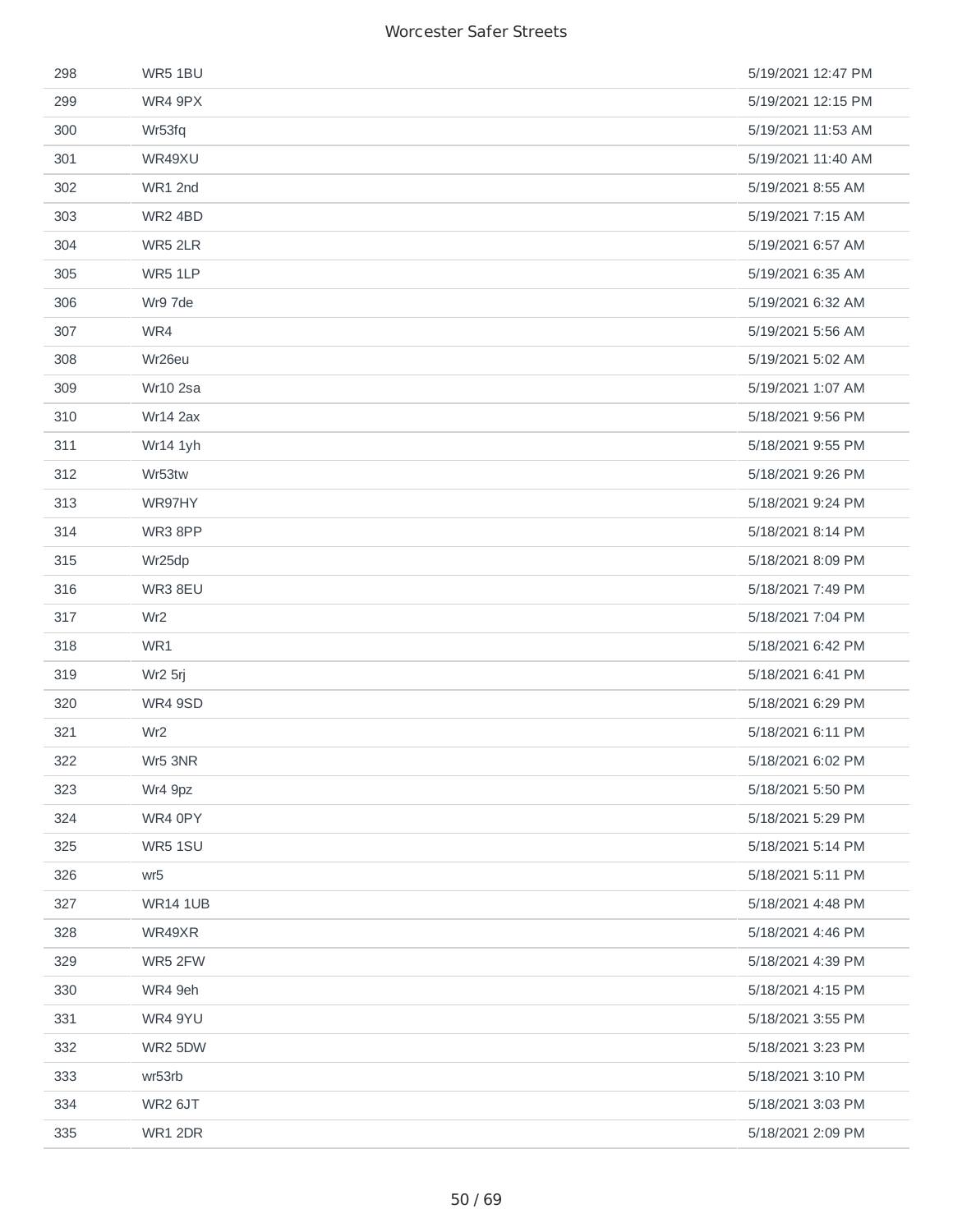| 336 | wr9 7dz         | 5/18/2021 1:53 PM  |
|-----|-----------------|--------------------|
| 337 | WR1             | 5/18/2021 1:12 PM  |
| 338 | wr37wb          | 5/18/2021 12:55 PM |
| 339 | <b>WR26</b>     | 5/18/2021 12:55 PM |
| 340 | wr15 8qw        | 5/18/2021 12:54 PM |
| 341 | WR5 2AH         | 5/18/2021 12:44 PM |
| 342 | WR5             | 5/18/2021 12:34 PM |
| 343 | wr4 9ub         | 5/18/2021 12:33 PM |
| 344 | WR5 3UA         | 5/18/2021 11:58 AM |
| 345 | <b>WR10 2ND</b> | 5/18/2021 11:51 AM |
| 346 | wr5 2lt         | 5/18/2021 11:46 AM |
| 347 | WR4 0DB         | 5/18/2021 11:46 AM |
| 348 | WR <sub>2</sub> | 5/18/2021 11:28 AM |
| 349 | <b>WR4 9SJ</b>  | 5/18/2021 11:22 AM |
| 350 | wr53gf          | 5/18/2021 11:00 AM |
| 351 | Wr14 2se        | 5/18/2021 10:48 AM |
| 352 | WR3 7RU         | 5/18/2021 10:41 AM |
| 353 | WR5 1SA         | 5/18/2021 10:34 AM |
| 354 | WR2 6aw         | 5/18/2021 10:31 AM |
| 355 | Wr51af          | 5/18/2021 9:57 AM  |
| 356 | Wr25pb          | 5/18/2021 9:50 AM  |
| 357 | Wr1 3HY         | 5/18/2021 9:45 AM  |
| 358 | <b>WR14 2QF</b> | 5/18/2021 9:44 AM  |
| 359 | Wr38au          | 5/18/2021 9:36 AM  |
| 360 | WR25SA          | 5/18/2021 9:27 AM  |
| 361 | WR5 1TQ         | 5/18/2021 9:17 AM  |
| 362 | WR3 7AF         | 5/18/2021 9:16 AM  |
| 363 | Wr2 6nh         | 5/18/2021 9:13 AM  |
| 364 | WR5 2QY         | 5/18/2021 9:05 AM  |
| 365 | Wr <sub>3</sub> | 5/18/2021 9:04 AM  |
| 366 | Wr <sub>3</sub> | 5/18/2021 9:00 AM  |
| 367 | WR3 7AQ         | 5/18/2021 8:59 AM  |
| 368 | WR9             | 5/18/2021 8:54 AM  |
| 369 | WR52SE          | 5/18/2021 8:47 AM  |
| 370 | wr2 4hz         | 5/18/2021 8:47 AM  |
| 371 | Wr <sub>2</sub> | 5/18/2021 8:46 AM  |
| 372 | WR3 7EF         | 5/18/2021 8:38 AM  |
| 373 | WR2 5BN         | 5/18/2021 8:36 AM  |
|     |                 |                    |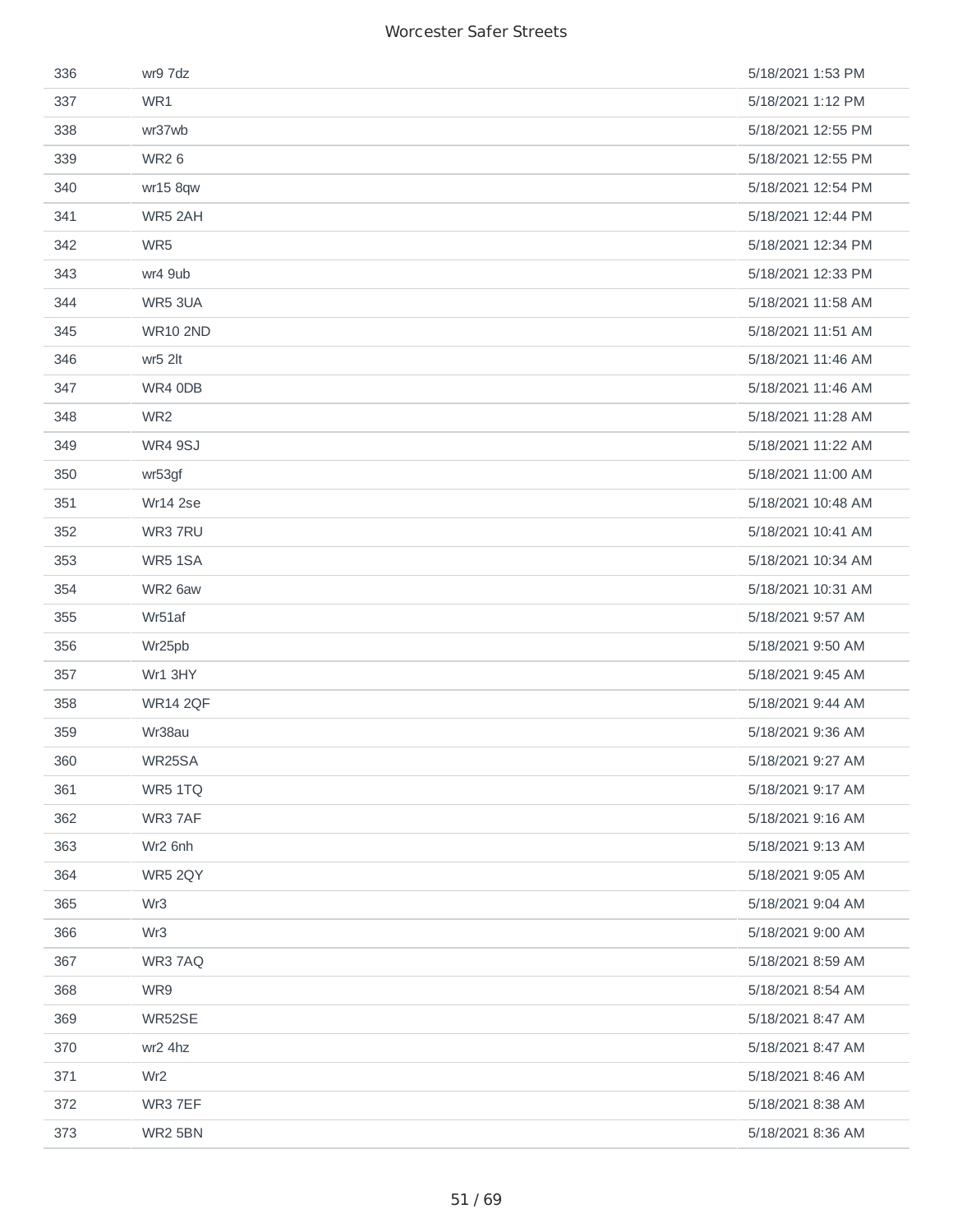| 374 | Wr51qd          | 5/18/2021 8:36 AM  |
|-----|-----------------|--------------------|
| 375 | WR3             | 5/18/2021 8:35 AM  |
| 376 | Wr38ny          | 5/18/2021 8:34 AM  |
| 377 | WR53UA          | 5/18/2021 8:32 AM  |
| 378 | WR4 0RA         | 5/18/2021 8:32 AM  |
| 379 | WR3             | 5/18/2021 8:26 AM  |
| 380 | WR5 1AY         | 5/18/2021 8:15 AM  |
| 381 | Wr3 8pa         | 5/18/2021 8:13 AM  |
| 382 | Wr5 1hh         | 5/18/2021 8:04 AM  |
| 383 | WR9             | 5/18/2021 7:59 AM  |
| 384 | WR38NT          | 5/18/2021 7:55 AM  |
| 385 | Wr5 1le         | 5/18/2021 7:47 AM  |
| 386 | WR4             | 5/18/2021 7:44 AM  |
| 387 | WR3 8AN         | 5/18/2021 7:41 AM  |
| 388 | Wr25qs          | 5/18/2021 7:40 AM  |
| 389 | WR4 9EH         | 5/18/2021 7:35 AM  |
| 390 | Wr5 1nz         | 5/18/2021 7:33 AM  |
| 391 | Wr26hg          | 5/18/2021 7:26 AM  |
| 392 | Wr24ed          | 5/18/2021 7:16 AM  |
| 393 | Wr5 1JH         | 5/18/2021 7:15 AM  |
| 394 | Wr4 9fj         | 5/18/2021 7:14 AM  |
| 395 | Wr <sub>2</sub> | 5/18/2021 7:05 AM  |
| 396 | Wr5 2na         | 5/18/2021 6:55 AM  |
| 397 | WR4 OLP         | 5/18/2021 6:49 AM  |
| 398 | Wr5 2qy         | 5/18/2021 6:41 AM  |
| 399 | WR51DH          | 5/18/2021 5:07 AM  |
| 400 | Wr26eu          | 5/18/2021 1:38 AM  |
| 401 | Wr9 0aj         | 5/18/2021 12:42 AM |
| 402 | Wr13BH          | 5/18/2021 12:02 AM |
| 403 | WR1             | 5/17/2021 11:34 PM |
| 404 | <b>WR2 5BZ</b>  | 5/17/2021 11:29 PM |
| 405 | WR3             | 5/17/2021 11:20 PM |
| 406 | Wr4 ORH         | 5/17/2021 11:11 PM |
| 407 | WR2 5LG         | 5/17/2021 11:11 PM |
| 408 | WR1 1HU         | 5/17/2021 10:57 PM |
| 409 | WR37AB          | 5/17/2021 10:55 PM |
| 410 | <b>WR10 1RW</b> | 5/17/2021 10:51 PM |
| 411 | <b>Wr13 5az</b> | 5/17/2021 10:37 PM |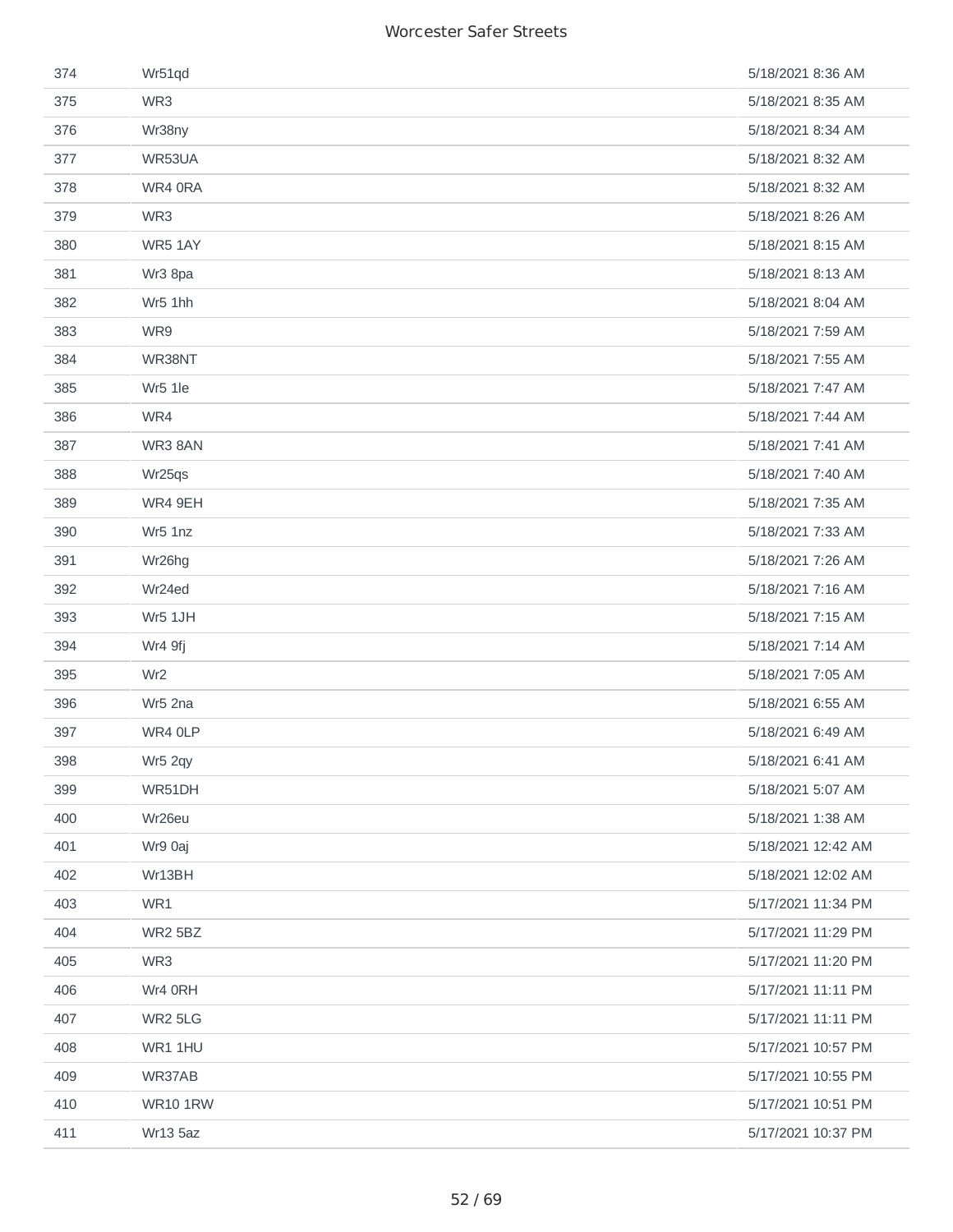| 412 | WR5 1RF        | 5/17/2021 10:31 PM |
|-----|----------------|--------------------|
| 413 | WR2 5NE        | 5/17/2021 10:21 PM |
| 414 | Wr5 2bu        | 5/17/2021 10:17 PM |
| 415 | wr5 1jq        | 5/17/2021 10:13 PM |
| 416 | WR5 1PS        | 5/17/2021 10:07 PM |
| 417 | WR2 6ES        | 5/17/2021 10:01 PM |
| 418 | WR24NE         | 5/17/2021 9:58 PM  |
| 419 | <b>WR2 4JJ</b> | 5/17/2021 9:54 PM  |
| 420 | WR6 6NE        | 5/17/2021 9:53 PM  |
| 421 | WR5 1AG        | 5/17/2021 9:53 PM  |
| 422 | WR5 2AH        | 5/17/2021 9:45 PM  |
| 423 | WR5 3SR        | 5/17/2021 9:40 PM  |
| 424 | Wr5 3bw        | 5/17/2021 9:24 PM  |
| 425 | WR5 1BT        | 5/17/2021 9:23 PM  |
| 426 | WR5 2AN        | 5/17/2021 9:23 PM  |
| 427 | Wr4            | 5/17/2021 9:19 PM  |
| 428 | WR52AN         | 5/17/2021 9:17 PM  |
| 429 | Wr3 8nw        | 5/17/2021 9:15 PM  |
| 430 | WR4 OLP        | 5/17/2021 9:11 PM  |
| 431 | WR4 ONX        | 5/17/2021 8:56 PM  |
| 432 | WR1            | 5/17/2021 8:42 PM  |
| 433 | wr2 5pp        | 5/17/2021 8:39 PM  |
| 434 | WR1            | 5/17/2021 8:37 PM  |
| 435 | WR25NT         | 5/17/2021 8:34 PM  |
| 436 | Wr38jq         | 5/17/2021 8:33 PM  |
| 437 | WR1 1PR        | 5/17/2021 8:20 PM  |
| 438 | Wr2 5hh        | 5/17/2021 8:18 PM  |
| 439 | Wr3 7ru        | 5/17/2021 8:17 PM  |
| 440 | WR1 1QR        | 5/17/2021 8:10 PM  |
| 441 | Wr1 2at        | 5/17/2021 8:09 PM  |
| 442 | Wr3 7az        | 5/17/2021 8:07 PM  |
| 443 | Wr53er         | 5/17/2021 8:07 PM  |
| 444 | WR5            | 5/17/2021 8:05 PM  |
| 445 | WR5 1hh        | 5/17/2021 8:00 PM  |
| 446 | Wr3 7eb        | 5/17/2021 7:56 PM  |
| 447 | WR37AZ         | 5/17/2021 7:50 PM  |
| 448 | Wr5 2es        | 5/17/2021 7:44 PM  |
| 449 | WR4 0PN        | 5/17/2021 7:24 PM  |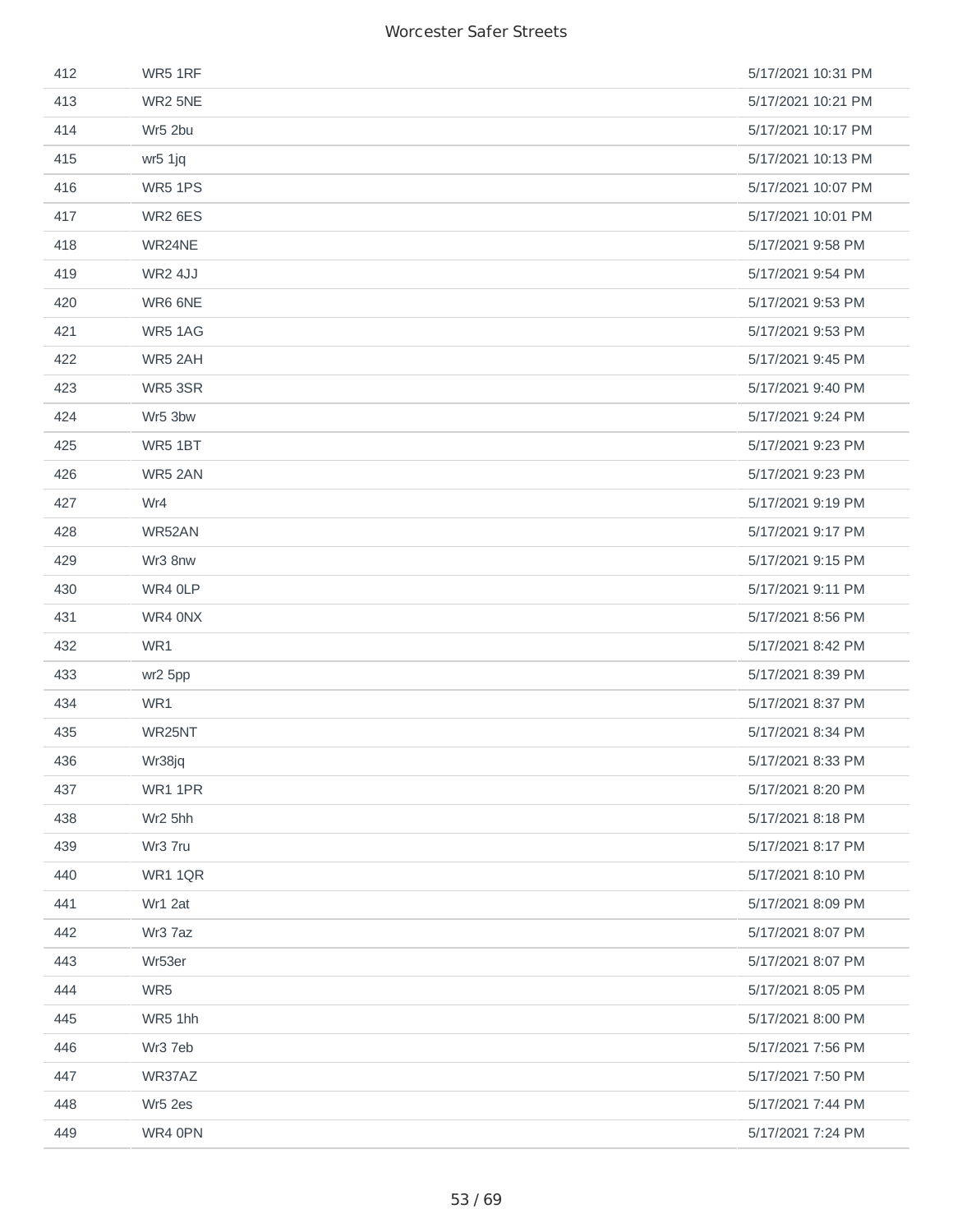| 450 | Wr24xj          | 5/17/2021 7:15 PM |
|-----|-----------------|-------------------|
| 451 | Wr5 2af         | 5/17/2021 7:14 PM |
| 452 | Wr37er          | 5/17/2021 7:07 PM |
| 453 | Wr38re          | 5/17/2021 6:44 PM |
| 454 | Wr97el          | 5/17/2021 6:43 PM |
| 455 | WR5 2fb         | 5/17/2021 6:41 PM |
| 456 | Wr1 3qn         | 5/17/2021 6:41 PM |
| 457 | WR2 6QX         | 5/17/2021 6:14 PM |
| 458 | Wr8 0hn         | 5/17/2021 6:14 PM |
| 459 | Wr2 5AG         | 5/17/2021 6:08 PM |
| 460 | WR2 6AR         | 5/17/2021 6:03 PM |
| 461 | WR5 3HD         | 5/17/2021 5:56 PM |
| 462 | WR37PY          | 5/17/2021 5:43 PM |
| 463 | Wr11pa          | 5/17/2021 5:38 PM |
| 464 | Wr <sub>3</sub> | 5/17/2021 5:27 PM |
| 465 | WR49SS          | 5/17/2021 5:26 PM |
| 466 | WR1 1DB         | 5/17/2021 5:21 PM |
| 467 | WR1             | 5/17/2021 5:20 PM |
| 468 | Wr3 7lt         | 5/17/2021 5:19 PM |
| 469 | Wr <sub>5</sub> | 5/17/2021 5:19 PM |
| 470 | wr1 1pr         | 5/17/2021 5:17 PM |
| 471 | Wr11sr          | 5/17/2021 5:07 PM |
| 472 | WR40da          | 5/17/2021 4:58 PM |
| 473 | WR53GH          | 5/17/2021 4:53 PM |
| 474 | WR5 !EF         | 5/17/2021 4:51 PM |
| 475 | Wr25th          | 5/17/2021 4:42 PM |
| 476 | Wr2 5lg         | 5/17/2021 4:41 PM |
| 477 | WR3 7AN         | 5/17/2021 4:34 PM |
| 478 | <b>B97 5YB</b>  | 5/17/2021 4:33 PM |
| 479 | <b>B60 4EB</b>  | 5/17/2021 4:31 PM |
| 480 | wr1             | 5/17/2021 4:30 PM |
| 481 | WR5             | 5/17/2021 4:29 PM |
| 482 | Wr3 7ab         | 5/17/2021 4:19 PM |
| 483 | <b>WR3 7JG</b>  | 5/17/2021 4:18 PM |
| 484 | Wr14            | 5/17/2021 3:59 PM |
| 485 | Wr3 8ja         | 5/17/2021 3:55 PM |
| 486 | Wr142eg         | 5/17/2021 3:54 PM |
| 487 | Wr5 1dy         | 5/17/2021 3:53 PM |
|     |                 |                   |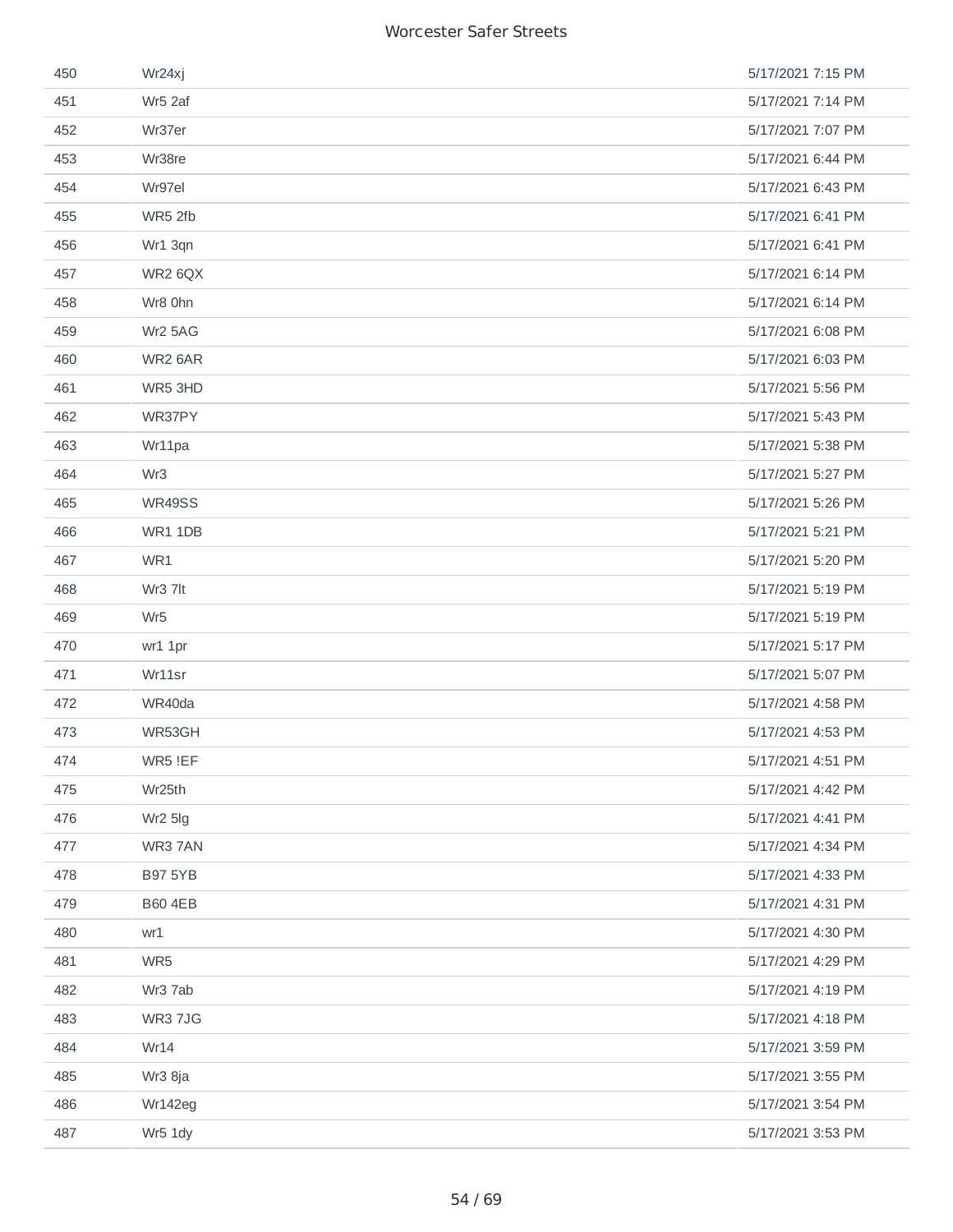| 488 | WR2 5LP         | 5/17/2021 3:46 PM |
|-----|-----------------|-------------------|
| 489 | Wr1             | 5/17/2021 3:44 PM |
| 490 | Wr16aj          | 5/17/2021 3:39 PM |
| 491 | Wr <sub>3</sub> | 5/17/2021 3:39 PM |
| 492 | Wr4 9pe         | 5/17/2021 3:38 PM |
| 493 | WR25DE          | 5/17/2021 3:38 PM |
| 494 | Wr2 4jg         | 5/17/2021 3:30 PM |
| 495 | Wr2 5nj         | 5/17/2021 3:30 PM |
| 496 | WR4 9SD         | 5/17/2021 3:27 PM |
| 497 | <b>B96 6EG</b>  | 5/17/2021 3:27 PM |
| 498 | WR38XA          | 5/17/2021 3:26 PM |
| 499 | WR49LS          | 5/17/2021 3:12 PM |
| 500 | Wr4 w           | 5/17/2021 3:11 PM |
| 501 | WR1 1PT         | 5/17/2021 3:11 PM |
| 502 | WR2 6Ab         | 5/17/2021 3:10 PM |
| 503 | WR3 8EA         | 5/17/2021 3:03 PM |
| 504 | WR3             | 5/17/2021 3:02 PM |
| 505 | WR3             | 5/17/2021 3:00 PM |
| 506 | WR4 9RS         | 5/17/2021 2:55 PM |
| 507 | Wr <sub>5</sub> | 5/17/2021 2:52 PM |
| 508 | WR4 0BA         | 5/17/2021 2:52 PM |
| 509 | WR24NB          | 5/17/2021 2:52 PM |
| 510 | WR38BJ          | 5/17/2021 2:49 PM |
| 511 | WR1             | 5/17/2021 2:47 PM |
| 512 | WR4 9QD         | 5/17/2021 2:46 PM |
| 513 | <b>WR141UD</b>  | 5/17/2021 2:44 PM |
| 514 | TF7 5BF         | 5/17/2021 2:42 PM |
| 515 | WR40JS          | 5/17/2021 2:41 PM |
| 516 | WR5 3UB         | 5/17/2021 2:39 PM |
| 517 | Wr3 8jn         | 5/17/2021 2:39 PM |
| 518 | WR1 1SP         | 5/17/2021 2:37 PM |
| 519 | $dy11$ 6tx      | 5/17/2021 2:37 PM |
| 520 | wr9 9II         | 5/17/2021 2:33 PM |
| 521 | WR4             | 5/17/2021 2:33 PM |
| 522 | WR2 5HY         | 5/17/2021 2:33 PM |
| 523 | DY10 1NW        | 5/17/2021 2:32 PM |
| 524 | Wr5 3er         | 5/17/2021 2:30 PM |
| 525 | Wr37ea          | 5/17/2021 2:27 PM |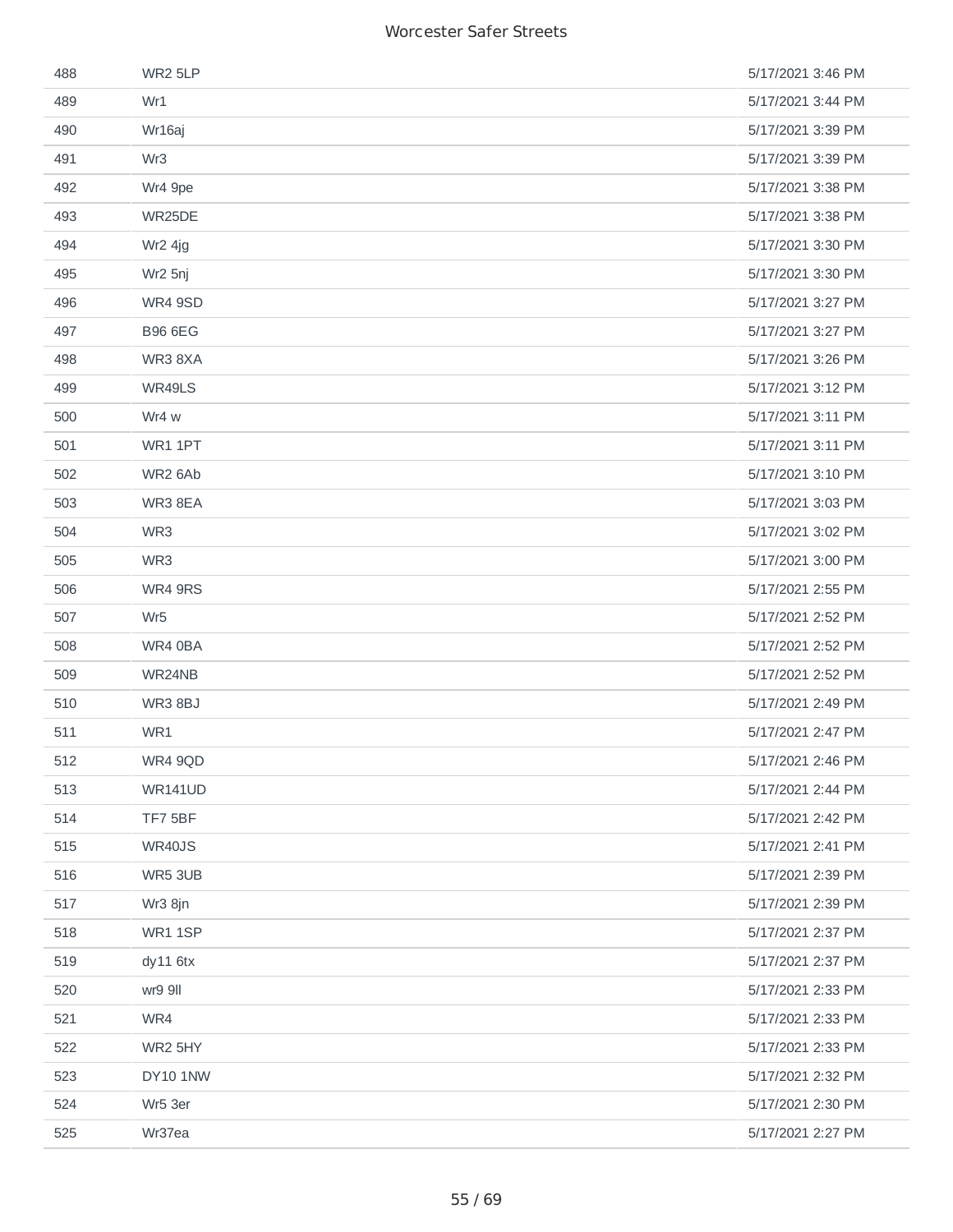| 526 | wr1                 | 5/17/2021 2:17 PM |
|-----|---------------------|-------------------|
| 527 | wr53nt              | 5/17/2021 2:15 PM |
| 528 | Wr5 3tb             | 5/17/2021 2:14 PM |
| 529 | Wr37he              | 5/17/2021 2:09 PM |
| 530 | Wr <sub>2</sub> 6ld | 5/17/2021 2:09 PM |
| 531 | Wr38nf              | 5/17/2021 2:07 PM |
| 532 | Wr40qd              | 5/17/2021 2:05 PM |
| 533 | WR1                 | 5/17/2021 2:05 PM |
| 534 | WR1 3EY             | 5/17/2021 2:02 PM |
| 535 | WR1 1NQ             | 5/17/2021 1:56 PM |
| 536 | WR3 8nt             | 5/17/2021 1:55 PM |
| 537 | WR5                 | 5/17/2021 1:52 PM |
| 538 | WR1 3HE             | 5/17/2021 1:49 PM |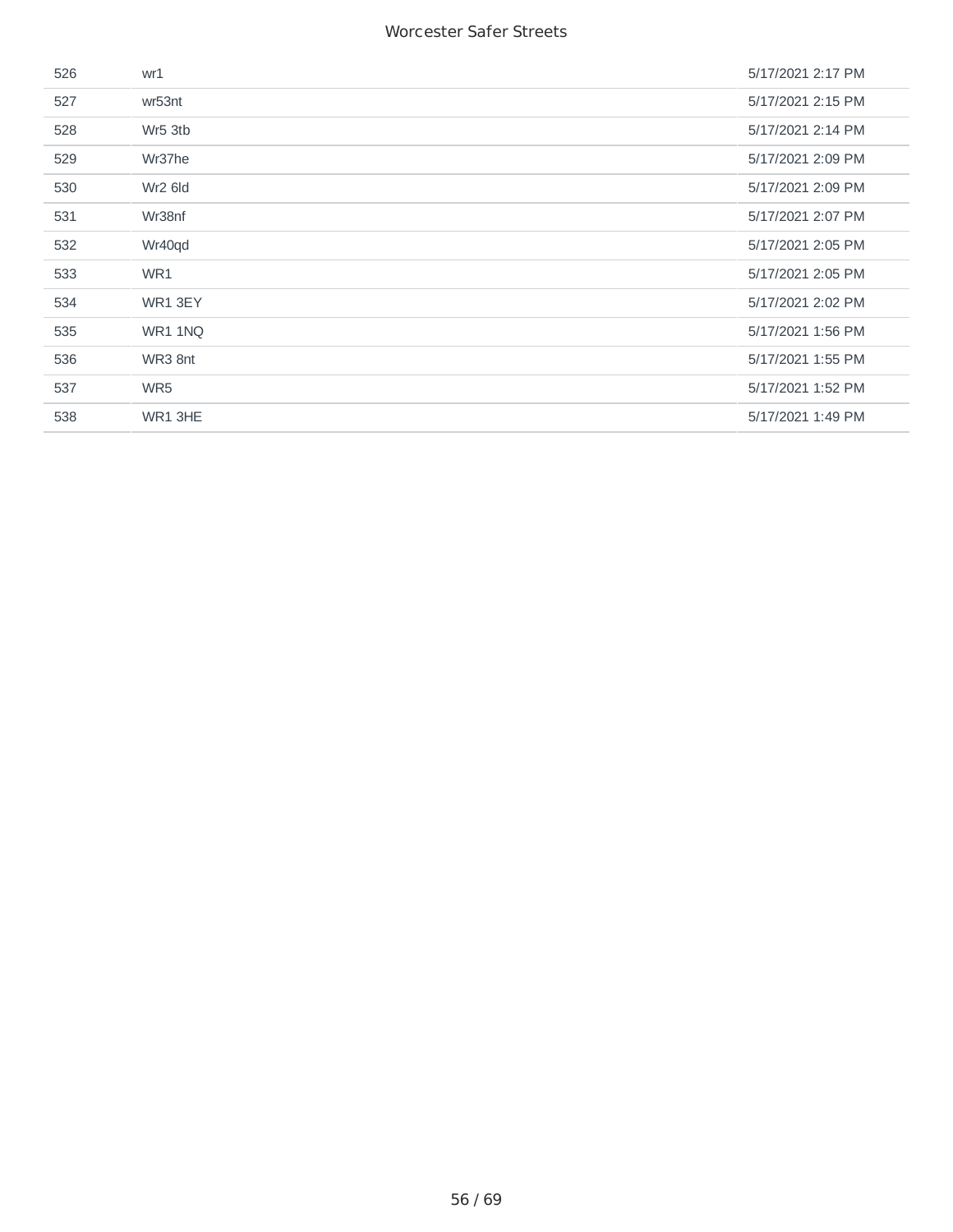



| <b>ANSWER CHOICES</b> | <b>RESPONSES</b> |     |
|-----------------------|------------------|-----|
| Under 25              | 24.86%           | 179 |
| $25 - 34$             | 18.06%           | 130 |
| $35 - 44$             | 19.17%           | 138 |
| $45 - 54$             | 21.94%           | 158 |
| $55 - 64$             | 10.56%           | 76  |
| $65+$                 | 5.42%            | 39  |
| <b>TOTAL</b>          |                  | 720 |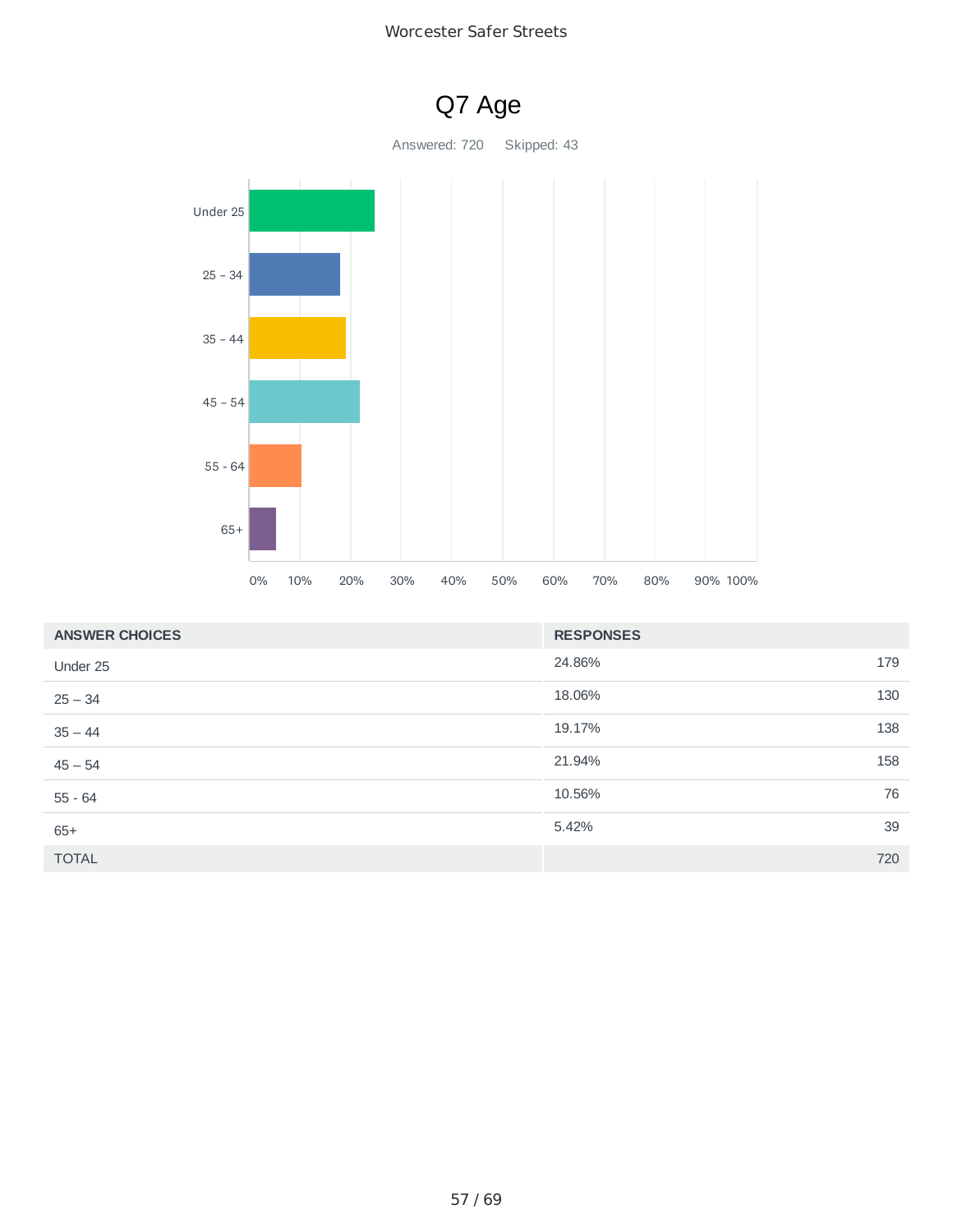Q8 Disability: Do you consider yourself to be a Disabled person? (i.e. do you have a physical or mental impairment which has a substantial long term adverse effect on your ability to carry out day to day activities?)



| <b>ANSWER CHOICES</b> | <b>RESPONSES</b> |     |
|-----------------------|------------------|-----|
| Yes                   | 8.40%            | 60  |
| <b>No</b>             | 91.60%           | 654 |
| <b>TOTAL</b>          |                  | 714 |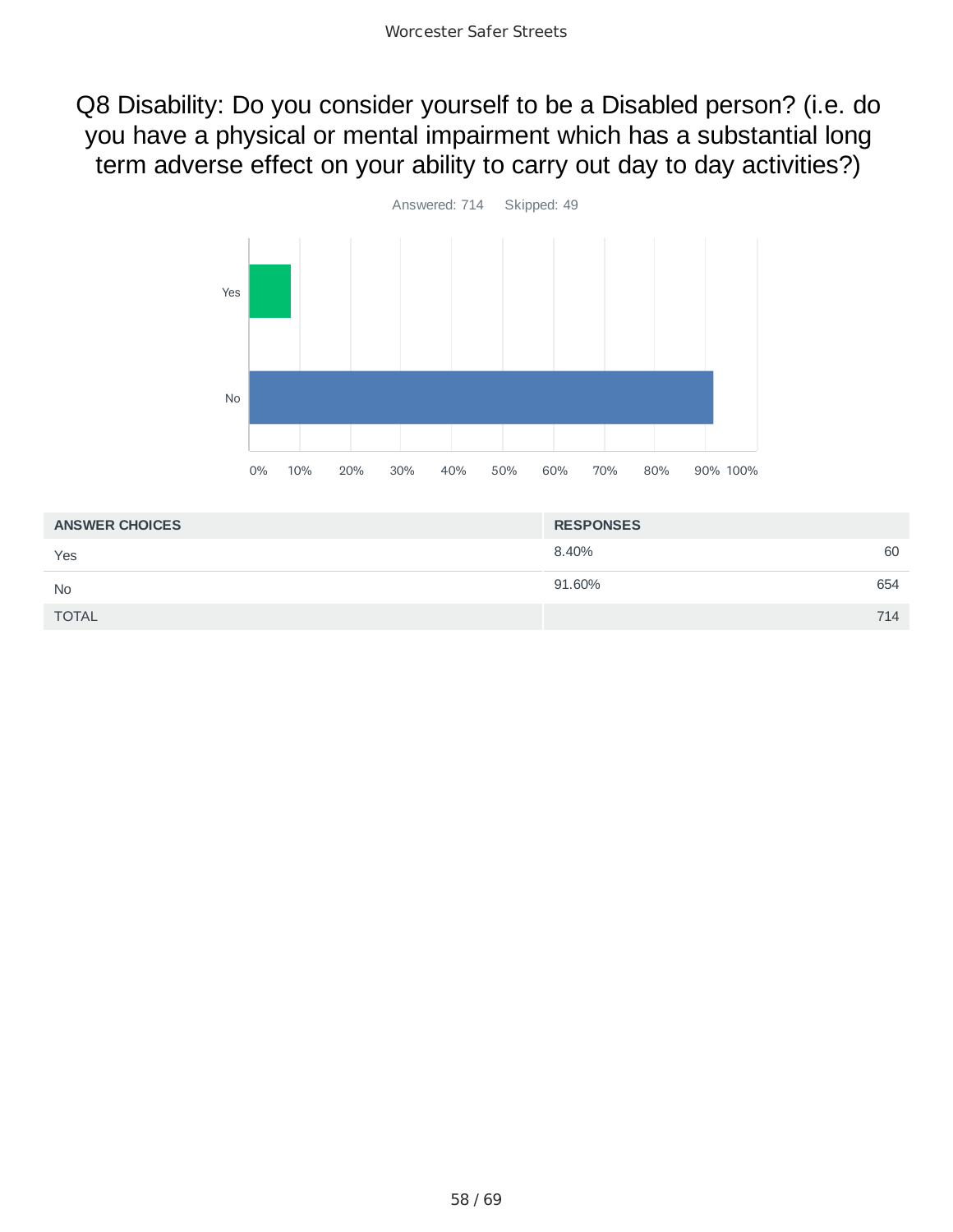

| <b>ANSWER CHOICES</b> | <b>RESPONSES</b> |
|-----------------------|------------------|
| Male                  | 56<br>7.80%      |
| Female                | 91.09%<br>654    |
| Other                 | 1.11%<br>8       |
| <b>TOTAL</b>          | 718              |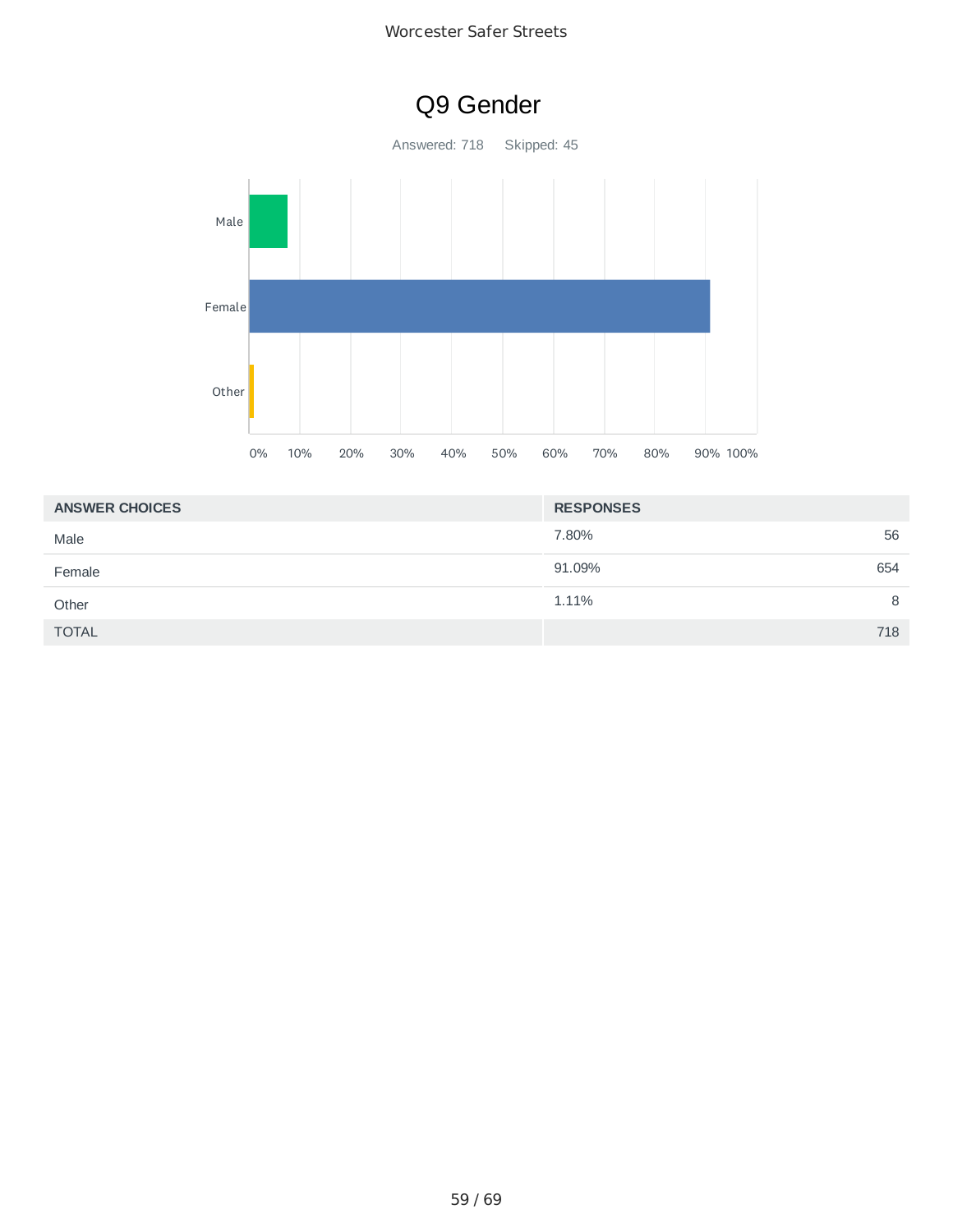## Q10 Gender Identity: Is your gender identity the same as the gender you were assigned at birth?



| <b>ANSWER CHOICES</b> | <b>RESPONSES</b> |   |
|-----------------------|------------------|---|
| Yes                   | 98.72%<br>696    |   |
| <b>No</b>             | 1.28%            | 9 |
| <b>TOTAL</b>          | 705              |   |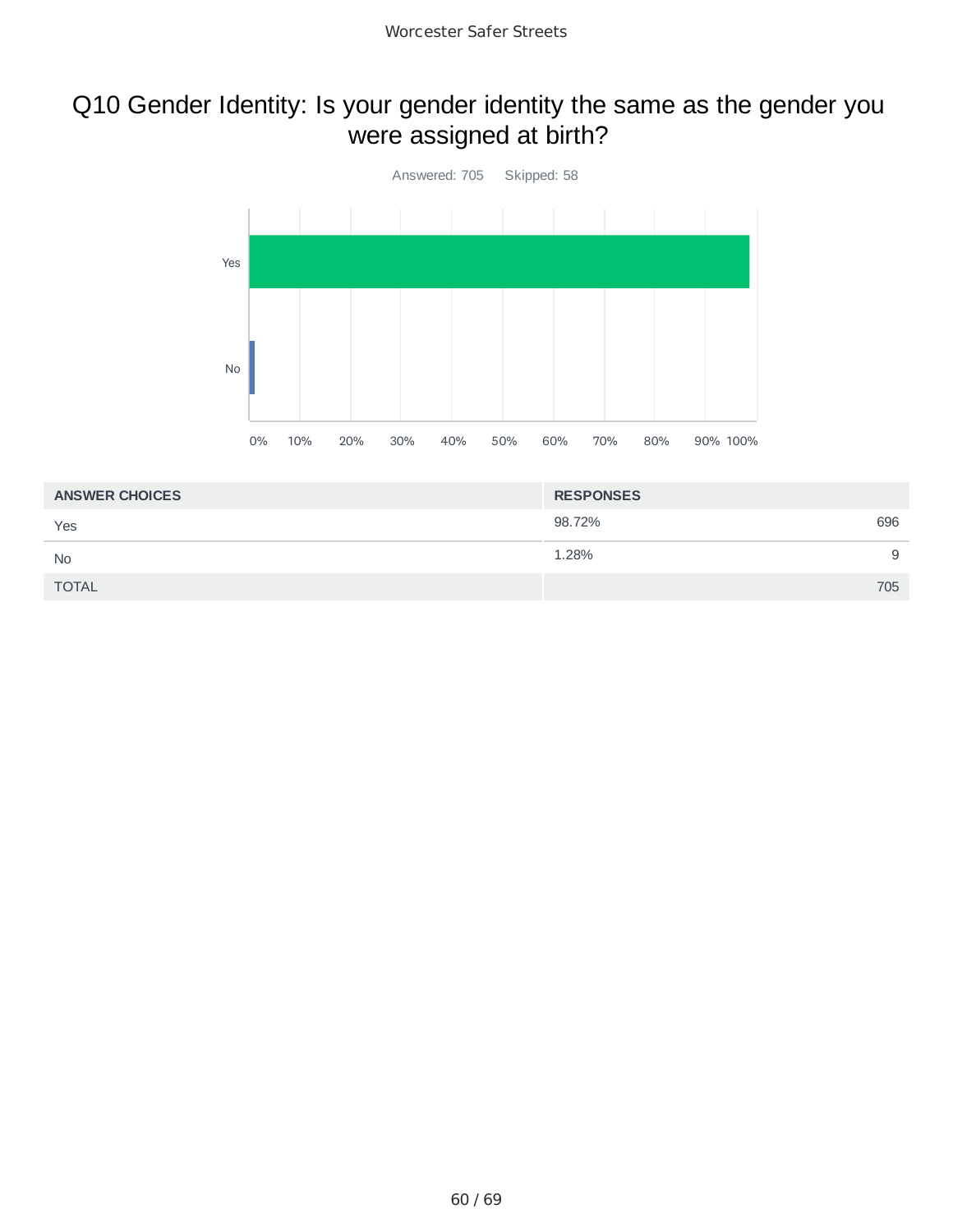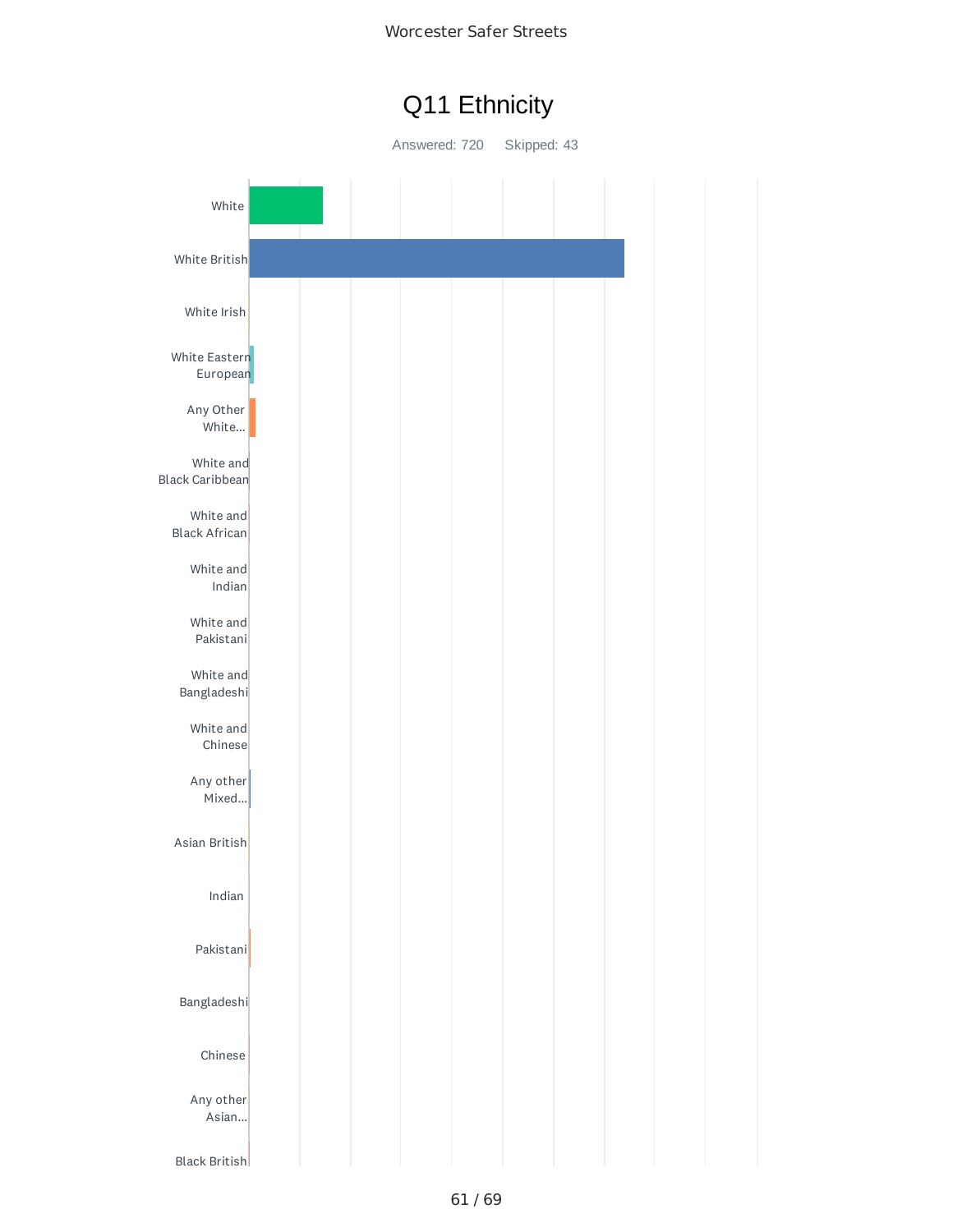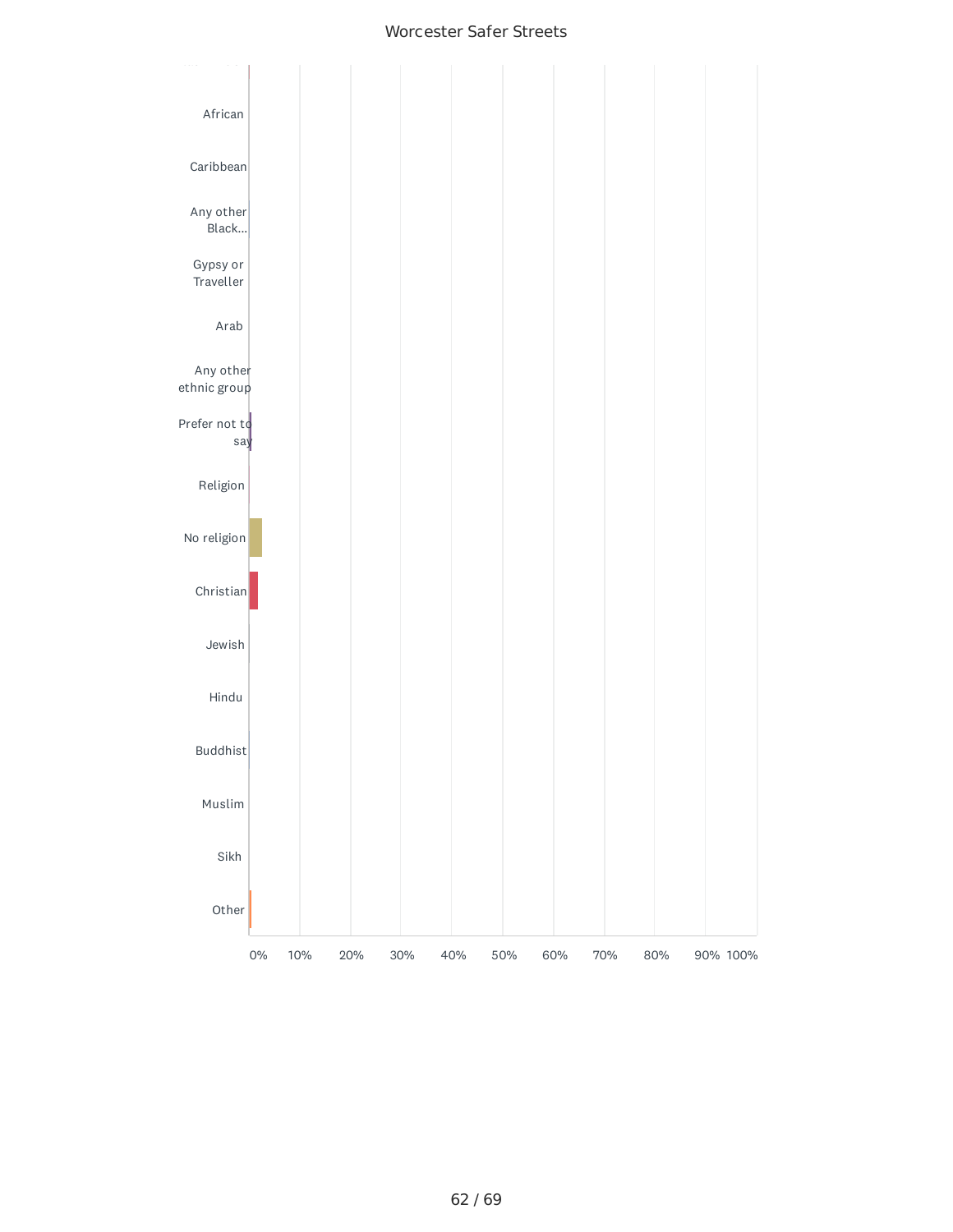| <b>ANSWER CHOICES</b>      | <b>RESPONSES</b> |                     |
|----------------------------|------------------|---------------------|
| White                      | 14.72%           | 106                 |
| White British              | 74.03%           | 533                 |
| White Irish                | 0.28%            | $\overline{2}$      |
| White Eastern European     | 0.97%            | $\overline{7}$      |
| Any Other White background | 1.39%            | 10                  |
| White and Black Caribbean  | 0.28%            | $\overline{2}$      |
| White and Black African    | 0.14%            | $\mathbf{1}$        |
| White and Indian           | 0.14%            | $\mathbf{1}$        |
| White and Pakistani        | 0.00%            | $\mathsf{O}\xspace$ |
| White and Bangladeshi      | $0.00\%$         | $\mathsf{O}\xspace$ |
| White and Chinese          | 0.00%            | $\mathsf{O}\xspace$ |
| Any other Mixed background | 0.42%            | $\mathsf 3$         |
| Asian British              | 0.28%            | $\overline{2}$      |
| Indian                     | 0.14%            | $\mathbf{1}$        |
| Pakistani                  | 0.42%            | $\mathsf{3}$        |
| Bangladeshi                | $0.00\%$         | $\mathsf{O}\xspace$ |
| Chinese                    | 0.14%            | $\mathbf{1}$        |
| Any other Asian background | 0.14%            | $\mathbf{1}$        |
| <b>Black British</b>       | 0.14%            | $\mathbf{1}$        |
| African                    | 0.00%            | $\mathsf{O}\xspace$ |
| Caribbean                  | 0.00%            | 0                   |
| Any other Black background | 0.14%            | $\mathbf 1$         |
| Gypsy or Traveller         | $0.00\%$         | $\mathsf{O}\xspace$ |
| Arab                       | $0.00\%$         | $\mathsf O$         |
| Any other ethnic group     | $0.00\%$         | $\mathsf{O}\xspace$ |
| Prefer not to say          | 0.56%            | $\overline{4}$      |
| Religion                   | 0.14%            | $1\,$               |
| No religion                | 2.78%            | 20                  |
| Christian                  | 1.94%            | 14                  |
| Jewish                     | 0.14%            | $\mathbf{1}$        |
| Hindu                      | $0.00\%$         | $\mathsf{O}\xspace$ |
| <b>Buddhist</b>            | 0.14%            | $\mathbf{1}$        |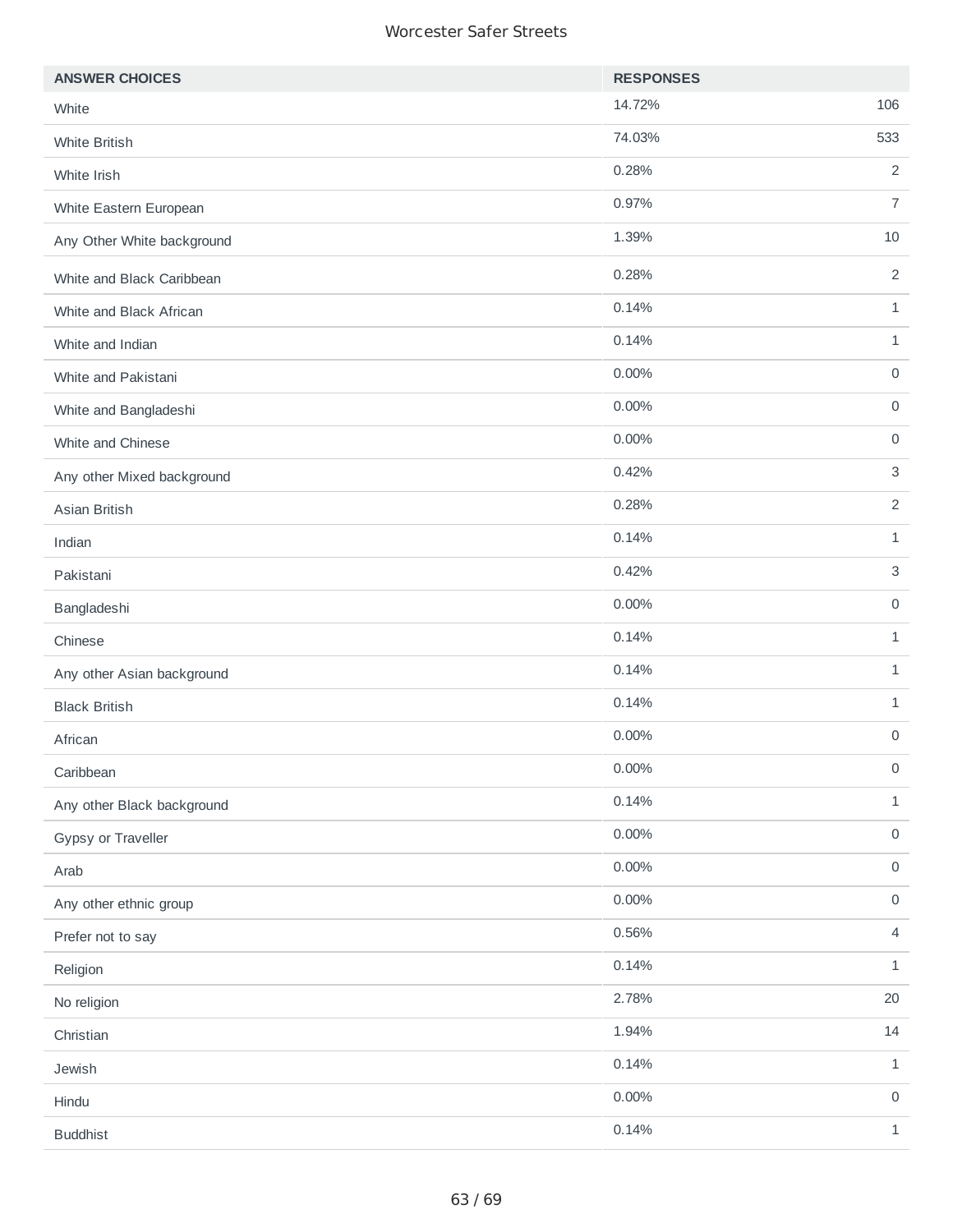| Muslim       | $0.00\%$ |     |
|--------------|----------|-----|
| Sikh         | 0.00%    |     |
| Other        | 0.56%    | 4   |
| <b>TOTAL</b> |          | 720 |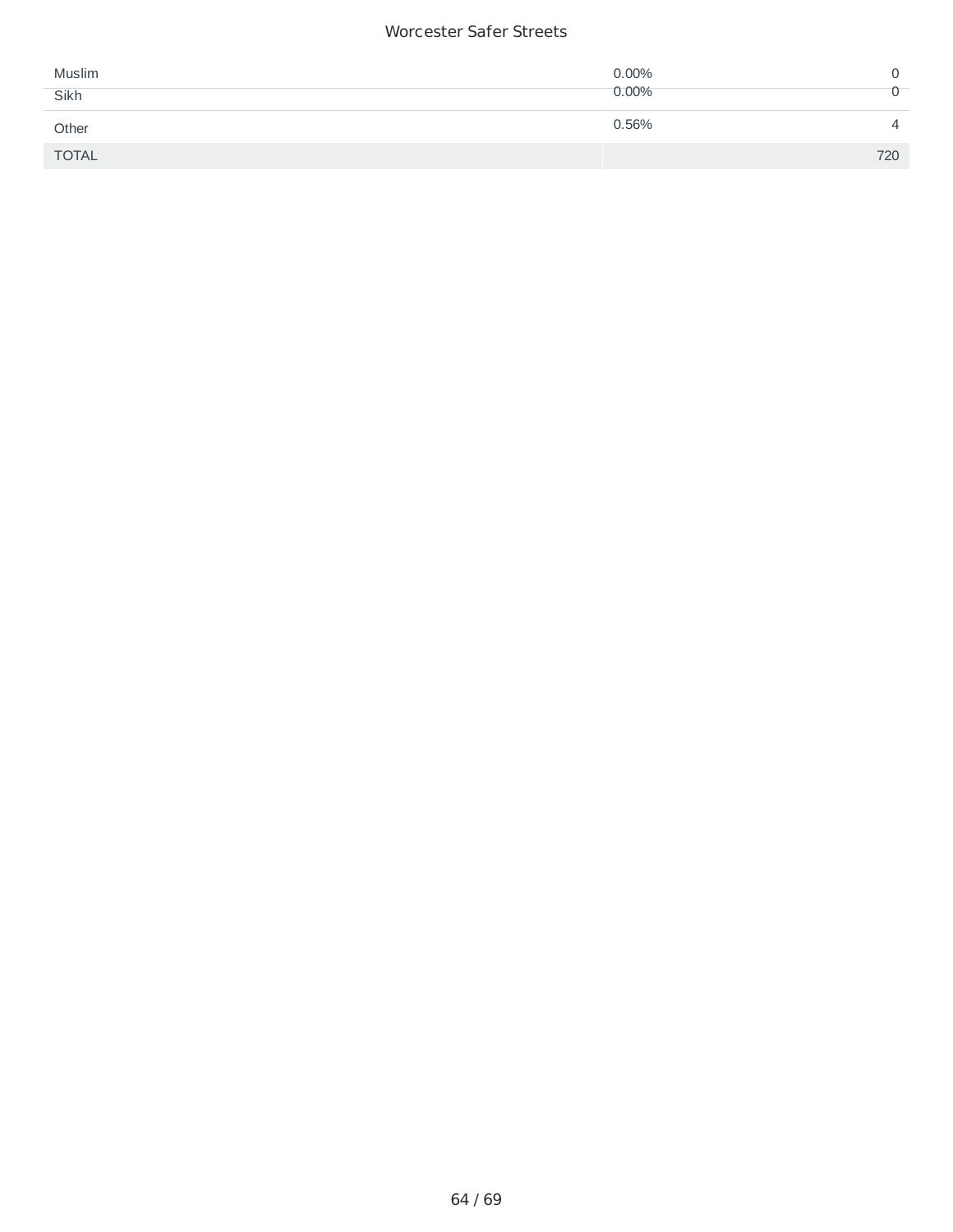



| <b>ANSWER CHOICES</b>  | <b>RESPONSES</b> |                |
|------------------------|------------------|----------------|
| No religion            | 56.52%           | 195            |
| Christian              | 38.26%           | 132            |
| Jewish                 | 0.58%            | $\overline{c}$ |
| Hindu                  | 0.00%            | $\mathbf 0$    |
| <b>Buddhist</b>        | 0.58%            | 2              |
| Muslim                 | 1.16%            | 4              |
| Sihk                   | 0.00%            | $\mathbf 0$    |
| Other (please specify) | 2.90%            | 10             |
| <b>TOTAL</b>           |                  | 345            |

| #  | <b>OTHER (PLEASE SPECIFY)</b>         | <b>DATE</b>        |
|----|---------------------------------------|--------------------|
|    | You' be spelt Sikh inaccurately !!!!! | 5/29/2021 10:43 PM |
|    | Prefer not to say                     | 5/29/2021 10:02 AM |
|    | No relevance whatsoever               | 5/28/2021 7:11 PM  |
| 4  | Satanist                              | 5/27/2021 4:33 PM  |
| ٠h | Pagan                                 | 5/27/2021 9:34 AM  |
|    |                                       |                    |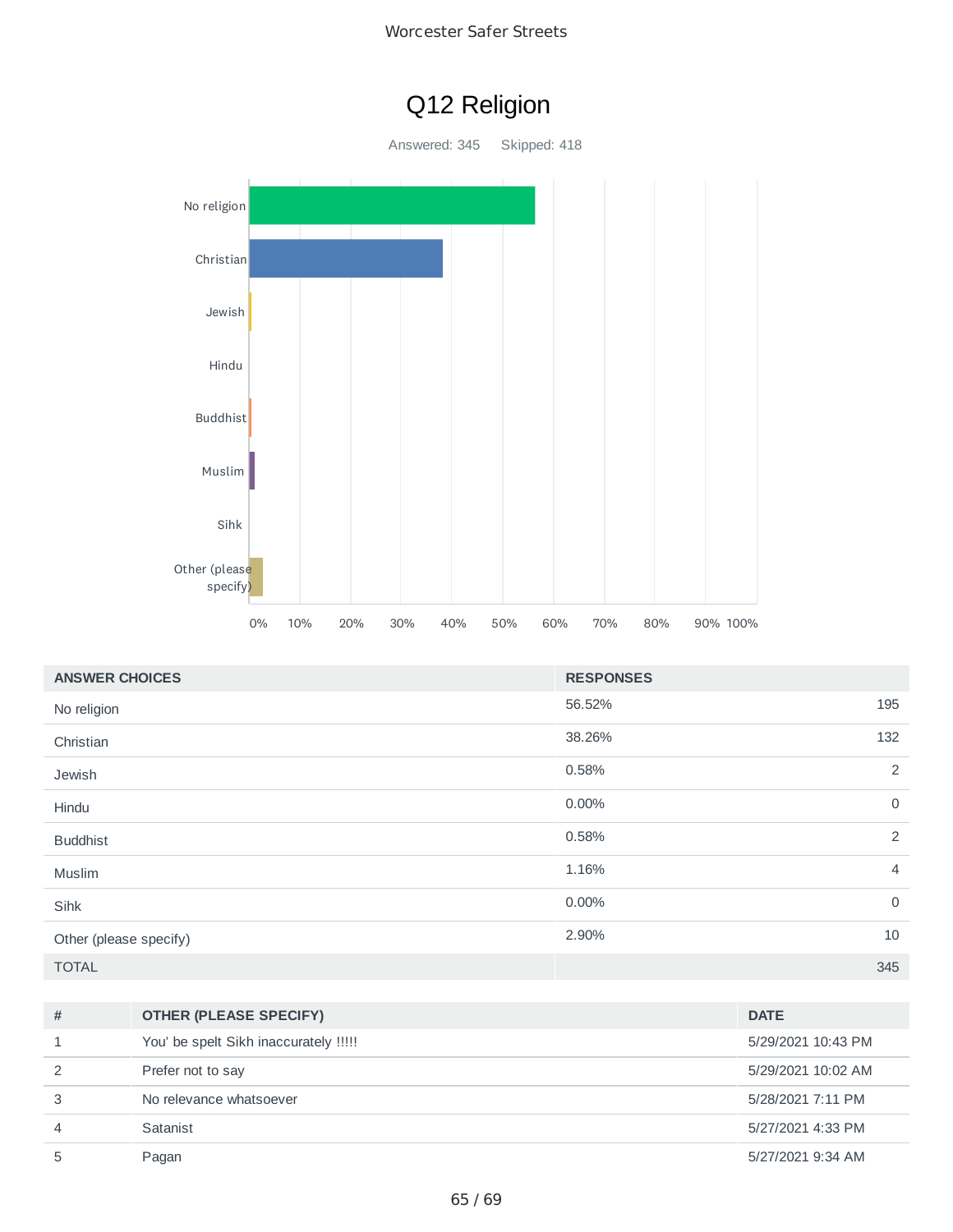| 6  | was brought up Muslim | 5/26/2021 11:28 PM |
|----|-----------------------|--------------------|
|    | Humanist              | 5/26/2021 10:36 AM |
|    | Pagan                 | 5/24/2021 10:26 AM |
| 9  | Non Conformist        | 5/21/2021 10:29 PM |
| 10 | Pagan                 | 5/21/2021 9:11 PM  |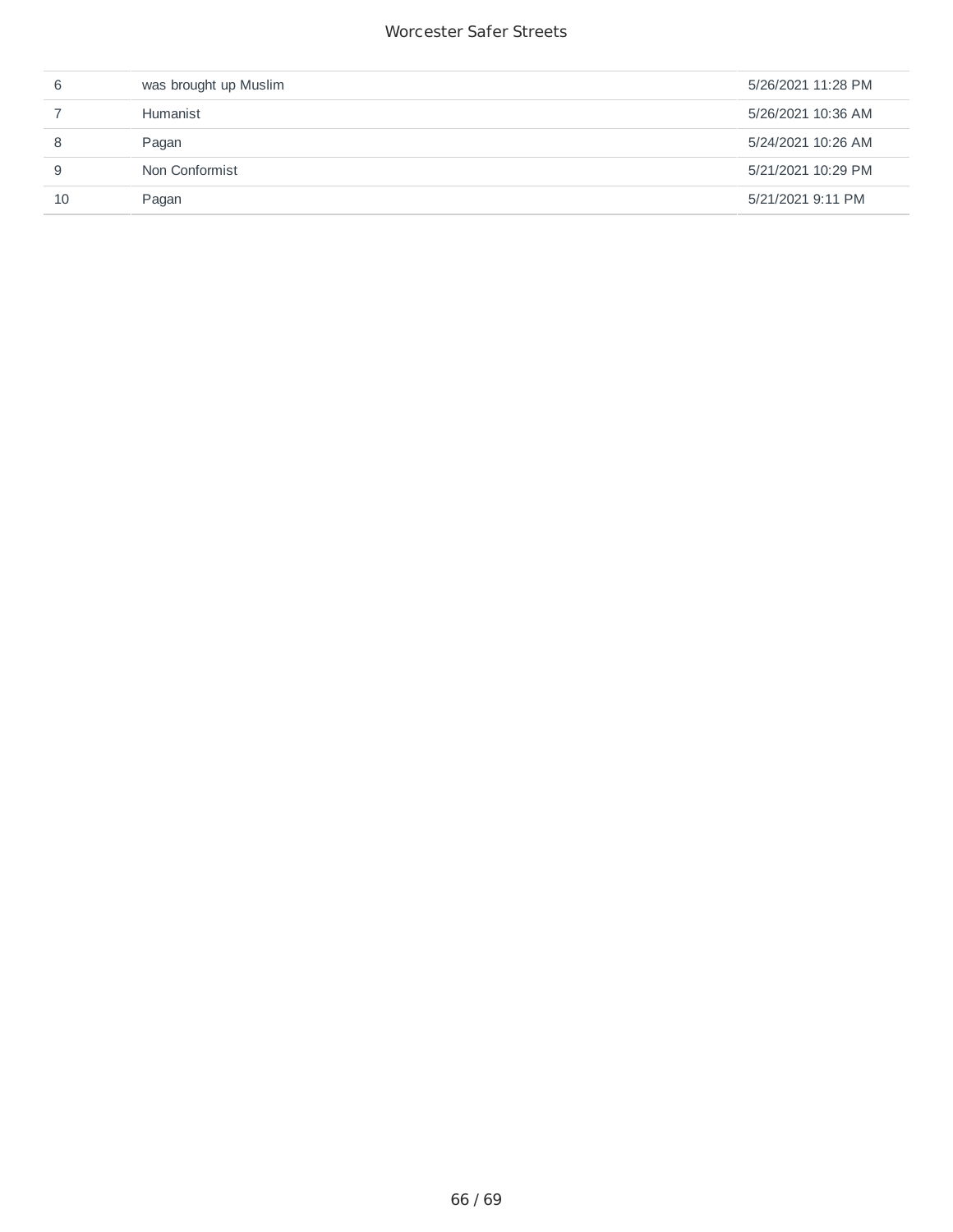## Q13 Sexual orientation

Answered: 696 Skipped: 67



| <b>ANSWER CHOICES</b> | <b>RESPONSES</b> |     |
|-----------------------|------------------|-----|
| Heterosexual/straight | 85.63%           | 596 |
| Gay man               | 0.43%            | 3   |
| Gay woman/lesbian     | 2.87%            | 20  |
| <b>Bisexual</b>       | 8.76%            | 61  |
| Other                 | 2.30%            | 16  |
| <b>TOTAL</b>          |                  | 696 |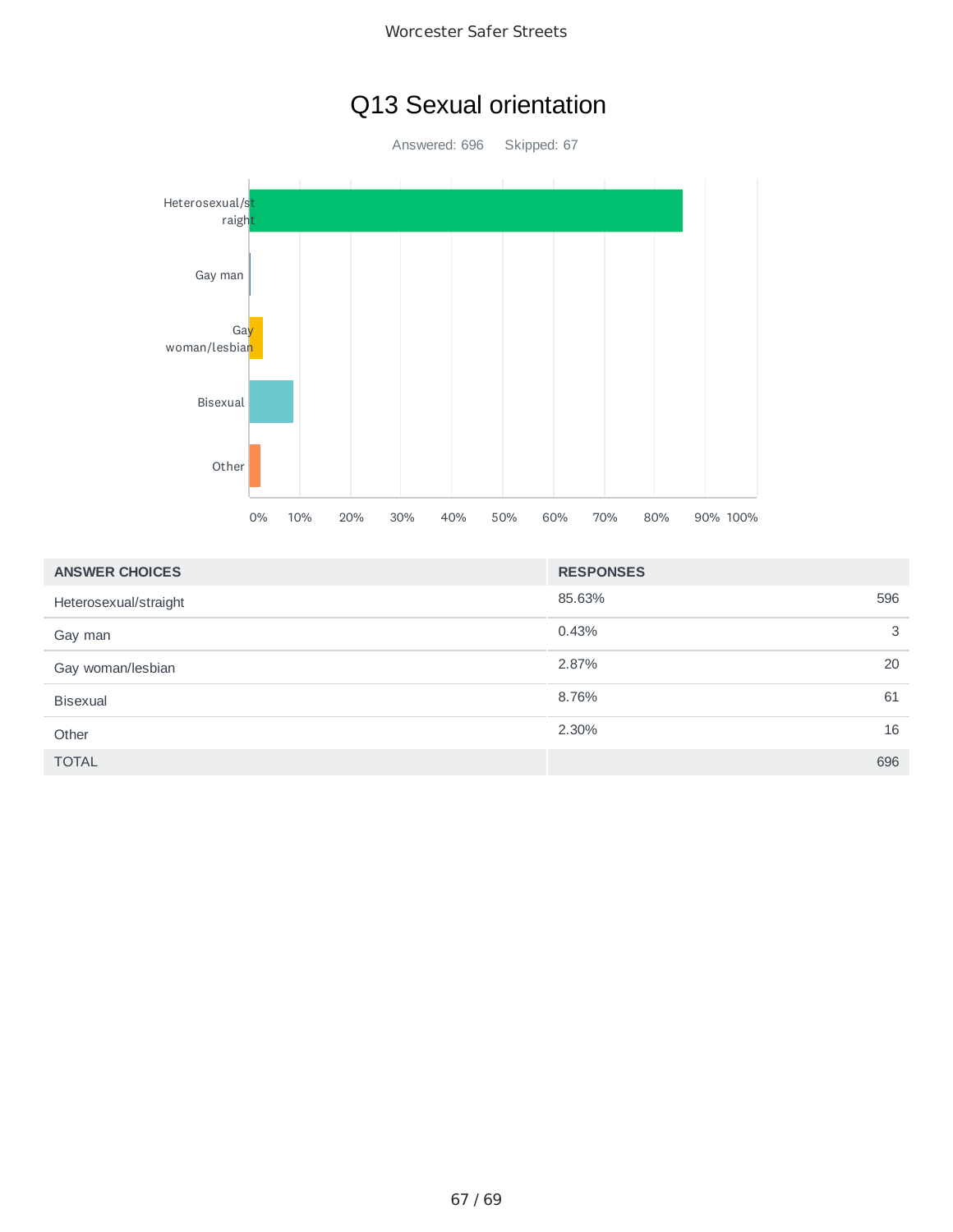

## Q14 Relationship status

Answered: 712 Skipped: 51



| <b>ANSWER CHOICES</b> | <b>RESPONSES</b> |     |
|-----------------------|------------------|-----|
| Single                | 35.39%           | 252 |
| Married               | 37.08%           | 264 |
| Civil Partnership     | 1.83%            | 13  |
| Co-habiting           | 16.99%           | 121 |
| Widow/er              | 1.83%            | 13  |
| Other                 | 6.88%            | 49  |
| <b>TOTAL</b>          |                  | 712 |